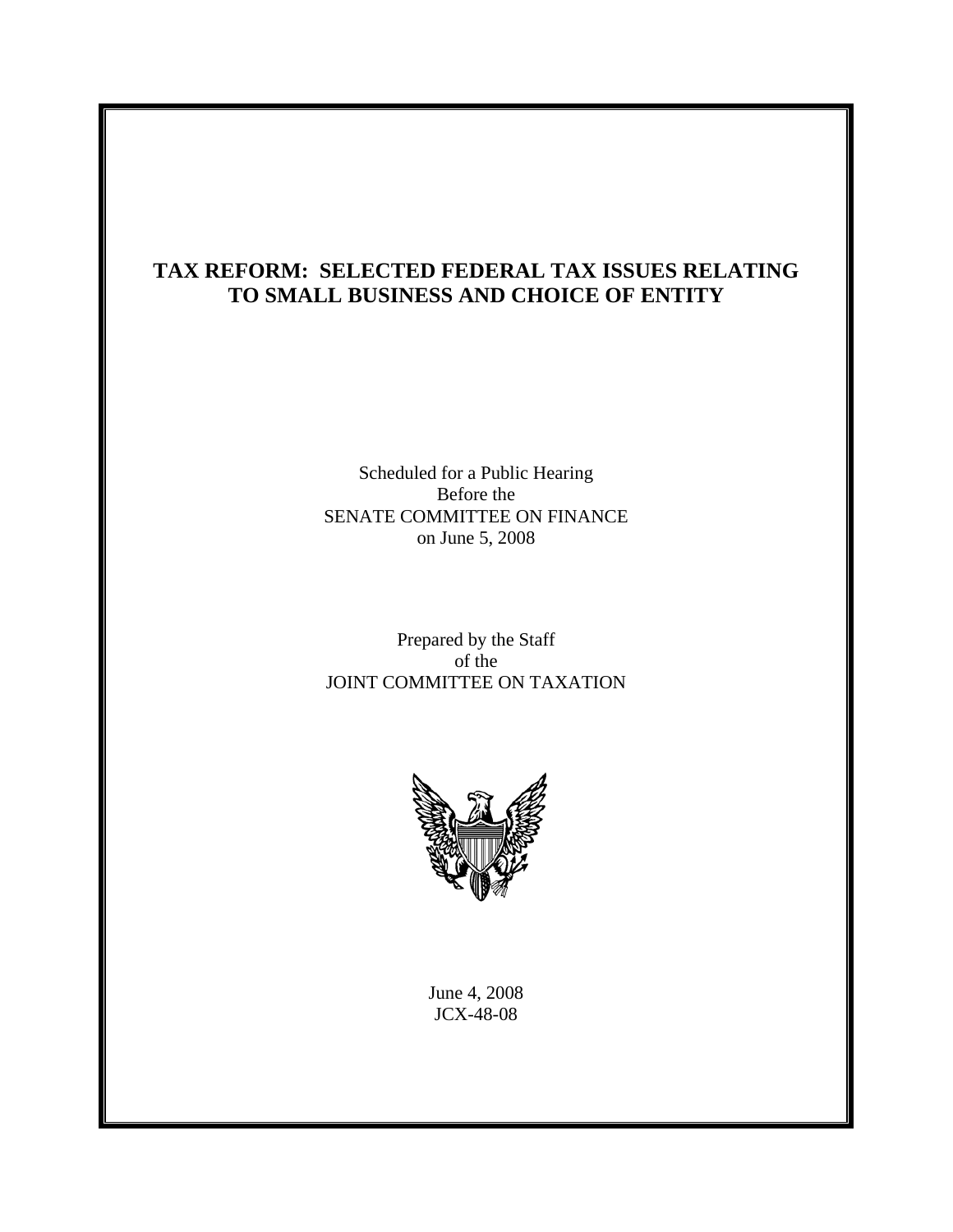# **CONTENTS**

|              |                                                         | Page |
|--------------|---------------------------------------------------------|------|
|              |                                                         |      |
| $\mathbf{I}$ |                                                         |      |
| П.           | DATA ON THE NUMBER AND SIZE OF BUSINESS ENTITIES IN THE |      |
|              |                                                         |      |
|              | 3.                                                      |      |
|              |                                                         |      |
|              |                                                         |      |
| V.           |                                                         |      |
|              |                                                         |      |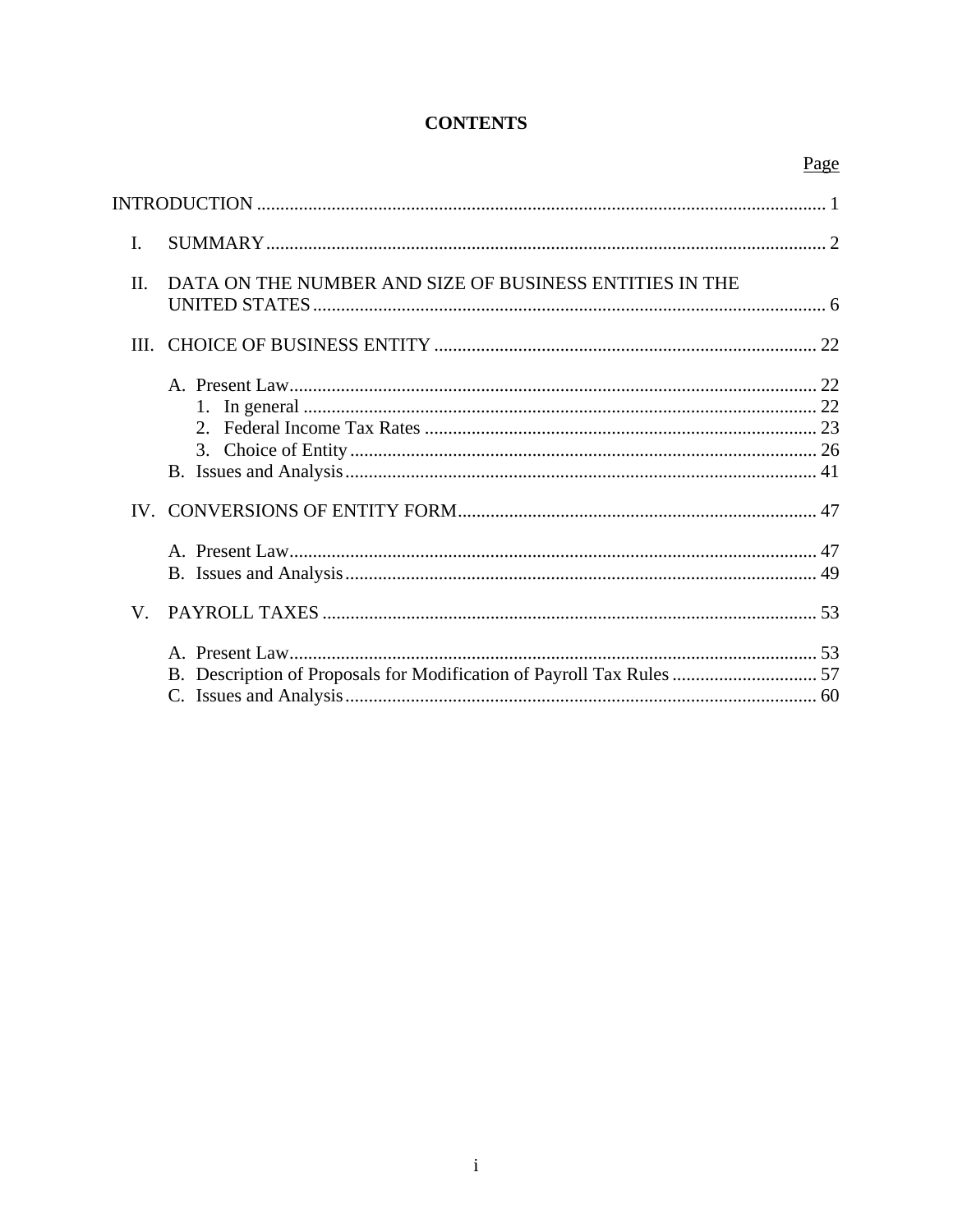#### **INTRODUCTION**

The Senate Committee on Finance has scheduled a public hearing for June 5, 2008, on selected federal tax issues relating to small business and choice of entity. This document,<sup>1</sup> prepared by the staff of the Joint Committee on Taxation, provides data on the number and size of business entities in the United States, as well as a description of present law, issues, and analysis relating to choice of business entity, conversions of entity form, and payroll taxes.

<sup>&</sup>lt;u>1</u> <sup>1</sup> This document may be cited as follows: Joint Committee on Taxation, *Tax Reform: Selected Federal Tax Issues Relating to Small Business and Choice of Entity* (JCX-48-08), June 4, 2008. This document can be found on the internet at www.jct.gov.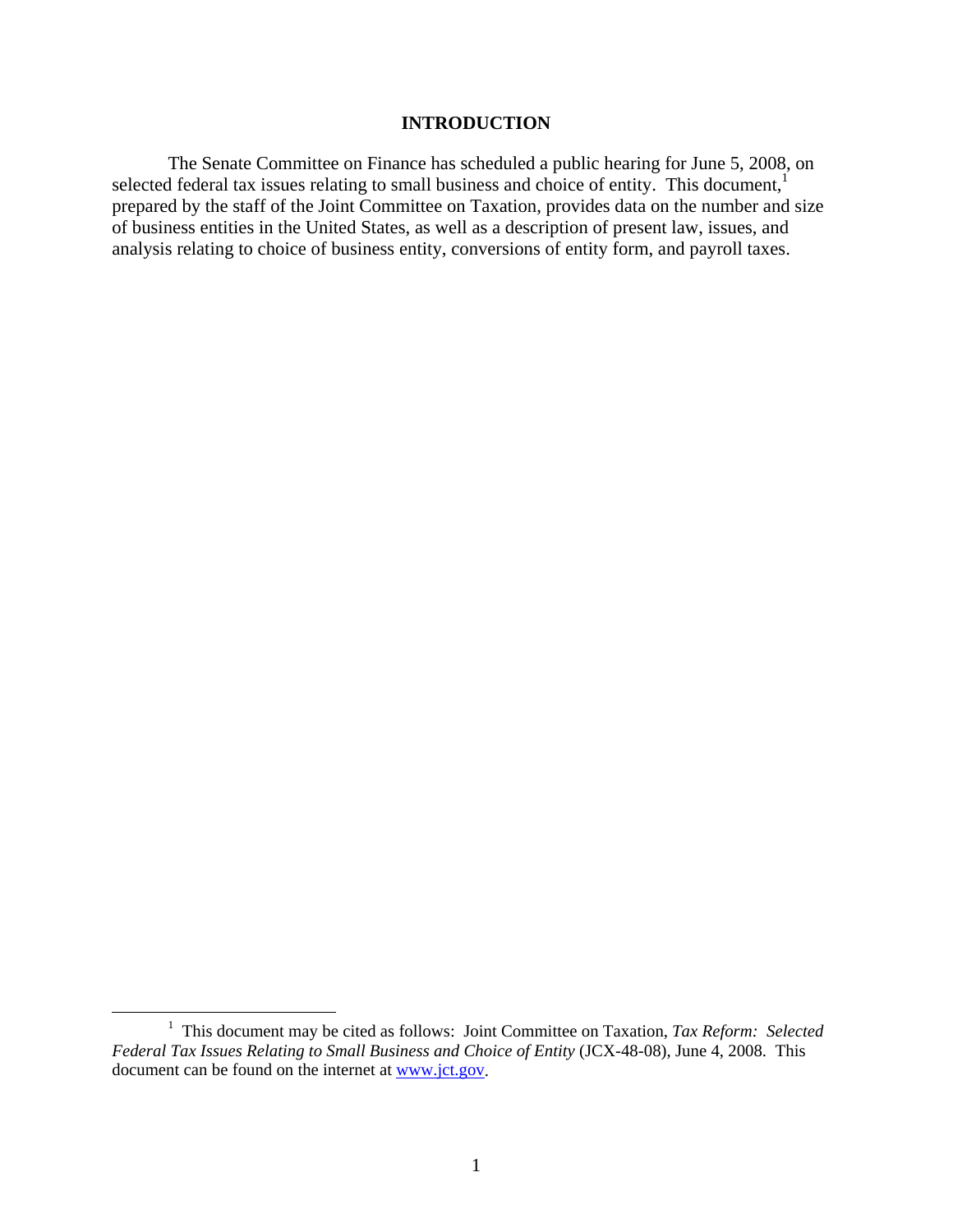#### **I. SUMMARY**

The Internal Revenue Code sets out different tax regimes for several different forms of business organizations. In very general terms, it is not possible to relate the differences in tax consequences to any substantive non-tax attributes of these different legal forms of doing business, except that businesses that wish to access the public capital markets generally must be taxed as regular (so-called "C")<sup>2</sup> corporations. Indeed, the Code affords business enterprises and their owners the effective flexibility to elect one tax regime of another without varying any of the meaningful non-tax substantive relationships among the enterprise and its owners.

C corporations, the original taxpayers of our current tax system, $3$  were for many years the principal business entity form that could offer limited liability to investors. C corporations are subject to entity level tax in addition to any tax on distributions to shareholders. Partnerships offered the tax advantage of only one level of tax, at the investor level, but for many years Federal taxation as a partnership required at least some exposure to business liability, through a general partner.<sup>4</sup> Congress created S corporations in order to permit a limited liability business form that also provided a single level of tax at the investor level.<sup>5</sup> Most recently, State laws have evolved to permit a new business form, the limited liability corporation ("LLC"), which offers limited liability to investors but which, under relatively recent Treasury regulations, is permitted to be taxed only at the investor level, as a partnership.<sup> $\delta$ </sup> The old State laws that used to permit only general and limited partners, and that precluded limited partners from active participation in business, now often coexist with LLC and other laws that permit active participation while still offering limited liability.

All forms of entities may be used by business enterprises of any size, from very small to very large, whether measured by assets or revenues. S corporation rules restrict the number and

3 See Bittker and Eustice, *Federal Income Taxation of Corporations and Shareholders*, Seventh Edition (2006) par. 1.01.

<sup>4</sup> Prior Treas. Reg. sec. 1.301.7701-2 (1960) (withdrawn and replaced in 1997 by the so-called "check the box" regulations, which permit taxpayers to elect classification as a partnership or a corporation).

5 See Bittker and Eustice, *Federal Income Taxation of Corporations and Shareholders*, Seventh Edition (2006) par. 6.01; S. Rep. No. 1983, 85th Cong., 2d Sess. 87 (1958), reprinted at 1958-3 CB 922 1137. Many of the rules of subchapter C also apply to "S" corporations, but S corporations must satisfy additional special requirements, must make an election under subchapter S to be eligible for single-level tax treatment, and must follow certain additional rules generally intended to prevent entity-level taxation.

<sup>6</sup> The first LLC statute was enacted in Wyoming in 1977. All States (and the District of Columbia) now have an LLC statute, though the tax treatment of LLCs for State tax purposes may differ.

 $\overline{\phantom{a}}$ <sup>2</sup> The term "C" corporation refers to subchapter C of the Internal Revenue Code, which contains the rules that govern the tax consequences of corporate form, including the tax treatment of contributions, distributions, and mergers and acquisitions. Corporations that pay entity level corporate level tax under section 11 of the Code are subject to these rules.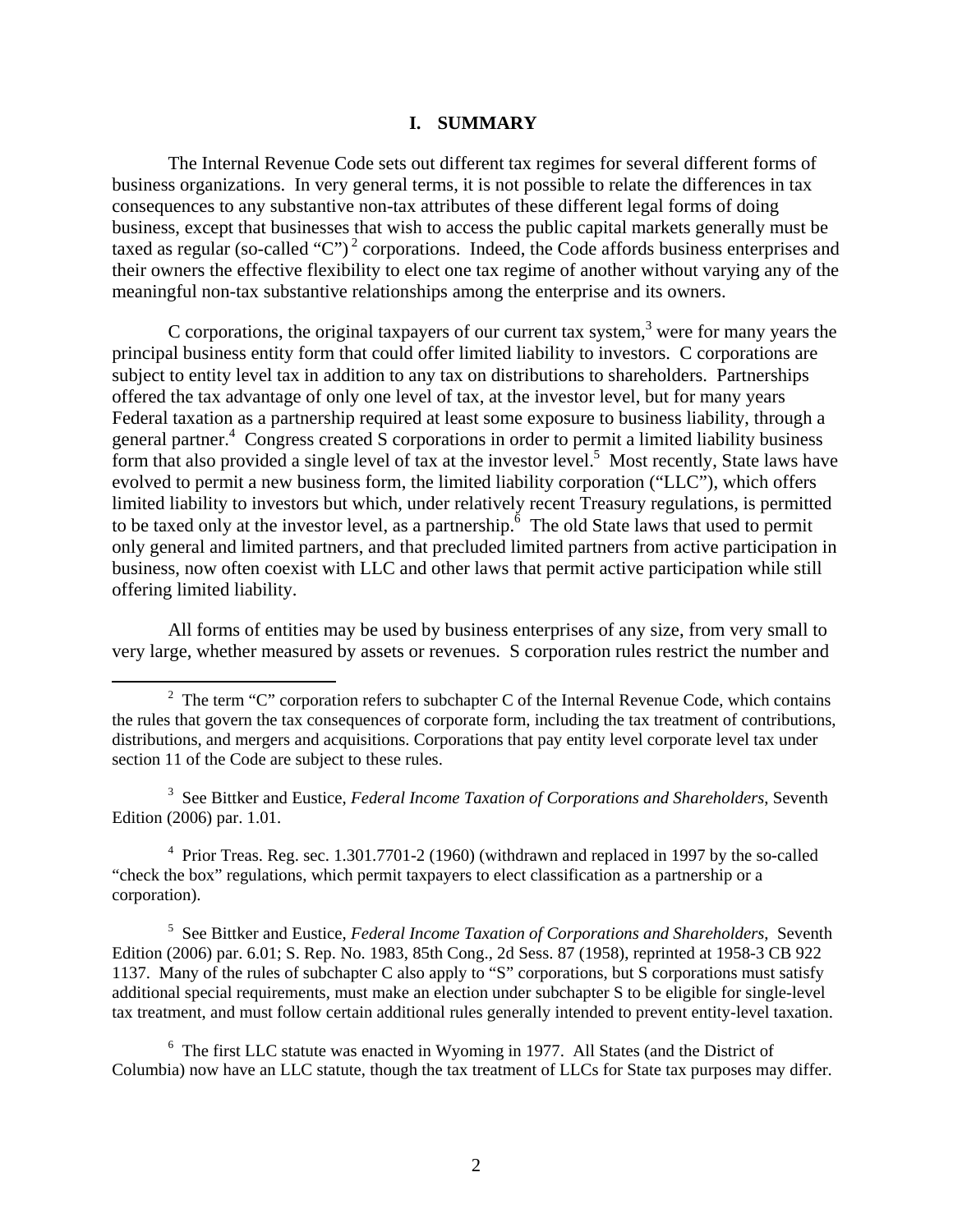type of shareholders, but an S corporation may have thousands of employees and unlimited equity valuation. An S corporation may also be a previously publicly traded C corporation that has been taken "private."<sup>7</sup> In general, however, only C corporations are permitted to access the public stock markets.<sup>8</sup>

A recent pamphlet by the Staff of the Joint Committee on Taxation introduced a new paradigm for classifying provisions of the Code as tax expenditures.<sup>9</sup> This revised paradigm divides tax provisions into two categories: tax expenditures that can be identified by reference to the general rules of the existing Code (not, as is the current practice, by reference to a hypothetical "normal" tax), which are labeled "Tax Subsidies," and a new category that is termed "Tax-Induced Structural Distortions." This second category includes a number of important provisions or structural elements of the Code that cannot easily be described as exceptions to an identifiable general rule and that materially affect economic decisions in a manner that imposes substantial efficiency costs.

The opportunity for taxpayers to elect to conduct a business through either a taxable entity (e.g., a corporation) or a nontaxable entity (e.g., a partnership) is a Tax Induced Structural Distortion under the proposed definition. As a general matter, operation of a business through an entity may enhance efficiency by providing owners with flexibility to combine and transfer assets and to allocate tax attributes to different investors. On the other hand, the availability of multiple entity types with different tax treatments may induce taxpayers to alter their behavior, at the possible cost of other economic business considerations, to obtain the maximum tax benefits or avoid adverse consequences of one or another form.

 Some such behavior can affect the capitalization of the business. For example, on purely taxable income grounds, a profitable C corporation and its shareholders would generally prefer debt capitalization to equity.<sup>10</sup> Taxpayer behavior also may result in combining particular assets or enterprises that might not otherwise be combined in the same way or for the same time period,

<sup>9</sup> See, Joint Committee on Taxation, *A Reconsideration of Tax Expenditure Analysis*, JCX 37-08 (May 12, 2008) pp. 9-12, 41.

 $10$  However, a C corporation with earnings but little currently taxable income may prefer equity capitalization that can offer corporate investors a dividends-received deduction.

 <sup>7</sup> <sup>7</sup> See, e.g., Tribune Company Form 10-Q, First quarter 2008 p.7, n.3, available on the internet at http://www.sec.gov/Archives/edgar/data/726513/000072651308000018/firstquarter10q2008.htm

<sup>&</sup>lt;sup>8</sup> There are some exceptions for certain activities that can be conducted as publicly traded partnerships and not taxed as C corporations. Certain special entities, such as regulated investment companies and real estate investment trusts, can be publicly traded and be taxed at only one level; however, such entities must distribute 90 percent of their income (other than certain capital gains, which are taxed at corporate rates and are also subject to an excise tax unless treated as distributed.) Also, such entities are generally required to invest in certain passive income assets and are not permitted to engage in active business.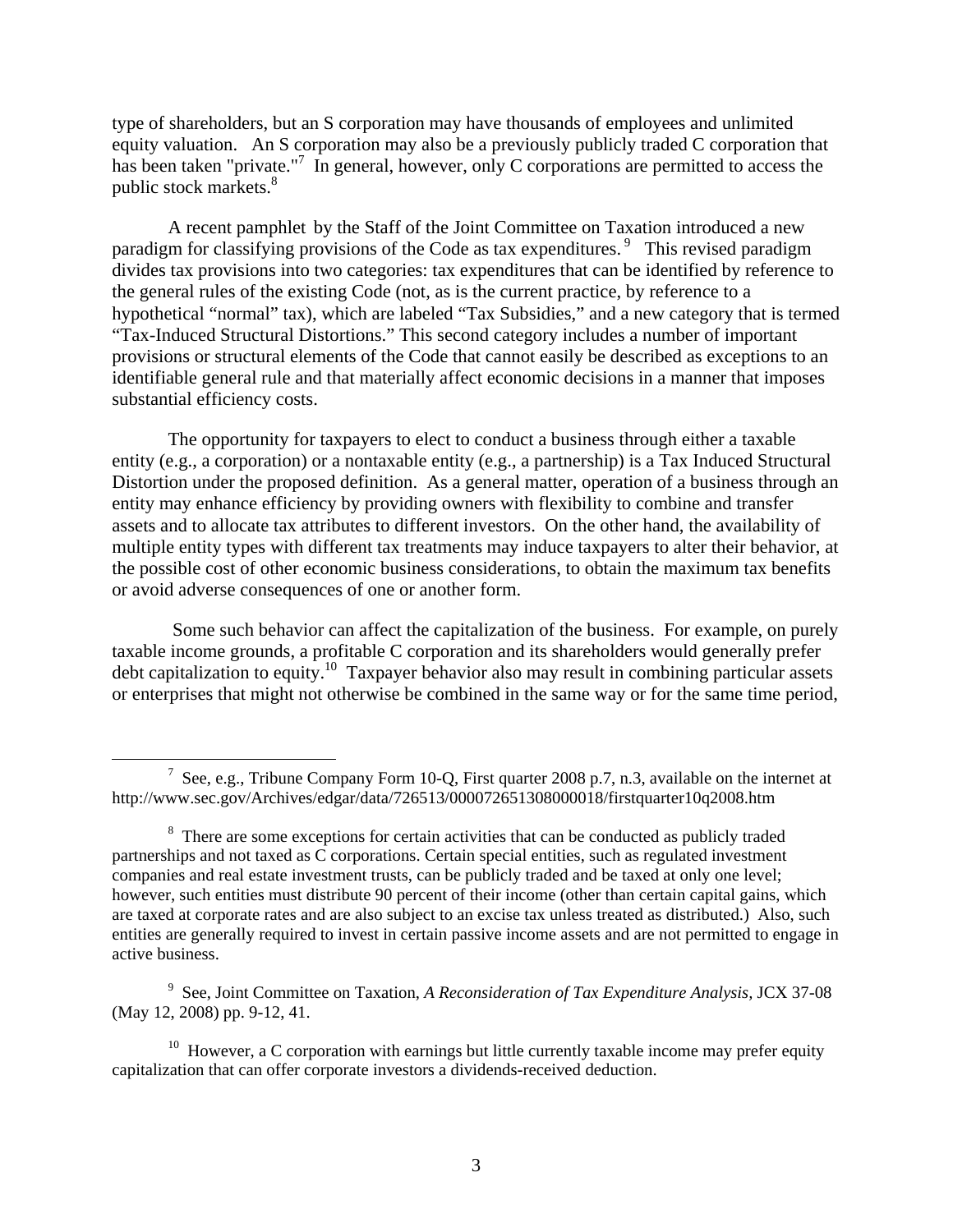to maximize tax-free transferability under rules relating to different entities.<sup>11</sup> There may also be incentives to create complex structures of related brother-sister entities, or tiers of entities, to obtain benefits or avoid adverse effects of each of the forms. In addition, investor treatment can vary depending on the choice of entity. In most situations a tax-exempt investor, including any pension plan permitted to invest, would experience unrelated business income tax on its share of partnership, LLC, or S corporation business income. This is because business income is not generally considered exempt from tax even in the hands of a tax-exempt entity, unless it is received indirectly, in the form of dividends from a C corporation that has already potentially borne entity level tax. A notable exception to this general rule of business income taxation is the present law permitted investment of an ESOP in an S corporation without any unrelated business income tax on the income attributed to the ESOP.<sup>12</sup>

Choice of entity also can affect the taxpayer's flexibility to designate income as subject (or not subject) to payroll taxes. The evolution of present law with respect to limited liability companies, and the failure of the Code to clarify the payroll tax consequences for different contractual relationships made possible by these new forms, have created areas of significant uncertainty and potential planning opportunities with respect to payroll taxes. The situation is exacerbated by the fact that S corporations are subject to a different regime for determining labor income subject to payroll taxes than are partnerships, creating another potential planning option. $^{13}$ 

As tax rates change, one or another entity form may become more attractive, leading to fluctuating expressions of tax remorse. Under present law, from the point of view of tax rates alone, the C corporation form is unattractive due to the potential for taxation at both the entity and the individual level and the general equivalence of the top individual and corporate tax rates; on the other hand, businesses that wish to access public capital markets generally (but not universally) are required to subject themselves to tax as a C corporation. However, if as a result of change in law the combination of C corporation rates and individual dividend rates were to become less than the ordinary business income rate applied to income earned outside a C corporation, then a C corporation could become a preferable form. This situation may exist

Certain special entities, such as regulated investment companies and real estate investment trusts, can permit income of the entity to be non-taxed to the extent of tax-exempt organization ownership. However, such entities are generally required to invest in certain passive income assets and are not permitted to engage in active business.

<sup>&</sup>lt;sup>11</sup> A discussion of the differing corporate and partnership rules that permit tax-free transfers of assets is beyond the scope of this pamphlet.

<sup>&</sup>lt;sup>12</sup> See, e.g. Tribune Company Form 10-Q, First quarter 2008 p.7, n.3, available on the internet at http://www.sec.gov/Archives/edgar/data/726513/000072651308000018/firstquarter10q2008.htm.

 $13$  In some situations, it also appears that loss entities and C corporations subject to the lower graduated rates have an incentive not to designate as labor income (subject to payroll tax) the value of services of certain owner-service providers. See report of preliminary research by Bull and Burnham, at 119 Tax Notes 657 (May 19, 2008).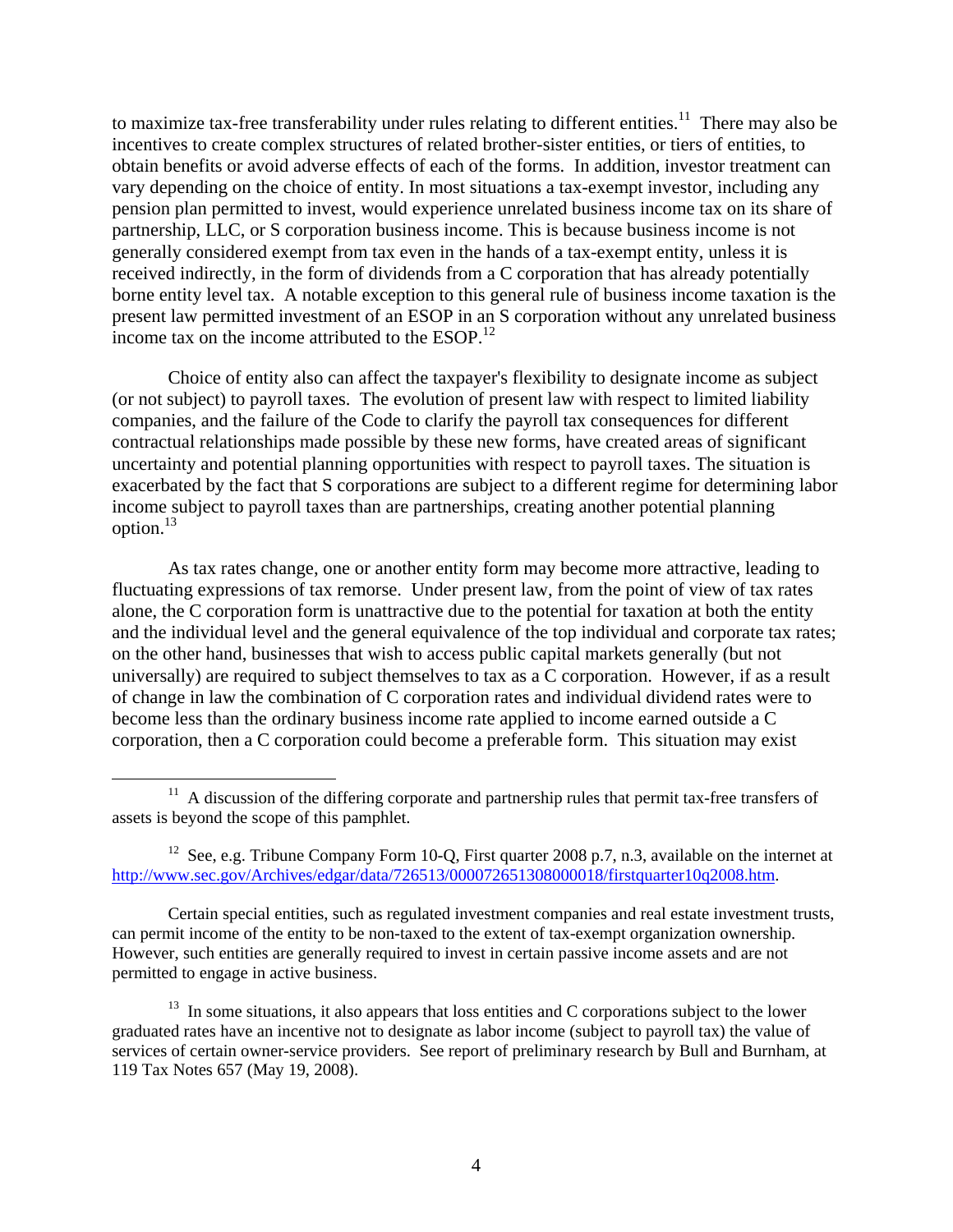today for some small C corporations whose income does not exceed the lower graduated C corporation tax rates, and may exist in the future if C corporation rates are reduced significantly while the current 15 percent rate tax rate on dividends paid to individuals (which is scheduled to expire after 2010) is extended.

The question may arise whether simplification and efficiency might be improved by limiting the variety of tax consequences that attend different entity forms, especially in light of the lack of substantive non-tax differences in the use of the different forms. One possibility might be to require C corporation treatment for publicly traded entities,<sup>14</sup> while unifying the treatment of pass-through entity forms, perhaps under a partnership model. Any such proposal would have to address issues that would arise on conversion from C to pass-through status. Some of those issues are similar to the issues that arise under present law on conversion from one form to another.

Largely as a result of changes in the tax law that were made in 1986 to conform the corporate level taxation of dispositions by continuing businesses and the taxation of dispositions by business that are sold,<sup>15</sup> the Code imposes tax on corporate level asset appreciation if a corporation converts to partnership form. Some C corporations may have, or be able to obtain, a capital structure that would permit conversion from C corporation to S corporation status without current tax on asset appreciation, thus obtaining a single level of tax on future earnings. If a C corporation converts to S status, present law retains a C corporation tax on "built-in" gain from certain sales of assets that were appreciated as of the conversion date. Some business owners today express frustration in the structural tax obstacles to converting their businesses from a corporate form they may not have chosen were the businesses formed today, due to the current rate structure and the tax on certain transfers of assets.

Whether or not a simplified regime were adopted for income tax purposes, it might be possible to adopt more clear and consistent rules for payroll taxes. At the very least, the rules relating to partnerships and LLCs might be clarified and conformed. In addition, S corporation rules also might be modified to provide consistency with the other pass-through forms.

<sup>&</sup>lt;sup>14</sup> Proposals to "integrate" the tax system so as to impose only one level of tax, even on C corporation earnings, must confront both administrative and revenue considerations. Issues of how to treat tax exempt and foreign investors may be particularly troublesome. A discussion of "corporate integration" proposals is beyond the scope of this pamphlet. In addition to the taxation of tax exempt and foreign investors, another primary issue is the extent to which tax incentives such as deductions and credits at the entity level should be passed through to investors. A brief discussion of corporate integration can be found in Joint Committee on Taxation, *Present Law and Background Related to Selected Business Tax Issues,* JCX-41-06 (September 19, 2006) at pp. 26-31.

<sup>&</sup>lt;sup>15</sup> See. H.R. Rep. 99-426, 99<sup>th</sup> Cong., 1st Sess. (Dec. 7, 1985) at pp 281-282; H.R. Rep. 99-841, 99th Cong. 2d. Sess., Vol. II (Sept. 18, 1986) at pp. II-198 to II-207.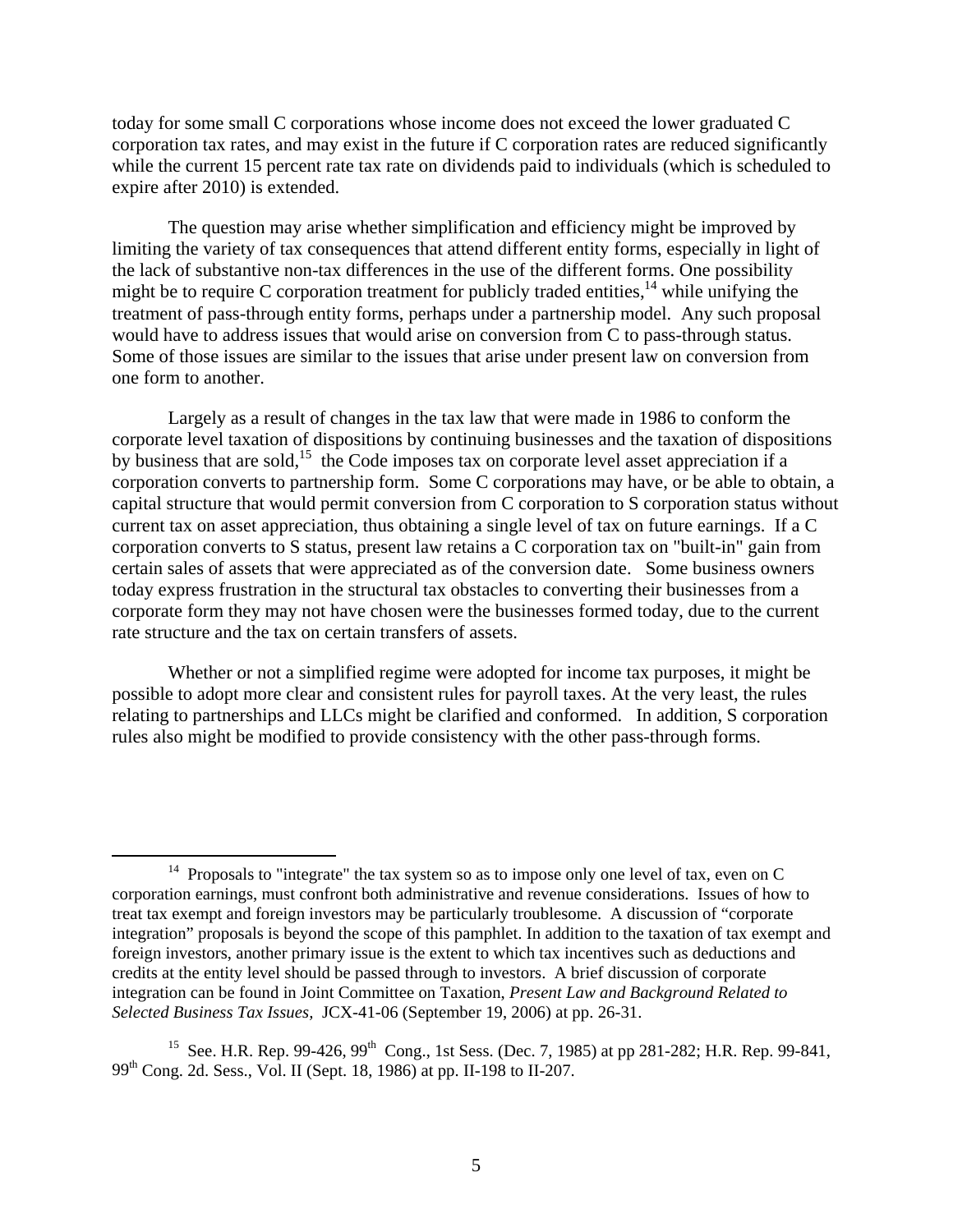#### **II. DATA ON THE NUMBER AND SIZE OF BUSINESS ENTITIES IN THE UNITED STATES**

#### **Trends in use of business entities, 1978-2005**

## Returns filed by C corporations, S corporations, partnerships, non-farm sole proprietors, and farming enterprises

Figure 1 and Table 1 show data from the Internal Revenue Service's Statistics of Income ("SOI") regarding the number of tax returns filed by different forms of business organizations from  $1978$  to  $2005$ .<sup>16</sup> In these data, farms are measured solely by reference to those individuals who report income (or loss) on Schedule F of Form 1040. Other individuals engaged in agricultural enterprises may conduct their farm business through a separate legal entity. When this occurs, the data reported below report that entity among the totals of C corporations, S corporations, or partnerships.

Throughout the period 1978 to 2005, nonfarm sole proprietorships made up the vast majority of businesses. The S corporation is the second most numerous business form. In 2005, S corporations constituted 11.6 percent of all business entities. By contrast, two decades ago S corporations accounted for less than six percent of all business entities. The growth in the number of S corporations was most dramatic immediately following 1986, while the number of C corporations declined each year from 1987 through 1993. After an increase in the number of C corporation returns in the mid-1990s, the number of C corporation returns has again declined each year. The number of partnership returns filed reached a peak in 1985 and then generally declined until 1993. Since 1993 partnership returns filed and S corporation returns filed have grown at approximately the same rate. (As described below, limited liability companies generally are taxed, at the election of the owners, either as partnerships or as corporations. In the great majority of case involving U.S. businesses, limited liability companies are taxed as partnerships). The number of farm returns (that is, individuals operating farms as sole proprietorships and reporting their income on Schedule F of Form 1040) generally declined through the 28-year period.

<sup>&</sup>lt;sup>16</sup> These data are based upon returns filed by individuals and entities. The numbers reported for nonfarm sole proprietorships and for farm returns are based upon the number of taxpayers who file a business return as a sole proprietor (Schedule C to Form 1040) and who file a farm income return (Schedule F to Form 1040). One taxpayer may report more than one business organized as a sole proprietorship; in that circumstance, the data reported here count only one sole proprietorship. On the other hand, the data for C corporations, S corporations, and partnerships count the number of tax returns and information returns filed by C corporations, S corporations, and partnerships. One taxpayer may own more than one corporation. When this occurs, unlike the case in sole proprietorships, the data reported here count each corporation as a separate entity. Thus, the data are not perfectly comparable across entity classification.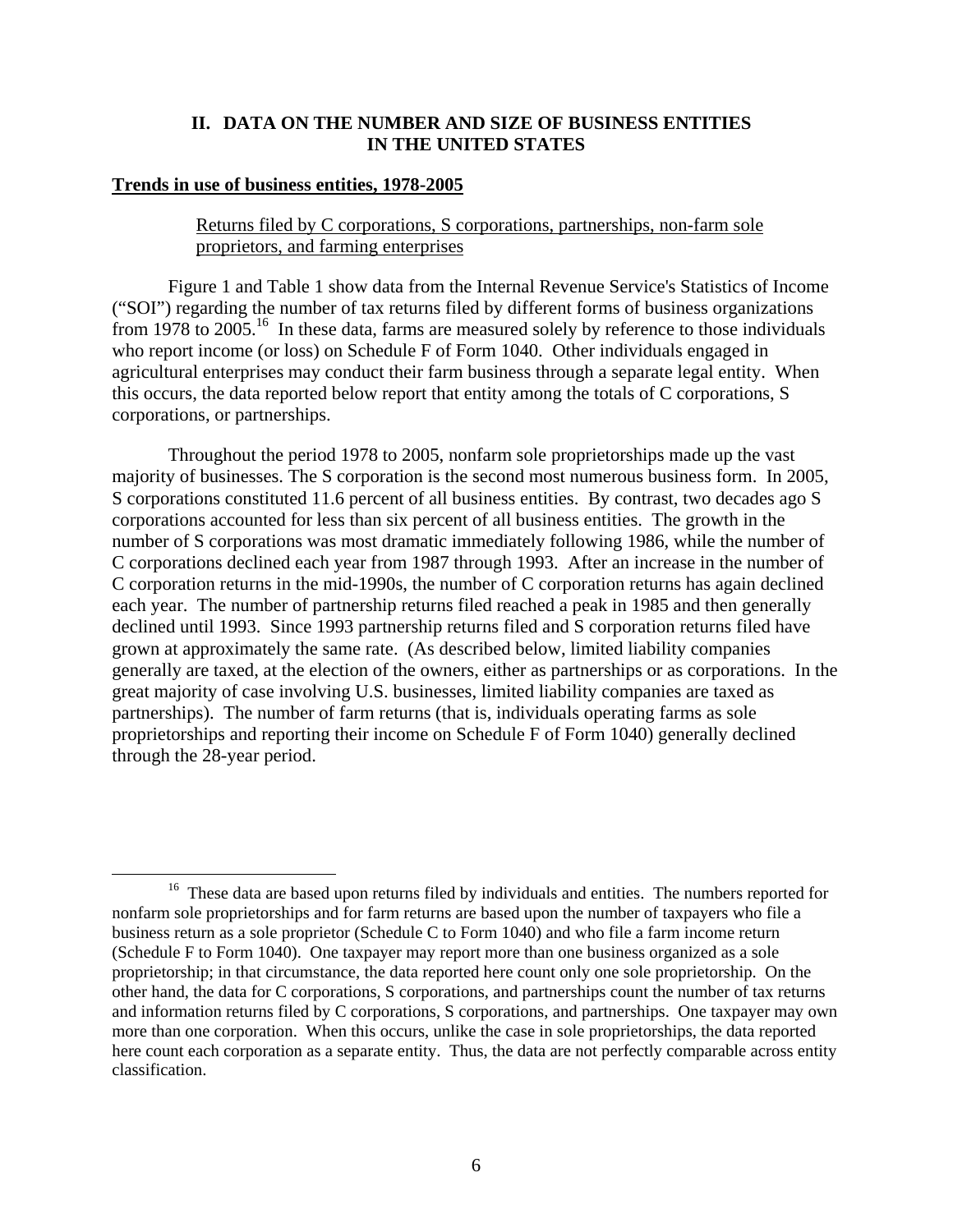

**Figure 1.–Number of Different Types of Business Returns, 1978-2005**

Source: Internal Revenue Service, Statistics of Income, published and unpublished data.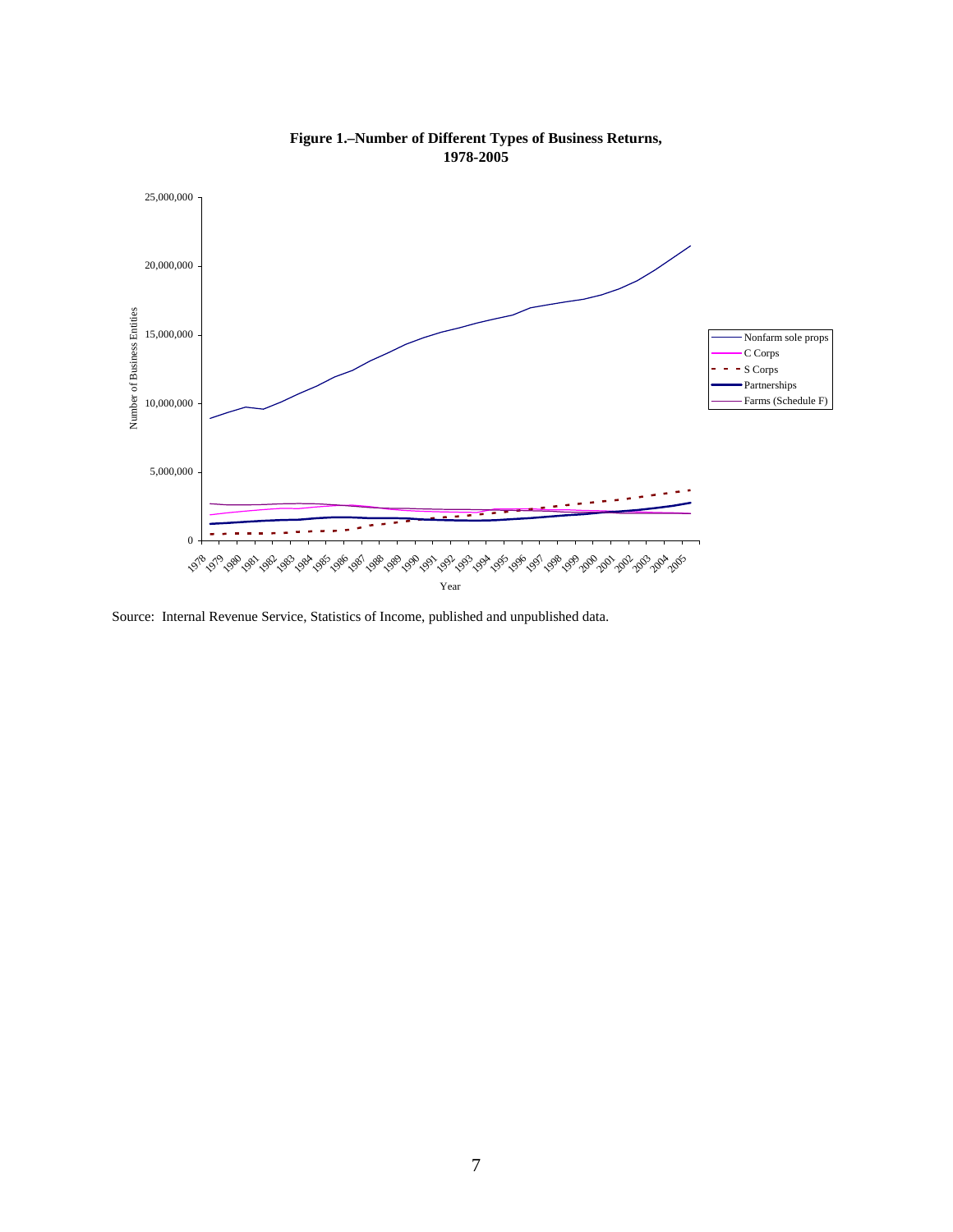|      | <b>Sole</b>            | $\overline{\mathbf{C}}$ | $\overline{\mathbf{S}}$ |              |           |              |
|------|------------------------|-------------------------|-------------------------|--------------|-----------|--------------|
| Year | <b>Proprietorships</b> | <b>Corporations</b>     | <b>Corporations</b>     | Partnerships | Farms     | <b>Total</b> |
| 1978 | 8,908,289              | 1,898,100               | 478,679                 | 1,234,157    | 2,704,794 | 15,224,019   |
| 1979 | 9,343,603              | 2,041,887               | 545,389                 | 1,299,593    | 2,605,684 | 15,805,674   |
| 1980 | 9,730,019              | 2,165,149               | 545,389                 | 1,379,654    | 2,608,430 | 16,428,641   |
| 1981 | 9,584,790              | 2,270,931               | 541,489                 | 1,460,502    | 2,641,254 | 16,498,966   |
| 1982 | 10,105,515             | 2,361,714               | 564,219                 | 1,514,212    | 2,689,237 | 17,234,897   |
| 1983 | 10,703,921             | 2,350,804               | 648,267                 | 1,541,539    | 2,710,044 | 17,954,575   |
| 1984 | 11,262,390             | 2,469,404               | 701,339                 | 1,643,581    | 2,694,420 | 18,771,134   |
| 1985 | 11,928,573             | 2,552,470               | 724,749                 | 1,713,603    | 2,620,861 | 19,540,256   |
| 1986 | 12,393,700             | 2,602,301               | 826,214                 | 1,702,952    | 2,524,331 | 20,049,498   |
| 1987 | 13,091,132             | 2,484,228               | 1,127,905               | 1,648,035    | 2,420,186 | 20,771,486   |
| 1988 | 13,679,302             | 2,305,598               | 1,257,191               | 1,654,245    | 2,367,527 | 21,263,863   |
| 1989 | 14,297,558             | 2,204,896               | 1,422,967               | 1,635,164    | 2,359,718 | 21,920,303   |
| 1990 | 14,782,738             | 2,141,558               | 1,575,092               | 1,553,529    | 2,321,153 | 22,374,070   |
| 1991 | 15,180,722             | 2,105,200               | 1,696,927               | 1,515,345    | 2,290,908 | 22,789,102   |
| 1992 | 15,495,419             | 2,083,652               | 1,785,371               | 1,484,752    | 2,288,218 | 23, 137, 412 |
| 1993 | 15,848,119             | 2,063,124               | 1,901,505               | 1,467,567    | 2,272,407 | 23,552,722   |
| 1994 | 16,153,871             | 2,318,614               | 2,023,754               | 1,493,963    | 2,242,324 | 24,232,526   |
| 1995 | 16,423,872             | 2,321,048               | 2,153,119               | 1,580,900    | 2,219,244 | 24,698,183   |
| 1996 | 16,955,023             | 2,326,954               | 2,304,416               | 1,654,256    | 2,188,025 | 25,428,674   |
| 1997 | 17,176,486             | 2,257,829               | 2,452,254               | 1,758,627    | 2,160,954 | 25,806,150   |
| 1998 | 17,398,440             | 2,260,757               | 2,588,081               | 1,855,348    | 2,091,845 | 26,194,471   |
| 1999 | 17,575,643             | 2,210,129               | 2,725,775               | 1,936,919    | 2,067,883 | 26,516,349   |
| 2000 | 17,902,791             | 2,184,795               | 2,860,478               | 2,057,500    | 2,086,789 | 27,092,353   |
| 2001 | 18,338,190             | 2,149,105               | 2,986,486               | 2,132,117    | 2,006,871 | 27,612,769   |
| 2002 | 18,925,517             | 2,112,230               | 3,154,377               | 2,242,169    | 1,995,072 | 28,429,365   |
| 2003 | 19,710,079             | 2,059,631               | 3,341,606               | 2,375,375    | 1,997,116 | 29,483,807   |
| 2004 | 20,590,691             | 2,039,631               | 3,518,334               | 2,546,877    | 2,004,898 | 30,700,431   |
| 2005 | 21,467,566             | 1,987,171               | 3,684,086               | 2,763,625    | 1,981,249 | 31,883,697   |

**Table 1.–Number of Different Types of Business Returns Relative to All Business Returns, 1978-2005**

Source: Internal Revenue Service, Statistics of Income, published and unpublished data.

Because C corporations, S corporations, and partnerships, which in these data generally include limited liability corporations, are formal legal entities, they most likely represent the entity choices that face individuals organizing business ventures, both new ventures and the reorganization of existing ventures. The major tax difference is that business ventures organized as C corporations are subject to tax at the entity level, with the owners subject to tax on subsequent distributions of income from the C corporation, while ventures organized as S corporations and partnerships are not subject to tax at the entity level. The income of S corporations and partnerships flows through to the individual owner or partner. Figure 2, below, reports the trend over the past 28 years of the number of C corporation returns filed compared to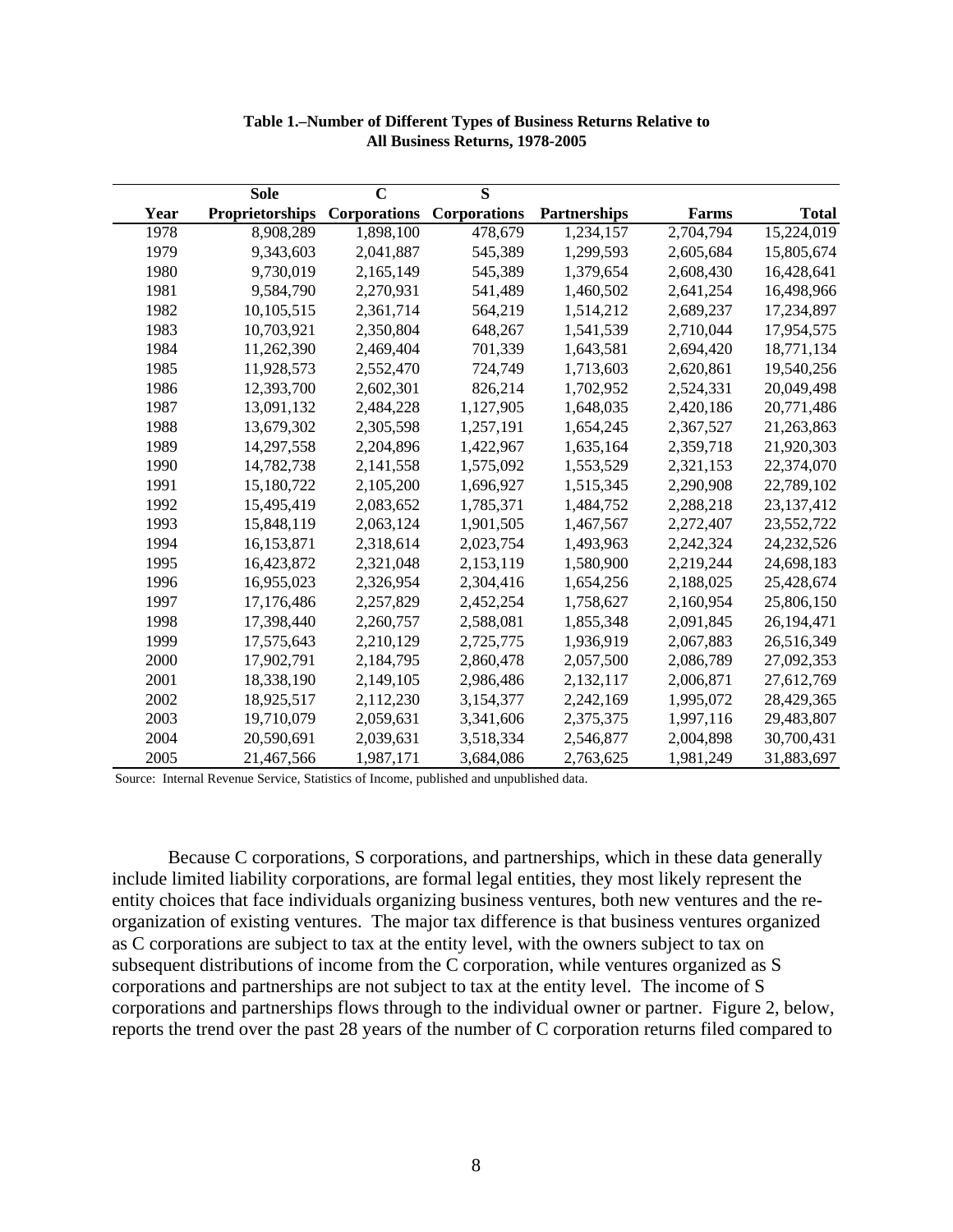the sum of S corporation and partnership returns.<sup>17</sup> 1986 was the last year in which the number of C corporation returns exceeded the number of returns from flow-through legal entities. As Figure 2 reports, while the number of C corporations has generally declined in the United States since 1986, the number of flow-through entities has more than doubled.





Source: Internal Revenue Service, Statistics of Income, published and unpublished data.

 $17$  The data reported in this section comparing C corporations and partnerships are derived from entity-level returns filed with the Internal Revenue Service. Some partnerships are partnerships of C corporations, some are partnerships of other partnerships, and some are partnerships of individuals and C corporations or other partnerships. For this reason subsequent comparisons based either on assets size or gross receipt size includes some double counting of assets or gross receipts as such items would be flowed through to the returns of a C corporation partner or partnership partner.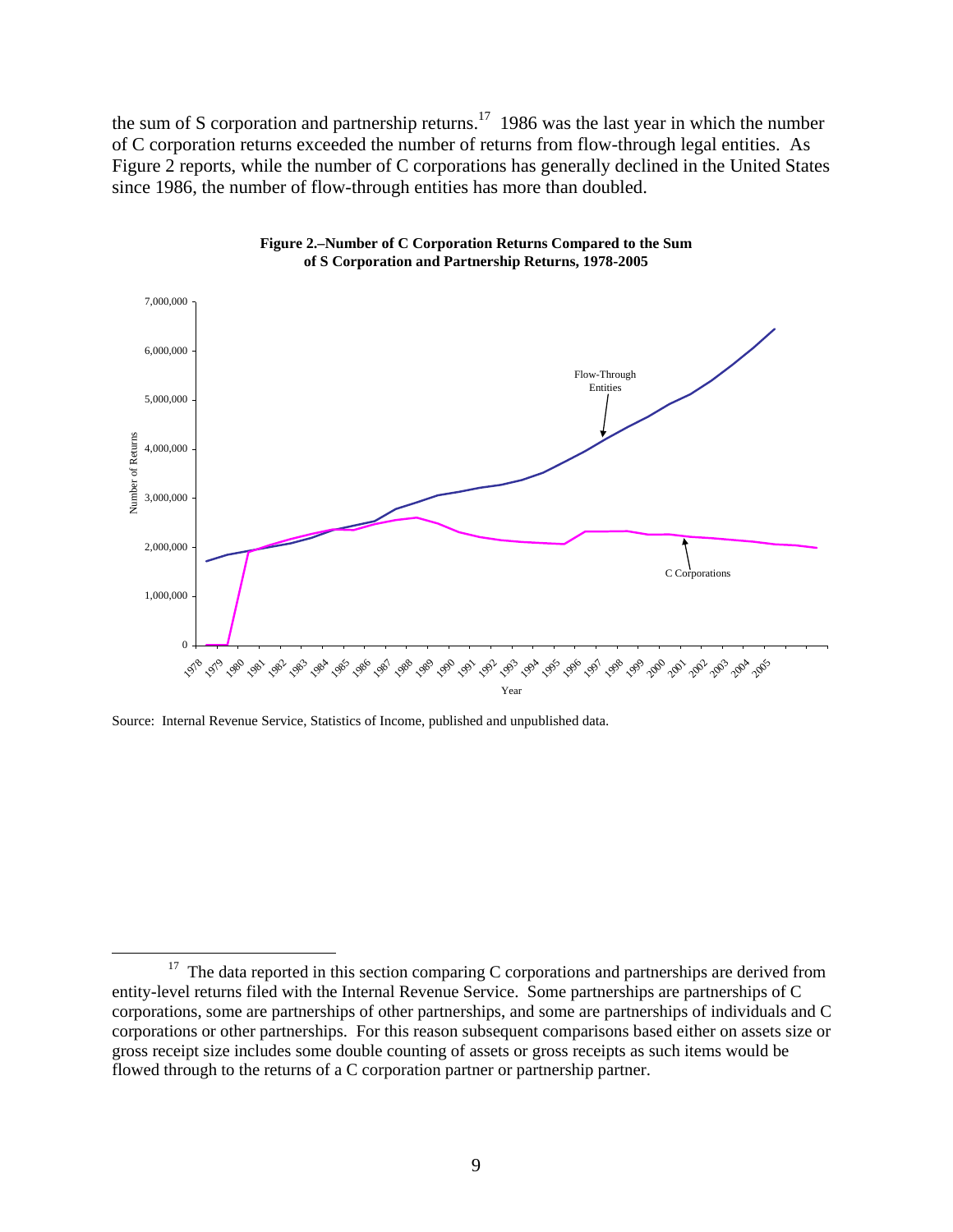Figure 3, below, reports the number of entities filing returns in 1993, 1998, and 2003, classified by asset size. The various business entities are grouped into those with less than \$100,000 in assets (labeled "small" entities in Figure 3), those with between \$100,000 and \$1 million in assets (labeled "medium" entities in Figure 3), and those with more than \$1 million in assets (labeled "large" entities in Figure 3). As Figure 3 reports there were modestly fewer C corporations in all three size classes in 2003 than in 1993. At the same time the number of S corporations in all size classes grew substantially in each year. Likewise, the number of entities filing returns as partnerships (including LLCs) grew substantially each year. The greatest growth in numbers of entities was among "small" S corporations, those with less than \$100,000 in assets. The number of small S corporations increased by approximately 650,000 entities between 1993 and 2003. The number of "small" C corporations, those with assets less than \$100,000, fell by approximately 90,000 over the same period.





Source: Joint Committee on Taxation staff tabulations of Statistics of Income, published and unpublished data.

## The growth of limited liability companies

The use of the limited liability company ("LLC") as an entity is a development of the past 15 years. Most LLCs elect to be taxed as partnerships for Federal reporting purposes and their numbers are counted among the partnership data reported in Table 1 and Figures 1, 2, and 3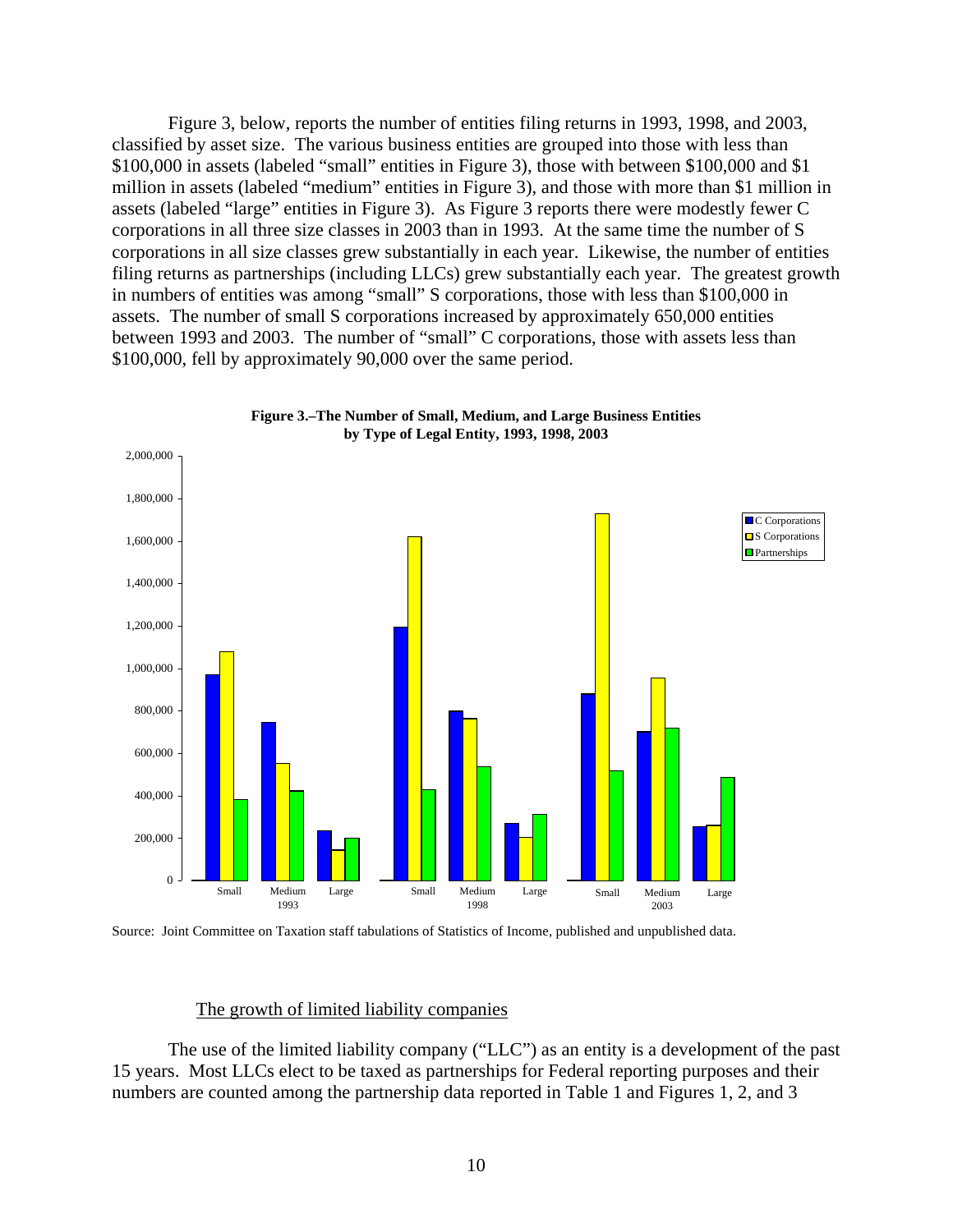above. Figure 4, below, decomposes the number of partnerships for the period 1990 through 2005 into general partnerships, limited partnerships, and LLCs.<sup>18</sup> Figure 4 documents the rapid growth of LLCs relative to other forms of business organization that are taxed as partnerships over the past several years.<sup>19</sup> Since 1996, LLCs have grown at a rate of approximately 23 percent per year. In addition to reporting numbers of general partnerships, limited partnerships, and LLCs, Table 2 provides information on the number of limited liability partnerships and foreign partnerships filing partnership returns.



#### **Figure 4.–Domestic Partnership Returns by Type of Partnership, 1989-2005**

Source: Bill Pratt, "Partnership Returns, 2000," *SOI Bulletin*, 22, Fall 2002, and Tim Wheeler and Nina Shumofsky, "Partnership Returns, 2005," *SOI Bulletin*, 27, Fall 2007, and Tim Wheeler and Nina Shumofsky, "Partnership Returns, 2005," *SOI Bulletin*, 27, Fall 2007.

 $18$  The data in Table 2 may not sum to the total number of partnerships reported in Table 1 because of rounding. Also, this decomposition excludes those businesses that checked the "other" box on Form 1065, Schedule B, line 1. See, Alan Zempel, "Partnership Returns, 1998," *SOI Bulletin*, 20, Fall 2000, Bill Pratt, "Partnership Returns, 2000," *SOI Bulletin*, 22, Fall 2002, Tim Wheeler and Nina Shumofsky, "Partnership Returns, 2003," *SOI Bulletin*, 25, Fall 2005. Tim Wheeler and Nina Shumofsky, "Partership Returns, 2005," *SOI Bulletin*, 27, Fall 2007.

 $19$  For ease of exposition, Figure 4 does not include domestic limited liability partnerships and foreign partnerships.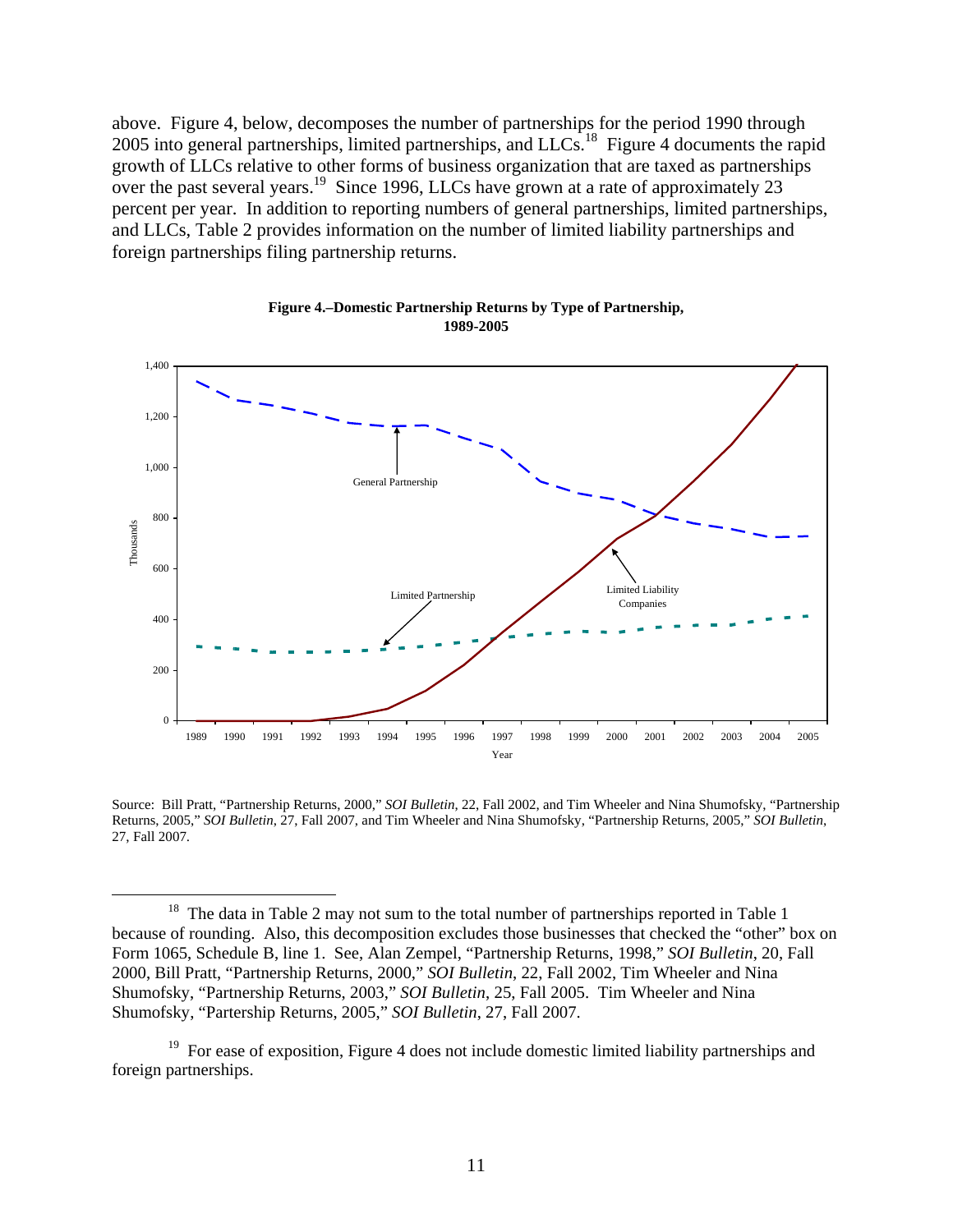|      | <b>Type of Partnership</b>                                              |                                                                         |                                                                                          |                                                                                             |                                               |  |  |
|------|-------------------------------------------------------------------------|-------------------------------------------------------------------------|------------------------------------------------------------------------------------------|---------------------------------------------------------------------------------------------|-----------------------------------------------|--|--|
| Year | <b>Domestic</b><br><b>General</b><br><b>Partnerships</b><br>(thousands) | <b>Domestic</b><br><b>Limited</b><br><b>Partnerships</b><br>(thousands) | <b>Domestic</b><br><b>Limited</b><br><b>Liability</b><br><b>Companies</b><br>(thousands) | <b>Domestic</b><br><b>Limited</b><br><b>Liability</b><br><b>Partnerships</b><br>(thousands) | Foreign<br><b>Partnerships</b><br>(thousands) |  |  |
| 1990 | 1,267                                                                   | 285                                                                     | n.a.                                                                                     | n.a.                                                                                        | n.a.                                          |  |  |
| 1991 | 1,245                                                                   | 271                                                                     | n.a.                                                                                     | n.a.                                                                                        | n.a.                                          |  |  |
| 1992 | 1,214                                                                   | 271                                                                     | n.a.                                                                                     | n.a.                                                                                        | n.a.                                          |  |  |
| 1993 | 1,176                                                                   | 275                                                                     | 17                                                                                       | n.a.                                                                                        | n.a.                                          |  |  |
| 1994 | 1,163                                                                   | 283                                                                     | 48                                                                                       | n.a.                                                                                        | n.a.                                          |  |  |
| 1995 | 1,167                                                                   | 295                                                                     | 119                                                                                      | n.a.                                                                                        | n.a.                                          |  |  |
| 1996 | 1,116                                                                   | 311                                                                     | 221                                                                                      | n.a.                                                                                        | n.a.                                          |  |  |
| 1997 | 1,069                                                                   | 329                                                                     | 349                                                                                      | n.a.                                                                                        | n.a.                                          |  |  |
| 1998 | 945                                                                     | 343                                                                     | 470                                                                                      | 26                                                                                          | n.a.                                          |  |  |
| 1999 | 898                                                                     | 354                                                                     | 589                                                                                      | 42                                                                                          | n.a.                                          |  |  |
| 2000 | 872                                                                     | 349                                                                     | 719                                                                                      | 53                                                                                          | 3                                             |  |  |
| 2001 | 815                                                                     | 369                                                                     | 809                                                                                      | 69                                                                                          | 5                                             |  |  |
| 2002 | 780                                                                     | 377                                                                     | 946                                                                                      | 78                                                                                          | 3                                             |  |  |
| 2003 | 757                                                                     | 379                                                                     | 1,092                                                                                    | 88                                                                                          | 3                                             |  |  |
| 2004 | 725                                                                     | 403                                                                     | 1,270                                                                                    | 89                                                                                          | $\overline{4}$                                |  |  |
| 2005 | 729                                                                     | 414                                                                     | 1,465                                                                                    | 100                                                                                         | 5                                             |  |  |

**Table 2.–Number of Partnership Returns by Type, 1990-2005** 

n.a. - not available.

Source: Bill Pratt, "Partnership Returns, 2000," *SOI Bulletin*, 22, Fall 2002, Tim Wheeler and Nina Shumofsky, "Partnership Returns, 2003," *SOI Bulletin*, 25, Fall 2005, Tim Wheeler and Nina Shumofsky, "Parterships Returns, 2005," *SOI Bulletin*, 27, Fall 2007.

## **Size distribution of C corporations, S corporations, partnerships, and non-farm sole proprietorships**

While one may often associate small businesses with organization in the form of a sole proprietorship, a partnership, or an S corporation, there is no legal requirement of any correspondence between the size of the business and the form of business organization. While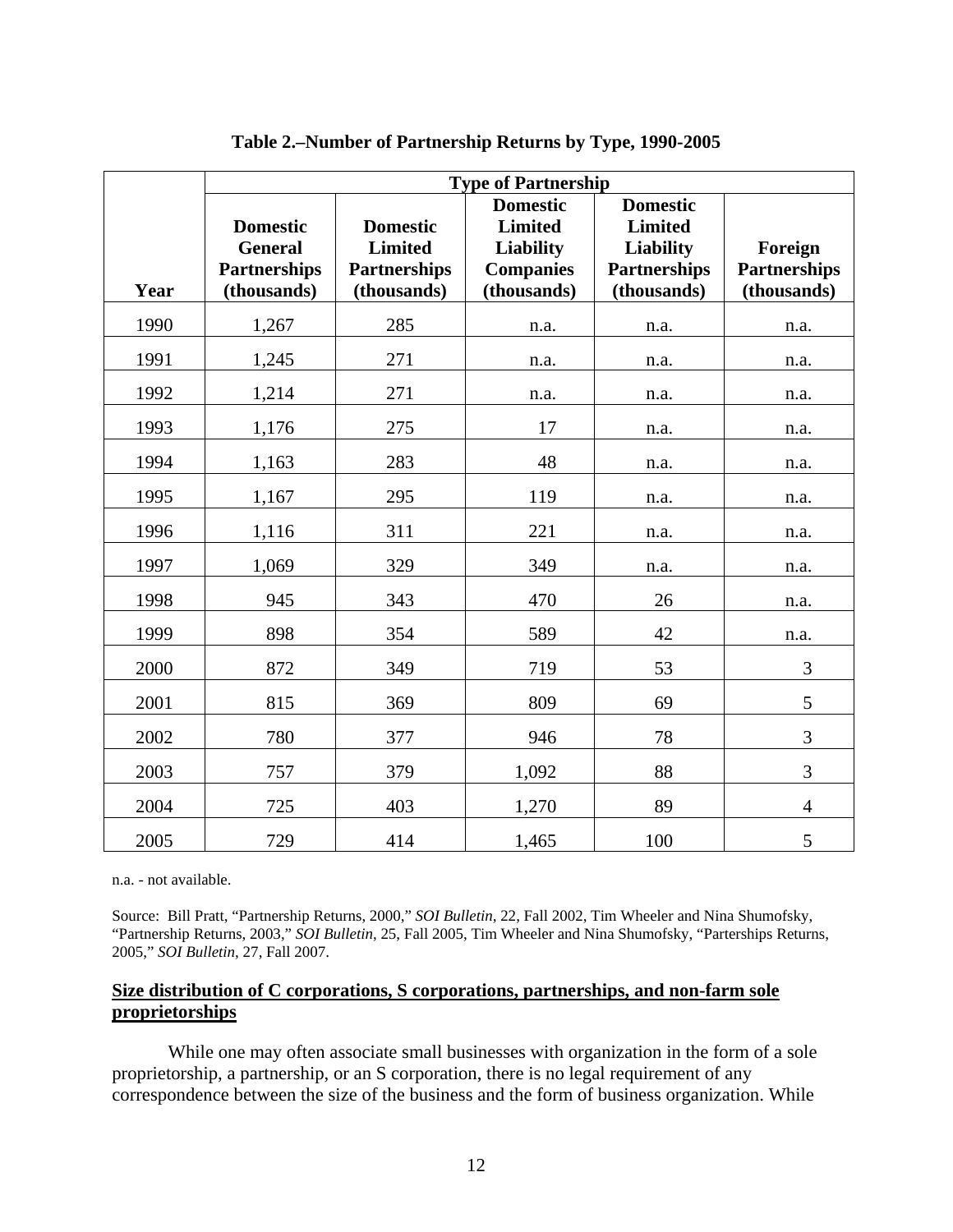many small businesses are organized as a sole proprietorship, a partnership, or an S corporation, not all businesses organized in those forms are small and not all businesses organized as C corporations are large. One can use SOI data on assets and gross receipts to measure the size of businesses in order to sort out how small businesses are arrayed across the different forms of organization.

Tables 3 through 6 display 2005 SOI data on C corporations, S corporations, entities taxed as partnerships (which category includes most LLCs), and nonfarm sole proprietorships. For the first three forms of organization, the tables classify all taxpayers using that form of organization both by the size of assets and gross receipts. For sole proprietorships (Table 6), there is no tax data on assets, so the table uses only gross receipts as a classifier. When businesses are classified by asset size, one can see that there are a significant number of C corporations of small size. More than 850,000 C corporations have assets under \$50,000, approximately 40 percent of the total number of C corporations. For S corporations, approximately one-half have assets under \$50,000.

The concentration of assets differs among the three entity forms. C corporations have the largest disparity in asset holding. Firms with over \$100 million in assets, which represent one percent of all C corporations, hold 97 percent of the assets in C corporations. By comparison, partnerships with \$100 million or more in assets constitute 0.5 percent of all entities classified for tax purposes as partnerships; these businesses own only 71 percent of all assets owned by partnerships. S corporations with \$100 million or more in assets constitute only 0.07 percent of all S corporations and account for 30 percent of all assets owned by S corporations.

When businesses are classified by gross receipts, a picture emerges that is similar to that seen in the asset data. There are a substantial number of quite small C corporations (more than 460,000 corporations with gross receipts less than \$25,000, approximately 23 percent of the number of C corporations). But across the other forms of organization there are higher percentages of businesses with small amounts of gross receipts. For nonfarm sole proprietorships, 68 percent have gross receipts under \$25,000. For S corporations, 23 percent report gross receipts of \$25,000 or less.

As with assets, the dispersion of gross receipts across the classifications is more skewed for C corporations and entities taxed as partnerships than for S corporations. C corporations with over \$50 million in gross receipts, which represent approximately 0.86 percent of all C corporations, collect 85 percent of gross receipts of all C corporations. For partnerships, the approximately 0.2 percent of partnerships with gross receipts in excess of \$50 million report 67 percent of all partnership gross receipts. For S corporations, 0.35 percent of S corporations with gross receipts in excess of \$50 million report 34 percent of S corporation gross receipts. For non-farm sole proprietorships, fewer than 0.001 percent of such businesses report gross receipts in excess of \$50 million, and these businesses report less than 2.5 percent of all non-farm sole proprietorship gross receipts.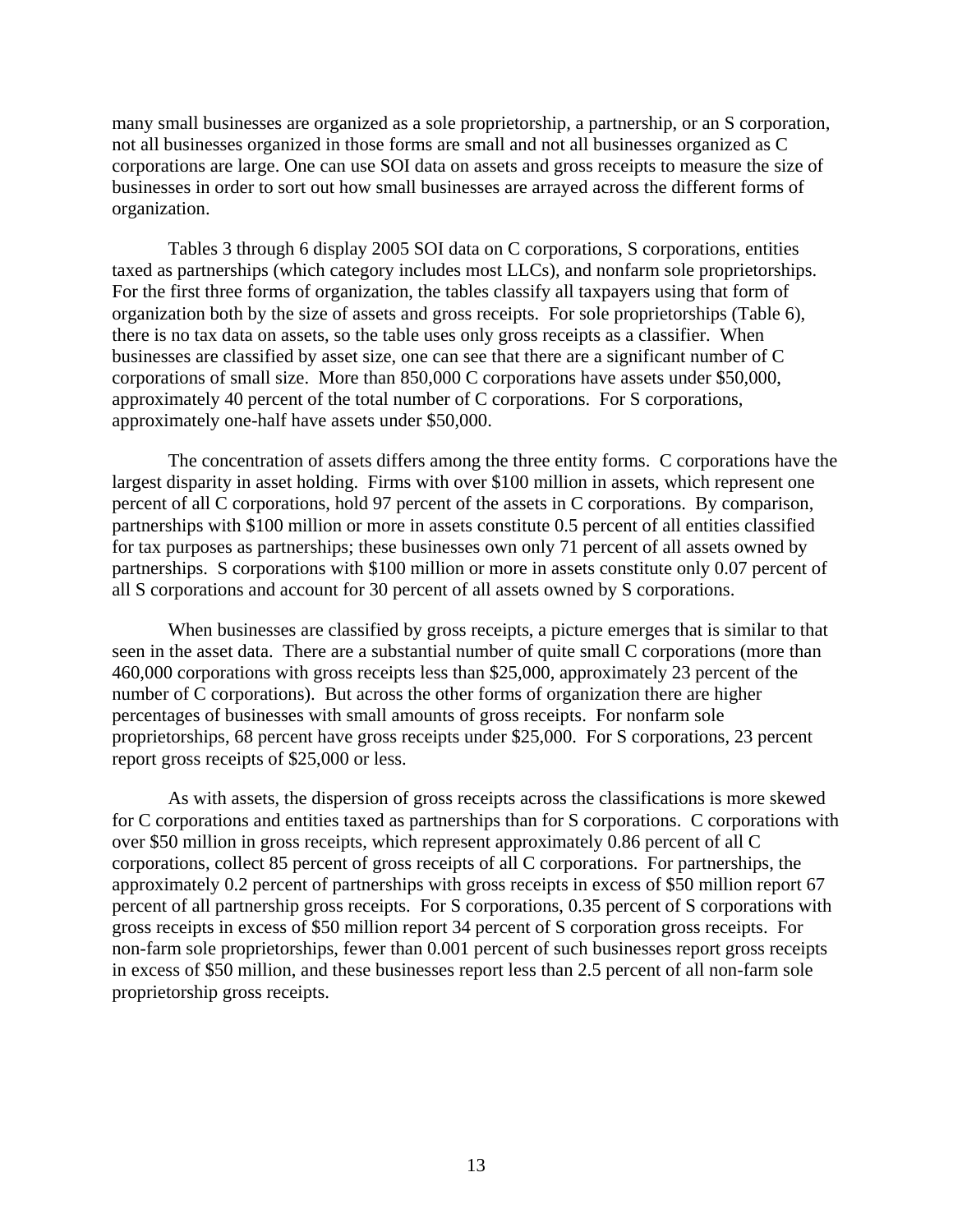# **Table 3.–Distribution of C Corporations, 2005**

|                               |                             |                                   | <b>Cumulative Percent</b> |                     |  |
|-------------------------------|-----------------------------|-----------------------------------|---------------------------|---------------------|--|
| Firms classified by assets    | Number of<br><b>Returns</b> | <b>Total Assets</b><br>(millions) | <b>Returns</b>            | <b>Total Assets</b> |  |
| \$0 or less                   | 268.039                     | $\theta$                          | 13.49%                    | $0.00\%$            |  |
| \$1 to \$25,000               | 410,852                     | 3,053                             | 34.16%                    | $0.00\%$            |  |
| \$25,001 to \$50,000          | 174,077                     | 5.929                             | 42.92%                    | 0.01%               |  |
| \$50,001 to \$100,000         | 219,087                     | 15.241                            | 53.95%                    | 0.04%               |  |
| \$100,001 to \$250,000        | 293,110                     | 46,009                            | 68.70%                    | 0.11%               |  |
| \$250,001 to \$500,000        | 208,389                     | 73.861                            | 79.19%                    | 0.23%               |  |
| \$500,001 to \$1,000,000      | 152,728                     | 107,160                           | 86.87%                    | 0.39%               |  |
| \$1,00,001 to \$10,000,000    | 204,899                     | 575,719                           | 97.18%                    | 1.30%               |  |
| \$10,000,001 to \$50,000,000  | 29,157                      | 634.622                           | 98.65%                    | 2.29%               |  |
| \$50,000,001 to \$100,000,000 | 6,842                       | 488.247                           | 98.99%                    | 3.06%               |  |
| More than \$100,000,000       | 19,991                      | 61,758,607                        | 100.00%                   | 100.00%             |  |
| <b>Total</b>                  | 1.987.171                   | 63.708.448                        |                           |                     |  |

|                              |                             |                                     | <b>Cumulative Percent</b> |                       |
|------------------------------|-----------------------------|-------------------------------------|---------------------------|-----------------------|
| Firms classified by receipts | Number of<br><b>Returns</b> | <b>Total Receipts</b><br>(millions) | <b>Returns</b>            | <b>Total Receipts</b> |
| \$0 or less                  | 245,544                     | $-113$                              | 12.36%                    | 0.00%                 |
| \$1 to \$2,500               | 45,311                      | 51                                  | 14.64%                    | $0.00\%$              |
| \$2,501 to \$5,000           | 27,024                      | 102                                 | 16.00%                    | $0.00\%$              |
| \$5,001 to \$10,000          | 48,651                      | 360                                 | 18.44%                    | $0.00\%$              |
| \$10,001 to \$25,000         | 99,489                      | 1,684                               | 23.45%                    | 0.01%                 |
| \$25,001 to \$50,000         | 112,029                     | 4,058                               | 29.09%                    | 0.04%                 |
| \$50,001 to \$100,000        | 175,270                     | 12,953                              | 37.91%                    | 0.11%                 |
| \$100,001 to \$250,000       | 303,091                     | 50,074                              | 53.16%                    | 0.40%                 |
| \$250,001 to \$500,000       | 247,417                     | 88.672                              | 65.61%                    | 0.91%                 |
| \$500,001 to \$1,000,000     | 229,072                     | 163,141                             | 77.14%                    | 1.85%                 |
| \$1,000,001 to \$10,000,000  | 384,936                     | 1,120,368                           | 96.51%                    | 8.29%                 |
| \$10,000,001 to \$50,000,000 | 52,344                      | 1,061,211                           | 99.14%                    | 14.39%                |
| More than \$50,000,000       | 16,993                      | 14,891,626                          | 100.00%                   | 100.00%               |
| Total                        | 1.987.171                   | 17.394.187                          |                           |                       |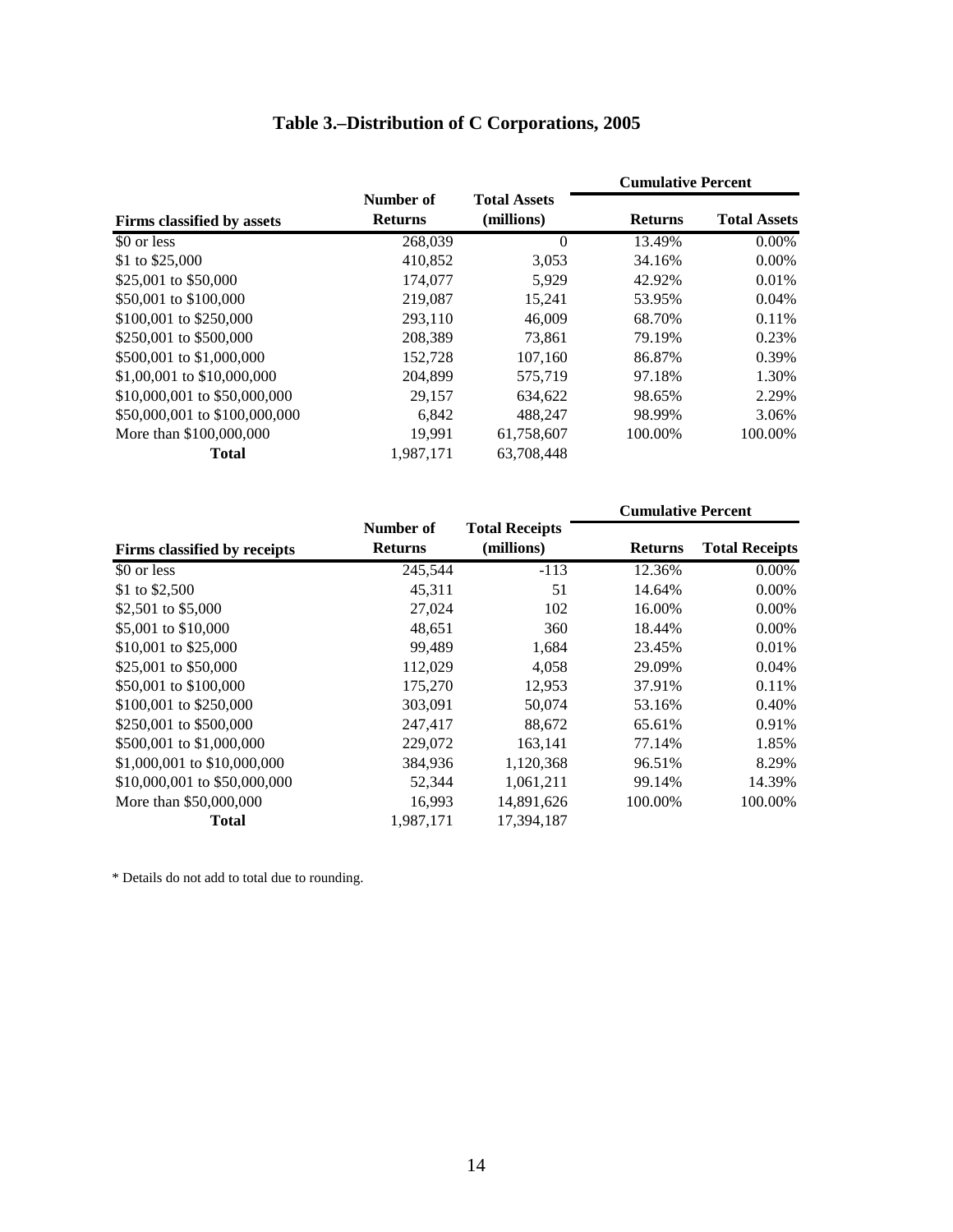# **Table 4.–Distribution of S Corporations, 2005**

|                               |                             |                                   | <b>Cumulative Percent</b> |                     |  |
|-------------------------------|-----------------------------|-----------------------------------|---------------------------|---------------------|--|
| Firms classified by assets    | Number of<br><b>Returns</b> | <b>Total Assets</b><br>(millions) | <b>Returns</b>            | <b>Total Assets</b> |  |
| \$0 or less                   | 506,583                     | $\Omega$                          | 13.75%                    | $0.00\%$            |  |
| \$1 to \$25,000               | 976,860                     | 7,724                             | 40.27%                    | 0.28%               |  |
| \$25,001 to \$50,000          | 411,489                     | 13.945                            | 51.44%                    | 0.79%               |  |
| \$50,001 to \$100,000         | 440,846                     | 30,506                            | 63.40%                    | 1.91%               |  |
| \$100,001 to \$250,000        | 511,248                     | 80,365                            | 77.28%                    | 4.84%               |  |
| \$250,001 to \$500,000        | 316,318                     | 111,767                           | 85.87%                    | 8.93%               |  |
| \$500,001 to \$1,000,000      | 217,836                     | 153,764                           | 91.78%                    | 14.54%              |  |
| \$1,00,001 to \$10,000,000    | 267.918                     | 745.361                           | 99.05%                    | 41.78%              |  |
| \$10,000,001 to \$50,000,000  | 29,381                      | 573.964                           | 99.85%                    | 62.75%              |  |
| \$50,000,001 to \$100,000,000 | 3,044                       | 210,843                           | 99.93%                    | 70.45%              |  |
| More than \$100,000,000       | 2,562                       | 808,742                           | 100.00%                   | 100.00%             |  |
| <b>Total</b>                  | 3.684.086                   | 2.736.982                         |                           |                     |  |

|                              |                             |                                     | <b>Cumulative Percent</b> |                       |
|------------------------------|-----------------------------|-------------------------------------|---------------------------|-----------------------|
| Firms classified by receipts | Number of<br><b>Returns</b> | <b>Total Receipts</b><br>(millions) | <b>Returns</b>            | <b>Total Receipts</b> |
| \$0 or less                  | 479,818                     | $-772$                              | 13.02%                    | $-0.01%$              |
| \$1 to \$2,500               | 80,501                      | 81                                  | 15.21%                    | $-0.01%$              |
| \$2,501 to \$5,000           | 51,344                      | 187                                 | 16.60%                    | $-0.01%$              |
| \$5,001 to \$10,000          | 70.772                      | 519                                 | 18.52%                    | $0.00\%$              |
| \$10,001 to \$25,000         | 172,129                     | 2,929                               | 23.20%                    | 0.06%                 |
| \$25,001 to \$50,000         | 226,830                     | 8,350                               | 29.35%                    | 0.22%                 |
| \$50,001 to \$100,000        | 368,144                     | 27,209                              | 39.35%                    | 0.75%                 |
| \$100,001 to \$250,000       | 691,466                     | 113,572                             | 58.11%                    | 2.95%                 |
| \$250,001 to \$500,000       | 508,854                     | 183.217                             | 71.93%                    | 6.50%                 |
| \$500,001 to \$1,000,000     | 413,544                     | 294,062                             | 83.15%                    | 12.19%                |
| \$1,000,001 to \$10,000,000  | 544,938                     | 1,485,648                           | 97.94%                    | 40.97%                |
| \$10,000,001 to \$50,000,000 | 62,882                      | 1,289,669                           | 99.65%                    | 65.96%                |
| More than \$50,000,000       | 12,862                      | 1,757,427                           | 100.00%                   | 100.00%               |
| <b>Total</b>                 | 3,684,086                   | 5,162,100                           |                           |                       |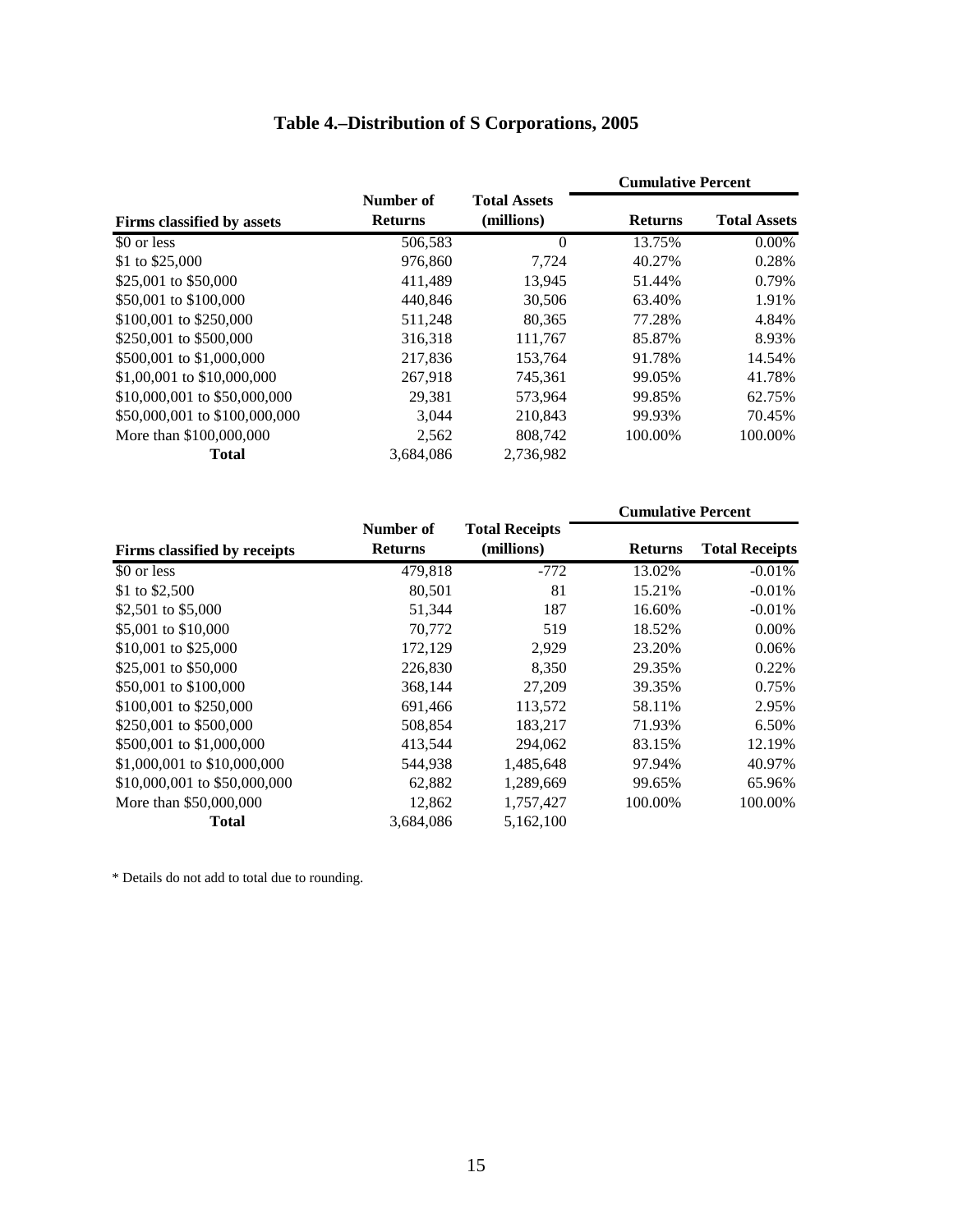# **Table 5.–Distribution of Partnerships, 2005**

|                               |                |                     | <b>Cumulative Percent</b> |                     |
|-------------------------------|----------------|---------------------|---------------------------|---------------------|
|                               | Number of      | <b>Total Assets</b> |                           |                     |
| Firms classified by assets    | <b>Returns</b> | (millions)          | <b>Returns</b>            | <b>Total Assets</b> |
| \$0 or less                   | 740,686        | $-76,017$           | 26.80%                    | $-0.55%$            |
| \$1 to \$25,000               | 304,895        | 2,514               | 37.83%                    | $-0.54%$            |
| \$25,001 to \$50,000          | 103,404        | 3,722               | 41.58%                    | $-0.51%$            |
| \$50,001 to \$100,000         | 150,497        | 11,010              | 47.02%                    | $-0.43%$            |
| \$100,001 to \$250,000        | 302,951        | 50,483              | 57.98%                    | $-0.06\%$           |
| \$250,001 to \$500,000        | 269,433        | 97.827              | 67.73%                    | 0.65%               |
| \$500,001 to \$1,000,000      | 279,633        | 201.369             | 77.85%                    | 2.12%               |
| \$1,00,001 to \$10,000,000    | 516,593        | 1,552,724           | 96.54%                    | 13.42%              |
| \$10,000,001 to \$50,000,000  | 72,689         | 1,471,223           | 99.17%                    | 24.14%              |
| \$50,000,001 to \$100,000,000 | 10,169         | 708,778             | 99.54%                    | 29.30%              |
| More than \$100,000,000       | 12,675         | 9,710,626           | 100.00%                   | 100.00%             |
| <b>Total</b>                  | 2,763,625      | 13,734,256          |                           |                     |

|                              |                             |                                     | <b>Cumulative Percent</b> |                       |
|------------------------------|-----------------------------|-------------------------------------|---------------------------|-----------------------|
| Firms classified by receipts | Number of<br><b>Returns</b> | <b>Total Receipts</b><br>(millions) | <b>Returns</b>            | <b>Total Receipts</b> |
| \$0 or less                  | 1,713,788                   | $\theta$                            | 62.01%                    | $0.00\%$              |
| \$1 to \$2,500               | 58,555                      | 63                                  | 64.13%                    | $0.00\%$              |
| \$2,501 to \$5,000           | 32,827                      | 124                                 | 65.32%                    | 0.01%                 |
| \$5,001 to \$10,000          | 40,959                      | 293                                 | 66.80%                    | 0.01%                 |
| \$10,001 to \$25,000         | 88,812                      | 1,485                               | 70.01%                    | 0.06%                 |
| \$25,001 to \$50,000         | 88,852                      | 3,224                               | 73.23%                    | 0.16%                 |
| \$50,001 to \$100,000        | 121,719                     | 8.926                               | 77.63%                    | 0.42%                 |
| \$100,001 to \$250,000       | 183,111                     | 30,213                              | 84.26%                    | 1.33%                 |
| \$250,001 to \$500,000       | 134,754                     | 48,159                              | 89.14%                    | 2.78%                 |
| \$500,001 to \$1,000,000     | 102,843                     | 73,102                              | 92.86%                    | 4.98%                 |
| \$1,000,001 to \$10,000,000  | 168,440                     | 479,532                             | 98.95%                    | 19.41%                |
| \$10,000,001 to \$50,000,000 | 22,306                      | 461,981                             | 99.76%                    | 33.31%                |
| More than \$50,000,000       | 6,658                       | 2,216,659                           | 100.00%                   | 100.00%               |
| Total                        | 2,763,625                   | 3,323,760                           |                           |                       |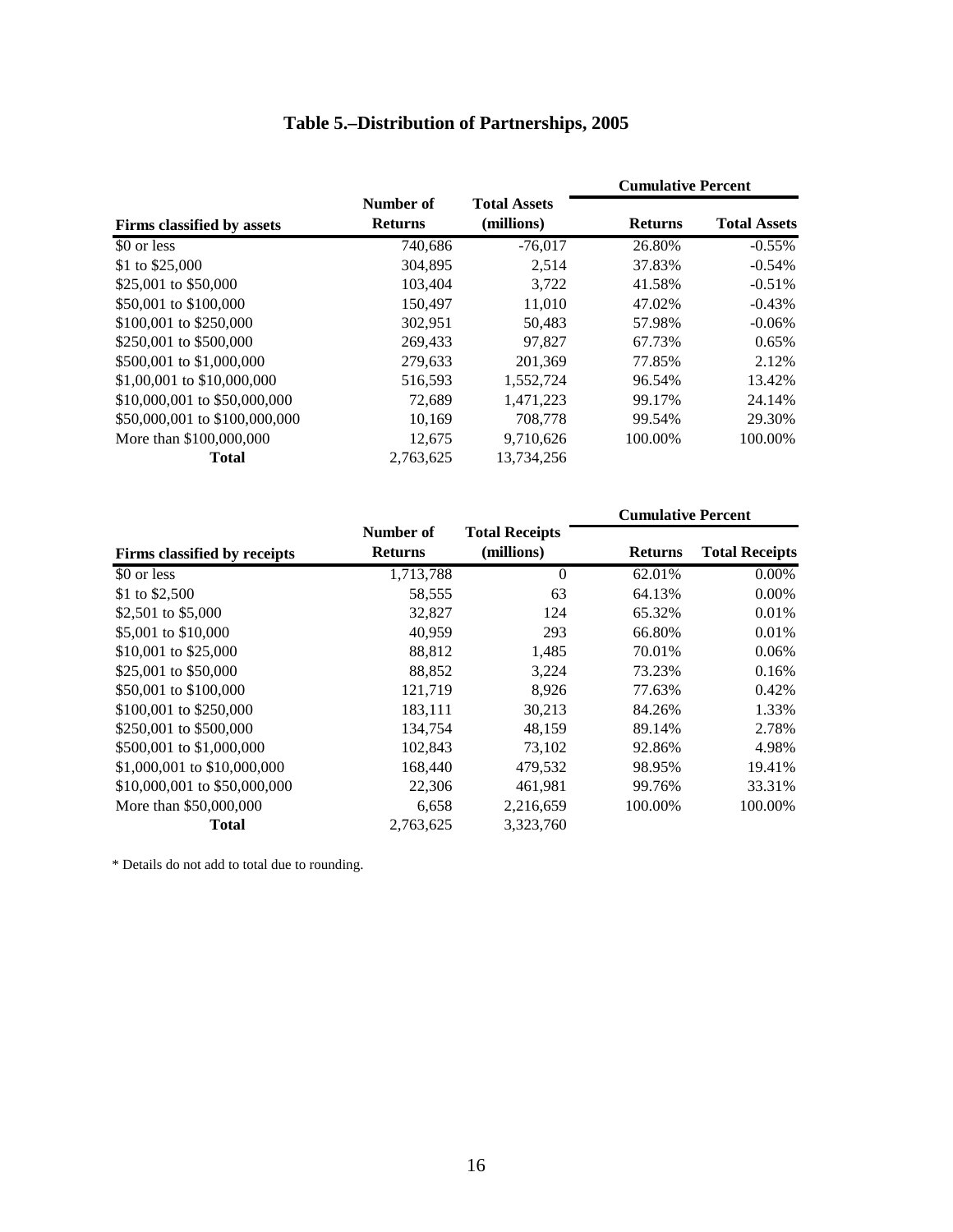|                              |                             |                                     | <b>Cumulative Percent</b> |                       |
|------------------------------|-----------------------------|-------------------------------------|---------------------------|-----------------------|
| Firms classified by receipts | Number of<br><b>Returns</b> | <b>Total Receipts</b><br>(millions) | <b>Returns</b>            | <b>Total Receipts</b> |
| \$0 or less                  | 930,491                     | $\Omega$                            | 4.33%                     | $0.00\%$              |
| \$1 to \$2,500               | 4,277,031                   | 5,007                               | 24.26%                    | 0.41%                 |
| \$2,501 to \$5,000           | 2,362,789                   | 8,586                               | 35.26%                    | 1.13%                 |
| \$5,001 to \$10,000          | 2,960,905                   | 21,391                              | 49.06%                    | 2.90%                 |
| \$10,001 to \$25,000         | 4,015,877                   | 64,841                              | 67.76%                    | 8.26%                 |
| \$25,001 to \$50,000         | 2,558,620                   | 90,851                              | 79.68%                    | 15.79%                |
| \$50,001 to \$100,000        | 1,957,208                   | 138,143                             | 88.80%                    | 27.22%                |
| \$100,001 to \$250,000       | 1,529,599                   | 236,103                             | 95.92%                    | 46.77%                |
| \$250,001 to \$500,000       | 526,512                     | 182,465                             | 98.38%                    | 61.88%                |
| \$500,001 to \$1,000,000     | 232,070                     | 158,678                             | 99.46%                    | 75.02%                |
| \$1,000,001 to \$10,000,000  | 113,811                     | 231,815                             | 99.99%                    | 94.21%                |
| \$10,000,001 to \$50,000,000 | 2,427                       | 43,238                              | $100.00\%$                | 97.79%                |
| More than \$50,000,000       | 225                         | 26,709                              | 100.00%                   | 100.00%               |
| <b>Total</b>                 | 21,467,566                  | 1,207,827                           |                           |                       |

#### **Table 6.–Distribution of Nonfarm Sole Proprietorships, 2005**

\* Details do not add to total due to rounding.

Note: The actual figure is 99.9992 percent which rounds to 100.00 percent.

#### **Distribution of C corporations, S corporations, and partnerships by primary business activity**

Taxpayers filing returns as C corporations, S corporations, and partnerships are asked to self report the primary industry in which the business operates. Table 7, below, reports the distribution of entities by number of returns and by assets across various industry classifications. Distributing by assets, for C corporations, the three largest industries are finance and insurance, holding companies, and manufacturing. These three industries account for more than 80 percent of all assets reported by all C corporations. For S corporations, the three largest industries are construction, holding companies, and manufacturing. These three industries account for 37 percent of all assets reported by all S corporations. For partnerships, the three largest industries are finance and insurance, real estate, and information. These three industries account for more than 80 percent of all assets reported on all partnership returns.

Distributing by number of returns, for C corporations, the three most numerous industries are services, construction, and retail trade. These three industries account for approximately 35 percent of all C corporations. For S corporations, the three most numerous industries are services, construction, and real estate. These three industries account for approximately 41 percent of all S corporations. For entities taxed as partnerships, the three most numerous industries are real estate, finance and insurance, and construction. These three industries account for approximately 64 percent of all partnerships.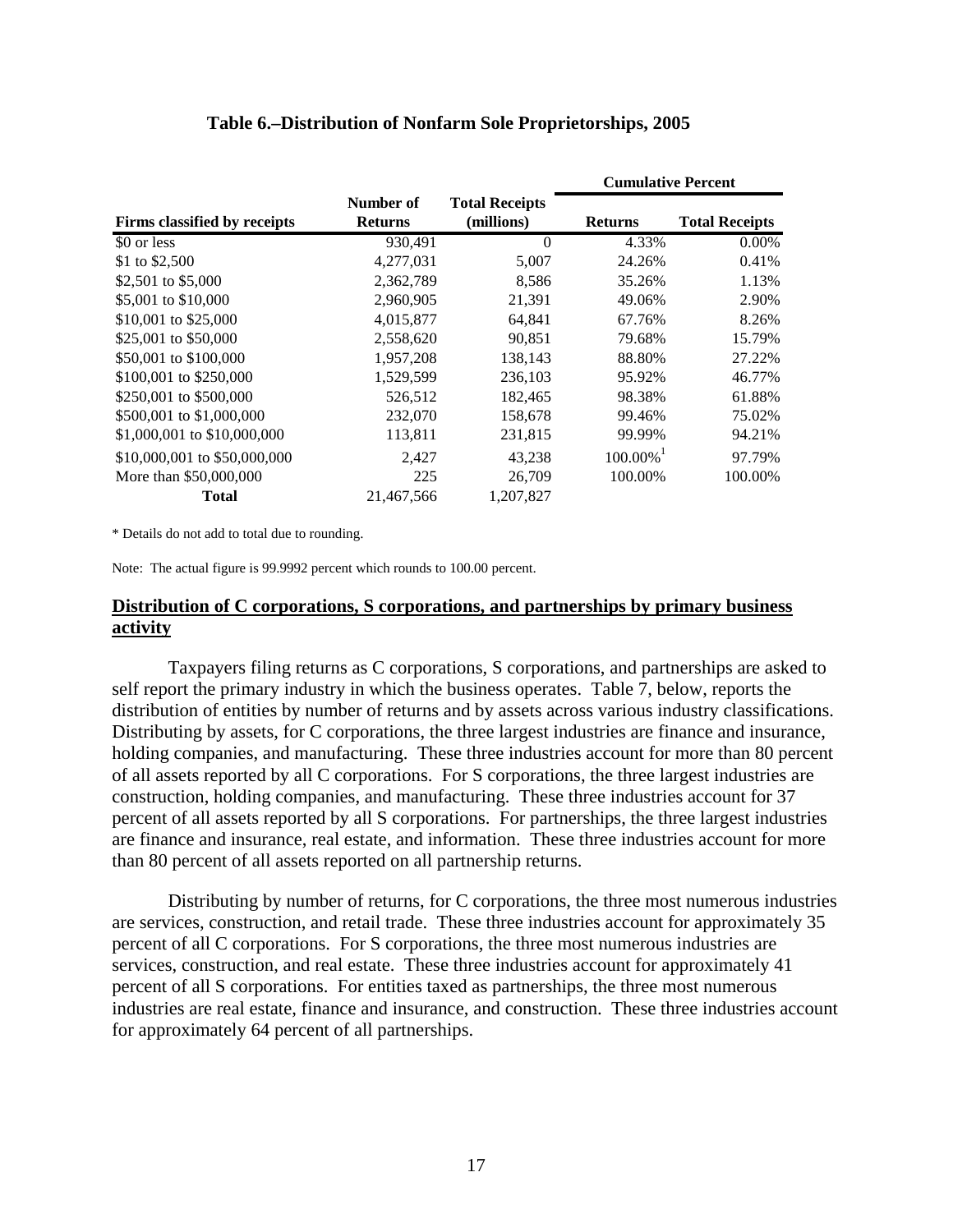|                                                  | <b>C</b> Corporations |                     | <b>S</b> Corporations |                     | <b>Partnerships</b> |                     |
|--------------------------------------------------|-----------------------|---------------------|-----------------------|---------------------|---------------------|---------------------|
|                                                  | Percent of            | Percent of          | Percent of            | Percent of          | Percent of          | Percent of          |
| Industry                                         | <b>Returns</b>        | <b>Total Assets</b> | <b>Returns</b>        | <b>Total Assets</b> | <b>Returns</b>      | <b>Total Assets</b> |
|                                                  |                       |                     |                       |                     |                     |                     |
| Agriculture, Forestry, Fishing and Hunting       | 3.18                  | 0.11                | 2.15                  | 1.96                | 4.62                | 0.81                |
| Mining                                           | 0.75                  | 0.82                | 0.48                  | 1.44                | 1.02                | 1.26                |
| <b>Utilities</b>                                 | 0.28                  | 2.33                | 0.05                  | 0.20                | 0.10                | 1.59                |
| Construction                                     | 11.52                 | 0.55                | 14.19                 | 13.25               | 6.59                | 1.97                |
| Manufacturing                                    | 6.37                  | 15.88               | 4.10                  | 11.85               | 1.62                | 3.07                |
| <b>Wholesale Trade</b>                           | 8.32                  | 2.28                | 5.65                  | 10.28               | 1.74                | 0.89                |
| <b>Retail Trade</b>                              | 11.13                 | 1.73                | 10.71                 | 11.76               | 5.13                | 0.79                |
| Wholesale and Retail Trade not Allocable         | 0.06                  | 0.00                | 0.06                  | 0.01                | 0.00                | 0.00                |
| Transportation and Warehousing                   | 3.82                  | 0.82                | 3.02                  | 2.36                | 1.53                | 0.96                |
| Information                                      | 2.50                  | 4.49                | 1.99                  | 2.07                | 1.35                | 3.96                |
| Finance and Insurance                            | 4.71                  | 47.31               | 4.05                  | 9.16                | 10.42               | 55.76               |
| Real Estate and Rental and Leasing               | 10.41                 | 0.73                | 11.81                 | 10.94               | 46.89               | 22.58               |
| Professional, Scientific, and Technical Services | 11.86                 | 0.86                | 14.94                 | 3.51                | 6.16                | 0.96                |
| <b>Holding Companies</b>                         | 1.31                  | 20.65               | 0.67                  | 12.03               | 0.90                | 2.71                |
| Administrative and Support and Waste             |                       |                     |                       |                     |                     |                     |
| Management and Remediation Services              | 3.86                  | 0.37                | 4.91                  | 1.66                | 1.74                | 0.26                |
| <b>Educational Services</b>                      | 0.73                  | 0.03                | 0.83                  | 0.19                | 0.38                | 0.02                |
| Health Care and Social Services                  | 6.90                  | 0.33                | 6.62                  | 1.58                | 2.17                | 0.58                |
| Arts, Entertainment, and Recreation              | 1.78                  | 0.11                | 2.20                  | 1.15                | 1.78                | 0.48                |
| Accommodation and Food Services                  | 4.12                  | 0.50                | 5.58                  | 3.24                | 3.47                | 1.23                |
| Other Services                                   | 6.28                  | 0.10                | 5.97                  | 1.36                | 2.23                | 0.11                |
| Not Allocable                                    | 0.11                  | 0.00                | 0.01                  | 0.00                | 0.13                | 0.01                |
| Total <sup>1</sup>                               | 1,987,171             | 63,708,448          | 3,684,086             | 2,736,982           | 2,763,625           | 13,734,256          |

# **Table 7.–Distribution of Certain Business Entities and Assets by Industry, 2005**

 $1$ <sup>1</sup> The totals show the actual number of returns in the 'Percent of Returns' columns and the total assets in millions of dollars for the Percent of Total Assets columns.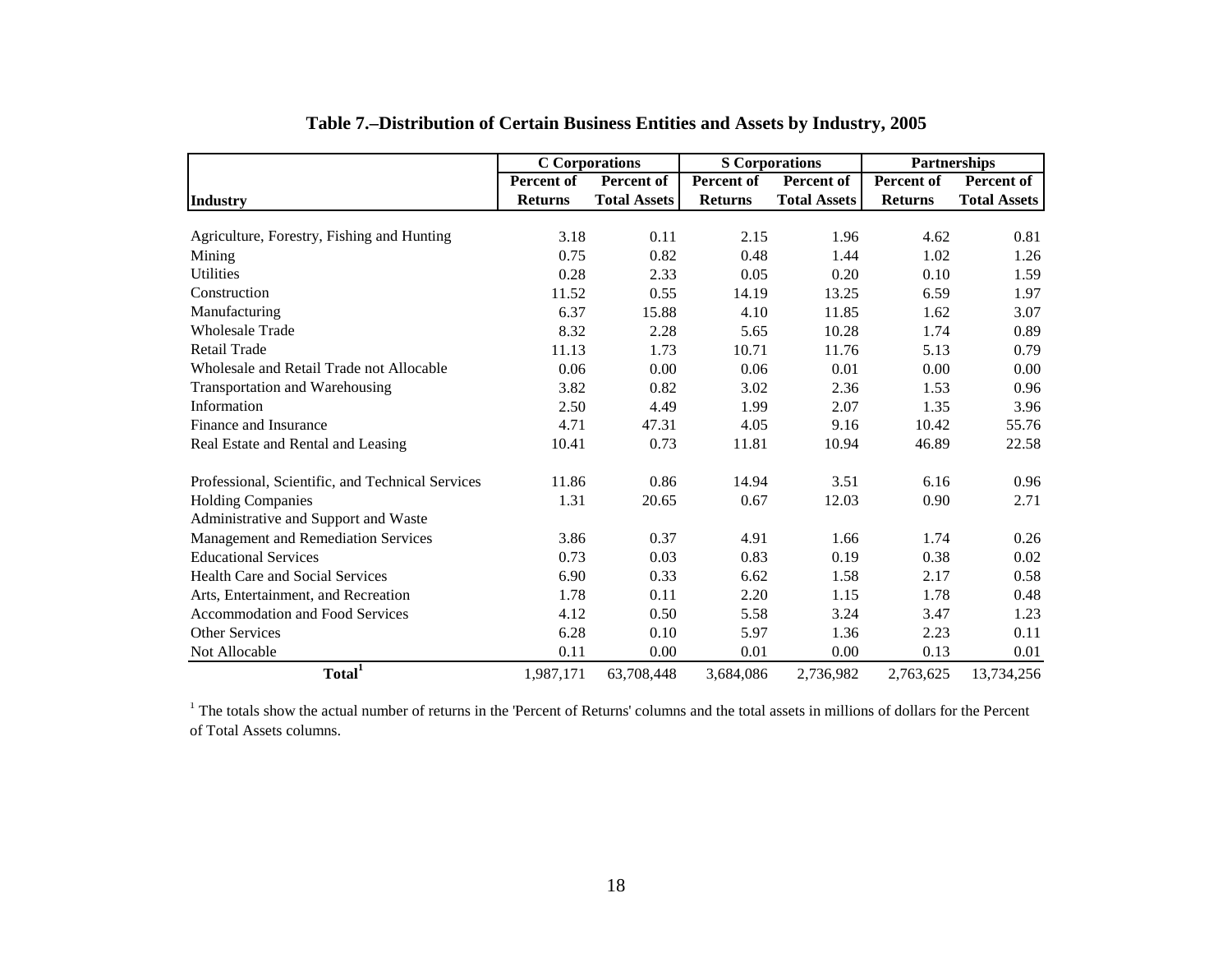#### **Distribution of income by entity type and entity size**

On average, in any given year small businesses are more likely to operate at a loss. Tables 8 and 9 below classify businesses by size of their reported gross receipts. The tables report the aggregate income, or loss, reported within a size class by entity type. Tables 8a and 8b report results for S corporations, partnerships, and sole proprietorships while Tables 9a and 9b report results for C corporations. Tables 8 and 9 are not directly comparable because the net income of C corporations may include investment income (e.g., interest income) while S corporations and partnership returns generally provide that investment income be reported separately on the owner's or partner's individual income tax return. Similarly, investment income of the owner of a sole proprietorship is not reported as part of schedule C.

Table 8a reports that in 2005, on average, S corporations and partnerships reporting \$25,000 or fewer in gross receipts operated at a loss. Consistent with these data, Table 8b reports that among S corporations and partnerships reporting \$10,000 or fewer in gross receipts more than 50 percent of such entities operated at a loss in 2005. Nonfarm sole proprietorships more consistently reported profits at all size classes but the very smallest.

Tables 9a and 9b report similar results for C corporations. For C corporations reporting \$50,000 or fewer in gross receipts, 50 percent or more reported net operating losses in 2005. In contrast to comparably sized S corporations and partnerships, 36 to 45 percent of C corporations reporting gross receipts between \$50,000 and \$1 million reported net operating losses, and the losses were of sufficient magnitude that aggregate C corporate income in those size categories was a loss.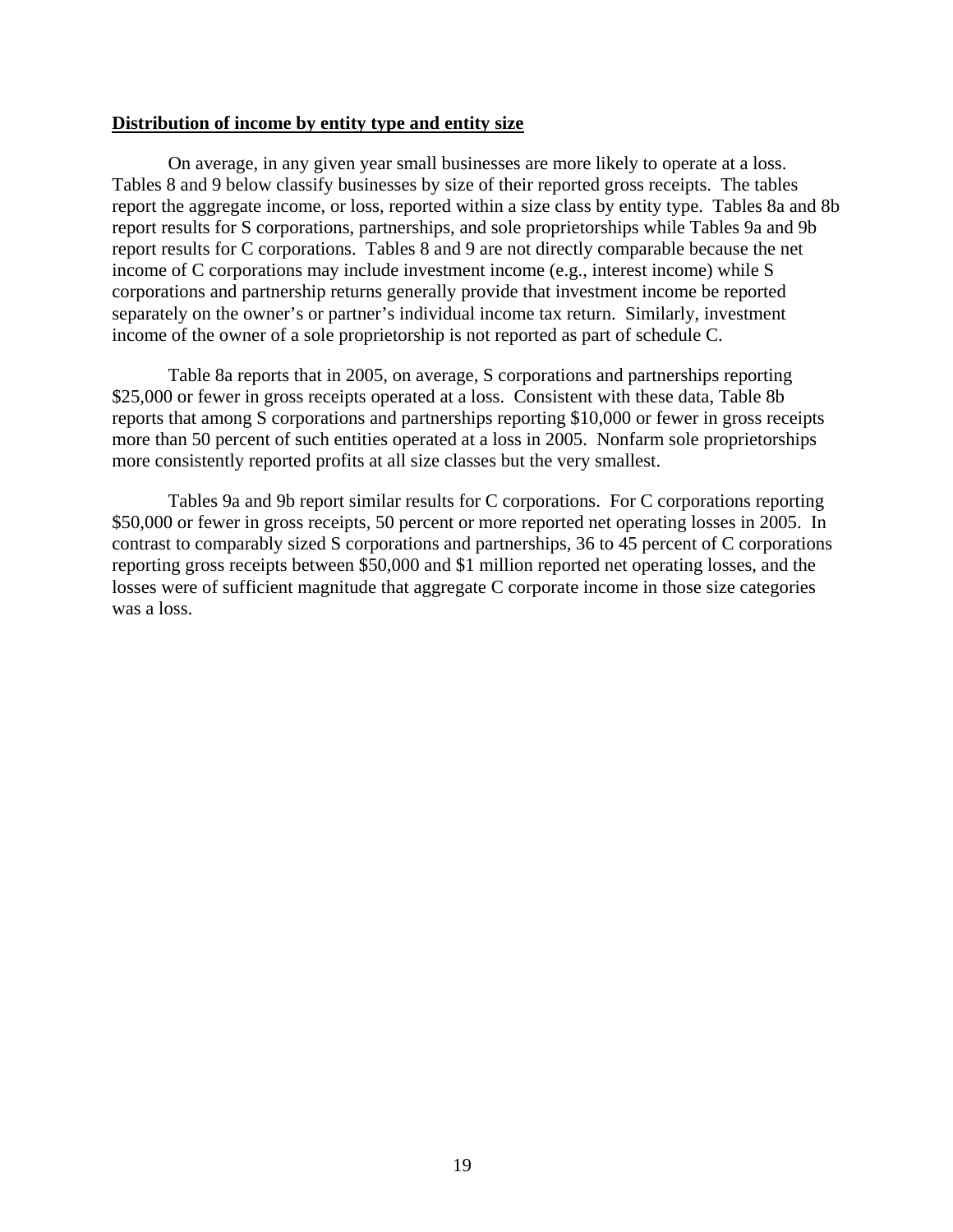| and Entity Type, 2005        |                       |                                  |                        |  |  |  |
|------------------------------|-----------------------|----------------------------------|------------------------|--|--|--|
|                              |                       | Net Income (millions of dollars) |                        |  |  |  |
|                              |                       |                                  | <b>Nonfarm Sole</b>    |  |  |  |
| Firms classified by receipts | <b>S</b> Corporations | <b>Partnerships</b>              | <b>Proprietorships</b> |  |  |  |
| \$0 or less                  | 881                   | 38.596                           | $-2.911$               |  |  |  |

# **Table 8a.–Distribution of Net Income by Gross Receipts**

| Total                        | 282,904 | 308,977 | 269,920  |
|------------------------------|---------|---------|----------|
| More than \$50,000,000       | 75,787  | 177,265 | 784      |
| \$10,000,001 to \$50,000,000 | 62.762  | 43,151  | 2,216    |
| \$1,000,001 to \$10,000,000  | 92,847  | 41,696  | 24,068   |
| \$500,001 to \$1,000,000     | 22,763  | 5,475   | 28,665   |
| \$250,001 to \$500,000       | 15,136  | 3.210   | 42,002   |
| \$100,001 to \$250,000       | 12,425  | 1,704   | 69,274   |
| \$50,001 to \$100,000        | 2,858   | 336     | 48,594   |
| \$25,001 to \$50,000         | 34      | $-575$  | 32,235   |
| \$10,001 to \$25,000         | $-899$  | $-774$  | 24,084   |
| \$5,001 to \$10,000          | $-642$  | $-120$  | 6,479    |
| \$2,501 to \$5,000           | $-414$  | $-382$  | 79       |
| \$1 to \$2,500               | $-635$  | $-604$  | $-5,650$ |

## **by Gross Receipts and Entity Type, 2005 Table 8b.–Percent of Firms with a Net Operating Loss**

|                              |                       |                     | <b>Nonfarm Sole</b>    |
|------------------------------|-----------------------|---------------------|------------------------|
| Firms classified by receipts | <b>S</b> Corporations | <b>Partnerships</b> | <b>Proprietorships</b> |
| \$0 or less                  | 56                    | 26                  | 81                     |
| \$1 to \$2,500               | 82                    | 78                  | 42                     |
| \$2,501 to \$5,000           | 75                    | 72                  | 30                     |
| \$5,001 to \$10,000          | 54                    | 58                  | 23                     |
| \$10,001 to \$25,000         | 47                    | 45                  | 16                     |
| \$25,001 to \$50,000         | 39                    | 44                  | 12                     |
| \$50,001 to \$100,000        | 30                    | 32                  | 10                     |
| \$100,001 to \$250,000       | 27                    | 35                  | 9                      |
| \$250,001 to \$500,000       | 26                    | 32                  | 10                     |
| \$500,001 to \$1,000,000     | 24                    | 30                  | 11                     |
| \$1,000,001 to \$10,000,000  | 18                    | 37                  | 13                     |
| \$10,000,001 to \$50,000,000 | 17                    | 23                  | 25                     |
| More than \$50,000,000       | 11                    | 21                  | 44                     |
| <b>All Revenues</b>          | 33                    | 30                  | 25                     |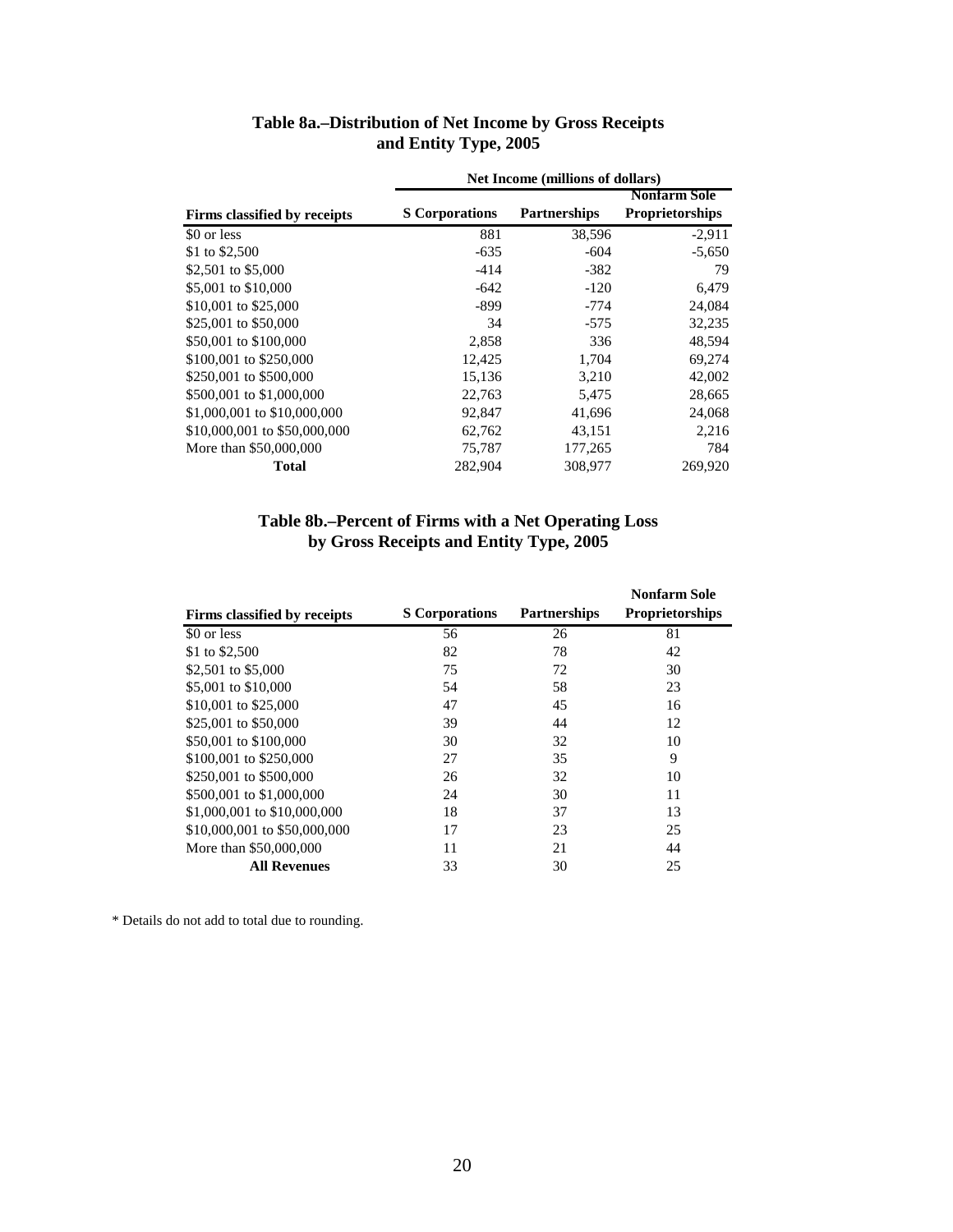| Firms classified by receipts | <b>Net Income</b><br>(millions of dollars) |
|------------------------------|--------------------------------------------|
| \$0 or less                  | 293,635                                    |
| \$1 to \$2,500               | $-403$                                     |
| \$2,501 to \$5,000           | $-342$                                     |
| \$5,001 to \$10,000          | $-533$                                     |
| \$10,001 to \$25,000         | $-1,047$                                   |
| \$25,001 to \$50,000         | $-2,249$                                   |
| \$50,001 to \$100,000        | $-831$                                     |
| \$100,001 to \$250,000       | $-1,468$                                   |
| \$250,001 to \$500,000       | $-369$                                     |
| \$500,001 to \$1,000,000     | $-1,363$                                   |
| \$1,000,001 to \$10,000,000  | 12,305                                     |
| \$10,000,001 to \$50,000,000 | 22,955                                     |
| More than \$50,000,000       | 1,345,462                                  |
| Total                        | 1.665.752                                  |

# **Table 9a.–Distribution of Net Income by Gross Receipts of C Corporations, 2005**

# **9b.–Percent of C Corporations with a Net Operating Loss by Gross Receipts, 2005**

| Firms classified by receipts | <b>C</b> Corporations |
|------------------------------|-----------------------|
| \$0 or less                  | 64                    |
| \$1 to \$2,500               | 66                    |
| \$2,501 to \$5,000           | 63                    |
| \$5,001 to \$10,000          | 58                    |
| \$10,001 to \$25,000         | 57                    |
| \$25,001 to \$50,000         | 50                    |
| \$50,001 to \$100,000        | 45                    |
| \$100,001 to \$250,000       | 43                    |
| \$250,001 to \$500,000       | 38                    |
| \$500,001 to \$1,000,000     | 36                    |
| \$1,000,001 to \$10,000,000  | 28                    |
| \$10,000,001 to \$50,000,000 | 21                    |
| More than \$50,000,000       | 23                    |
| All Revenues                 | 43                    |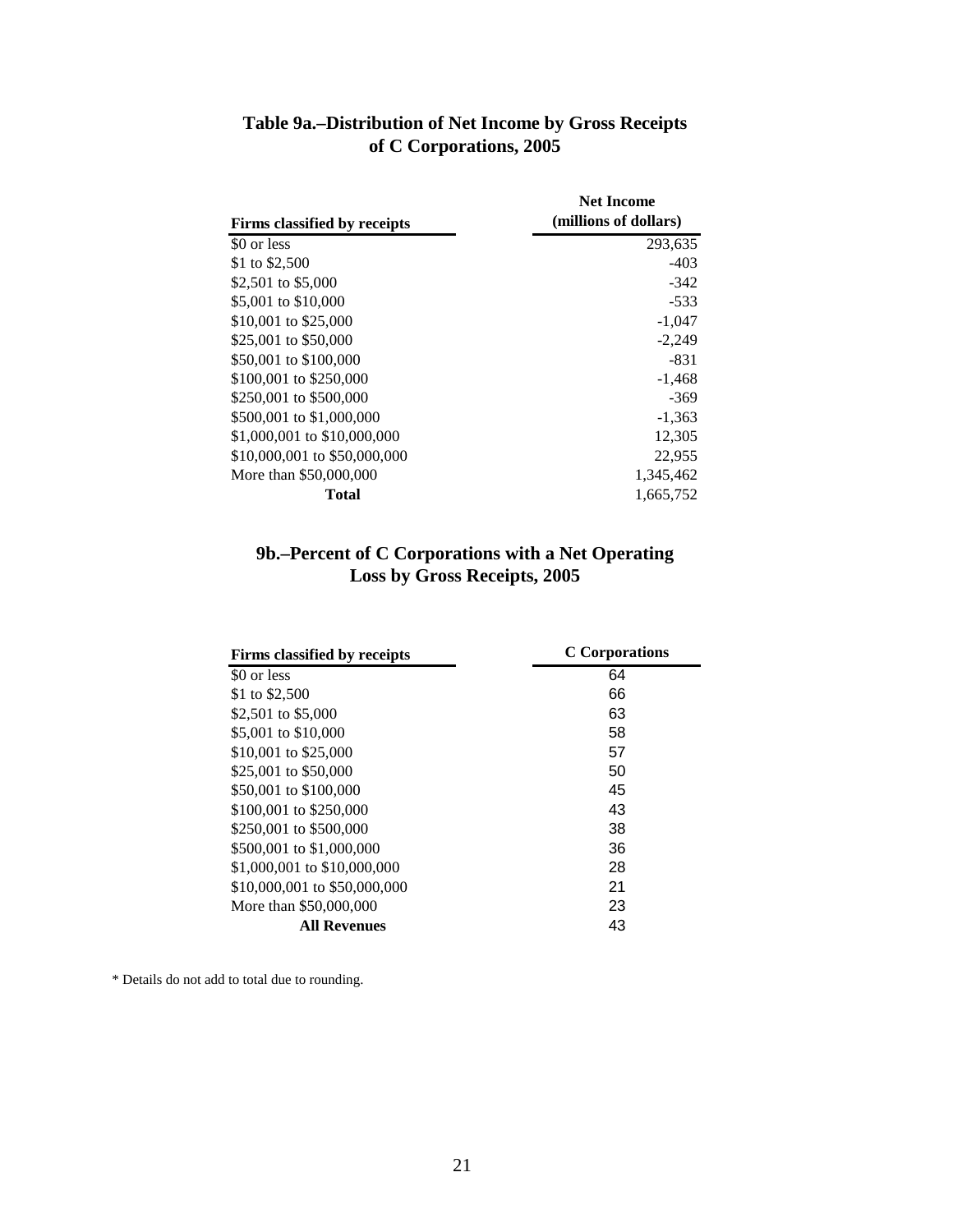#### **III. CHOICE OF BUSINESS ENTITY**

### **A. Present Law**

#### **1. In general**

Businesses may be organized under a number of different legal forms. Owners of a business sometimes conduct their activities as "sole proprietorships," which do not involve a legal entity separate from the owner. However, for a variety of business or other reasons, a business often is conducted through a separate legal entity. Common reasons to use a separate legal entity include the ability to pool the capital and other resources of multiple owners, the protection of limited liability accorded by State law to the owners of qualifying entities (but generally not to sole proprietors), and an improved ability to access capital markets for investment capital.

The tax consequences of using a separate entity depend on the type of entity through which the business is conducted. Partnerships, certain closely-held corporations that elect to be taxed under subchapter S of the Code, and limited liability companies that are treated as partnerships are treated for Federal income tax purposes as pass-through entities whose owners take into account the income (whether or not distributed) or loss of the entity on their own tax returns. Generally, an entity whose ownership interests are publicly traded is not entitled to be treated as a partnership. $2^{0}$ 

In contrast, the income of a C corporation<sup>21</sup> is taxed directly at the corporate level. Shareholders are taxed on dividend distributions of the corporation's after-tax income. Shareholders are also taxed on any gain (including gain attributable to undistributed corporate income) on the disposition of their shares of stock of the corporation. Thus, the income of a C corporation may be subject to tax at both the corporate and shareholder levels.  $^{22}$ 

<sup>&</sup>lt;sup>20</sup> There are some exceptions for certain activities that can be conducted as publicly traded partnerships and not taxed as C corporations. See "Publicly traded partnerships," infra.

<sup>&</sup>lt;sup>21</sup> A C corporation is a corporation that is subject to subchapter C of the Code, which provides rules for corporate and shareholder treatment of corporate distributions and adjustments. C corporations generally are subject to the corporate-level tax rate structure set forth in section 11 of the Code.

 $22$  Specialized investment entities organized as C corporations, such as regulated investment companies and real estate investment trusts, and certain interests in debt instruments, such as real estate mortgage investment conduits, are effectively subject to only one level of tax notwithstanding that their ownership interests may be publicly traded. These, and other specialized entities such as cooperatives and tax-exempt organizations, are generally beyond the scope of this discussion but are briefly described at Section III.A.3 of this document.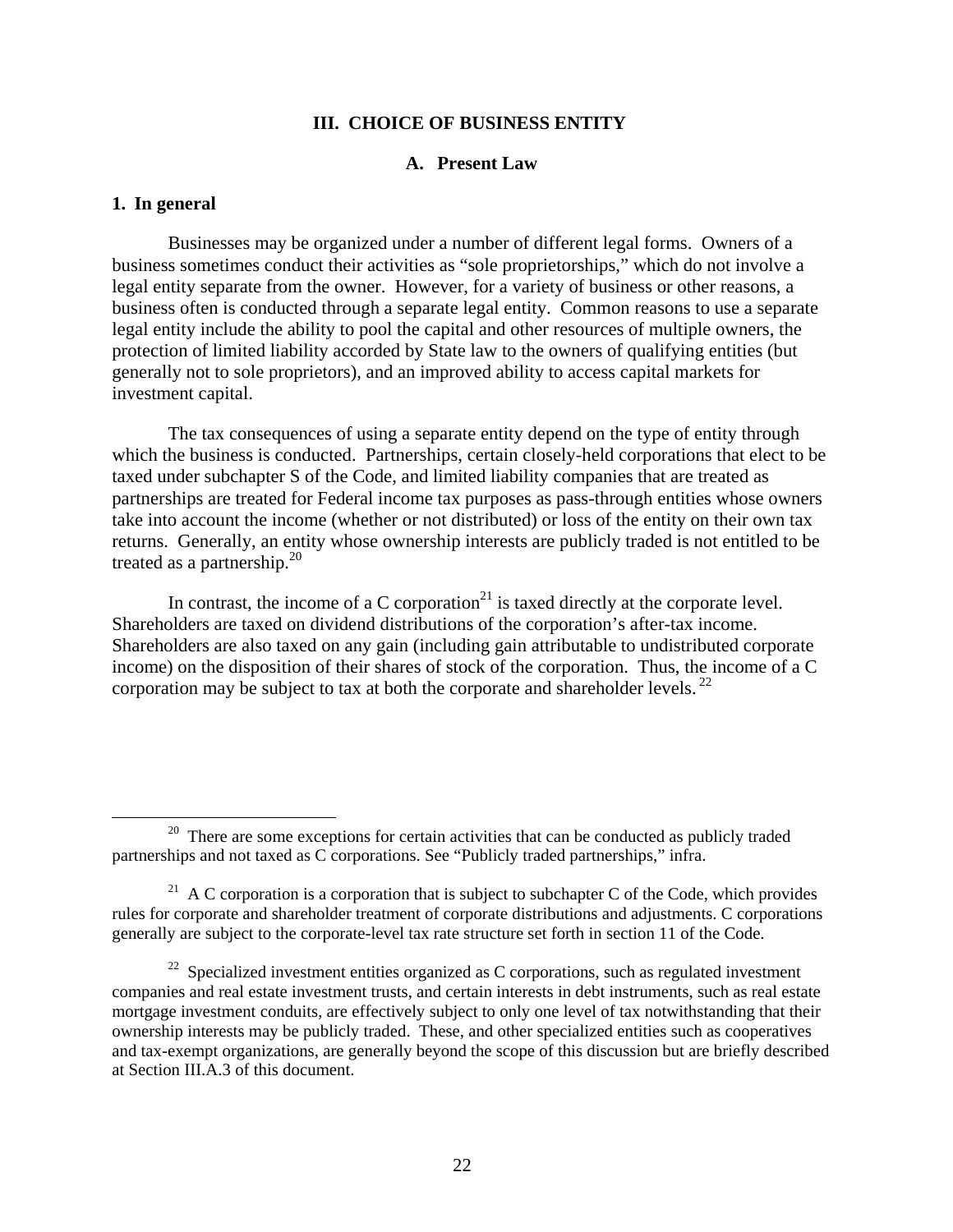#### **2. Federal income tax rates**

#### **Individual tax rates**

U.S. individuals (citizens and residents) are taxed at graduated statutory rates ranging from 10 percent (for taxable income of up to \$7,550 for single filers and up to \$15,100 for married taxpayers filing joint returns or surviving spouses) to 35 percent (for taxable income over \$336,550) for taxable year 2008. The intermediate rates are 15 percent, 25 percent, 28 percent, and 33 percent. The maximum tax rate on net long-term capital gains generally is 15 percent.<sup>23</sup> Dividends received by an individual from domestic corporations and qualified foreign corporations are taxed at the same rates that apply to capital gains.<sup>24</sup>

#### **C corporation tax rates**

#### In general

C corporations are taxed at statutory rates ranging from 15 percent (for taxable income up to \$50,000) to 35 percent (for taxable income over \$10,000,000). The intermediate rates are 25 percent (for taxable income above \$50,000 but not exceeding \$75,000) and 34 percent (for taxable income above \$75,000 but not exceeding \$10,000,000). The benefit of graduated rates below 34 percent is phased out for corporations with taxable income between \$100,000 and \$335,000, and the benefit of the 34 percent rate is phased out for corporations with taxable income in excess of \$15,000,000. Corporate long-term capital gains are taxed at the same rates as corporate ordinary income. Thus, the maximum tax rate for corporate net long-term capital gains is 35 percent.

Certain domestic production activities are effectively taxed at lower rates by virtue of a deduction equal to a percentage of the income from such activities.<sup>25</sup> The deduction is equal to six percent of the income from manufacturing, construction, and certain other activities specified in the statute, for taxable years beginning in 2008 and 2009. Thereafter, the deduction is increased to nine percent. Thus, when the deduction is fully phased in, the tax rate for a C corporation on its domestic production activities income is effectively 31.85 percent.<sup>26</sup> A similar reduction applies to the graduated rates applicable to individuals.

 $23$  Net gain from the sale of collectibles is taxed at a maximum 28 percent rate, while certain gain from the sale or exchange of depreciable real estate (i.e., "unrecaptured section 1250 property") is taxed at a maximum 25 percent rate. Under present law, for taxable years beginning after 2010, the maximum tax rate applicable to net long-term capital gains (other than collectibles or unrecaptured section 1250 property) will increase from 15 percent to 20 percent.

 $24$  Under present law, for taxable years beginning after 2010, dividends received by an individual are taxed at ordinary income rates.

 $25$  Sec. 199.

<sup>&</sup>lt;sup>26</sup> Because of the nine-percent deduction, the taxpayer is taxed at a rate of 35 percent on only 91 percent of income, resulting in an effective tax rate of 31.85 percent.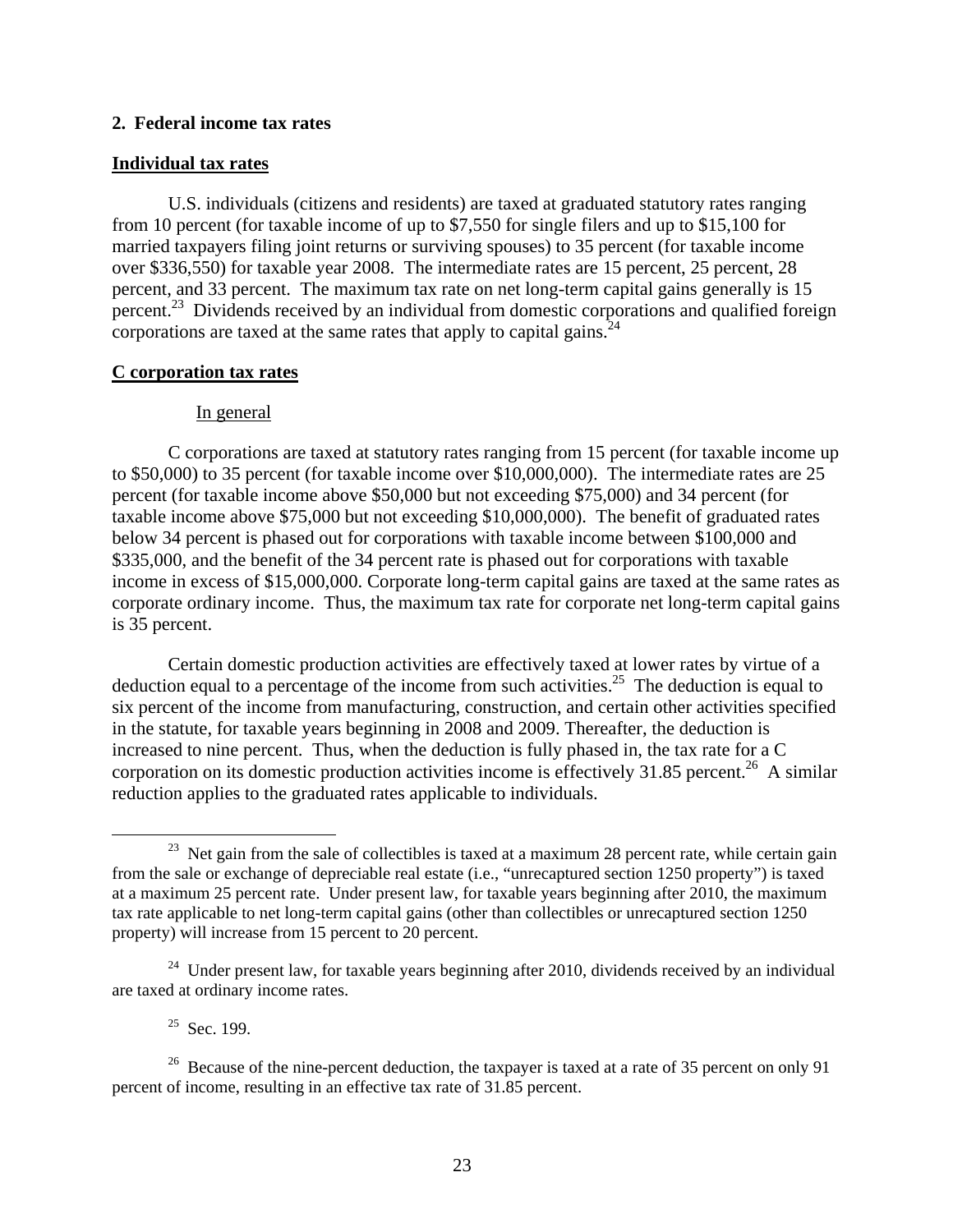#### Special rules

A number of provisions attempt to address situations in which individuals have an incentive to direct income to corporations, or where there is an incentive to direct or divide business activity or income among a number of separate corporations, to take advantage of lower corporate graduated rates. Certain related corporations are treated as one for purposes of the graduated corporate rates.<sup>27</sup> Also, certain "personal service corporations" are not entitled to use the graduated corporate rates below the  $35$ -percent rate.<sup>28</sup> Such a corporation is one substantially all the activities of which involve the performance of services in certain fields,  $2^9$  and substantially all the stock of which is held directly or indirectly by employees performing services for such corporation, retirees, or certain estates or heirs of such persons. A separate provision allows the Secretary of the Treasury to reallocate income, deductions and other items between a differently defined "personal service corporation" and its owners, to prevent the avoidance of Federal income tax.30 The Code also imposes a separate excise tax, at the top individual rate, on certain excessive corporate accumulations of earnings (a generally subjective standard), $31$  and on specifically defined undistributed personal holding company income (generally passive income) in the case of a "personal holding company."32 (These latter two rules

 $27$  Sec. 1561.

<sup>28</sup> Sec. 11(b)(2) and sec. 448(d)(2). Such corporations are also, however, entitled to use the cash method of accounting.

 $29$  The fields are health, law, engineering, architecture, accounting, actuarial science, performing arts, or consulting. Sec. 448(d)(2).

<sup>30</sup> Sec. 269A. A "personal service corporation" for this purpose is a corporation the principal activity of which is the performance of personal services and such services are substantially performed by employee-owners (persons who own, or by attribution are deemed to own, more than 10 percent of the stock of the corporation). If substantially all the services of a personal service corporation are performed for or on behalf of one other entity, and the principal purpose of forming or availing of such personal service corporation is the avoidance or evasion of Federal income tax, the Secretary may reallocate items of income or deduction. The provision is in addition to the general provision of section 482 that permits reallocation of income, deductions or other items among related parties. See also section 1551.

 $31$  Secs. 531- 537. The accumulated earnings tax standard is subjective in that it requires a determination regarding the reasonable needs of the business. A significant amount of case law has developed around this standard. A credit generally permits accumulations of at least \$250,000. This amount is reduced to \$150,000 in the case of a corporation the principal function of which is the performance of services in the fields of health, law, engineering, architecture, accounting, actuarial science, performing arts, or consulting.

 $32$  Secs. 541-547. The personal holding company tax standard is very specific. The tax is not imposed unless at least 60 percent of gross income is from specified generally passive sources and more than 50 percent of the corporate stock is owned directly or indirectly by no more than 5 individuals (with specified attribution rules).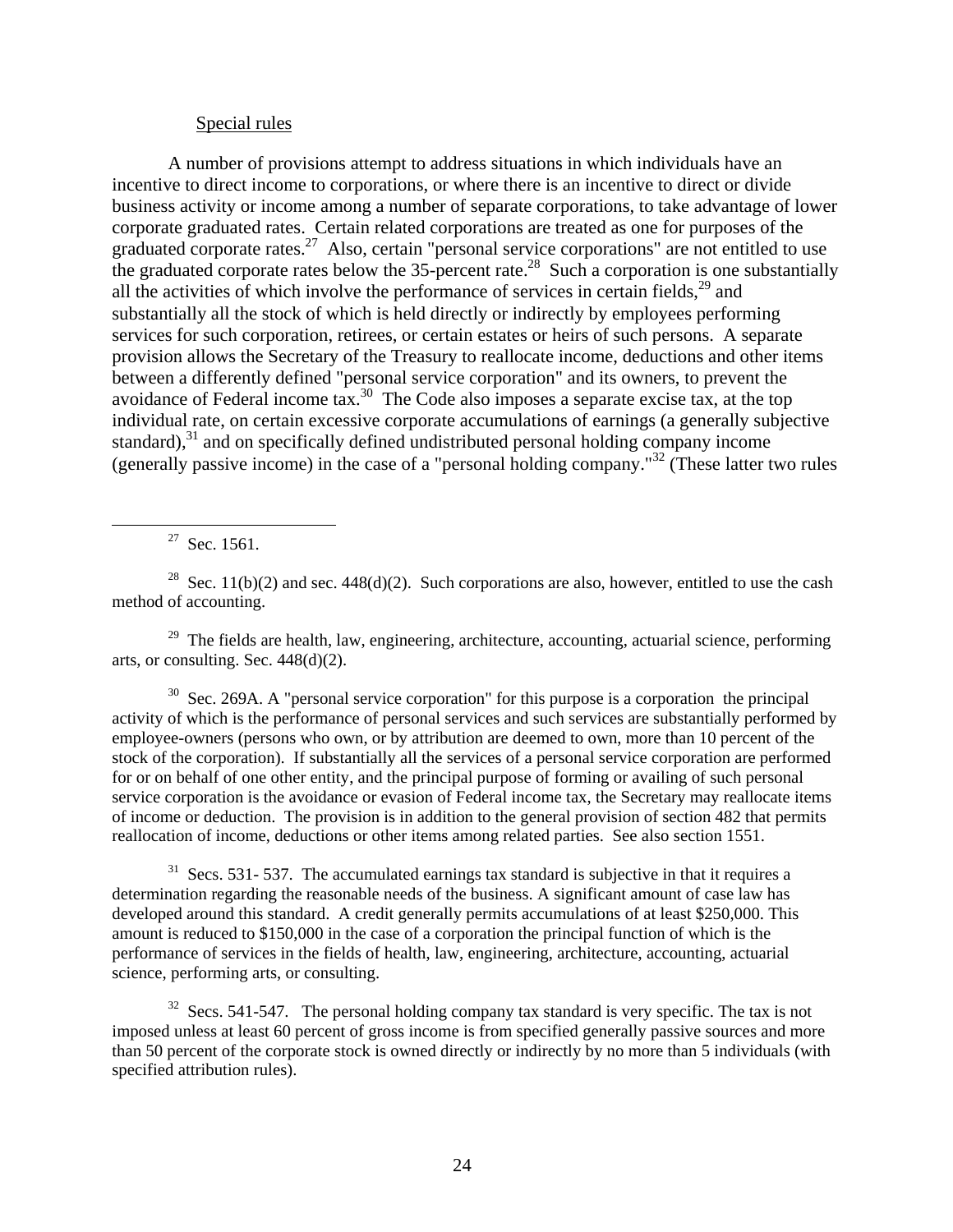also would apply to encourage distributions and consequent shareholder tax, regardless of the corporate tax rate).

#### **Alternative minimum tax**

In addition, present law imposes a minimum tax on individuals and corporations to the extent their minimum tax liability exceeds their regular tax liability. The alternative minimum tax ("AMT") is imposed on corporations at the rate of 20 percent on the alternative minimum taxable income ("AMTI") in excess of a \$40,000 phased-out exemption amount. The exemption amount is completely phased out for a corporation with AMTI in excess of \$310,000.

A corporation with average gross receipts of less than \$7.5 million for the prior three taxable years is exempt from the corporate minimum tax. The \$7.5 million threshold is reduced to \$5 million for the corporation's first three-taxable year period.

The AMT is imposed on individuals at a rate of 26 percent for the first  $$175,000^{33}$  of AMTI in excess of a phased-out exemption amount and at a rate of 28 percent for amounts in excess of such amount. For taxable years beginning in 2007, the exemption amounts are: (1) \$66,250 in the case of married individuals filing a joint return and surviving spouses; (2) \$44,350 in the case of unmarried individuals other than surviving spouses; and (3) \$33,125 in the case of married individuals filing a separate return.<sup>34</sup> The exemption amount is completely phased out for married individuals filing a joint return with AMTI in excess of \$415,000. Similar phaseouts apply to other individual taxpayers.

AMTI is the taxpayer's regular taxable income increased by certain preference items and adjusted by determining the tax treatment of certain items in a manner that negates the deferral of income resulting from the regular tax treatment of those items. In general, the AMT applies a lower tax rate to a broader tax base. Specifically, the regular tax base is increased for AMT purposes by adding back certain items treated as tax preferences, and disallowing certain deductions and credits.

<sup>&</sup>lt;sup>33</sup> \$87,500 in the case of married individuals filing a separate return.

 $34$  For years beginning after 2007, the exemption amounts are \$45,000; \$33,750; and \$22,500, respectively.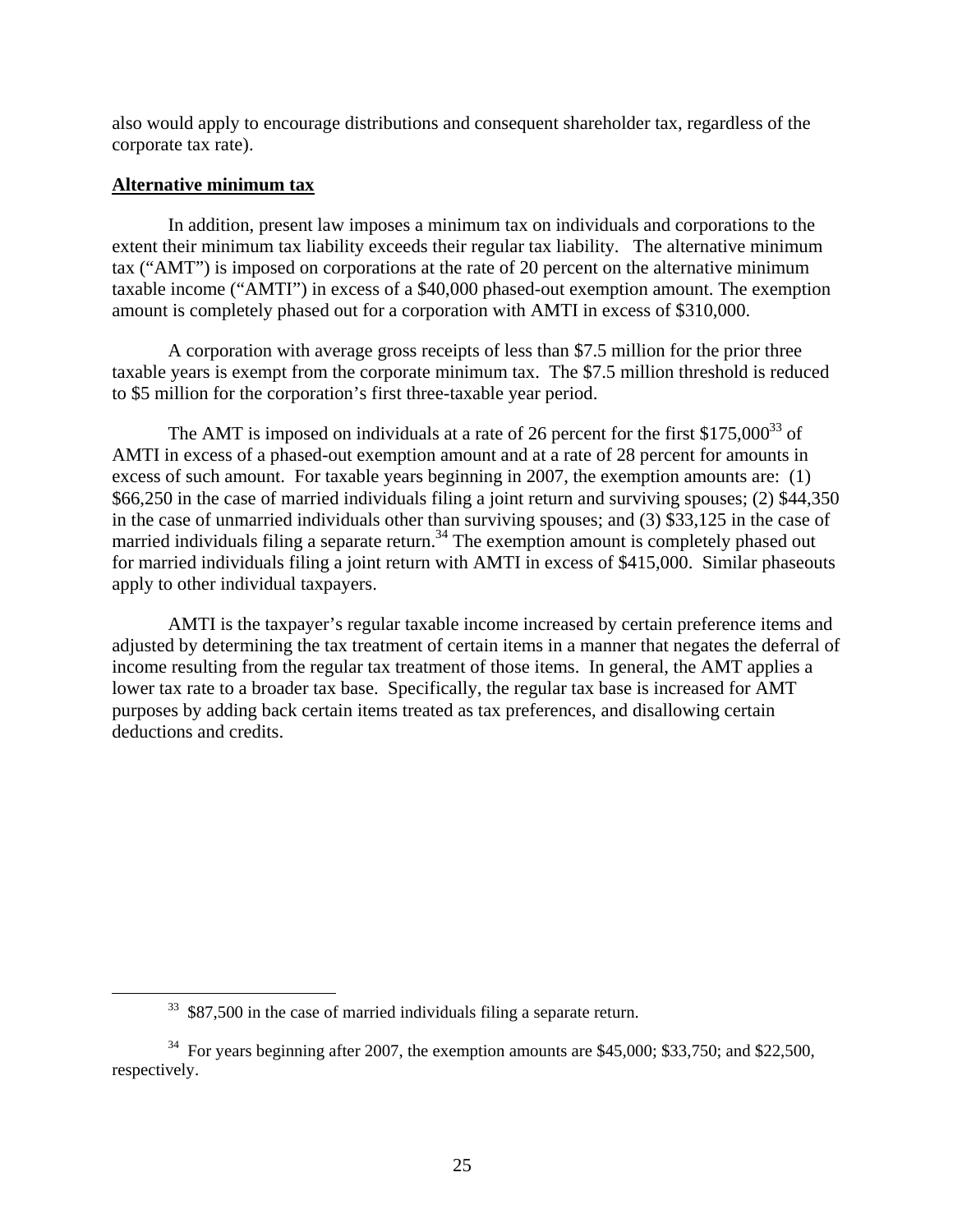#### **3. Choice of entity**

#### **In general**

As a general matter, it is not possible to relate the differences in the tax consequences that attend doing business in different legal entity forms to any substantive non-tax attributes of those legal forms, except that access to the public equity markets must generally be through a C corporation. The Code generally affords business enterprises and their owners the effective flexibility to elect one form or another without varying any of the meaningful non-tax substantive relationships among an enterprise and its owners.

 In practice, this results in considerable variation in the choice of entity structure. For example, in 2005, there were approximately 2.0 million C corporation tax returns, 3.7 million S corporation tax returns, 2.8 million partnership returns, and 21.5 million non-farm sole proprietorship returns.

#### **C corporations**

The Code taxes a C corporation<sup>35</sup> as an entity separate from its shareholders. A C corporation's income generally is taxed when earned at the corporate level and is taxed again at the individual level when distributed as dividends<sup>36</sup> to its shareholders. Corporate deductions and credits reduce only corporate income and are not passed through to shareholders.

Corporate income that is not distributed to shareholders generally is subject to current tax at the corporate level only.37 To the extent that income retained at the corporate level is reflected in an increased share value, the shareholder may be taxed at capital gains rates upon sale or

<sup>36</sup> Distributions with respect to stock that exceed corporate earnings and profits are not taxed as dividend income to shareholders but are treated as a tax-free return of capital that reduces the shareholder's basis in the stock. Distributions in excess of corporate earnings and profits that exceed a shareholder's basis in the stock are treated as amounts received in exchange for the stock which, in general, are taxed to the shareholder at capital gains rates.

 $37$  In addition to the regular corporate tax, the Code provides for an additional tax paid by the corporation at the top individual rate, imposed on certain corporate earnings that are not distributed to shareholders. An "accumulated earnings tax" can be imposed on certain earnings in excess of \$250,000 (\$150,000 for certain service corporations in certain fields) accumulated beyond the reasonable needs of the business (secs. 531-537). A "personal holding company tax" is imposed on certain undistributed personal holding company income, generally where the corporation meets certain closely held stock requirements and more than 60 percent of the adjusted ordinary gross income (as defined) consists of certain passive-type income such as dividends, interest, and similar items (secs. 541-547). These and other special rules affecting the corporate tax rates are described in section III.A.2. of this document.

<sup>&</sup>lt;sup>35</sup> A corporation is a business entity organized under a Federal or State statute, or under a statute of a Federally recognized Indian tribe, if the statute describes or refers to the entity as incorporated or as a corporation. Treas. Reg. sec. 301.7701-2(b)(1). A "C" corporation is one that is subject to all the provisions of subchapter C of the Code.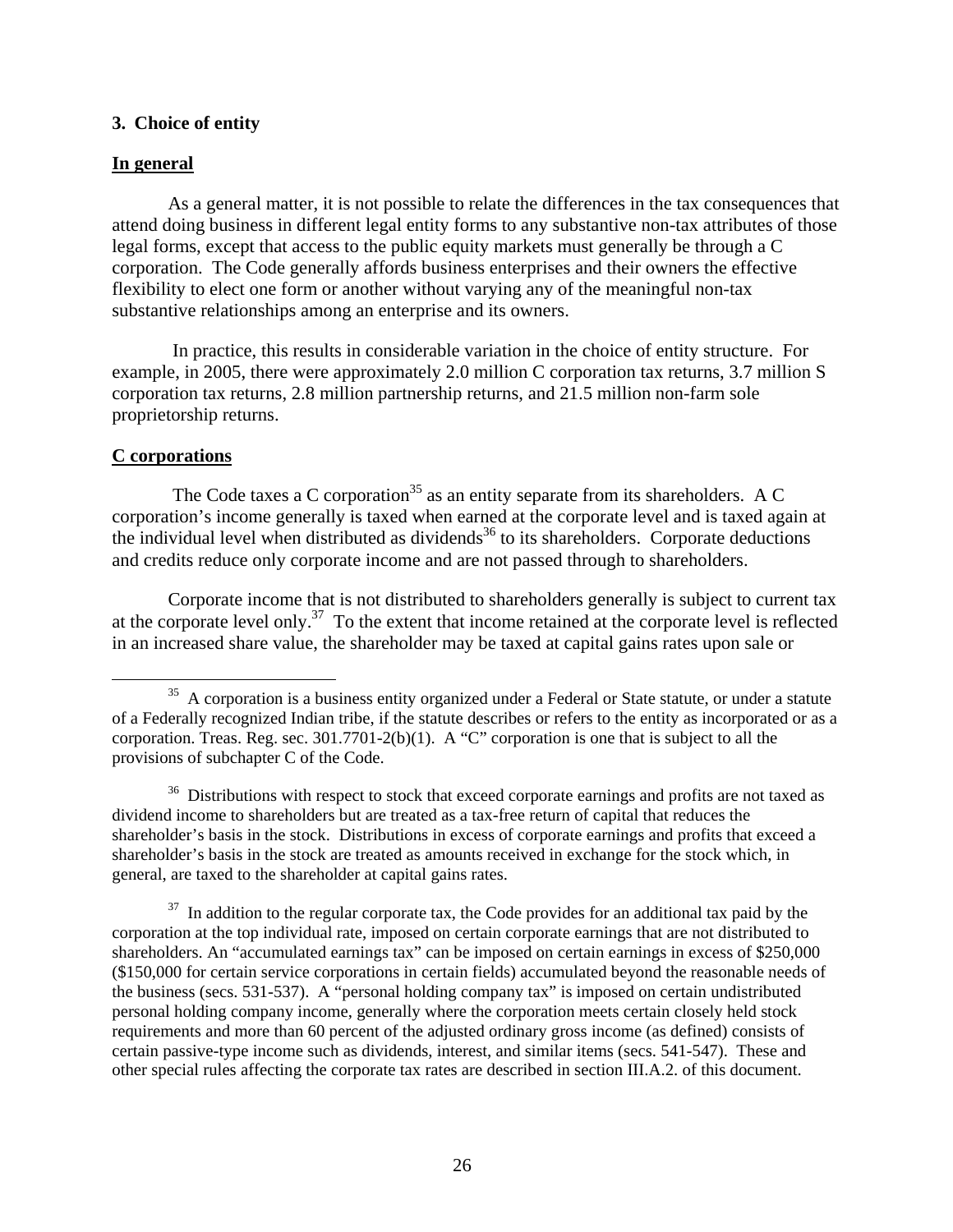exchange (including certain redemptions) of the stock or upon liquidation of the corporation.<sup>38</sup> Foreign investors generally are exempt from U.S. income tax on capital gains, but are subject to withholding tax on dividends. Tax-exempt investors are not generally subject to tax on corporate distributions or on sales or exchanges of corporate stock.

The gain on appreciated corporate assets is generally subject to corporate level tax if they are distributed to the shareholders, yielding the same tax result as if the assets had been sold by the corporation and the proceeds distributed to the shareholders.

In general, amounts paid as reasonable compensation to shareholders who are also employees are deductible by the corporation,<sup>39</sup> and are taxed as ordinary income at the individual level (unless a specific exclusion applies). On the other hand, amounts paid as dividends to shareholders generally are not deductible by the corporation and are taxed as income to the shareholders (generally at the same preferential rates as apply to capital gains, for dividends received prior to 2011). However, amounts paid to corporate shareholders as dividends are generally eligible for a dividends-received deduction for the recipient corporation that results in the recipient corporation being taxed on at most 30 percent and possibly on none of the dividend received.40

Investors in a C corporation receive different treatment depending upon whether an instrument is characterized as equity or debt for tax purposes.<sup>41</sup> Also, at the entity level, in

 $39$  Annual compensation in excess of \$1 million that is payable to the chief executive officer or the four other most highly compensated employees of a public corporation is not deductible unless the compensation qualifies as performance-based compensation or another exception applies. Sec. 162(m).

 $40$  The recipient corporation can generally claim a 100 percent dividends-received deduction if the recipient corporation owns 80 percent or more of the distributing corporation. If the recipient corporation owns less than 80 percent but at least 20 percent of the distributing corporation, the dividends-received deduction is 80 percent. If the recipient corporation owns less than 20 percent of the distributing corporation, the dividends-received deduction is 70 percent. There is no corporate exclusion with respect to interest received.

 $41$  Debt and equity investments also provide different consequences to certain investors in the pass-through regimes of partnerships and S corporations. For example, tax-exempt and foreign investors are generally not taxed on interest income from a partnership if they are debt investors, but generally would be taxed in their share of partnership income from business activity of the partnership if they are equity investors. The subchapter S rules do not permit foreign investors or certain tax-exempt investors to own stock of an S corporation. Those tax-exempt investors that may own S corporation stock, with the exception of ESOPs, are subject to an unrelated business income tax on their share of S corporation income. These factors can lead to a preference for structuring partnership or S corporation investment by such investors as debt.

<sup>&</sup>lt;sup>38</sup> If stock is held until the death of the shareholder, the stock is given a fair market value basis at death, resulting in no shareholder level income tax on appreciation prior to death if the heirs sell the stock to a third party, or receive corporate distributions in the form of a redemption–i.e. a sale of their stock to the corporation. Present law is scheduled to provide a modified carryover basis rule in the case of estates of decedents dying in the year 2010.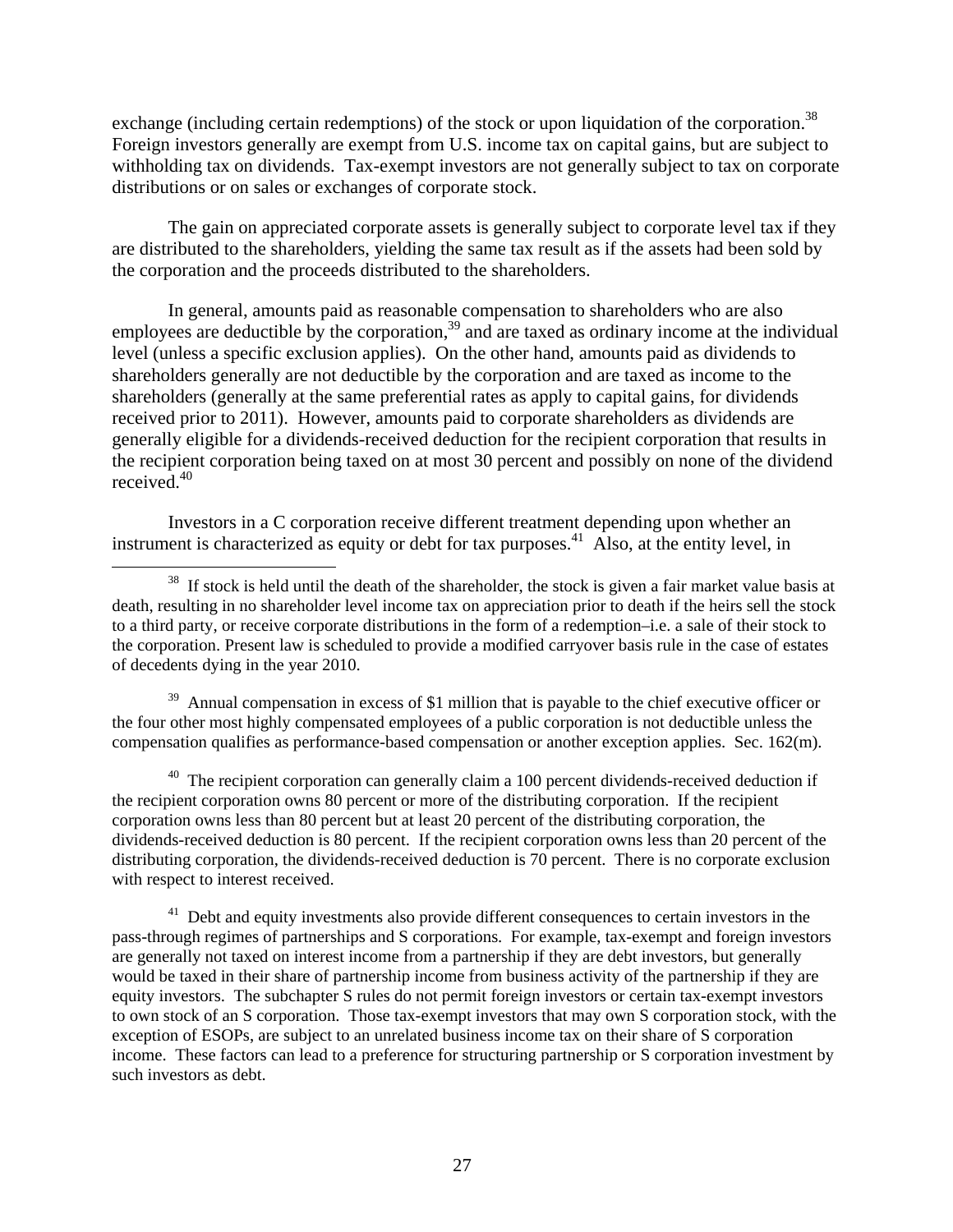general, interest paid by a C corporation is deductible but dividends paid are not.<sup>42</sup> The latter rule (especially when coupled with the ability of many tax exempt or foreign investors to exclude interest income) creates a tax incentive that generally favors debt over equity in a corporation's capital structure. However, in some special situations equity may be preferred to debt. For example, an issuing corporation with losses may prefer to issue preferred stock with characteristics similar to debt, effectively passing through some of the benefit of its losses to shareholders.<sup>43</sup> Foreign shareholders may prefer either dividend or interest income, depending on the tax treatment in their country of residence and the applicable U.S. corporate income tax and withholding tax rates.

The distinction between debt and equity depends on a number of factors. This determination requires an examination of the substance of the instrument. Generally, debt requires a promise to pay a fixed sum by a date certain, with a reasonable expectation that payment is made. Debt instruments can be constructed to have features of both debt and equity, including (1) contingent payments up to a high yield or (2) a significant economic risk that all payments may not be made. Similarly, equity instruments can be constructed to have features of debt, including increasing or decreasing dividends requirements and put-call arrangements, under which an issuer may be encouraged or expected to pay specified dividends and return the initial investment by a date certain.<sup>44</sup> Section 385 authorizes the Treasury Department to issue rules distinguishing debt from equity. Several sets of regulations have been proposed over the years, but none has been finalized and retained, and there are today no such proposed regulations.

<sup>44</sup> The Code limits the corporate interest deduction in specified situations. The Code provisions are based in part on case-law factors that distinguish debt from equity, but each Code provision turns on different facts and is narrowly applied to specific situations. The provisions include the following sections of the Code: Section 163(i) denies interest deductions on certain high-yield deferred payment discount obligations. The disallowed portion is treated as a dividend. Section 163(j) denies interest deductions for certain payments to tax-exempt related parties that exceed 50 percent of income if there is a greater than 1.5 to 1 debt to equity ratio. A carryover is allowed. Section 163(l) denies interest deductions on certain debt if a substantial amount of the principal or interest of the debt is payable in, or determined by reference to, equity of the issuer at the option of the issuer or a related party. The rules also apply if the choice to receive equity or amounts determined by reference to equity is at the option of the holder of the debt or a related party, if there is "substantial certainty" that the option will be exercised. Section 172(h) denies net operating loss carrybacks attributable to interest after certain corporate equity reduction transactions (generally, if there has been an acquisition of 50 percent of corporate stock, or an "excess" distribution). Carryforwards are allowed. Section 279 denies interest deductions for certain narrowly defined "corporate acquisition indebtedness."

 $42$  If certain requirements are satisfied, dividends paid on stock held by an employee stock ownership plan are deductible by the corporation. Sec. 404(k).

 $43$  Distributions to shareholders by a loss corporation are taxed as dividends, with accompanying dividend treatment to shareholders, if the loss corporation had prior year earnings and profits that have not yet been distributed. If all earnings and profits have been distributed, distributions to shareholders would be nontaxable return of capital distributions, reducing the shareholders' basis in the stock.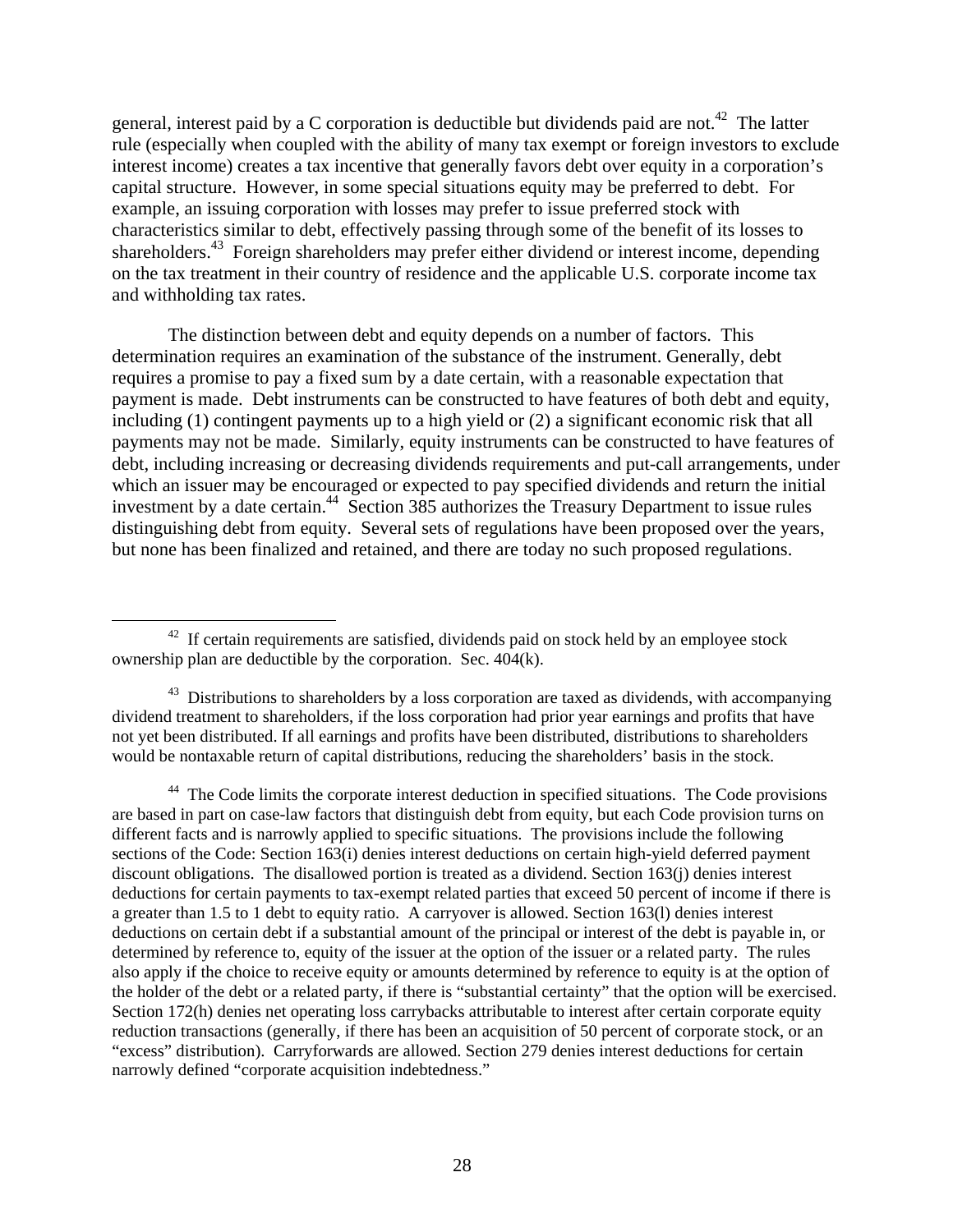The analysis of whether an instrument is debt or equity for Federal income tax purposes is not identical to the analysis of whether such instrument is characterized as debt or equity for financial reporting purposes. As a result, financial instruments are sometimes specifically structured to obtain differing treatment for tax and financial reporting purposes.

Shareholders receive different treatment depending on whether a corporate equity distribution is characterized as a dividend or as a payment in exchange for stock that is entitled to both capital gain treatment and basis recovery. While the tax rates for dividends and capital gains on stock are generally the same under present law, capital gain treatment permits basis recovery.<sup>45</sup> A number of Code provisions have attempted to provide guidance in this area. For example, section 302 provides rules to determine whether a shareholder whose stock has been partially redeemed has experienced a sufficient contraction in his or her interest to be treated as having sold the stock rather than as having received a dividend. Section 304 provides additional rules intended to deal with sales of stock to commonly controlled corporations.

An affiliated group of corporations may elect to file a consolidated return in lieu of separate returns.<sup>46</sup> A condition of electing to file a consolidated return is that all corporations that are members of the affiliated group must consent to all the consolidated return regulations prescribed prior to the last day prescribed by law for filing the consolidated return. The Treasury department has issued extensive consolidated return regulations under its authority to provide such rules. The regulations are generally directed toward preventing double taxation of income earned within the group, while preserving tax if assets or corporations that were members leave the group and preventing avoidance of tax due to shifting of attributes in the course of intragroup transactions.47

 $45$  Foreign shareholders, in addition, may not be subject to tax at all on capital gains, though they are taxed (often at a reduced rate under tax treaties) on dividends. On the other hand, some corporate shareholders may prefer dividend treatment if they are eligible for the dividends-received deduction.

<sup>&</sup>lt;sup>46</sup> An affiliated group for this purpose includes a parent corporation that directly owns 80 percent of the vote and value of the stock (excluding certain nonvoting preferred stock) of at least one subsidiary (causing that subsidiary to be a qualified member of the group) and other corporations of which qualified upper tier members in turn hold such stock ownership. Foreign corporations and certain other entities are not eligible to be members of such a group.

 $47$  Section 1502 of the Code states that "The Secretary shall prescribe such regulations as he may deem necessary in order that the tax liability of any affiliated group of corporations making a consolidated return and of each corporation in the group, both during and after the period of affiliation, may be returned, determined, computed, assessed, collected, and adjusted in such manner as clearly to reflect the income-tax liability and the various factors necessary for the determination of such liability, and in order to prevent the avoidance of such tax liability. In carrying out the preceding sentence, the Secretary may prescribe rules that are different from the provisions of chapter 1 that would apply if such corporations filed separate returns."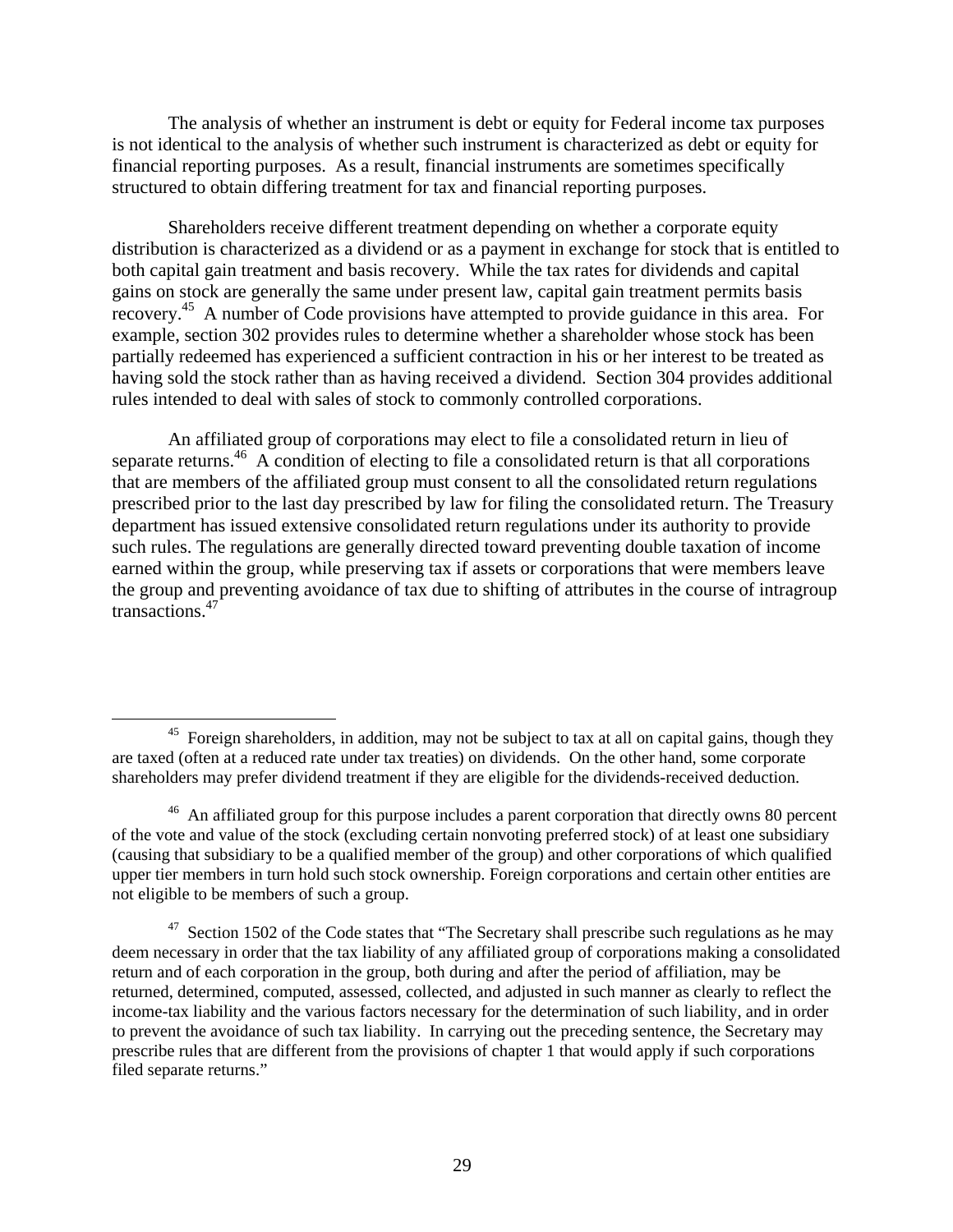A C corporation is generally the entity of choice if a corporation anticipates a public offering, because publicly traded partnerships are generally taxed as corporations, and S corporations (discussed below) are not permitted to have more than 100 shareholders.<sup>48</sup>

# **Partnerships**

## Pass-through treatment

Business owners may choose to operate or invest through a "pass-through" entity, such as a partnership (including a State-law limited liability company or "LLC" that is considered a partnership for Federal tax purposes) or S corporation, either to avoid corporate tax treatment or for non-tax business reasons. Noncorporate tax treatment may be preferred because: (1) owners may not wish business earnings to be subject to two levels of tax (once when earned, and again when distributed); (2) the average or marginal tax rates for the individual shareholders may be lower than that of the corporation; and (3) owners may wish to use losses generated by the business to offset income from other sources.

# Federal income tax treatment of partnerships

Partnerships generally are treated for Federal income tax purposes as pass-through entities, not subject to tax at the entity level.<sup>49</sup> Items of income (including tax-exempt income), gain, loss, deduction and credit of the partnership are taken into account in computing the tax of the partners (based on the partnership's method of accounting and regardless of whether the income is distributed to the partners). Each partner takes into income such partner's distributive share of the partnership's taxable income and the separately allocable items of income, gain, loss, deduction, and credit.<sup>50</sup> A partner's deduction for partnership losses is limited to the amount of the partner's adjusted basis in his or her partnership interest.<sup>51</sup> To the extent a loss is not allowed due to a limitation, it generally is carried forward to the next year. A partner's basis in the partnership interest generally equals the sum of (1) such partner's capital contribution to

<sup>49</sup> Sec. 701.

<sup>&</sup>lt;sup>48</sup> In some circumstances, it is possible that non-publicly traded entities also might choose to operate as C corporations, for example in order to obtain the benefit of a separate corporate rate bracket or the benefit of special corporate treatment (e.g., the dividends-received deduction) for earnings that are to be retained in the corporation. Appreciation in corporate assets generally is subject to corporate level tax when the assets are distributed to shareholders, and there is no lower rate for corporate capital gains. These factors generally would be a deterrent to placing assets into a C corporation. Nevertheless, there may be situations where lower effective corporate rates could provide benefits.

 $50$  Sec. 702(a). The recognition of income under this rule does not necessarily correspond with any distribution of cash from the partnership to cover the tax liabilities of individual partners.

 $51$  Sec. 704(d). In addition, passive loss and at-risk limitations limit the extent to which certain types of income can be offset by partnership deductions (secs. 469 and 465). These limitations do not apply to corporate partners (except certain closely held corporations) and may not be important to individual partners who have partner level "passive income" from other investments.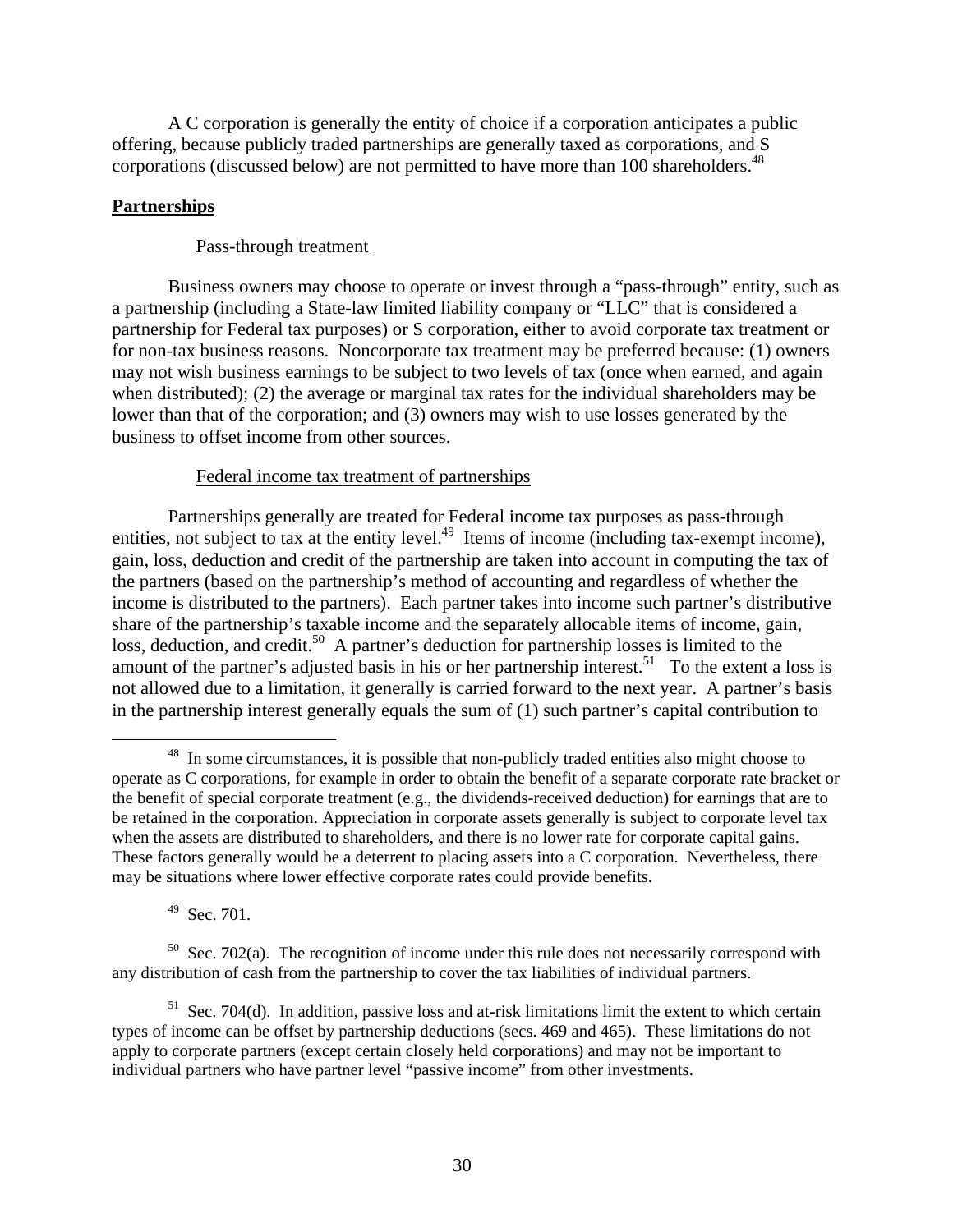the partnership, (2) the partner's distributive share of partnership income, and (3) the partner's share of partnership liabilities, less (1) such partner's distributive share of losses allowed as a deduction and (2) any partnership distributions.<sup>52</sup>

Partnerships provide partners with a significant amount of flexibility to vary their respective shares of partnership income. Unlike corporations, partnerships may allocate items of income, gain, loss, deduction and credit among the partners, provided the allocations have substantial economic effect. In general, an allocation is permitted to the extent the partner to which the allocation is made receives the economic benefit or bears the economic burden of such allocation, and the allocation substantially affects the dollar amounts to be received by the partners from the partnership independent of tax consequences.

#### Limited liability companies

In the last 30 years,  $53$  States have enacted laws providing for another form of entity, the limited liability company ("LLC"). LLCs are generally treated as partnerships for Federal income tax purposes. They are neither partnerships nor corporations under applicable State law, but they generally provide limited liability to their owners for obligations of the business. Under regulations promulgated in 1996, any domestic non-publicly traded unincorporated entity with two or more members generally may elect to be treated as either a partnership or a corporation for Federal income tax purposes, while any single-member unincorporated entity may elect to be treated as a corporation or to be disregarded (i.e., treated as not separate from its owner<sup>54</sup>) for Federal income tax purposes.<sup>55</sup> These regulations, known as the "check-the-box" regulations, were a response, in part, to the growth of LLCs.

#### Publicly traded partnerships

Under present law, a publicly traded partnership generally is treated as a corporation for Federal tax purposes (sec. 7704(a)). For this purpose, a publicly traded partnership means any partnership if interests in the partnership are traded on an established securities market, or interests in the partnership are readily tradable on a secondary market (or the substantial equivalent thereof).

An exception from corporate treatment is provided for certain publicly traded partnerships, 90 percent or more of whose gross income is qualifying income (sec.  $7704(c)(2)$ ). However, this exception does not apply to any partnership that would be described in section

52 Sec. 705.

<sup>53</sup> The first LLC statute was enacted in Wyoming in 1977. All States (and the District of Columbia) now have an LLC statute, though the tax treatment of LLCs for State tax purposes may differ.

<sup>54</sup> Thus, where the single member is an individual, such a disregarded LLC will be treated as a sole proprietorship. Where the single member is a corporation, the LLC will be treated as a branch.

<sup>55</sup> Treas. Reg. sec. 301.7701-3.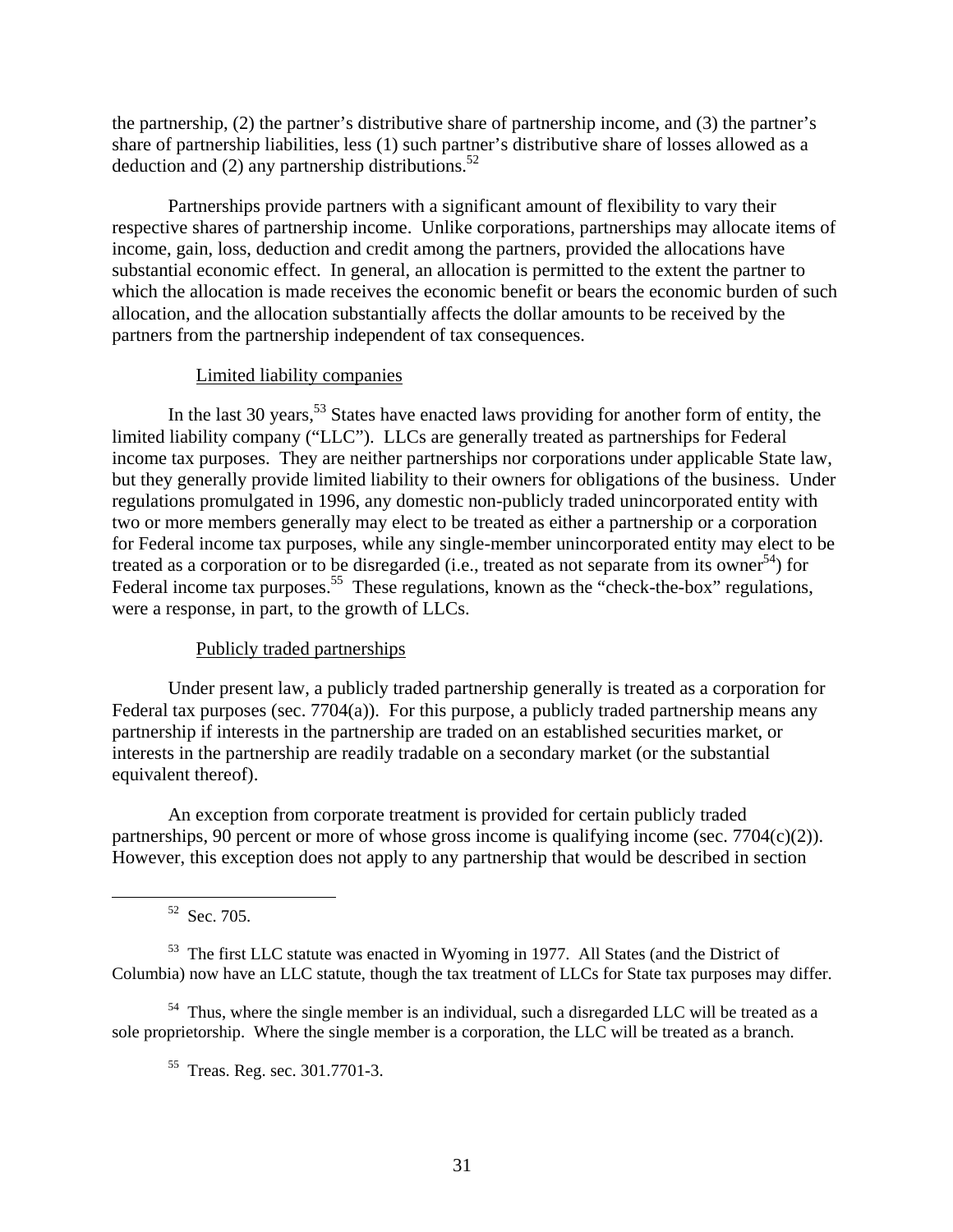851(a) if it were a domestic corporation, which includes a corporation registered under the Investment Company Act of 1940 as a management company or unit investment trust.

Qualifying income includes interest, dividends, and gains from the disposition of a capital asset (or of property described in section 1231(b)) that is held for the production of income that is qualifying income. Qualifying income also includes rents from real property, gains from the sale or other disposition of real property, and income and gains from the exploration, development, mining or production, processing, refining, transportation (including pipelines transporting gas, oil, or products thereof), or the marketing of any mineral or natural resource (including fertilizer, geothermal energy, and timber). It also includes income and gains from commodities (not described in section 1221(a)(1)) or futures, options, or forward contracts with respect to such commodities (including foreign currency transactions of a commodity pool) in the case of a partnership, a principal activity of which is the buying and selling of such commodities, futures, options or forward contracts.

#### **S corporations**

An S corporation provides the Federal income tax advantage of pass-through treatment, and also retains the non-tax advantages of corporate status under Federal securities laws and State law. An S corporation and its shareholders are generally treated, for Federal income tax purposes, more like a partnership and its partners than like a C corporation and its shareholders. In order to make an election to be treated as an S corporation, a corporation must meet certain requirements primarily regarding its capital structure and the identity of its shareholders.

To be eligible to elect S corporation status, a corporation may not have more than 100 shareholders and may not have more than one class of stock. Only individuals (other than nonresident aliens), certain tax-exempt organizations, and certain trusts and estates are permitted shareholders. A corporation may elect S corporation status only with the consent of all its shareholders, and may terminate its election with the consent of shareholders holding more than 50 percent of the stock.<sup>56</sup> Although there are limitations on the types of shareholders and stock structure an S corporation may have, there is no limit on the asset size of such a corporation (as there is no limit on the size of a C corporation or partnership). Banks are permitted to be S corporations. And some formerly publicly traded corporations have been taken "private" as S corporations.

For Federal income tax purposes, an S corporation is generally not subject to tax at the corporate level.<sup>57</sup> Items of income (including tax-exempt income), gain, loss, deduction and credit of the corporation are taken into account in computing the tax of the shareholders (under the corporation's method of accounting and regardless of whether the income is distributed to the shareholders). A shareholder's deduction for corporate losses is limited to the sum of the shareholder's adjusted basis in the S corporation stock and the indebtedness of the corporation to such shareholder. To the extent a loss is not allowed due to this limitation, the loss generally is

 <sup>56</sup> Sec. 1362.

<sup>57</sup> Secs. 1363 and 1366.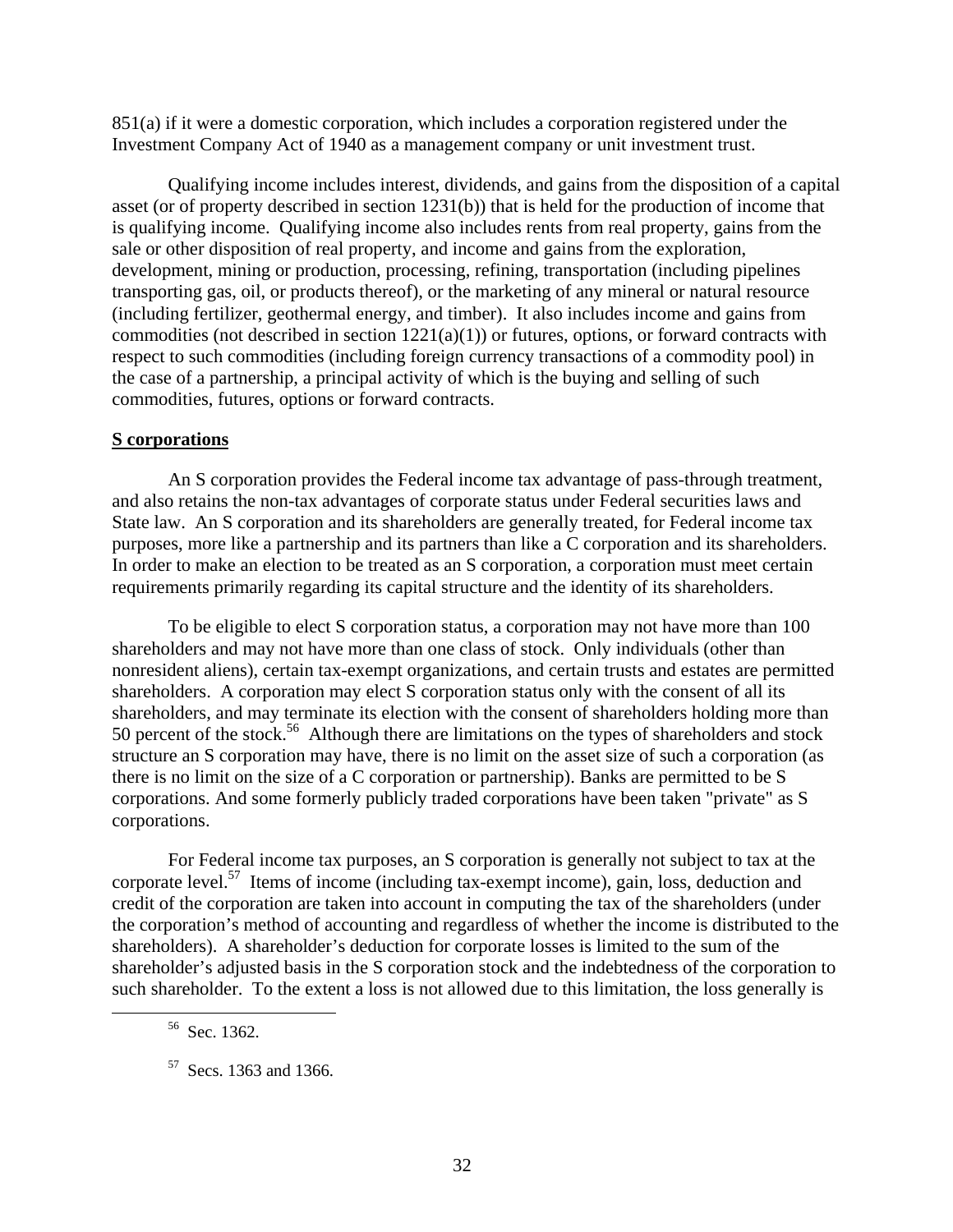carried forward to the next year. The shareholder's basis in the S corporation stock (and debt) is reduced by the shareholder's share of losses and (in the case of stock) by distributions and is increased by the shareholder's share of the corporation's income and contributions to capital.<sup>58</sup>

There are two principal exceptions to the general pass-through treatment of S corporations. Both are applicable only if the corporation was previously a C corporation and are generally intended to prevent avoidance of otherwise applicable C corporation tax consequences. First, an S corporation is subject to tax on excess net passive investment income (but not in excess of its taxable income, subject to certain adjustments), if the corporation has subchapter C earnings and profits and has gross receipts more than 25 percent of which are passive investment income for the year.<sup>59</sup> Second, for the first 10 years after a corporation that was previously a regular C corporation elects to be an S corporation, certain net "built-in" capital gains of the corporation attributable to the period in which it was a C corporation are subject to tax at the corporate level. $60$ 

In general, an S corporation shareholder is not subject to tax on corporate distributions unless the distributions exceed the shareholder's basis in the stock of the corporation or the corporation was formerly a C corporation and has undistributed earnings and profits.<sup>61</sup> To the extent of such earnings and profits, corporate distributions are treated as dividends of C corporations and generally are subject to tax as such in the hands of the shareholders.

#### **Comparison of certain pass-through entities**

Notwithstanding that they both provide for pass-through treatment, there are several significant Federal tax differences between S corporations and partnerships. First, corporate liabilities (other than those owed to its shareholders) are not included in a shareholder's basis of an interest in an S corporation. Thus, unlike a partner who can take deductions supported by certain partnership indebtedness, S corporation shareholders who wish to obtain similar types of deductions are required to borrow individually and contribute or re-lend such amounts to the S corporation to provide basis against which losses of the S corporation may be taken by the shareholder. Further, S corporations may have only one class of stock and, thus, do not offer the same flexibility as partnerships to allocate income and losses to different investors. In addition, if a tax-exempt entity (including any IRA or pension plan) is a equity investor in a partnership,

 $60$  Sec. 1374.

 $61$  Sec. 1368.

 <sup>58</sup> Sec. 1367.

<sup>&</sup>lt;sup>59</sup> Sec. 1375. C corporation earnings and profits generally refers to the earnings of the corporation prior to its subchapter S election which would have been taxable as dividends if distributed to shareholders by the corporation prior to its subchapter S election. If the S corporation continues to have C corporation earnings and profits and has gross receipts more than 25 percent of which are passive investment income in each year for three consecutive years, the S corporation election is automatically terminated (sec.  $1362(d)(3)$ ).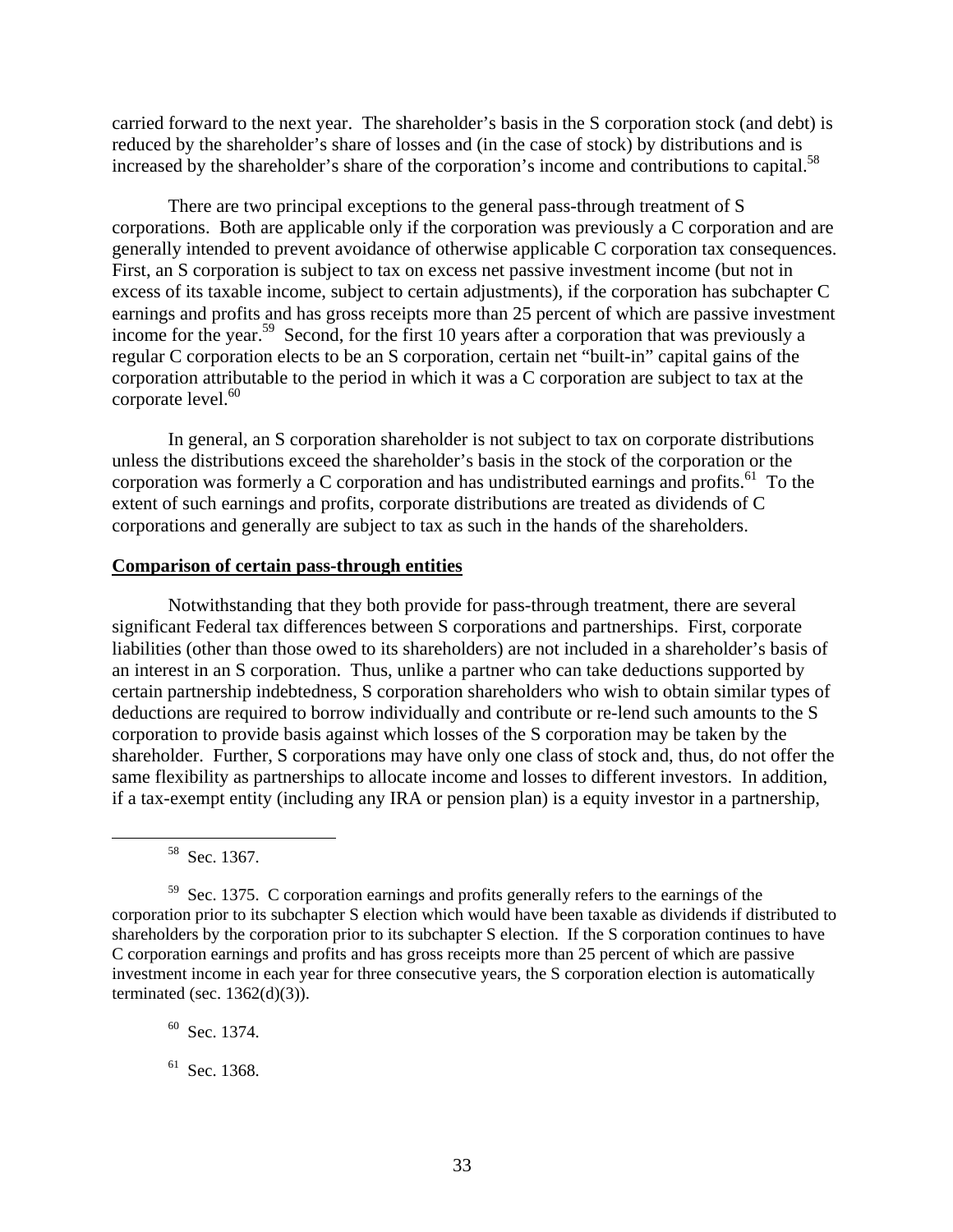its share of business income of the partnership is subject to unrelated business income tax. An S corporation likewise is not generally permitted to have a tax-exempt shareholder that is not subject to unrelated business income tax on S income, except that an ESOP is permitted to be a shareholder in an S corporation without unrelated business income tax. Below is a list of the principal differences in the taxation of the two types of entities and their owners: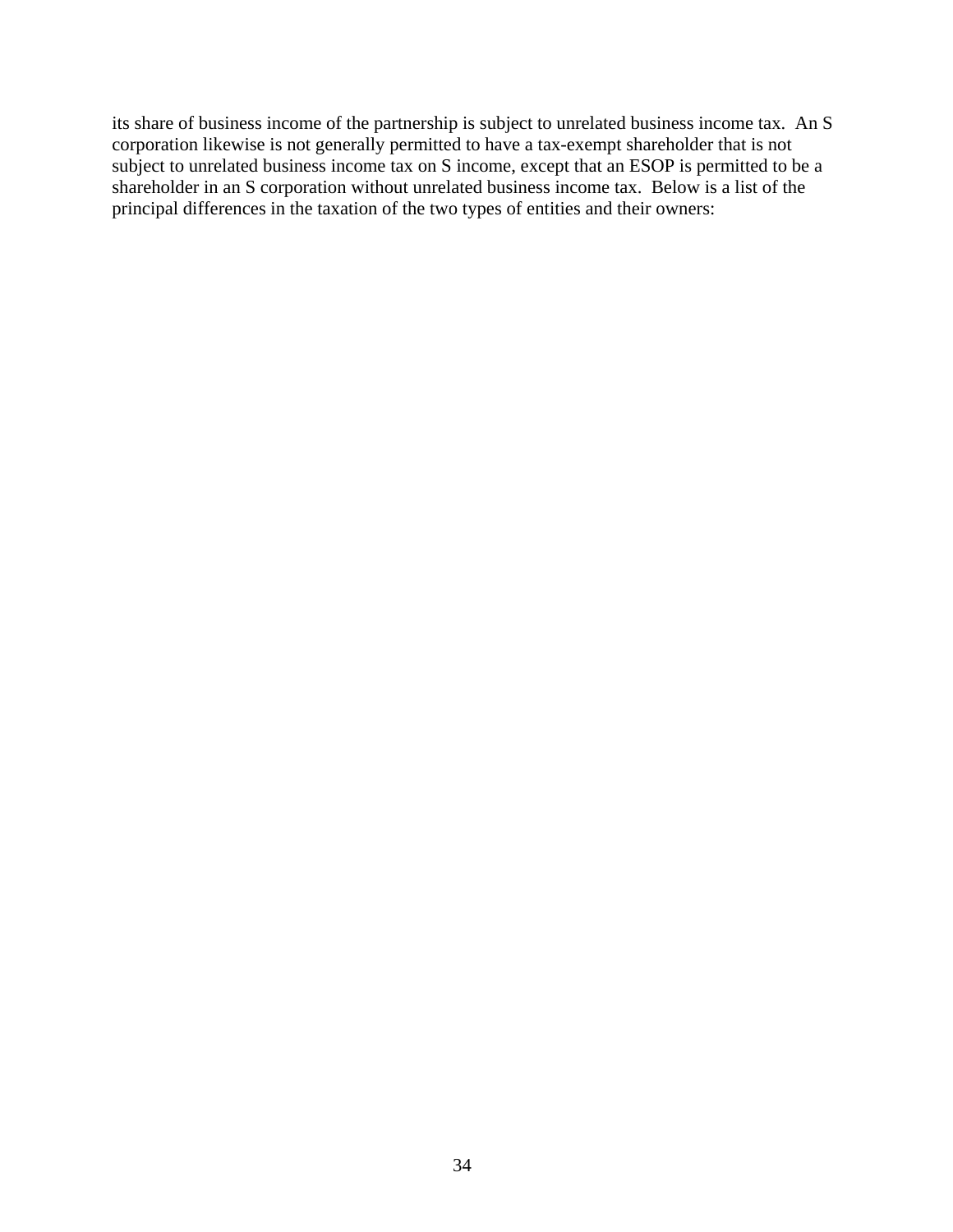# **Table 10.–Principal Differences in Taxation of Partnerships and S Corporations**

| Item                                  | Partnerships                                                                                                        | S Corporations                                                                                                                                                                                                                                                                                                                                            |
|---------------------------------------|---------------------------------------------------------------------------------------------------------------------|-----------------------------------------------------------------------------------------------------------------------------------------------------------------------------------------------------------------------------------------------------------------------------------------------------------------------------------------------------------|
| Maximum number of equity<br>interests | No maximum number. (Partnerships<br>with over 100 partners may elect a<br>special pass-thru regime.)                | Maximum number of shareholders is 100. Family members<br>treated as one shareholder for this purpose.                                                                                                                                                                                                                                                     |
| Classes of equity interests           | No limitation.                                                                                                      | One class of stock. (Voting rights disregarded in making this<br>determination.)                                                                                                                                                                                                                                                                          |
| Ineligible entities                   | Generally, partnerships with equity<br>interests that are publicly traded.                                          | Foreign corporations; financial institutions using reserve method<br>of accounting; insurance companies; possessions corporations;<br>DISCs and former DISCs.                                                                                                                                                                                             |
| Eligible shareholders                 | All persons eligible.                                                                                               | Eligible shareholders include individuals, estates and certain<br>trusts, charities, and qualified retirement plans.                                                                                                                                                                                                                                      |
| Foreign taxpayers                     | Eligible to be a partner; effectively<br>connected income subject to<br>withholding tax.                            | Ineligible to be a shareholder.                                                                                                                                                                                                                                                                                                                           |
| Tax-exempt taxpayers                  | Eligible to be a partner; income<br>subject to generally applicable<br>unrelated business income tax                | Tax-exempt taxpayers (other than charities and qualified<br>retirement plans) ineligible to be a shareholder. All items of<br>income and loss of charities and qualified retirement plans (other<br>than ESOPs) included in unrelated business taxable income;<br>items of income and loss of ESOPs not included in unrelated<br>business taxable income. |
| <b>Trusts</b>                         | Eligible to be a partner; usual trust<br>taxation rules apply.                                                      | Only qualified subchapter S trusts and electing small business<br>trusts eligible as shareholders; special taxation rules apply.                                                                                                                                                                                                                          |
| Allocation of income and losses       | Allocation in accordance with<br>partnership agreement so long as<br>allocation has substantial economic<br>effect. | Pro rata among shares on a daily basis.                                                                                                                                                                                                                                                                                                                   |
| <b>Limitation</b> on losses           | Losses limited to basis in<br>partnership interest, which includes<br>partner's share of partnership debt.          | Losses limited to basis in stock and indebtedness of corporation<br>to shareholder; no inclusion of corporate debt in shareholder<br>basis.                                                                                                                                                                                                               |
| Contributions of property to entity   | Tax-free; built-in gain or loss<br>allocated to contributing partner.                                               | Tax-free (if control requirement met); no special allocation<br>rules.                                                                                                                                                                                                                                                                                    |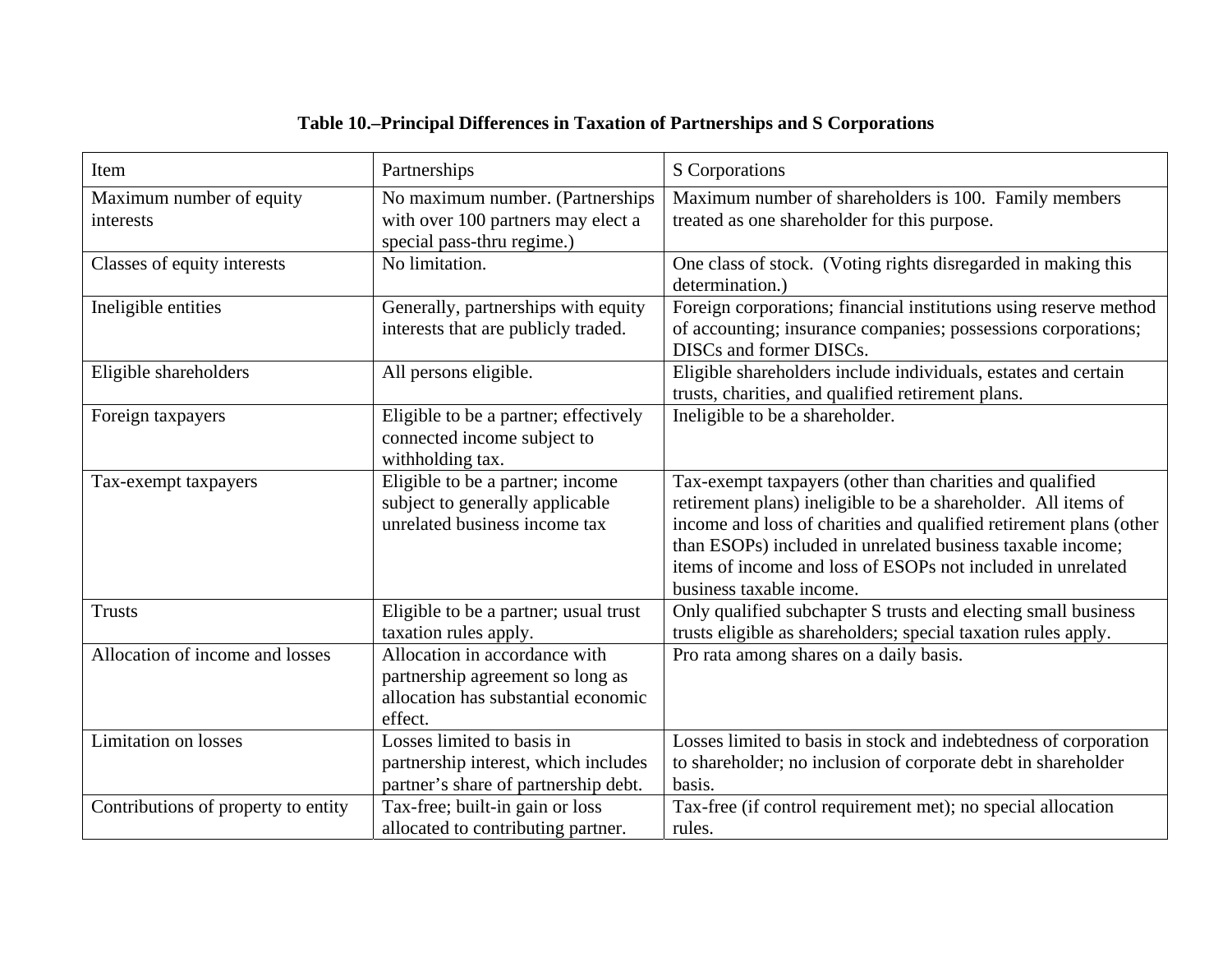| Item                                                                         | Partnerships                                                                                                                                                                                                                 | S Corporations                                                                                                                                                                                                                                                                                                                                      |
|------------------------------------------------------------------------------|------------------------------------------------------------------------------------------------------------------------------------------------------------------------------------------------------------------------------|-----------------------------------------------------------------------------------------------------------------------------------------------------------------------------------------------------------------------------------------------------------------------------------------------------------------------------------------------------|
| Distributions of property<br>(liquidating or otherwise)                      | Generally tax-free; carryover or<br>substituted basis to partner;<br>partnership may elect to make basis<br>adjustment in partnership property<br>to reflect adjustments to distributee<br>partner.                          | Gain taxed to corporation; fair market value basis to<br>shareholder; no basis adjustments to corporate property.                                                                                                                                                                                                                                   |
| Transfer of equity interests                                                 | Gain treated as ordinary income to<br>extent of ordinary income on assets<br>held by partnership; partnership<br>may elect to adjust basis of its assets<br>with respect to transferee partner to<br>reflect purchase price. | No ordinary income look-thru provision; no adjustments to basis<br>of corporate property.                                                                                                                                                                                                                                                           |
| Termination of entity                                                        | Termination if sale or exchange of<br>50 percent or more of partnership<br>interests within 12 months.                                                                                                                       | No provision.                                                                                                                                                                                                                                                                                                                                       |
| Treatment of C corporation<br>converting to partnership or S<br>corporation. | Corporation must liquidate and gain<br>or loss is recognized to corporation<br>and shareholders.                                                                                                                             | Generally no taxation upon election; corporate tax is imposed on<br>built-in gain if assets sold during 10 year period after election<br>effective; distribution of subchapter C earnings and profits<br>taxable as a dividend; special rules applicable to a corporation<br>with accumulated earnings and excess net passive investment<br>income. |
| Mergers, etc. with corporations                                              | Not eligible to engage in tax-free<br>reorganization with corporation.                                                                                                                                                       | Eligible party to a tax-free corporate reorganization.                                                                                                                                                                                                                                                                                              |
| Corporate tax rules of subchapter C                                          | Rules inapplicable.                                                                                                                                                                                                          | Rules generally applicable.                                                                                                                                                                                                                                                                                                                         |
| Wholly owned corporation                                                     | Corporation treated as separate<br>entity.                                                                                                                                                                                   | Wholly owned subsidiary corporation may elect to be treated as<br>part of parent S corporation.                                                                                                                                                                                                                                                     |
| Application of employment taxes                                              | Except in the case of a limited<br>partner, each partner's share of net<br>business income is net earnings<br>from self-employment.                                                                                          | Amounts paid as compensation are wages; no amounts are net<br>earnings from self-employment.                                                                                                                                                                                                                                                        |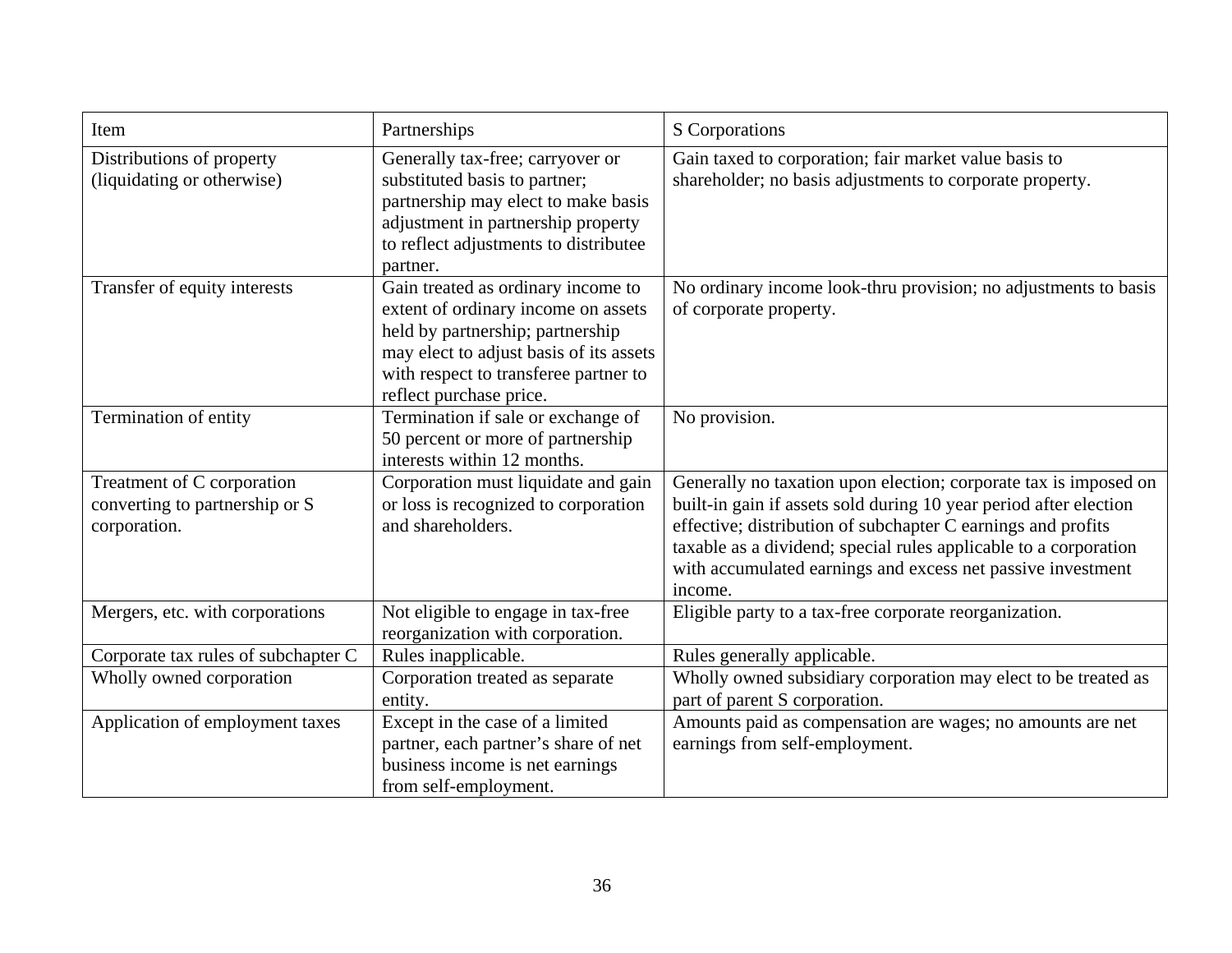# **Other entities**

#### In general

In addition to partnerships, the Code provides for several other types of entities that generally are not taxed at the entity level.<sup>62</sup> However, those that allow public shareholders to invest in a vehicle that is not subject to entity-level tax generally are subject to restrictions regarding their structure, nature of income, nature of assets, and ownership of other entities. These limits reduce the potential for indirectly deriving non-permitted types of income through a related or controlled entity. Some of the restrictions limit the potential for extracting earnings of a taxable corporation as deductible amounts that reduce corporate-level tax when paid to the nontaxed entity.

#### Trusts

Regulations governing the classification of entities as trusts or corporations provide that trusts generally do not have associates (for example, shareholders) or an objective to carry on business for profit. Thus, a trust cannot generally conduct an active business of any kind, nor can it engage in the purchase and sale of assets for profit.

A grantor trust is a trust whose grantor has retained the right to exercise certain powers over the trust. A grantor trust is not treated as a separate taxable entity. Instead, the grantor is treated as the owner of the trust's property and is subject to tax on trust income.

#### Regulated investment companies

A regulated investment company ("RIC") is an entity that receives most of its income from passive investments in stock and securities, currencies and similar instruments; in common parlance, a mutual fund. A RIC must be an electing domestic corporation that, at all times during the taxable year, is registered under the Investment Company Act of 1940 as a management company or as a unit investment trust, or that has elected to be treated as a business development company under that Act. A RIC also is subject to specific requirements with respect to the source of its income and the nature of its assets.

A RIC is an untaxed entity because it deducts dividends paid to shareholders in computing its taxable income. The dividends generally are included in the RIC shareholders' income. Thus, distributed income of a RIC is taxed only at the shareholder level, not at the RIC level. A RIC generally is required to distribute at least 90 percent of its income during the

 $62$  The mechanisms for eliminating tax at the entity level differ among the types of entities. The entities are referred to here generally as "non-taxed" entities. They do not all pass through the character of the income received; and some are subject to corporate level tax to the extent they do not either distribute their income or designate undistributed income as currently taxable to their beneficial interest holders.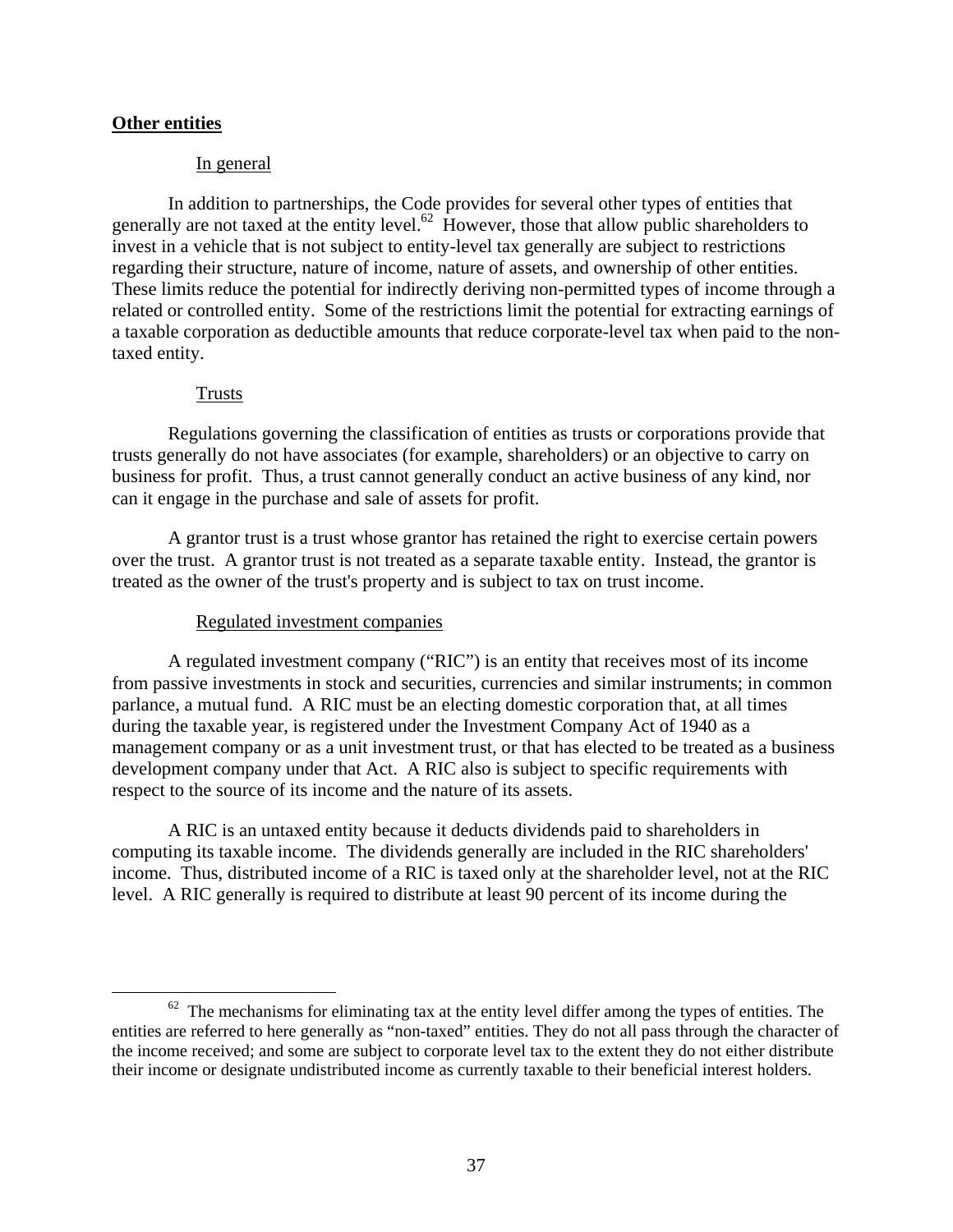taxable year as dividends to shareholders. A RIC is subject to detailed restrictions on permitted assets and investments.<sup>63</sup>

If RIC stock is "stapled" to the stock of another entity (such that an interest in one changes hands together with the interest in the other) and if such "stapled" stock represents more than 50 percent in value of the beneficial ownership of each of the entities, then the two entities are treated as one.<sup>64</sup> These rules limit the degree to which the shareholders of the RIC may derive income that would not be qualifying income for the RIC indirectly through a related entity, while retaining RIC status for the amounts of income that do qualify. These rules also provide a limit on the extent to which a RIC that is commonly owned with a taxable corporation might extract business income from the corporation in the form of interest or other deductible payments, or by causing the corporation to bear expenses of the RIC's operations.

#### Real estate investment trusts

A real estate investment trust ("REIT") is an entity that derives most of its income from passive real-estate-related investments. A REIT must satisfy a number of tests on an annual basis that relate to the entity's organizational structure, the source of its income, and the nature of its assets. If an electing entity meets the requirements for REIT status, the portion of its income that is distributed to its investors each year generally is treated as a dividend deductible by the REIT and includible in income by its investors. In this manner, the distributed income of the REIT is not taxed at the entity level. The distributed income is taxed only at the investor level. A REIT generally is required to distribute 90 percent of its income (other than net capital gain) to its investors before the end of its taxable year.

In order for an entity to qualify as a REIT, at least 95 percent of its gross income generally must be derived from certain passive sources (the "95-percent income test"). In addition, at least 75 percent of its income generally must be from certain real estate sources (the "75-percent income test"), including rents from real property (as defined) and gain from the sale or other disposition of real property. Amounts received as impermissible "tenant services income" are not treated as rents from real property.<sup>65</sup> In general, such amounts are for services

 $64$  Sec. 269B. These stapled stock restrictions also generally apply to real estate investment trusts (REITs).

 $63$  At least 50 percent of the assets of a RIC must consist of (i) cash and cash items, Government securities, securities of other RICs, and (ii) any other securities, provided that for purposes of this 50 percent calculation, they must be securities as to which the RIC owns not more than 10 percent of the outstanding voting securities of any one issuer and that are not greater in value than 5 percent of the assets of the RIC. Not more than 25 percent of RIC assets may be invested in (i) the securities of any one issuer (other than certain government securities or securities of other RICs), (ii) securities (other than of other RICs) of two or more issuers which the taxpayer controls (defined as 20 percent of the voting power or value of the issuer) and that are engaged in the same or similar lines of business, or (iii) securities of one or more qualified publicly traded partnerships.

<sup>&</sup>lt;sup>65</sup> A REIT is not treated as providing services that produce impermissible tenant services income if such services are provided by an independent contractor from whom the REIT does not derive or receive any income. An independent contractor is defined as a person who does not own, directly or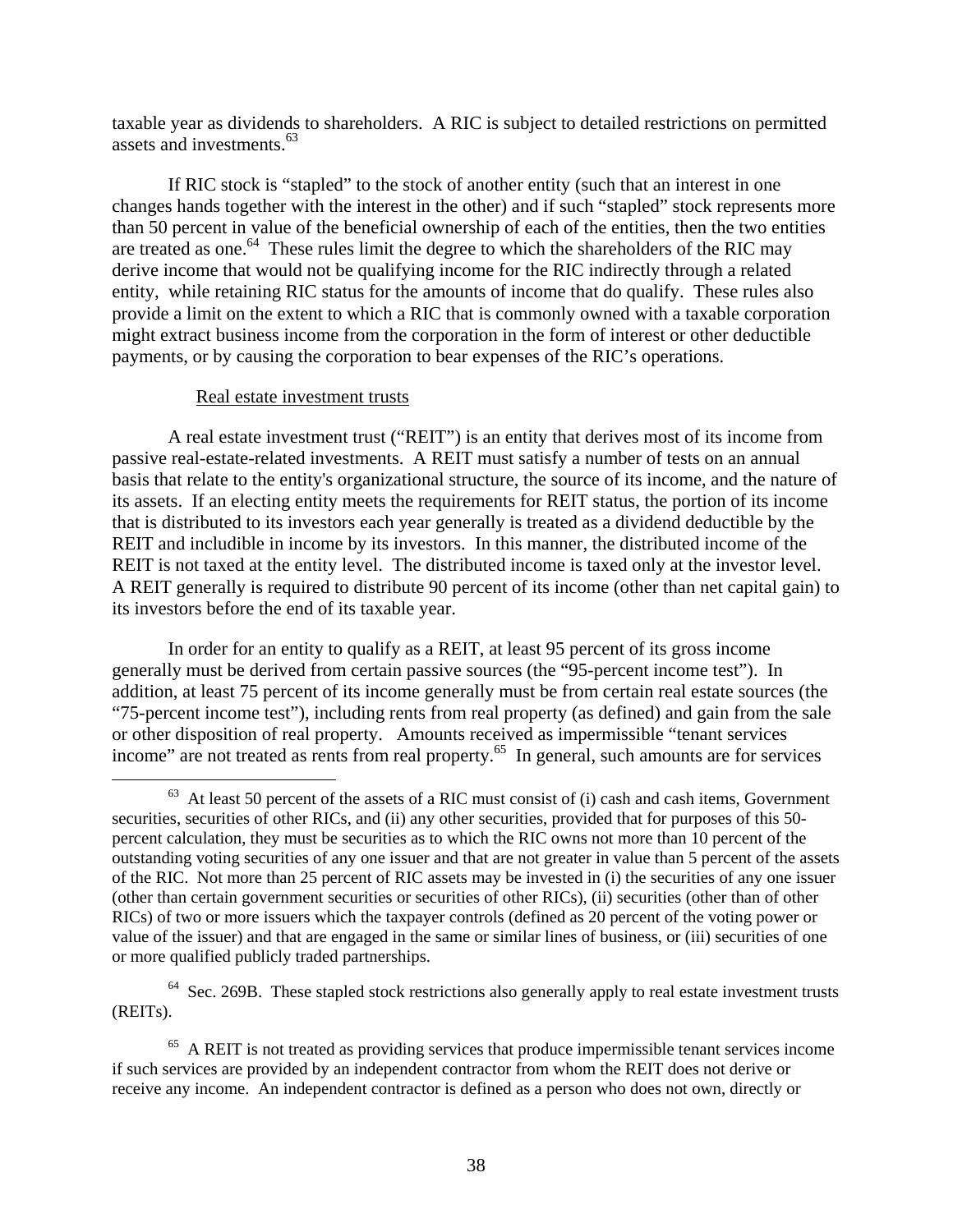rendered to tenants that are not "customarily furnished" in connection with the rental of real property.

Rents from real property, for purposes of the 95-percent and 75-percent income tests, generally do not include any amount received or accrued from any person in which the REIT owns, directly or indirectly, 10 percent or more of the vote or value.<sup>66</sup> An exception applies to rents received from a taxable REIT subsidiary ("TRS") if at least 90 percent of the leased space of the property is rented to persons other than a TRS or certain related persons, and if the rents from the TRS are substantially comparable to unrelated party rents.<sup>67</sup> A TRS may conduct business or receive income from activities that would generate non-qualifying income if conducted by the REIT that owns the TRS securities. However, a REIT may hold no more than 20 percent of the value of its total assets in securities of a TRS.<sup>68</sup> Transactions between a TRS and a REIT are subject to a number of specified rules that are intended to prevent the TRS (taxable as a separate corporate entity) from shifting taxable income from its activities to the non-taxed REIT, or from absorbing more than its share of expenses. Under one such rule, a 100 percent excise tax is imposed on rents, deductions, or interest paid by a TRS to a REIT, to the extent such items would exceed an arm's length amount as determined under section 482.<sup>69</sup>

# Real estate mortgage investment conduits

A real estate mortgage investment conduit is an entity used for securitizing mortgages on real estate.<sup>70</sup> A real estate mortgage investment conduit is not subject to tax at the entity level (except for a 100-percent excise tax on prohibited transactions, which include the receipt of compensation for services or other non-permitted income). Income or loss of the real estate mortgage investment conduit is taken into account by the holders of interests in the real estate mortgage investment conduit. Real estate mortgage investment conduits are subject to restrictions on organizational structure, income, assets, and permitted transactions.

 $\overline{a}$ 

 $69$  If the excise tax applies, then the item is not reallocated back to the TRS under section 482.

70 Sec. 860A.

indirectly, more than 35 percent of the shares of the REIT. Also, no more than 35 percent of the total shares of stock of an independent contractor (or of the interests in net assets or net profits, if not a corporation) can be owned directly or indirectly by persons owning 35 percent or more of the interests in the REIT.

 $66$  Sec. 856(d)(2)(B).

 $67$  Sec. 856(d)(8).

<sup>&</sup>lt;sup>68</sup> Sec. 856(c)(4)(B)(ii). For certain timber REITs, the 20 percent limit is increased to 25 percent, for a one-year period, under the Heartland, Habitat, Harvest, and Horticulture Act of 2008 (H.R. 2419, sec. 15314).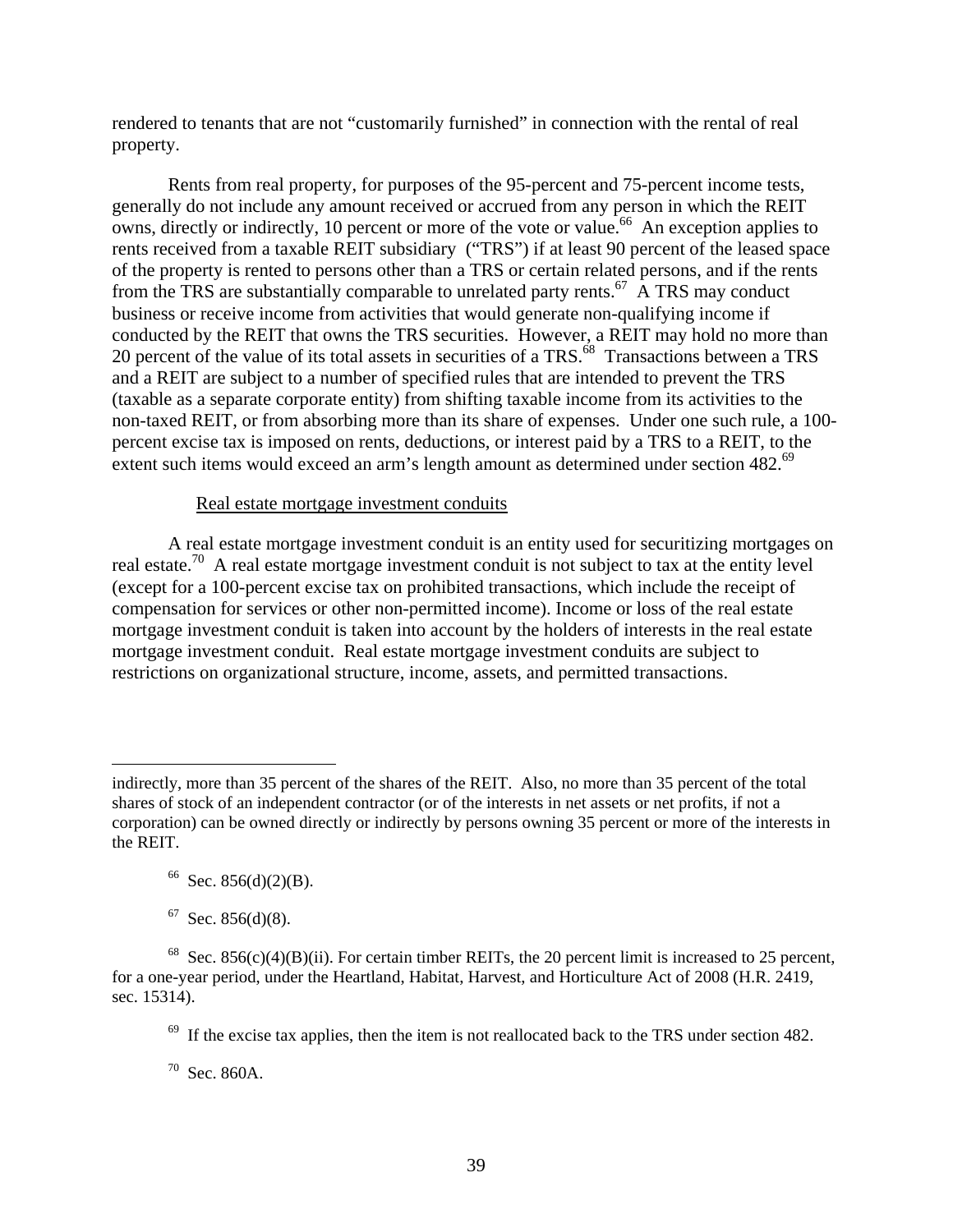#### **Cooperatives**

There are several types of cooperatives, including tax-exempt farmers' cooperatives and other corporations operating on a cooperative basis. In determining its taxable income, a cooperative does not take into account the amount of patronage dividends to patrons of the cooperative. The cooperative deducts other distributions, including dividends paid on capital stock, and amounts distributed on a patronage basis to patrons during the taxable year. Patrons of the cooperative include in their income the amount of patronage dividends and other distributions made on a patronage basis. Thus, these amounts are subject to tax in the hands of the patrons, but not in the hands of the cooperative. To this extent, a cooperative is treated as a passthrough entity.

A cooperative can be a publicly traded entity; however, only patrons are entitled to the benefits of the pass-through treatment through the dividends paid deduction. To the extent the earnings of the cooperative are allocated or distributed to public shareholders that are not dealing with the cooperative patrons, the cooperative is subject to corporate level tax.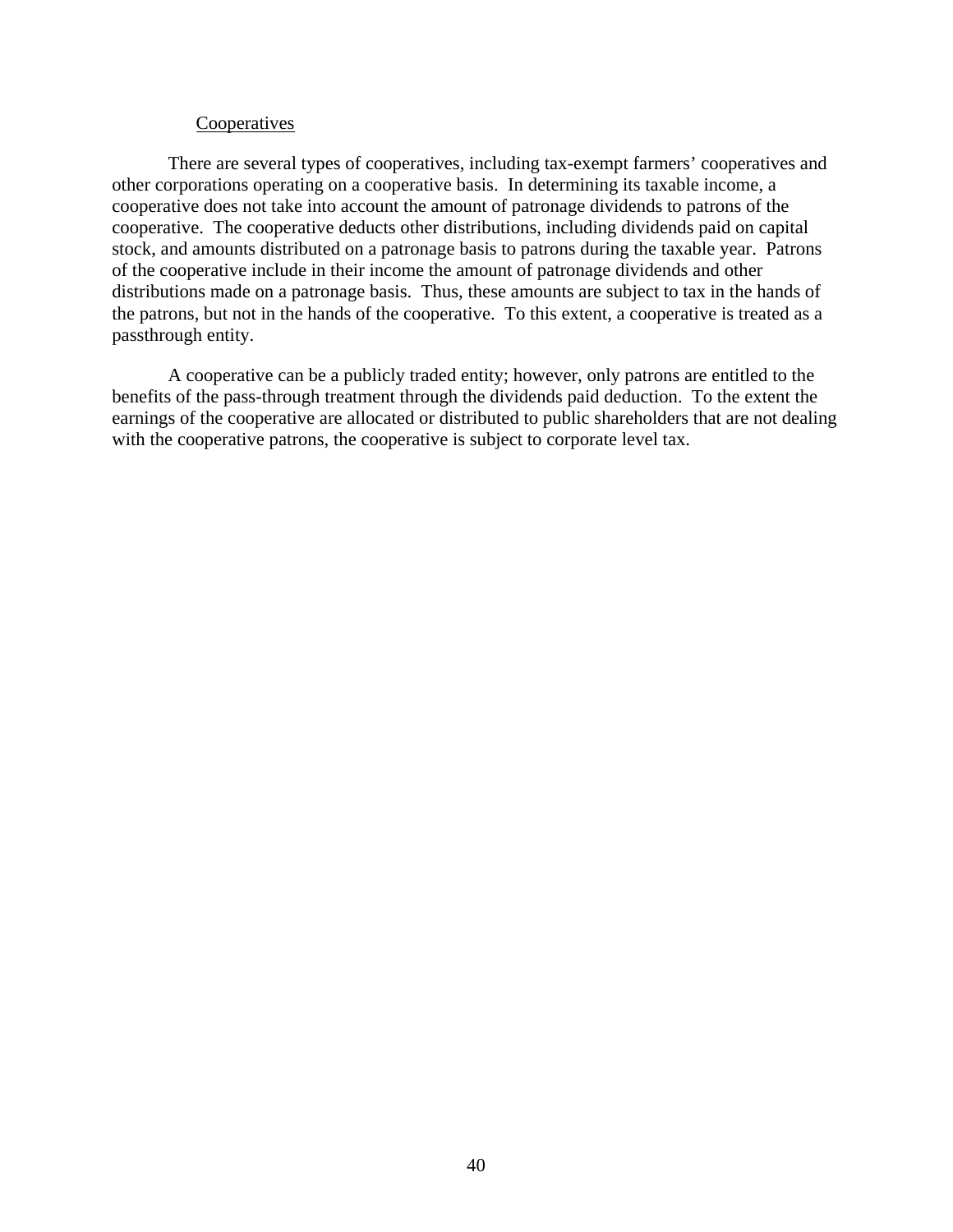#### **B. Issues and Analysis**

### **Background**

In very general terms, it is not possible to relate the differences in the present tax treatment of different legal forms of doing business to any substantive non-tax attributes of these different legal forms.<sup>71</sup> Indeed, the Code generally affords business enterprises and their owners the effective flexibility to elect one tax regime or another without varying any of the meaningful non-tax substantive relationships among the enterprise and its owners. The availability of multiple entity types with different tax treatments may induce taxpayers to alter their behavior, at the possible cost of other economic business considerations, to obtain the maximum tax benefits or avoid adverse consequences of one or another form. The question therefore arises whether simplification and efficiency might be achieved by reducing the number of permitted tax regimes. A significant consideration in this regard would be the treatment of conversions from one form to another, including questions parallel to those that exist under present law as business owners operating through one form seek to convert to another.<sup>72</sup>

Clues to the historical understanding of the non-tax legal characteristics thought to justify entity level tax treatment may be found in the Treasury regulations (known as the Kintner regulations) that applied to determine whether a business entity was taxable as a corporation or a partnership, prior to the current "check the box" regulations.<sup>73</sup> Those regulations identified as the most fundamental corporate characteristics limited liability, continuity of life, centralization of management and free transferability of interests.<sup>74</sup> However, as practice and state laws subsequently evolved, most of these characteristics could in fact be achieved along with pass-

73 Former Treas. Reg. sec. 301.7701-2. These regulations were a response to the decision in *U.S. v. Kintner*, 216 F.2d 418 (9th Cir. 1954). The classification issue arose in that case because of favorable pension plan rules applicable, at that time, to corporate employees but not to partners. The Kintner regulations generally made it more likely than did the previous entity classification rules that a business entity would be classified as a partnership rather than a corporation.

 $74$  The Kintner regulations provided that whether a business entity was taxed as a corporation or a partnership depended on which form of enterprise the entity "more nearly" resembled (former Treas. Reg. sec. 301.7701 2(a)). The regulations listed six corporate characteristics, two of which are common to corporations and partnerships: the presence of associates and an objective to carry on business and divide the gains therefrom. Whether an unincorporated organization was classified as a partnership or a corporation depended on whether the entity had more than two of the remaining four corporate characteristics: (1) continuity of life, (2) centralization of management, (3) limitation of liability for entity debts to entity property, and (4) free transferability of interests. The effect of the regulations generally was to classify an unincorporated entity as a partnership if it lacked any two or more of the four corporate characteristics, without further inquiry as to the strength or weakness of a particular characteristic or any evaluation of how the factors might affect overall resemblance to a partnership or a corporation. Former Treas. Reg. sec. 301.7701-(2) and (3).

 $71$  One exception, discussed below, is that a business that wishes to access the public capital markets generally must be taxed as a regular C corporation.

<sup>72</sup> Issues relating to entity conversions are discussed in Section IV of this document*.*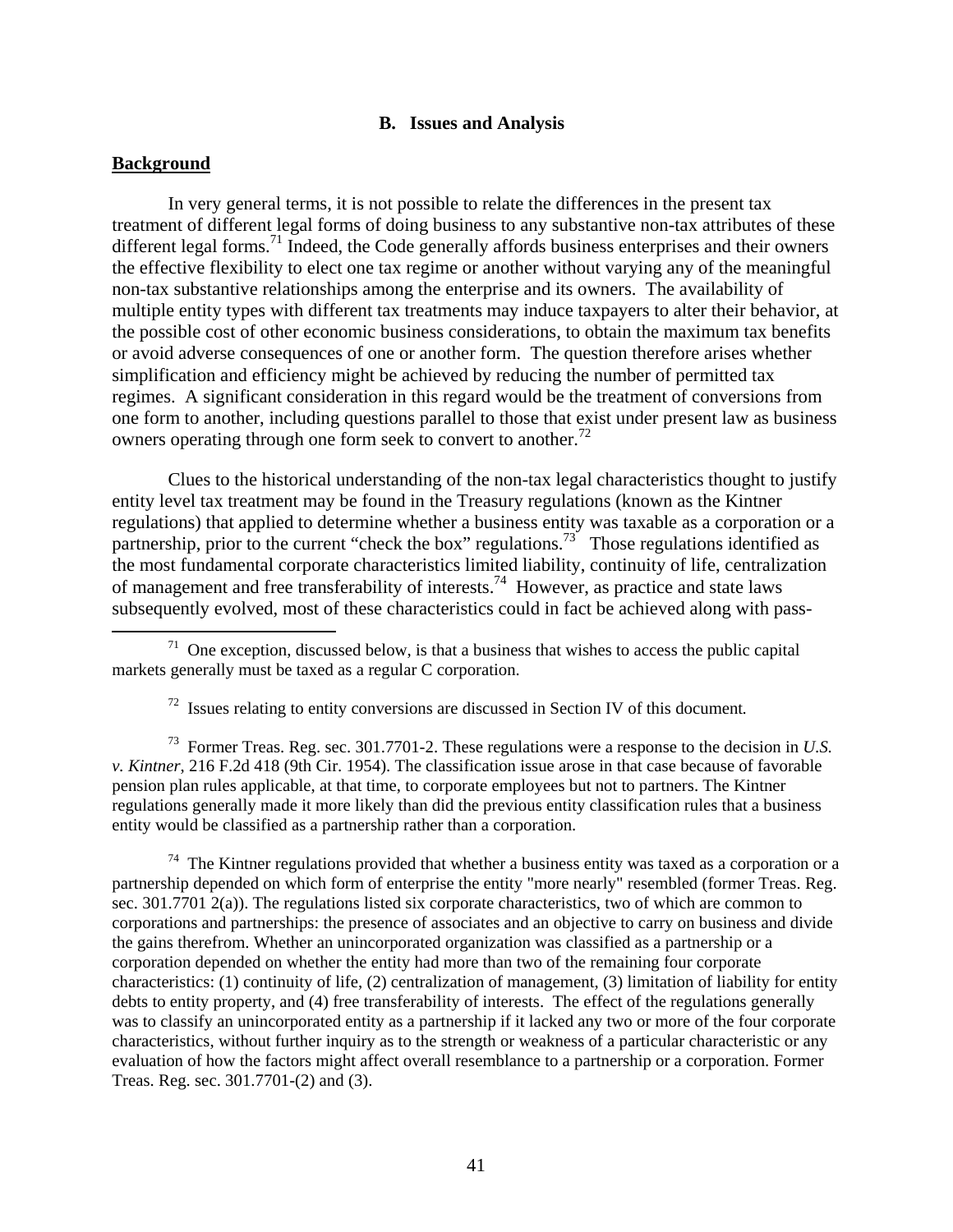through treatment for Federal income tax purposes. For example, limited partnerships could establish a single corporate general partner (effecting a large degree of limited liability)<sup>75</sup>, and could use contractual arrangements among partners to continue the partnership in the event of a partner's withdrawal, or to require that consent to a partnership interest transfer could not be "unreasonably" withheld. The advent of LLCs, now available under the law of every State, offered a further level of limited liability without the use of a corporate partner. With these developments, tax classification under the Kintner regulations became largely elective, as a practical matter, for business entities other than traditional state law corporations. The Treasury Department replaced the Kintner regulations effective in 1997 with the check-the-box regulations, under which tax classification is elective for entities other than domestic state law corporations and their foreign equivalents.<sup>76</sup>

In fact, however, active businesses legally organized as corporations have long been able to obtain pass-through tax treatment, without regard to the limitations imposed by the former Kintner regulations or the current check-the-box regulations.<sup>77</sup> The S corporation rules, enacted in 1958, permit a corporation and its shareholders to elect one level of tax on business income.<sup>78</sup> The S corporation rules were provided for the purpose of allowing business owners both limited liability and pass-through tax treatment. Originally, the S corporation was conceived as a simple structure that did not permit potential shifting of tax benefits and thus did not require the more elaborate rules attending partnership structure. Only one type of shareholder was permitted (U.S.

76 Treas. Reg. sec. 301.7701-3.

 $77$  Federal tax law also provides for one level of tax on the income of corporations with specialized types of assets and income, such as securities income (regulated investment companies or RICs), or real estate income (real estate investment trusts or REITs), provided limitations and requirements are met. In general, however, these entities are not permitted to conduct an active business. Cooperatives are an additional form that is permitted to conduct an active business but that are subject to entity level tax if their business is conducted beyond the scope of their "members." The present-law rules governing RICs and REITs, as well as other specialized types of business entities whose income is subject to one level of tax, are described in section III.A.3 of this document.

 $78$  The present-law rules governing S corporations are described in section III.A.3 of this document. The purposes of the provisions were said to be to remove the influence of taxes on the selection of legal forms, to allow corporate income to be taxed at the individual level, and to permit losses to pass through to shareholders for use against other income. At the time, partnership form did not provide the same limited liability protection as corporate form, and individual rates were generally lower than the corporate rates. See Bittker and Eustice, *Federal Income Taxation of Corporations and Shareholders*, Seventh Edition (2006) par. 6.01; S. Rep. No. 1983, 85<sup>th</sup> Cong., 2d Sess. 87 (1958), reprinted at 1958-3 C.B. 922, 1137.

 $75$  A corporate general partner, even though itself a limited liability entity, would not cause a partnership to be treated as a corporation, under the IRS ruling position, if that partner had assets equal to or greater than 10 percent of the total contributions to the partnership. Rev. Rul. 92-88, 1992-2 C.B. 496. Some taxpayers successfully contended that even this capitalization requirement was not necessary so long as the corporate general partner was not a "dummy" acting as the agent of the limited partners. See *Larson v. Commissioner*, 66 T.C. 158 (1976), acq. 1979-1 C.B.1.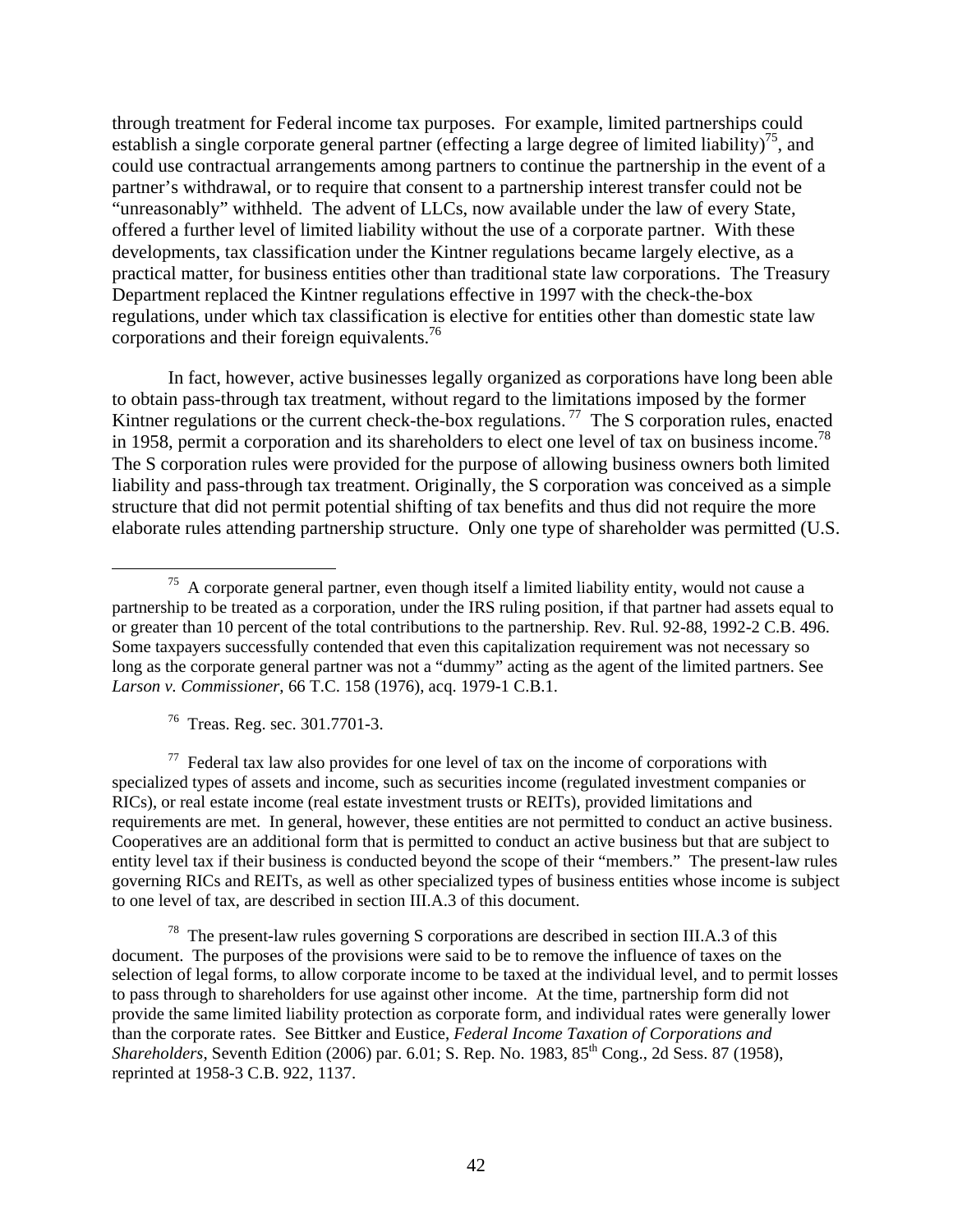individuals), the number of such shareholders was restricted (originally no more than 10 shareholders), and no more than one class of stock could be issued. Over the years, however, some of the shareholder restrictions on S corporation use have been relaxed. Most of the changes have simply expanded the number of permitted shareholders (today, 100, with expanded attribution rules), or have permitted the accommodation of certain family trust situations that are thought to approximate individual shareholders.79 However, one very significant change now permits S corporations to offer a unique benefit, in which one specific type of tax-exempt shareholder (an ESOP) can be attributed business profits without the usual unrelated business income tax that would occur in a partnership. $80$ 

In light of the developments described above, the principal remaining circumstance in which the tax treatment of a business entity bears a direct relationship to a non-tax characteristic is the treatment of publicly traded entities. Under present law, access to public capital markets generally requires use of the C corporation form with entity level tax. This result may be of practical administrative importance, since the IRS need not depend upon accurate filing by potentially thousands of partners whose interests may be constantly changing through public trading (and some of whom may be tax-exempt or foreign), nor must the IRS separately deal with each of these partners to collect any taxes due. The situation also may provide some element of convenience to investors, who are not required to file separate partnership returns for each state in which the enterprise conducts business, and who need not separately identify on their returns each item of deduction or credit, or of the various categories of income with potentially different tax treatments.

A significant aspect of the check-the-box regulations is that they make the rules treating publicly traded partnerships as corporations more important. Under the check-the-box regulations, the four factors set forth in the prior regulations -- centralized management, continuity of life, free transferability of interests, and limited liability of owners -- generally are irrelevant. To a much greater degree, the issue of whether an entity must be treated as a corporation for Federal tax purposes now depends on whether interests in the partnership are publicly traded.<sup>81</sup> Whether the entity is a corporation for State law purposes is not part of this determination.

 $79$  Also, in recognition of the fact that banks can be S corporations, special rules were provided for certain bank directors shares, to assure these would not be considered a second class of stock that could jeopardize S qualification.

<sup>&</sup>lt;sup>80</sup> The following statement appears in the First Quarter 2008 10-Q of the Tribune Company with respect to the S election and ESOP shareholding of the Company: "As a result of the election and in accordance with FASB Statement 109, 'Accounting for Income Taxes', the Company has eliminated approximately \$1,819 million of net deferred tax liabilities as of Dec. 31, 2007, and has recorded such adjustment as a reduction in the Company's provision for income tax expense for the first quarter of 2008." Tribune Company Form 10-Q, First quarter 2008, p.7, n. 3, available on the internet at http://www.sec.gov/Archives/edgar/data/726513/000072651308000018/firstquarter10q2008.htm.

 $81$  Sec. 7704. These rules are described in section III.A.3 of this document. When the publicly traded partnership rules were enacted in 1987, the Kintner entity classification rules were still in effect.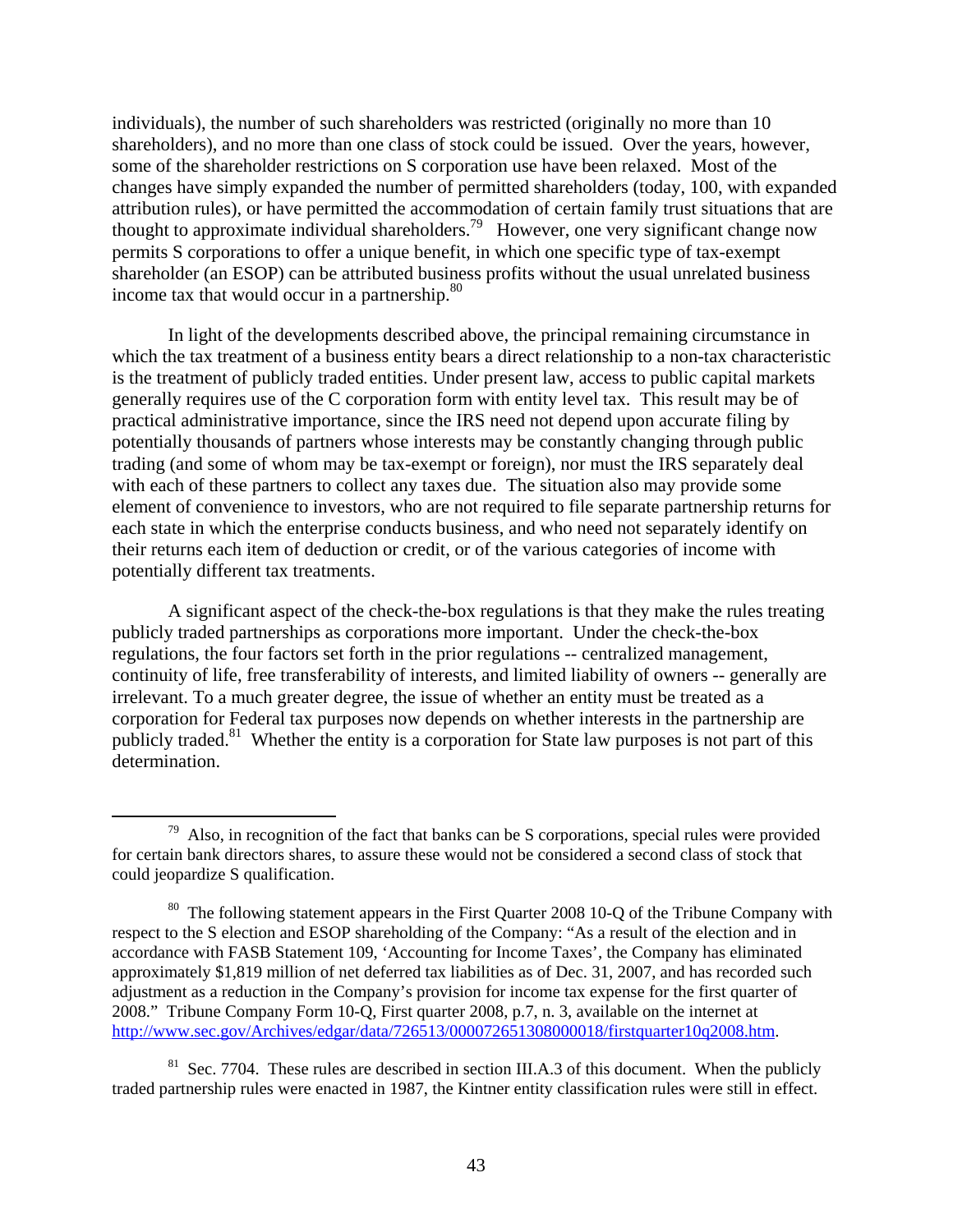The rules generally treating publicly traded partnerships as corporations were enacted in 1987 to address concern about long-term erosion of the corporate tax base. At that time, Congress stated, "[t]o the extent that activities would otherwise be conducted in corporate form, and earnings would be subject to two levels of tax (at the corporate and shareholder levels), the growth of publicly traded partnerships engaged in such activities tends to jeopardize the corporate tax base."<sup>82</sup> Referring to recent tax law changes affecting corporations, the Congress stated, "[t]hese changes reflect an intent to preserve the corporate level tax. The committee is concerned that the intent of these changes is being circumvented by the growth of publicly traded partnerships that are taking advantage of an unintended opportunity for disincorporation and elective integration of the corporate and shareholder levels of tax."<sup>83</sup>

# **Possible simplification**

 $\overline{a}$ 

Reduction in the number of different tax regimes for business entities arguably could achieve greater neutrality and greater simplicity.<sup>84</sup> For example, if it were determined that fundamental non-tax distinctions between corporate-type entities, and non-corporate entities (such as public trading of interests) merit retention of the corporate tax regime, neutrality and simplicity might be improved by having only one other tax regime permitting single-level taxation of business entities. Such a regime for non-publicly traded entities might resemble the partnership regime in its ability to distinguish among labor income and capital income of

82 H.R. Rep. No. 100-391, 100th Cong., 1st Sess. 1065.

83 H.R. Rep. No. 100-391, 100th Cong., 1st Sess. 1066.

84 See Joint Committee on Taxation, *Study of the Overall State of the Federal Tax System and Recommendations for Simplification, Pursuant to Section 8022(3)(B) of the Internal Revenue Code of 1986, Volume II: Recommendations of the Staff of the Joint Committee on Taxation to Simplify the Federal Tax System,* JCS 3-01, April 2001, at 269-277, discussing options for reducing the number of passthrough tax regimes in the law, and describing proposals to modify existing regimes, including a unified passthrough entity regime and repeal of the S corporation rules. A number of the types of passthrough entities provided under present law do not overlap. Many of them are special-purpose vehicles designed for particular lines of business or types of transactions. These regimes provide not only passthrough treatment, but also special rules targeted to particular economic activity. In addition, the rules governing cooperatives, although not exclusively limited to a particular line of business, provide certainty for a particular method of doing business, that is, in cooperative form, with distributions or allocations to patrons of the cooperative. The provisions governing cooperatives might be viewed as a further example of a targeted type of pass-through entity. Also, one type of pass-through entity provided under present law differs from all the rest, in that a trust generally is not used for the purpose of conducting business activities.

Within the narrow context of the Kintner regulations, the publicly traded partnership rules could be viewed either as a backstop to the entity classification rules as they existed in 1987, or as a fundamental policy determination that public trading (and the resulting access to public capital markets) is the most important factor in deciding whether an entity should be taxed as a corporation. The publicly traded partnership rules also implicitly acknowledge the administrative difficulty of maintaining fungibility of publicly traded interests in a passthrough entity.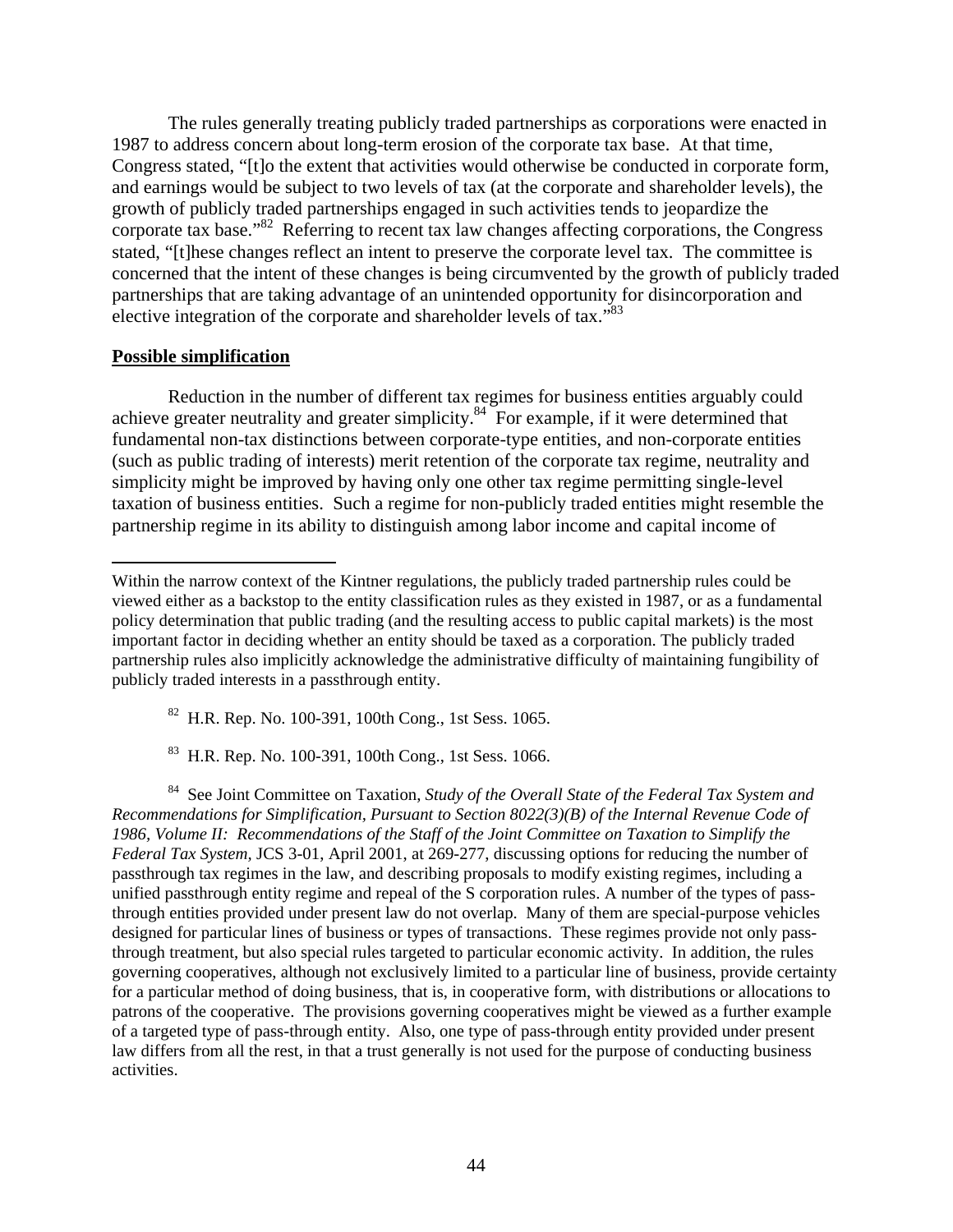partners and allocate such income in accordance with the nature of the partner's interest in the partnership.

# **Possible unified pass-through entity regime**

Under a hypothetical unified pass-through regime, any domestic business entity, whether a corporation, partnership or limited liability company, could elect to be treated as a pass-through entity. The two-tier system for taxing income of a corporation under subchapter C of the Code would be retained for non-electing entities. Either the present-law partnership rules, or the present-law S corporation rules, could be selected as the pass-through paradigm.

Selecting the partnership rules would have the advantage of permitting taxpayers greater flexibility than is available under the S corporation rules. While the partnership regime has been criticized as complex and opaque, a partnership need not be complex. Using the flexible partnership tax rules, taxpayers either can establish a very simple venture along the lines of an S corporation, with per-interest, per-day allocations to owners, or can set up a complex business arrangement with different classes of interests and special allocations of particular items to match the tax results to the business arrangement. In either case, so long as the partnership tax rules are observed, the entity through which the venture is conducted can be treated as a passthrough for tax purposes.

The partnership regime has also been criticized as manipulable and susceptible of tax avoidance, and these administrability concerns would have to be addressed in devising a single pass-through regime. In addition, allowing existing corporations to elect partnership status would raise administrative, revenue and equity concerns that might outweigh the simplification benefit for taxpayers. For example, because it may not be feasible to allocate entity income among existing stock interests, this approach might require a corporation to formally liquidate and reorganize as an unincorporated business. Under present law, many corporations have not undergone such transactions because of the applicable corporate and shareholder taxes. To address revenue concerns, a toll charge could be imposed on a corporate-to-partnership conversion based upon a portion of the gain that would be recognized on a fully taxable liquidation. Different toll charges could apply to electing C corporations and S corporations. In addition, it would be necessary to consider whether the election should be limited, e.g., to nonpublicly traded domestic corporations or to corporations below a certain size, or by allowing existing corporations to elect only for a limited time.

Further, significant transitional issues would result from adopting a unified passthrough entity regime based on the partnership rules. For example, currently approximately 3.7 million S corporations are in existence, many of them the vehicle for small business ventures. Forcing these businesses to adopt a new business form, even after a waiting period of several years, would not constitute simplification for those taxpayers. Alternatively, maintaining the S corporation rules indefinitely for these existing corporations, but not allowing the formation of new S corporations, would not achieve the simplification goal of reducing the number of passthrough regimes in the tax law. Preventing the formation of new S corporations while permitting the continuation of existing ones might be perceived as unfair or arbitrary, as well as maintaining the complexity of current law.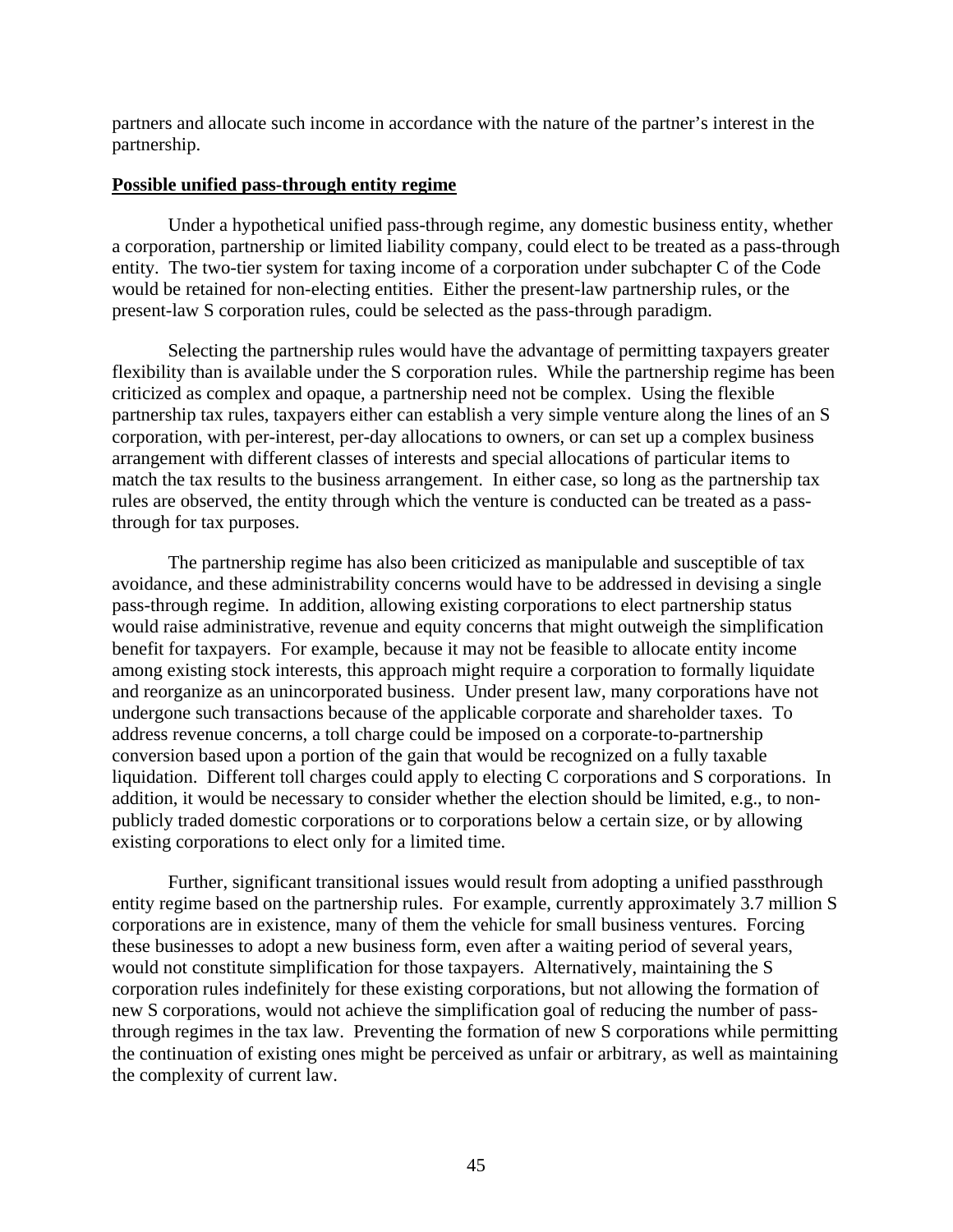It is also argued that both the S corporation and the partnership tax rules are too complex for small businesses, and that a new, much simpler pass-through regime just for small businesses should be added to the tax law. Partnership and S corporation tax treatment would be reserved for larger or more sophisticated business ventures. Under this view, repeal of the S corporation rules would not achieve simplification for unsophisticated taxpayers.<sup>85</sup> In addition, more taxpayers would be exposed to the partnership rules, which some argue can be complex in certain circumstances.

 <sup>85</sup> *See* George K. Yin and David J. Shakow, *Reforming and Simplifying the Income Taxation of Private Business Enterprises,* Joint Committee on Taxation, *Study of the Overall State of the Federal Tax System and Recommendations for Simplification, Pursuant to Section 8022(3)(B) of the Internal Revenue Code of 1986, Vol. III, Academic Papers Submitted to the Joint Committee on Taxation,* JCS-3-01, April 2001, p. 220.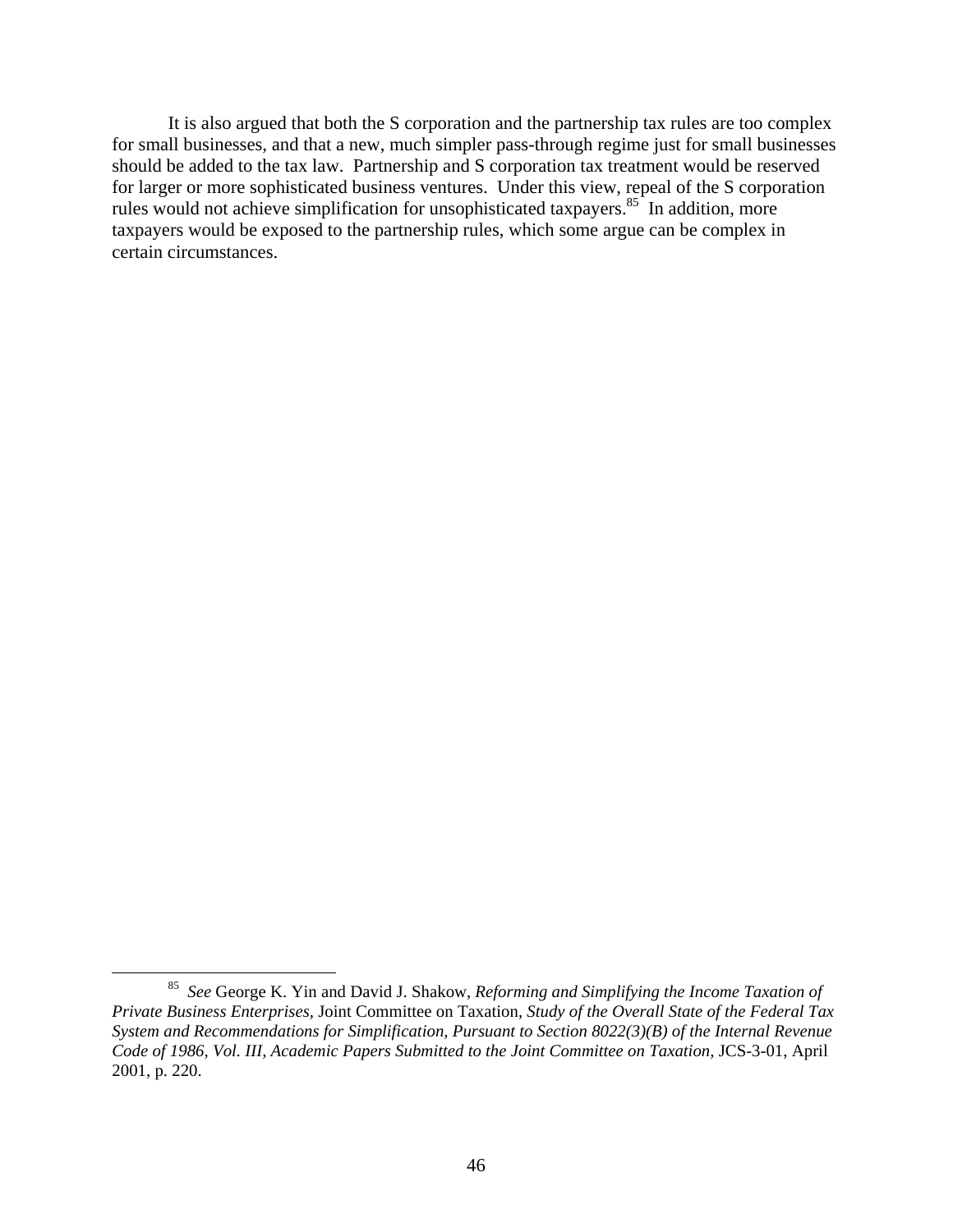# **IV. CONVERSIONS OF ENTITY FORM**

# **A. Present Law**

### **Conversion from C corporation to other entity forms**

### In general

Present law makes the S corporation an attractive vehicle to convert from the potential double tax regime of a C corporation to a single tax regime, for future corporate earnings and for C corporation net built-in gain that is not recognized within the 10 years after conversion. Transition to an S corporation allows a C corporation engaged in business to move to a single level of tax on future earnings, while retaining the C corporation consequences for some built-in gain and for retained earnings that existed at the time of the conversion. If a C corporation converts to a different entity form that is not subject to corporate-level tax, various rules prevent the elimination of corporate level tax on the corporate-level gains that existed at the time of the conversion.

### Conversion from C corporation to partnership

If the conversion is to a partnership or LLC form, the C corporation is treated as liquidating and all corporate-level built-in gain is subject to tax at the time of the conversion. In addition, the shareholders obtain a fair market value basis of any property deemed distributed to them, and recognize gain to the extent the value received exceeds their basis in the C corporation stock.

### Conversion from C corporation to S corporation

However, if the C corporation conversion is to S corporation form, there is no immediate tax consequence. A corporate level tax is imposed on net built-in gains that are recognized within the 10-year period following the conversion.<sup>86</sup> Also, undistributed earnings and profits of the C corporation at the time of conversion are subject to shareholder level tax as a dividend when distributed. However, such earnings and profits are generally not deemed to be distributed until total distributions exceed the distribution of all new S corporation earnings that have been treated as income of the shareholders following the conversion.<sup>87</sup>

An additional rule tracks certain passive investment income of an S corporation with former C corporation earnings and profits. If more than 25 percent of the gross receipts of such an S corporation consist of certain types of passive investment income, the excess passive investment income is subject to tax at the highest corporate rate. In addition, if there is excess

<sup>&</sup>lt;sup>86</sup> Sec. 1374. Certain corporate level attributes from prior C corporation status, such as otherwise permitted loss or business credit carryforwards, can be used to the extent C corporation rules would generally have permitted such use, against any such built in corporate level gains.

<sup>&</sup>lt;sup>87</sup> Sec. 1368.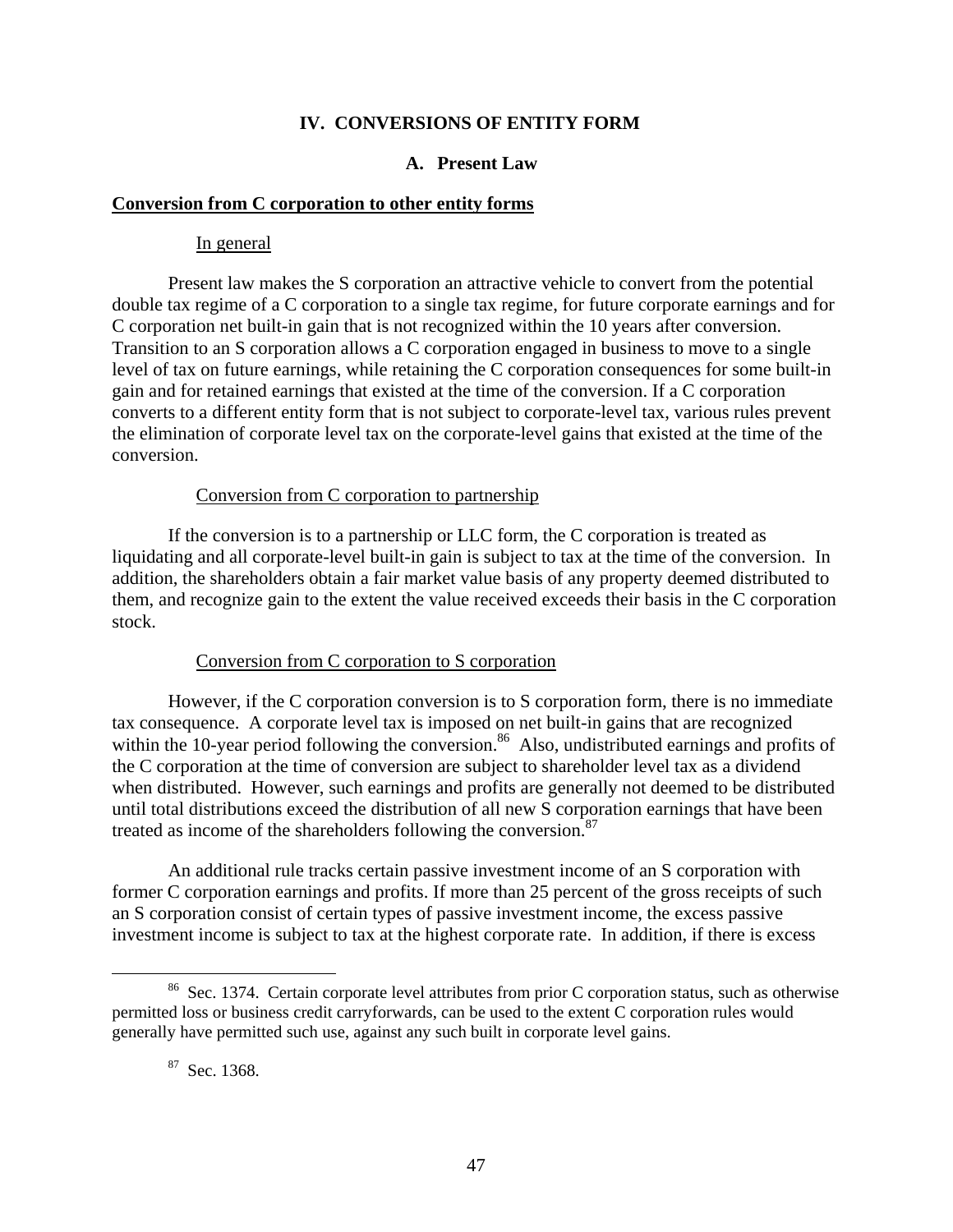passive investment income and prior C corporation earnings and profits for three consecutive years, the S corporation loses its S status.88

# **Conversion from S corporation to partnership**

In general, if an S corporation becomes a partnership, the transaction is treated as a liquidation of the S corporation that produces a single level of tax on gain in corporate assets. Under the rules of subchapter C that apply to S corporations, the S corporation's distribution of gain assets in liquidation gives rise to a corporate-level gain (as if the assets had been sold).<sup>89</sup> This gain is passed through to the shareholders and results in stock basis step-up to the shareholders under the S corporation rules.<sup>90</sup> Shareholders recognize gain or loss based upon the difference between the value of the assets received and their basis in the stock. The assets have a fair market value basis in the hands of the shareholders (and the new partnership).  $91$ 

If the S corporation has built-in gain assets from its own prior C corporation status or from a tax free combination with a C corporation, and such assets do not satisfy the 10-year holding period of section 1374, then a built-in gain tax at corporate rates under section 1374 is imposed.

 $91$  If a shareholder had a fair market value basis in the S corporation stock immediately prior to the liquidation (for example, because of recently purchasing the stock), and the inside assets still had unrealized built-in gain, then the basis step up in the stock from any corporate level gain would generally create an offsetting loss in the stock on the liquidation. However, it is possible that some of the gain items from the deemed sale of corporate assets might be ordinary in character (as one example, under section 1245 recapture rules), while the loss would be capital. In such a case, the loss could be subject to limitations with respect to offsetting the ordinary income gain. In such a case, the shareholder who had sold to the new shareholder would also presumably have recognized a capital gain on the sale of his or her stock.

<sup>&</sup>lt;sup>88</sup> Sec. 1375 and sec. 1362(d)(3).

<sup>89</sup> Sec. 336 and sec. 1371.

 $90$  Sec. 1366 and sec. 1367.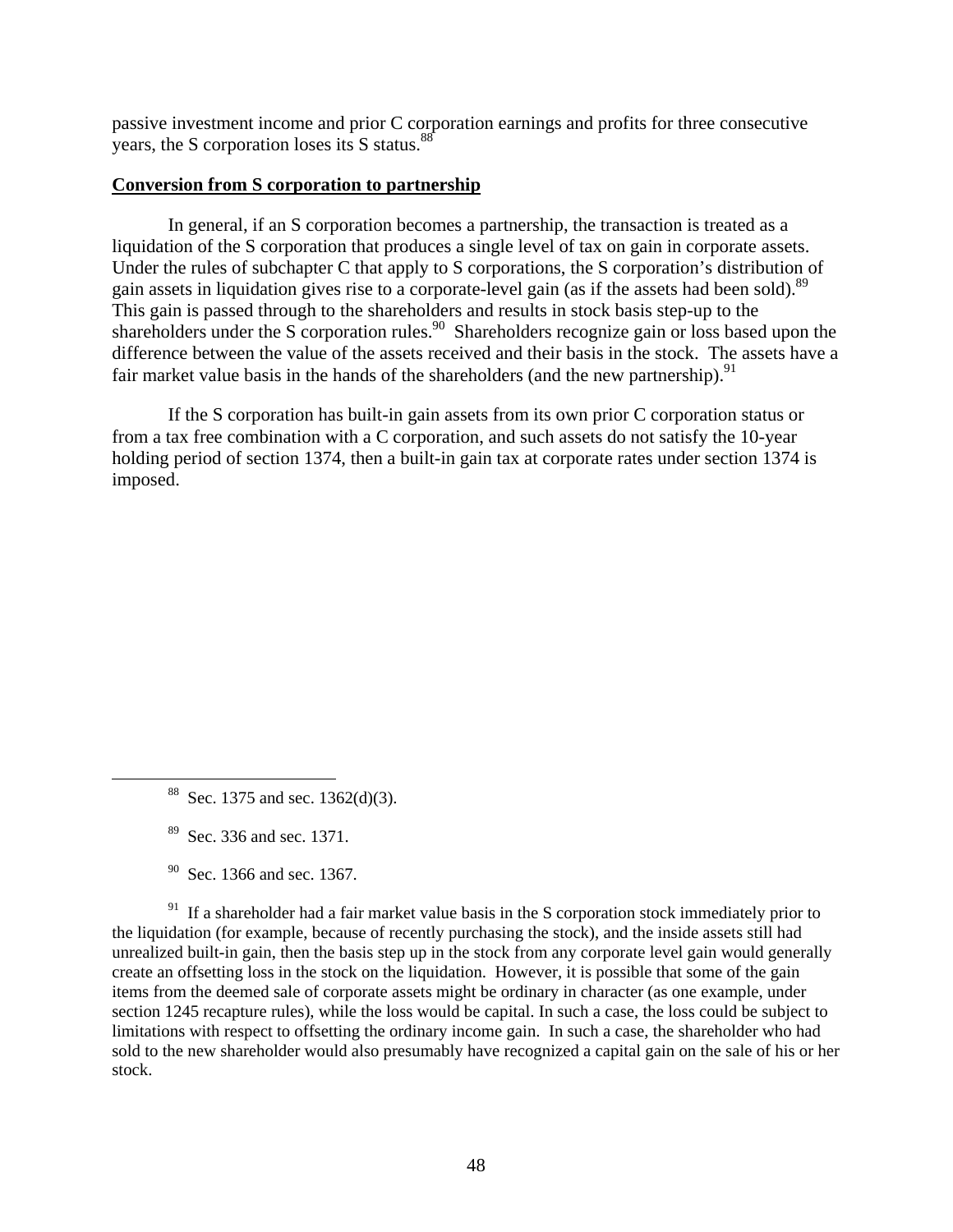# **B. Issues and Analysis**

# **Conversion from C corporation to S corporation**

#### Proposals to reduce built in gain holding period

Some have suggested shortening the 10-year period after conversion from C corporation to S corporation status, during which the built-in gains tax is imposed. For example, several bills have been introduced that would shorten the time period to 7 years following a conversion to S corporation status.92

The present-law 10-year period was intended to provide a sufficiently long holding period that conversion to S corporation form would not be an immediate escape from corporate level tax on asset sales. The same ten-year period currently applies (by reference to the S corporation rules of section 1374) under Treasury regulations for situations in which a C corporation merges with or otherwise becomes a REIT or RIC, special entity types that are required to make certain types of investments and that are not subject to corporate level tax provided they distribute or make deemed distributions of taxable income each year to their shareholders.<sup>93</sup> In cases involving S corporations that are owned by ESOPs, any sales of built in gain property after the 10 years may be subject to no tax at all at the time of sale (rather than one level of tax at the time of sale).

### Proposals to change the passive investment income rules

Other proposals would (i) eliminate the rule that causes loss of S corporation status if certain passive income exceeds 25 percent of gross income for three consecutive years and if the S corporation had C corporation earnings and profits, and (ii) increase the amount of passive investment income that could be received in any year without corporate level tax.<sup>94</sup>

<sup>&</sup>lt;sup>92</sup> See, e.g., S. 3063 (introduced in the Senate on May 28, 2008); H.R. 4840 (introduced in the House of Representatives on Dec. 19, 2007); and H.R. 3874 (introduced in the House of Representatives on October 17, 2007).

 $93$  Treas. Reg. sec. 1.337(d)-7. The regulations permit an election to have immediate recognition of all built in gain in such cases, if desired. Such an election might be desirable if the acquiring entity wants to obtain a stepped up basis in the assets and avoid having to track or delay their sale, especially if the C corporation had losses or other attributes that might reduce the impact of the immediate recognition event.

 $94$  The Joint Committee on Taxation staff presented options that would (i) eliminate the provision that S corporation status can terminate due to excess passive investment income, and (ii) impose corporate tax on excess passive investment income only when passive investment income exceeds 60 percent (as opposed to 25 percent) of gross receipts. Joint Committee on Taxation, *Study of the Overall State of the Federal Tax System and Recommendations for Simplification Pursuant to Section 8022(3)(B) of the Internal Revenue Code of 1986* (April 2001) Vol. II, at pp. 295-296. S. 3063, introduced May 22, 2008, contains similar provisions.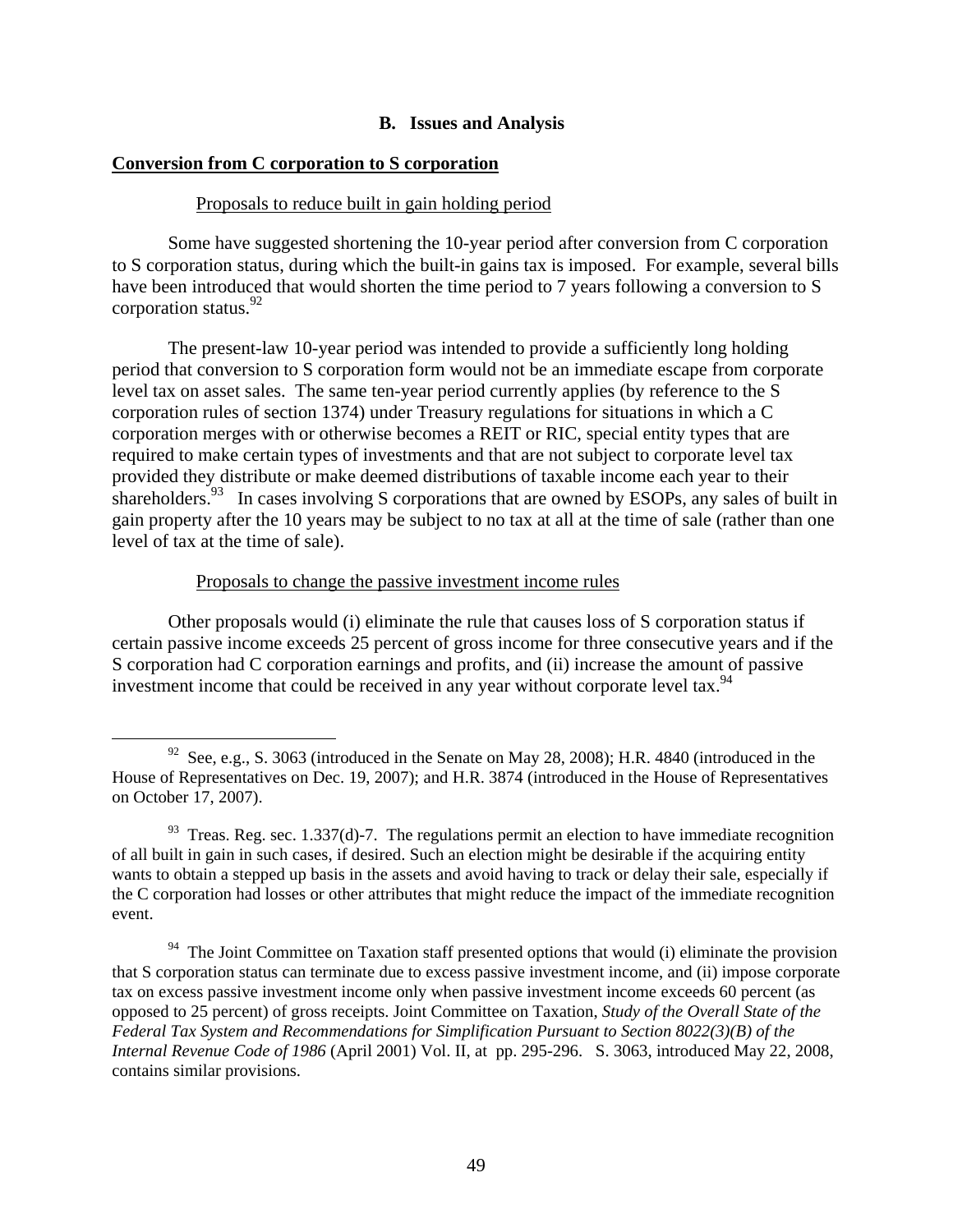Prior to the early 1980's, the corporate tax rates historically had been substantially lower than the maximum individual tax rate, so that earnings that had been accumulated by a C corporation had not been subject to tax at the higher individual rates. The excess passive income rules were generally intended to prevent a C corporation that had accumulated earnings at low corporate rates from electing S status and thereafter allowing distributions of current earnings with only one level of tax,  $95$  (rather than becoming subject to the personal holding company tax, or liquidating and incurring capital gains tax for shareholders).<sup>96</sup> Since 1981, however, the corporate tax rates and the maximum individual tax rate have become much closer, and the capital gains tax rate on individuals has been reduced, thereby lessening the need for these rules.

# **Conversion from S corporation to partnership or LLC status**

Some have suggested that an S corporation should be permitted to convert to partnership or LLC status without immediate tax consequences.<sup>97</sup> Such a tax-free conversion would permit greater flexibility to provide different types of interests to different investors or employees (since an S corporation may only have one class of stock and may have no more than 100 shareholders). It would also permit the subsequent distribution of built-in-gain property to investors without the immediate tax required by the corporate rules, and could provide additional flexibility for certain estate planning structures that depend on creating different classes of

96 See Joint Committee on Taxation, *Study of the Overall State of the Federal Tax System and Recommendations for Simplification Pursuant to Section 8022(3)(B) of the Internal Revenue Code of 1986* (April 2001) Vol. II, at pp. 295-296.

 $97$  See, e.g., H.R. 2337 (introduced on June 27, 2001). This bill would have applied only to S corporations that have had a valid S election in effect for at least ten taxable years. See also, for example, S. 1904, introduced in the Senate in 1999 (requiring a valid S election for all taxable years of the corporation beginning on or after January 1, 1990); as well as reported comments of a Clinton administration official ("Samuels Suggests Giving Converting S Corporations 'Check the Box' Partnership Election," Tax Notes Today, 95 TNT 146026 (July 27, 1995) reported in New York State Bar Association Tax Section comments on H.R. 2337, May 17, 2002 (hereafter, "NY State Bar Report"). The NY State Bar Report also states that "a majority of our Committee supports legislation to permit certain S corporations to convert to partnerships on a tax-free basis…" but also expresses caution about certain "significant policy and technical issues that must be carefully analyzed…"(pp 2-3).

<sup>&</sup>lt;sup>95</sup> Although the S corporation rules tax distributions of accumulated earnings and profits, they are stacked last after distributions of current earnings. Also, on liquidation of an S corporation and distribution of all its assets, there is only one level of tax, at shareholder rates, to the extent the amount distributed exceeds the basis of the shareholder's stock.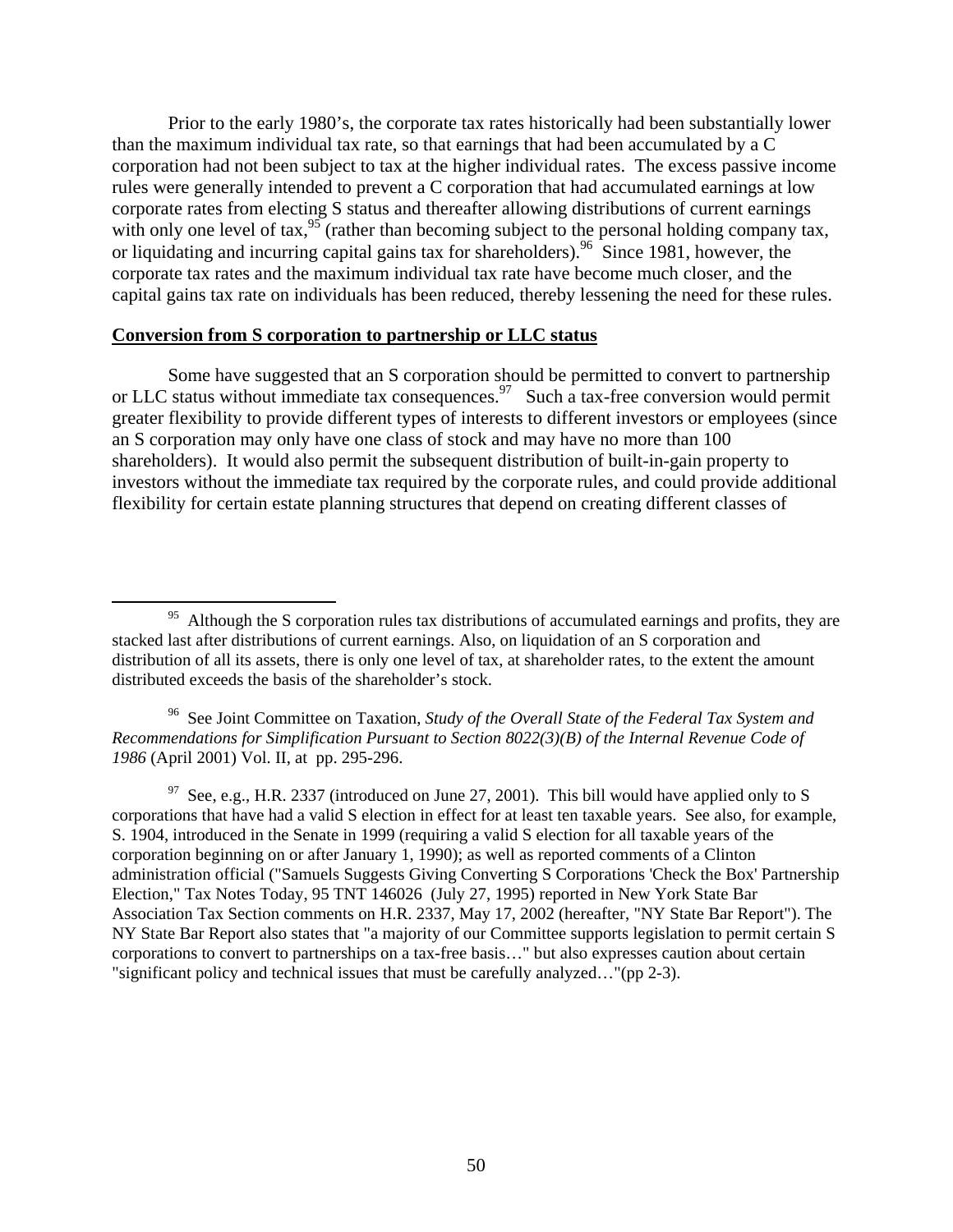interests in an entity: for example, interests with different participations in future appreciation.<sup>98</sup> Such proposals raise a number of policy issues.<sup>99</sup>

First, even if an S corporation has never been a C corporation, the change of form will occur at a time when it is likely that certain elements of the partnership rules cannot be implemented directly and certain presumptions would have to be substituted. As one example, the partnership rules generally attribute any built-in gain in property, at the time of a property contribution to a partnership, to the contributing partner when that gain is later realized by the partnership. The partnership rules also treat certain contributions and distributions of property as constructive sales of property among the partners. S corporation rules do not have comparable provisions. It might be necessary to adopt certain tracing rules to prevent the use of S corporation status, followed by a partnership election, from circumventing the partnership rules.

Some have suggested allowing a conversion election to be made only by S corporations that have been in existence for at least 10 years, possibly on the theory that this time period might deter certain types of planning. Moreover, it has been argued that State LLC entity forms and the "check the box" Treasury regulations first become effective in the 1990's, so that more recently electing entities would presumably have chosen S status because of their preference for that form, rather than because they were otherwise prevented by State law and Treasury regulations from choosing pass-through form with limited liability at their inception. This type of limitation has been criticized on grounds of fairness and lack of direct relationship to the timing of either the "check the box" regulations or of the increased commercial acceptance of doing business in non-corporate form.<sup>100</sup> Furthermore, whether before or after the "check the box" Treasury regulations, there has been significant flexibility in choice of form, and there may have been advantages to S corporation status (for example, the ability to engage in a tax free reorganization a later date, or to dispose of entity stock without any potential for ordinary income treatment under the partnership rules, $^{101}$  or to offer corporate incentive stock options to employees) that motivated the taxpayer's original choice of form.

The case of an S corporation that was previously a C corporation presents additional issues.  $102$  The ability of a partnership to distribute appreciated property to owners without

 $101$  Compare section 751(a).

<sup>&</sup>lt;sup>98</sup> S corporations might be able to become partners in partnerships that approximate some of the results relating to number of owners, types of interests, and estate planning techniques; however, there may be limitations on the degree of flexibility that would be attained by this structure as compared to the pure partnership or LLC treatment.

 $99$  Absent a special rule, conversion of an S corporation to a partnership form would generally result in a single level of tax on gain in corporate assets, as well as an additional level of tax if the corporation had previously been a C corporation subject to the 10-year built in gain rule of section 1374.

<sup>100</sup> See NY State Bar Report, *supra*., pp 3-6.

<sup>102</sup> See NY State Bar Report, *supra.*, pp. 5-8.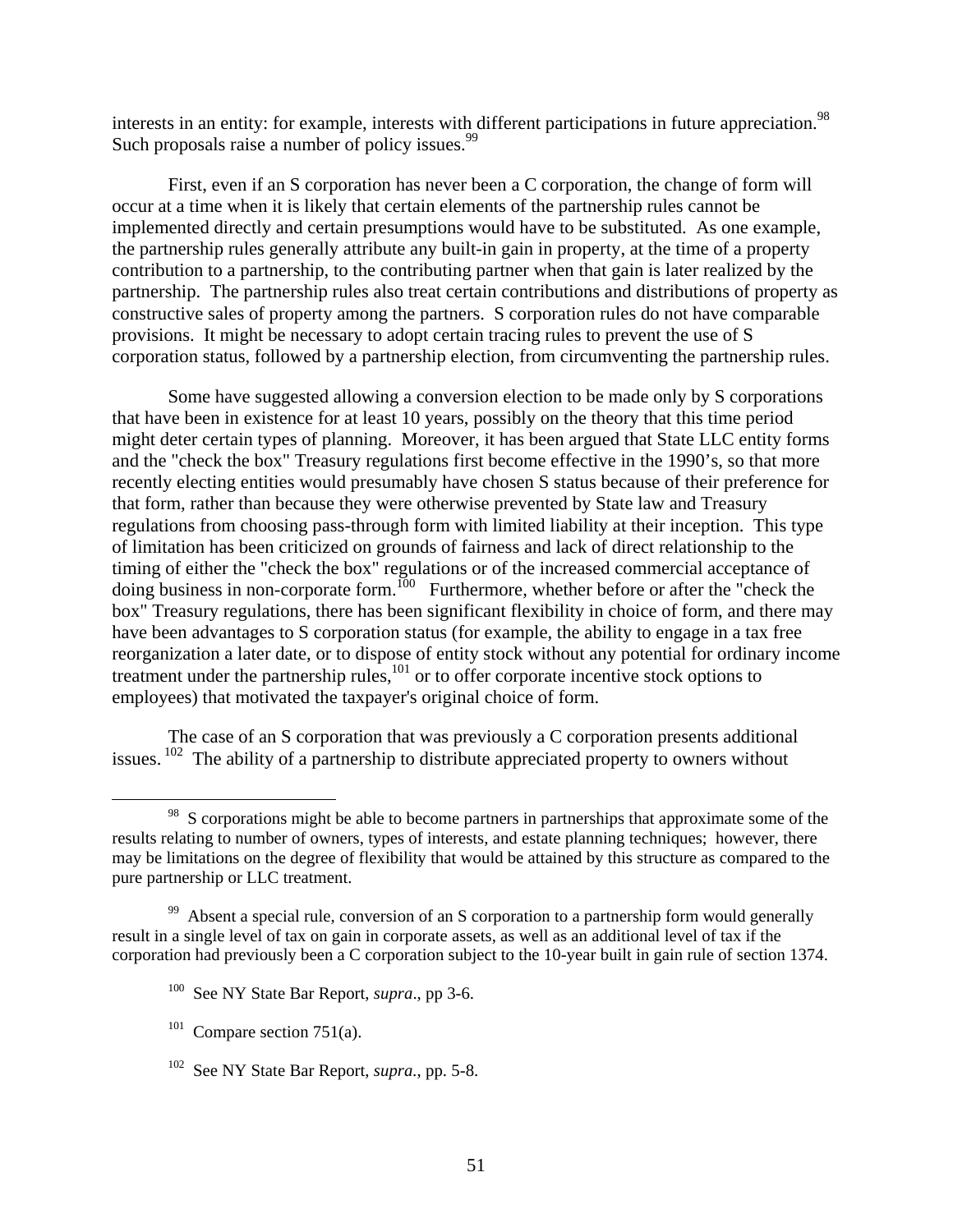current tax is a significant shift from corporate tax principles. Some argue that if the 10-year holding period of section 1374 has been satisfied then there is no inconsistency with the C corporation rules. However, even the S corporation rules impose a single level of tax on distributions of gain property, which would not occur in a partnership.<sup>103</sup> Further issues include tracking previous C corporation earnings and profits, and imposing shareholder level tax on distributions of such earnings and profits with some appropriate interface with the partnership rules that generally permit tax-free distributions.

 $103$  One possibility might be the imposition of a toll charge of some sort on the conversion of an S corporation that was previously a C corporation.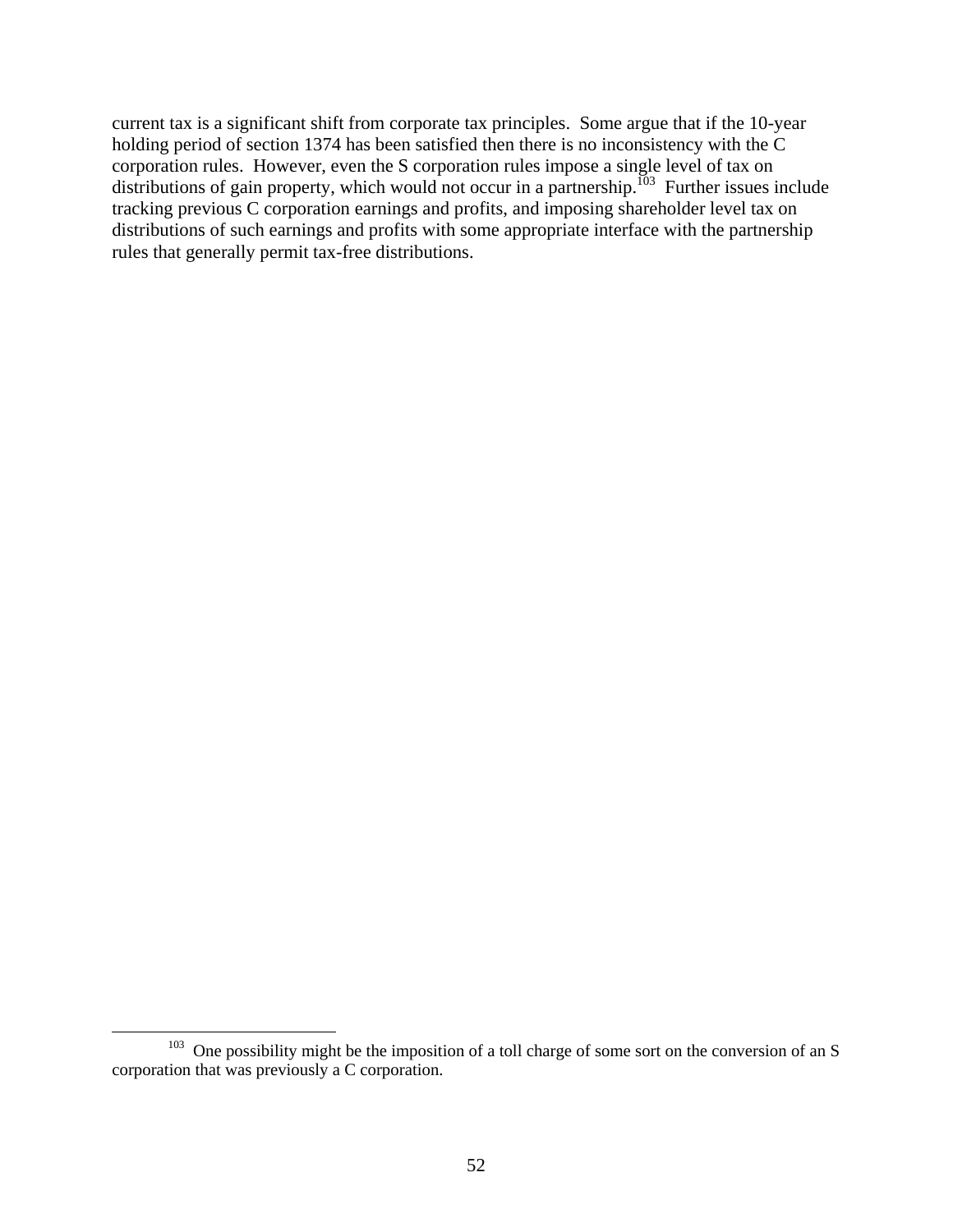# **V. PAYROLL TAXES**

### **A. Present Law**

#### **In general**

As part of the financing for Social Security and Medicare benefits, a tax is imposed on the wages of an individual received with respect to his or her employment under the Federal Insurance Contributions Act (the FICA tax).  $104$  A similar tax is imposed on the net earnings from self-employment of an individual under the Self-Employment Contributions Act (the SECA or self-employment tax). 105

# **FICA tax**

#### In general

The FICA tax has two components. Under the old-age, survivors, and disability insurance component (OADSI), the rate of tax is 12.40 percent, half of which is imposed on the employer, and the other half of which is imposed on the employee.<sup>106</sup> The amount of wages subject to this component is capped at \$102,000 for 2008. Under the hospital insurance component (HI), the rate is 2.90 percent, also split equally between the employer and the employee. The amount of wages subject to the HI component of the tax is not capped. The wages of individuals employed by a business in any form (for example, a C corporation) generally are subject to the FICA tax.

# S corporation shareholders

An S corporation is treated as a pass-through entity for Federal income tax purposes, and its income generally is taxed to the shareholders. A shareholder of an S corporation who performs services as an employee of the S corporation is subject to FICA tax on his or her wages, but generally is not subject to FICA tax on amounts that are not wages (such as distributions to shareholders). <sup>107</sup> Nevertheless, an S corporation employee is subject to FICA tax on the amount of his or her reasonable compensation, even though the amount may have been characterized as other than wages. A significant body of case law has addressed the issue of whether amounts paid to shareholder-employees of S corporations constitute reasonable

 $105$  Sec. 1401.

<sup>106</sup> Secs. 3101 and 3111.

<sup>107</sup> Though unrelated to the FICA tax, present law provides that an S corporation is treated as a partnership and a two-percent shareholder is treated as a partner, for purposes of applying rules relating to employee fringe benefits. Sec. 1372.

<sup>&</sup>lt;sup>104</sup> See Chapter 21 of the Code.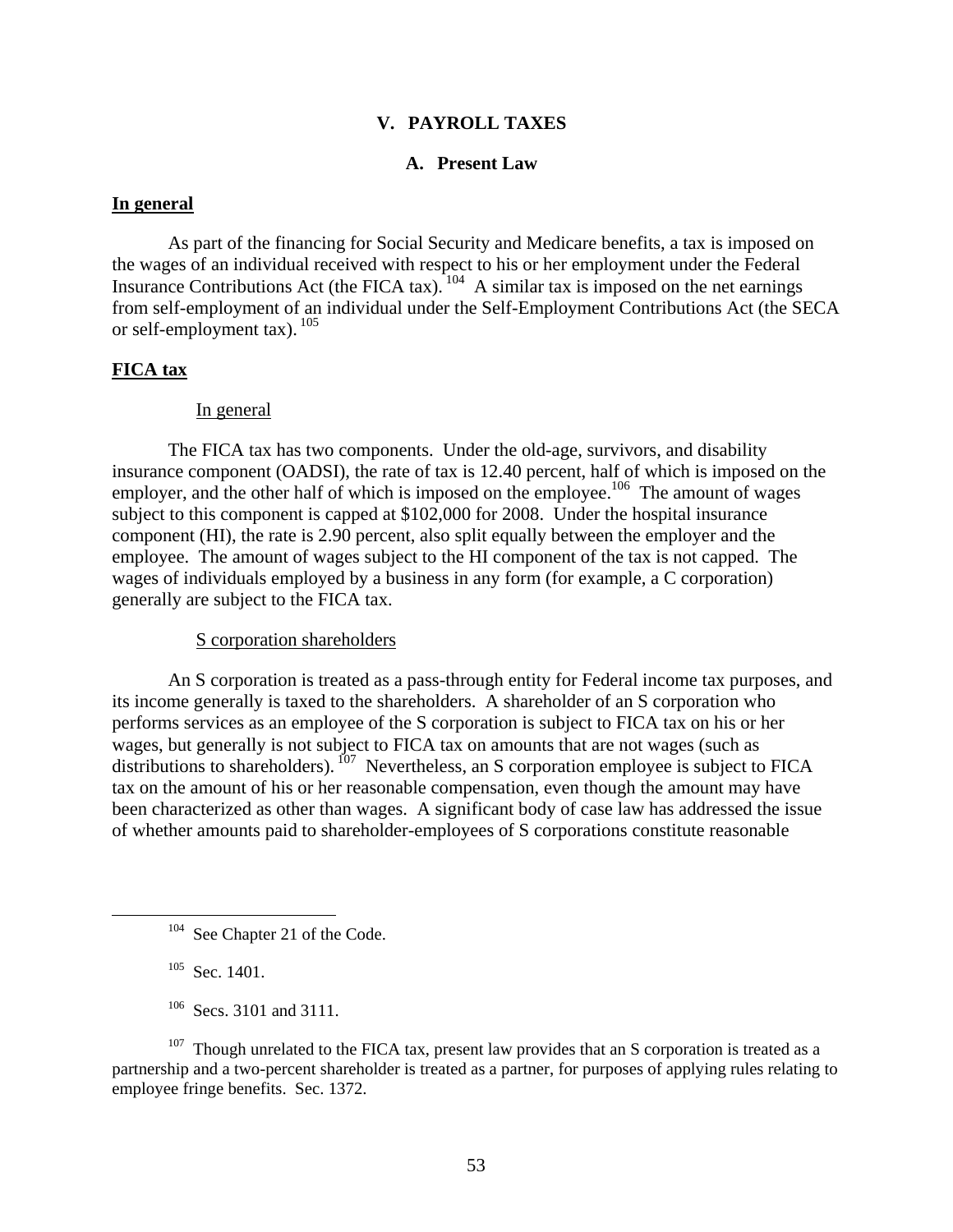compensation and therefore are wages subject to the FICA tax, or rather, are properly characterized as another type of income that is not subject to FICA tax.<sup>108</sup>

In cases addressing whether payments to an S corporation shareholder-employee were wages for services or were corporate distributions, courts have recharacterized a portion of corporate distributions as wages if the shareholder performing services did not include any amount as wages.<sup>109</sup> In recent cases involving whether reasonable compensation was paid (not exclusively in the S corporation context), courts have applied a multi-factor test to determine reasonable compensation, including such factors as whether the individual's compensation was comparable to compensation paid at comparable firms.<sup>110</sup> The Seventh Circuit, however, has adopted an "independent investor" analysis differing from the multi-factor test in that it asks whether an inactive, independent investor would be willing to compensate the employee as he was compensated.<sup>111</sup> The independent investor test has been examined and partially adopted in some other Circuits, changing the analysis under the multi-factor test.<sup>112</sup>

# **Self-employment tax**

# In general

The self-employment tax rate has two components. Under the OASDI component, the rate of tax is 12.40 percent. Under the HI component, the rate is 2.90 percent. The amount subject to self-employment tax under the OASDI component is capped at \$102,000 of selfemployment income (for 2008). However, the amount of self-employment income subject to the HI component is not capped.

110 See, e.g., *Haffner's Service Stations, Inc. v. Commissioner*, 326 F.3d 1 (1st Cir. 2003).

111 *Exacto Spring Corp. v. Commissioner*, 196 F.3d 833 (7th Cir. 1999).

112 In *Metro Leasing and Dev. Corp. v. Commissioner*, (9th Cir. 2004) at 10-11, the Ninth Circuit court noted that it is helpful to consider the perspective of an independent investor, and pointed to other Circuits that apply the multi-factor test through the lens of the independent investor test, citing *RAPCO Inc. v. Commissioner*, 85 F.3d 950 (2d Cir. 1996).

 <sup>108</sup> See, e.g., *Renewed Focus on S Corp. Officer Compensation*, AICPA Tax Division's S Corporation Taxation Technical Resource Panel, Tax Advisor, May 2004, at 280.

<sup>109</sup> *Radtke v. U.S*., 895 F.2d 1196 (7th Cir. 1990); *Spicer Accounting, Inc. v. U.S*., 918 F.2d 90 (9th Cir. 1990); see also, e.g., *Joseph M. Grey Public Accountant, P.C., v. U.S*., 119 T.C. 121 (2002), *aff'd*, 93 Fed. Appx. 473, 3d Cir., April 7, 2004, and *Nu-Look Design, Inc. v. Comm'r*, 356 F.2d 290 (3d Cir. 2004), in which an officer and sole shareholder of an S corporation argued unsuccessfully that he had no wages and that he received payments in his capacity as shareholder or as loans, rather than as wages subject to employment tax.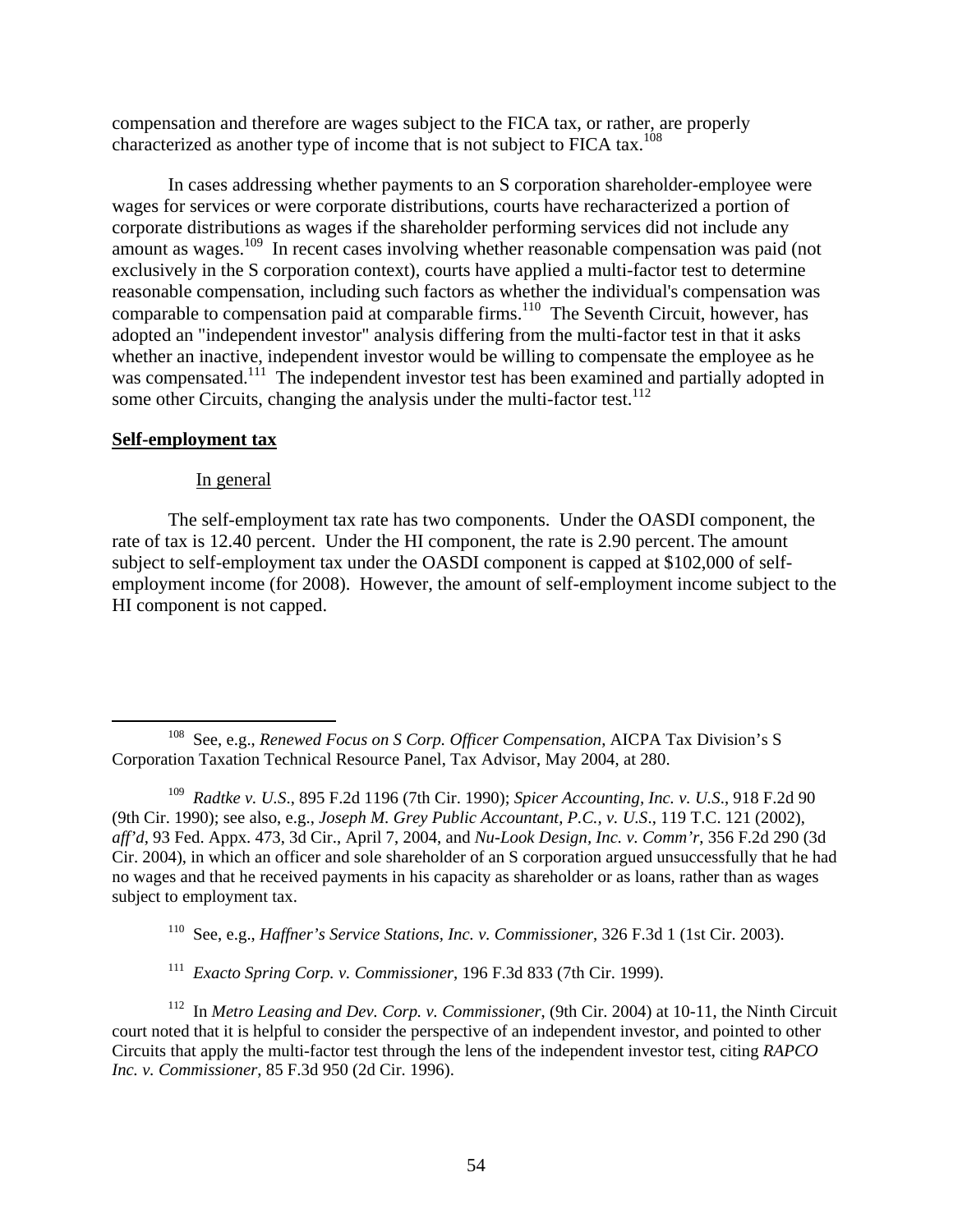In the case of an individual with self-employment income, the income subject to selfemployment tax is the net earnings from self-employment.<sup>113</sup> This equals the gross income derived by an individual from any trade or business carried on by the individual, less the deductions attributable to the trade or business that are allowed under the self-employment tax rules. Specified types of income or loss are excluded, such as rentals from real estate in certain circumstances, dividends and interest, and gains or loss from the sale or exchange of a capital asset or from timber, certain minerals, or other property that is neither inventory nor held primarily for sale to customers.

# Partners (including LLC members)

For an individual who is a partner in a partnership, the net earnings from selfemployment generally include the partner's distributive share (whether or not distributed) of income or loss from any trade or business carried on by the partnership. This rule applies to individuals who are general partners. Specified types of income or loss are excluded from net earnings from self-employment of a partner, such as rentals from real estate in certain circumstances, dividends and interest, gains or loss from the sale or exchange of a capital asset or from timber, certain minerals, or other property that is neither inventory nor held primarily for sale to customers, and retirement payments from the partnership if the partner rendered no services for the partnership and certain other requirements are met.

A special rule applies for limited partners of a partnership.<sup>114</sup> In determining a limited partner's net earnings from self-employment, an exclusion is provided for his or her distributive share of partnership income or loss. The exclusion does not apply with respect to guaranteed payments to the limited partner for services actually rendered to or on behalf of the partnership to the extent that those payments are established to be in the nature of remuneration for those services. This special rule reflects State law at the time it was enacted in 1977, under which limited partners ordinarily were not permitted to participate in management of the partnership's activities without losing their limited liability protection.<sup>115</sup> In recent years, State law has been

<sup>&</sup>lt;sup>113</sup> For purposes of determining net earnings from self-employment, taxpayers are permitted a deduction from net earnings from self-employment equal to the product of the taxpayer's net earnings (determined without regard to this deduction) and one-half of the sum of the rates for OASDI (12.4 percent) and HI (2.9 percent), i.e., 7.65 percent of net earnings. This deduction reflects the fact that the FICA rates apply to an employee's wages, which do not include FICA taxes paid by the employer, whereas a self-employed individual's net earnings are economically the equivalent of an employee's wages plus the employer share of FICA taxes. The deduction is intended to provide parity between FICA and SECA taxes. In addition, self-employed individuals may deduct one-half of self-employment taxes for income tax purposes (sec. 164(f)).

<sup>&</sup>lt;sup>114</sup> Sec. 1402(a)(13). For this purpose, limited partner status is determined under State law.

<sup>&</sup>lt;sup>115</sup> Social Security Amendments of 1977 (Pub. L. No. 95-216). The exclusion of limited partners from the self-employment tax (except with respect to guaranteed payments for services) reflects the perception at that time that the value of accruing benefits under the Social Security system outweighed the tax cost, and that limited partnerships were used for investment rather than for service businesses. See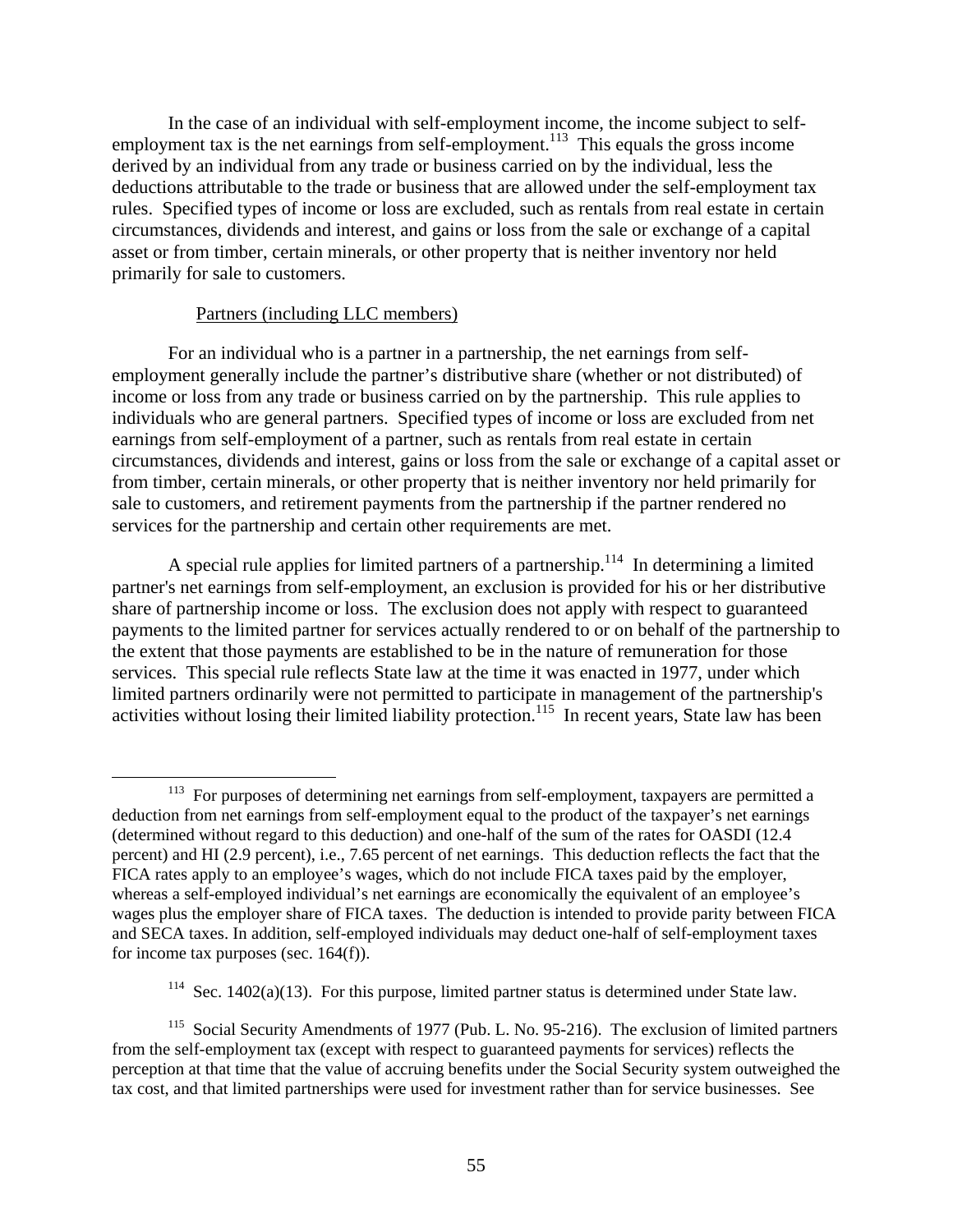changing, with the result that individuals who are limited partners under applicable State law may participate in the management and operations of the partnership without jeopardizing their limited liability.<sup>116</sup> This change in the State law rules for limited partners parallels the expansion of limited liability companies.

#### **Historical background**

 $\overline{a}$ 

Limited liability companies are a relatively new form of business entity provided under State law, in which members generally may participate in the management and operations of the business, though they are protected from liability for its debts and obligations. Limited liability companies generally may choose to be classified as partnerships rather than as corporations for Federal income tax purposes. The owners of a limited liability company that is classified as a partnership for tax purposes are treated as partners for Federal income tax purposes. However, under State law, limited liability company owners are not defined as either general partners or limited partners.

In 1997, the Treasury Department issued proposed regulations defining a limited partner for purposes of the self-employment tax rules. $117$  These regulations provided, among other things, that an individual is not a limited partner if the individual participates in the partnership business for more than 500 hours during the taxable year.

In response, in the Taxpayer Relief Act of 1997, the Congress imposed a moratorium on regulations regarding employment taxes of limited partners. The moratorium provided that any regulations relating to the definition of a limited partner for self-employment tax purposes could not be issued or effective before July 1, 1998. No regulations have been proposed or finalized since then.

Patricia E. Dilley, *Breaking the Glass Slipper - Reflections on the Self-Employment Tax*, 54 Tax Law. 65 (Fall 2000), at note 91.

<sup>&</sup>lt;sup>116</sup> See, e.g., Revised Uniform Limited Partnership Act (2001), sec. 303, providing, "[a]n obligation of a limited partnership, whether arising in contract, tort, or otherwise, is not the obligation of a limited partner. A limited partner is not personally liable, directly or indirectly, by way of contribution or otherwise, for an obligation of the limited partnership solely by reason of being a limited partner, even if the limited partner participates in the management and control of the limited partnership."

<sup>&</sup>lt;sup>117</sup> Prop. Treas. Reg. sec.  $1.1402(a)$ -2 (January 13, 1997).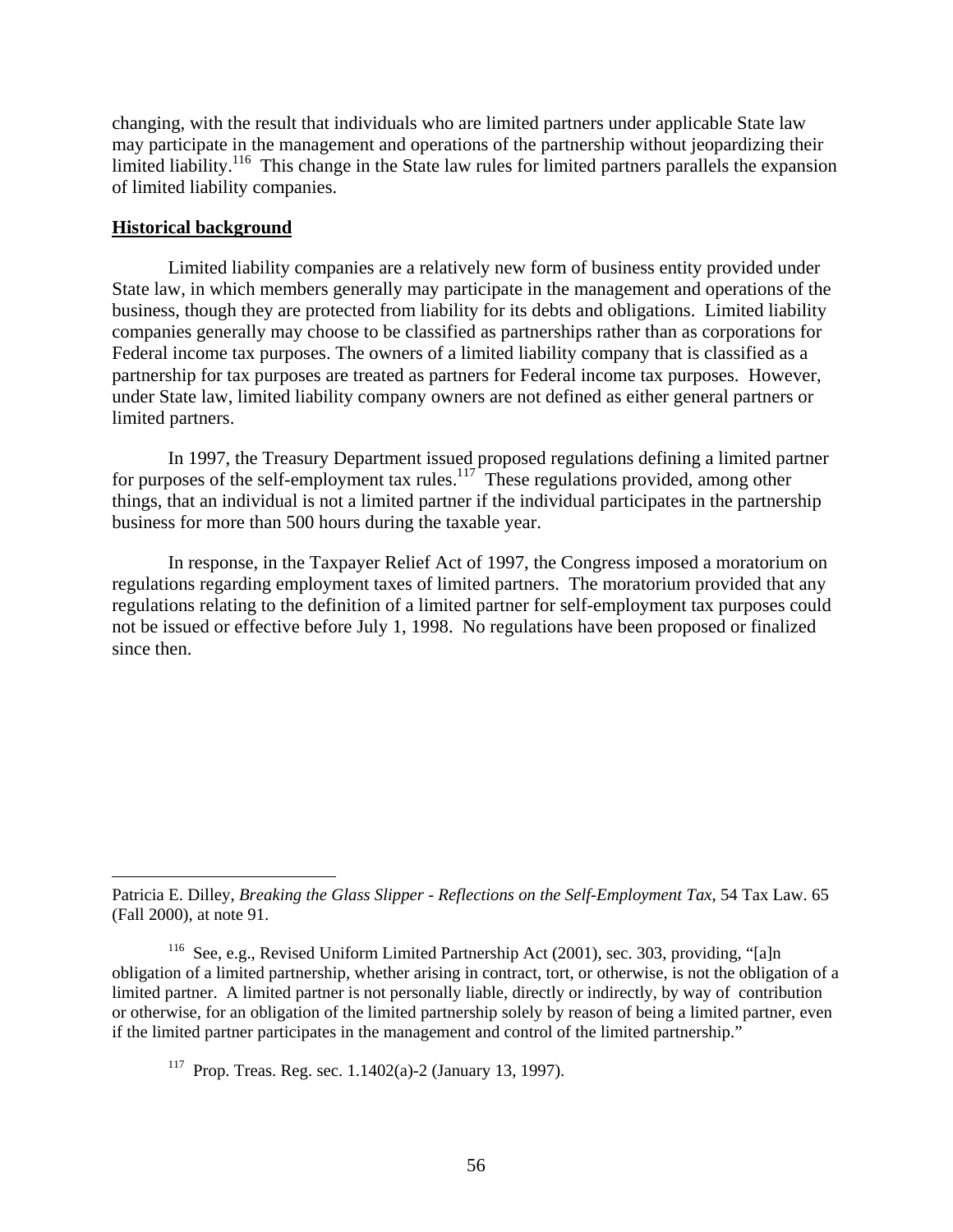# **B. Description of Proposals for Modification of Payroll Tax Rules**

# **2005 Joint Committee on Taxation staff proposal ("2005 proposal")118**

### Treatment of partners

In 2005, the Joint Committee on Taxation staff proposed a change to the payroll tax rules for partners and S corporation shareholders. Under the proposal, the present-law rule for general partners generally applies to any partner for determining net earnings from self-employment. Thus, all partners are subject to self-employment tax on their distributive share (whether or not distributed) of partnership income or loss. As under present law, specified types of income or loss are excluded from net earnings from self-employment of a partner, such as certain rental income, dividends and interest, certain gains, and other items. However, under the proposal, in the case of a service partnership, all of the partner's net income from the partnership is treated as net earnings from self-employment. A service partnership is a partnership, substantially all of whose activities involve the performance of services in the fields of health, law, engineering, architecture, accounting, actuarial science, performing arts, or consulting (similar to sec.  $448(d)(2)$ ).

If, however, any partner (regardless of whether he or she is a general partner, limited partner, or neither a general nor limited partner, such as a limited liability company member) does not materially participate in the trade or business of the partnership, a special rule provides that only the partner's reasonable compensation from the partnership is treated as net earnings from self-employment. Thus, some general partners who would be subject to self-employment tax on their distributive share of partnership income under present law will be subject to tax only on reasonable compensation from the partnership under the proposal.

### Treatment of S corporation shareholders

Under the proposal, for purposes of employment tax, an S corporation is treated as a partnership and any shareholders of the S corporation are treated as general partners. Thus, S corporation shareholders are subject to self-employment tax on their shares of S corporation net income (whether or not distributed) or loss. As under the present-law self-employment tax rules, specified types of income or loss are excluded from net earnings from self-employment of a shareholder, such as certain rental income, dividends and interest, certain gains, and other items. However, under the proposal, in the case of a service business, all of the shareholder's net income from the S corporation is treated as net earnings from self-employment. A service S corporation is an S corporation, substantially all of whose activities involve the performance of services in the fields of health, law, engineering, architecture, accounting, actuarial science, performing arts, or consulting (similar to sec. 448(d)(2)).

 <sup>118</sup> Joint Committee on Taxation, *Options to Improve Tax Compliance and Reform Tax Expenditures*, JCS-02-05, January 27, 2005, 95.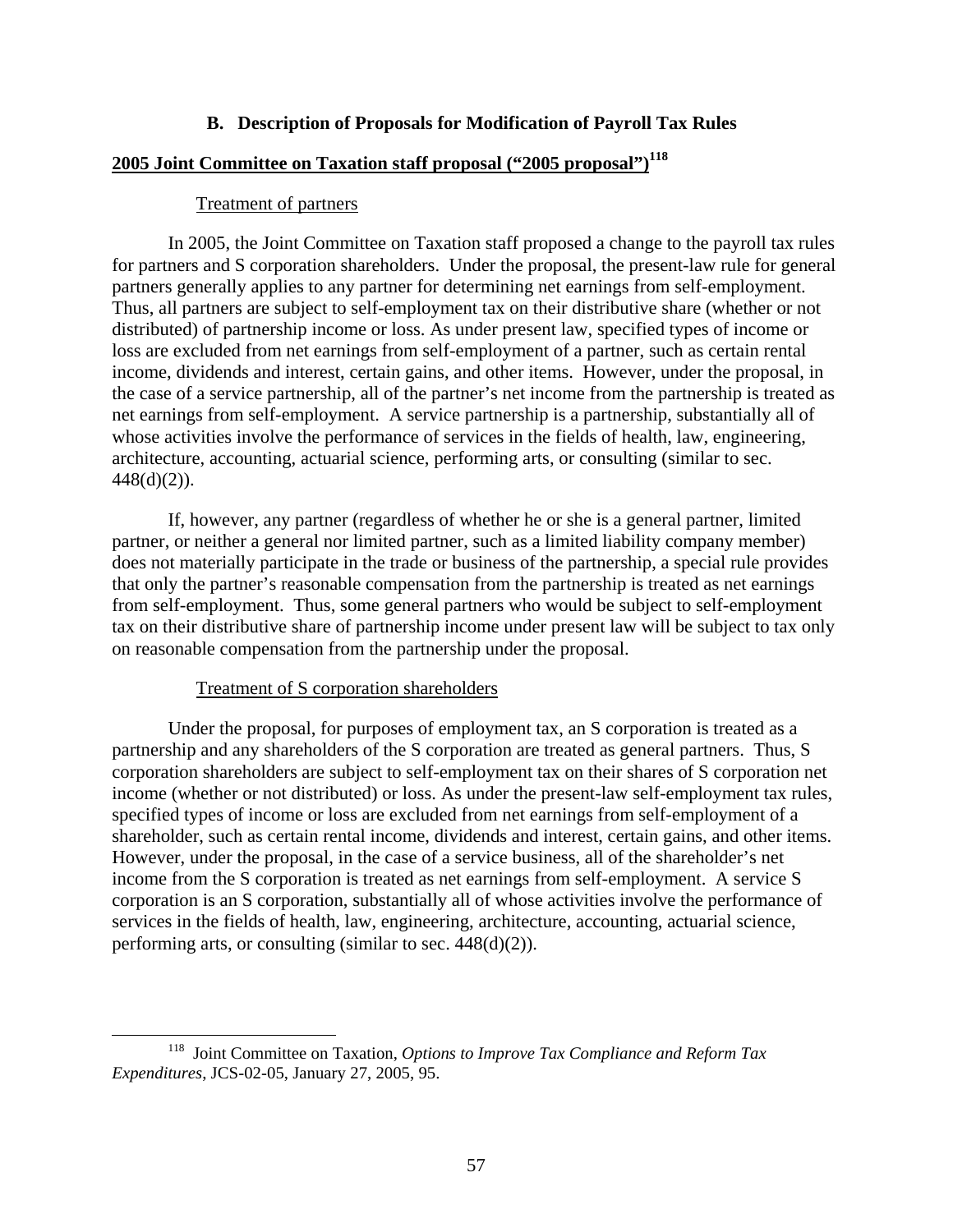If a shareholder does not materially participate in the trade or business activity of the S corporation, a special rule provides that only reasonable compensation from the S corporation is treated as net earnings from self-employment.

The 2005 proposal is effective for taxable years of partners or S corporation shareholders (as the case may be) beginning after the date of enactment.

One commentator has suggested that the 2005 proposal be expanded to closely held C corporations (in addition to partnerships and S corporations), in order to achieve parity in the way that the employment tax rules apply to all individuals who perform services in a business conducted through a business entity, particularly in light of the 2003 reduction to 15 percent in the top rate applicable to qualified dividends paid by a  $C$  corporation.<sup>119</sup>

# **2006 Joint Committee on Taxation staff proposal ("2006 proposal")120**

In 2006, the Joint Committee on Taxation staff proposed a modified version of the 2005 proposal, above. The 2006 proposal takes a more targeted approach, more narrowly focussing on income from labor, and concentrating on income from service businesses conducted through passthrough entities (i.e., partnerships and S corporations). This approach, limited to service businesses, provides that the present-law rule for general partners applies to any partner for determining net earnings from self-employment, provided the partnership is a service partnership. For this purpose, a service partnership is a partnership (including an LLC or other entity that is treated as a partnership for Federal income tax purposes), substantially all of whose activities involve the performance of services in the fields of health, law, engineering, architecture, accounting, actuarial science, performing arts, or consulting (similar to sec. 448(d)(2)). Similarly, for purposes of employment tax, an S corporation that is a service business is treated as a partnership and shareholders of the S corporation are treated as general partners. Wages paid to a shareholder employee of an S corporation would not be treated as deductible by the S corporation for employment tax purposes. Regulatory authority is provided under the proposal to prevent avoidance of the provision through the aggregation of business activities within entities or the recharacterization of income as other than service income (e.g., as rent, interest, or gain).

 <sup>119</sup> Richard Winchester, *Working for Free: It Ought to be Against the (Tax) Law*, 76 Mississippi Law Journal 227, 261 (Fall 2006).

<sup>&</sup>lt;sup>120</sup> Letter of George K. Yin, Chief of Staff, Joint Committee on Taxation, to Senators Grassley and Baucus, August 3, 2006, available on the internet at http://www.senate.gov/~finance/press/Gpress/2005/prg101906.pdf.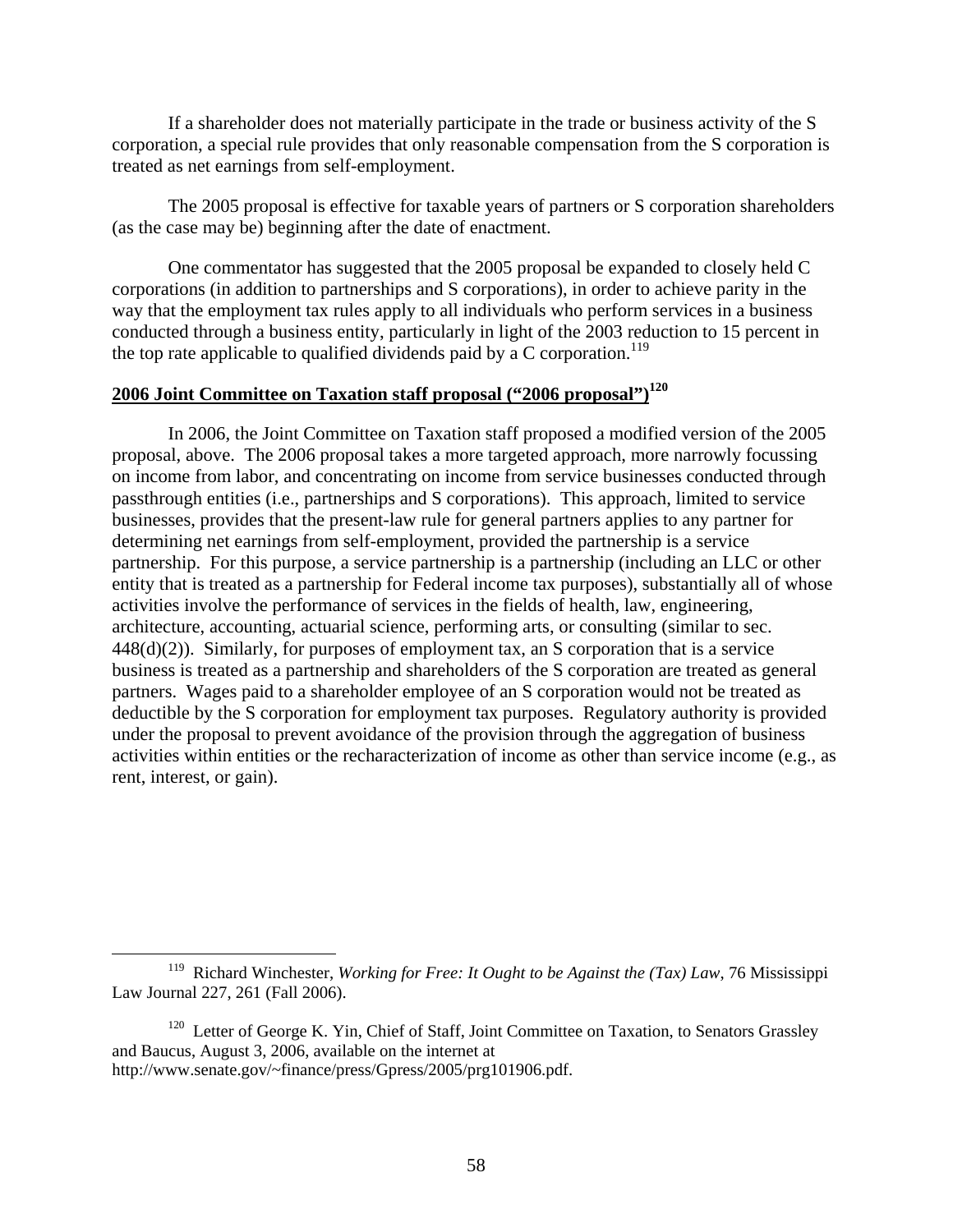# **ABA / AICPA proposal<sup>121</sup>**

The ABA / AICPA proposal addresses the employment tax treatment of partners. Under the proposal, the same self-employment tax treatment applies to any partner of a partnership (whether a general partner, a limited partner, or a member of an LLC that is a partnership for Federal income tax purposes). The proposal retains the present-law definition of net earnings from self-employment, including the present-law exceptions for specified types of income including rent, dividends, interest, and capital gain. The proposal adds two alternative safe harbors in computing any partner's net earnings from self-employment. Under the first safe harbor, the amount in excess of what would constitute reasonable compensation for services rendered by the partner to the partnership is excluded from net earnings from self-employment. Under the second safe harbor, the amount equal to a reasonable rate of return on the partner's share of partnership capital is excluded from net earnings from self-employment. Under the proposal, this rate is deemed to be 150 percent of the applicable Federal rate (AFR) determined at the beginning of the partnership's taxable year. The proposal provides for Treasury regulatory authority.

# **TIGTA proposal<sup>122</sup>**

The Treasury Inspector General for Tax Administration (TIGTA) proposal addresses the employment tax treatment of S corporation shareholders. This proposal would subject to employment tax all ordinary operating gains of an S corporation that accrue to a shareholder (including the shareholder's spouse and dependent children) holding more than 50 percent of the stock in the S corporation. The proposal would provide that self-employment (SECA) tax does not apply to officer compensation on which employment (FICA) taxes are paid. No employment tax would apply if S corporation has no operating gains. The proposal would make no change to the present-law employment tax treatment of S corporation shareholders not meeting the 50 percent ownership threshhold.

 $121$  Doc 1999-23633, 1999 TNT 133-23. In July, 1999, The American Bar Association Tax section submitted the recommendation, on which it worked together with the AICPA. In a statement dated February 20, 2002, the ABA Tax Section confirmed that it still supported the 1999 legislative proposal.

<sup>122</sup> Treasury Inspector General for Tax Administration, *Actions are Needed to Eliminate Inequities in the Employment Tax Liabilities of Sole Proprietorships and Single-Shareholder S Corporations*, May 2005, Reference No. 2005-30,080, at 18-19.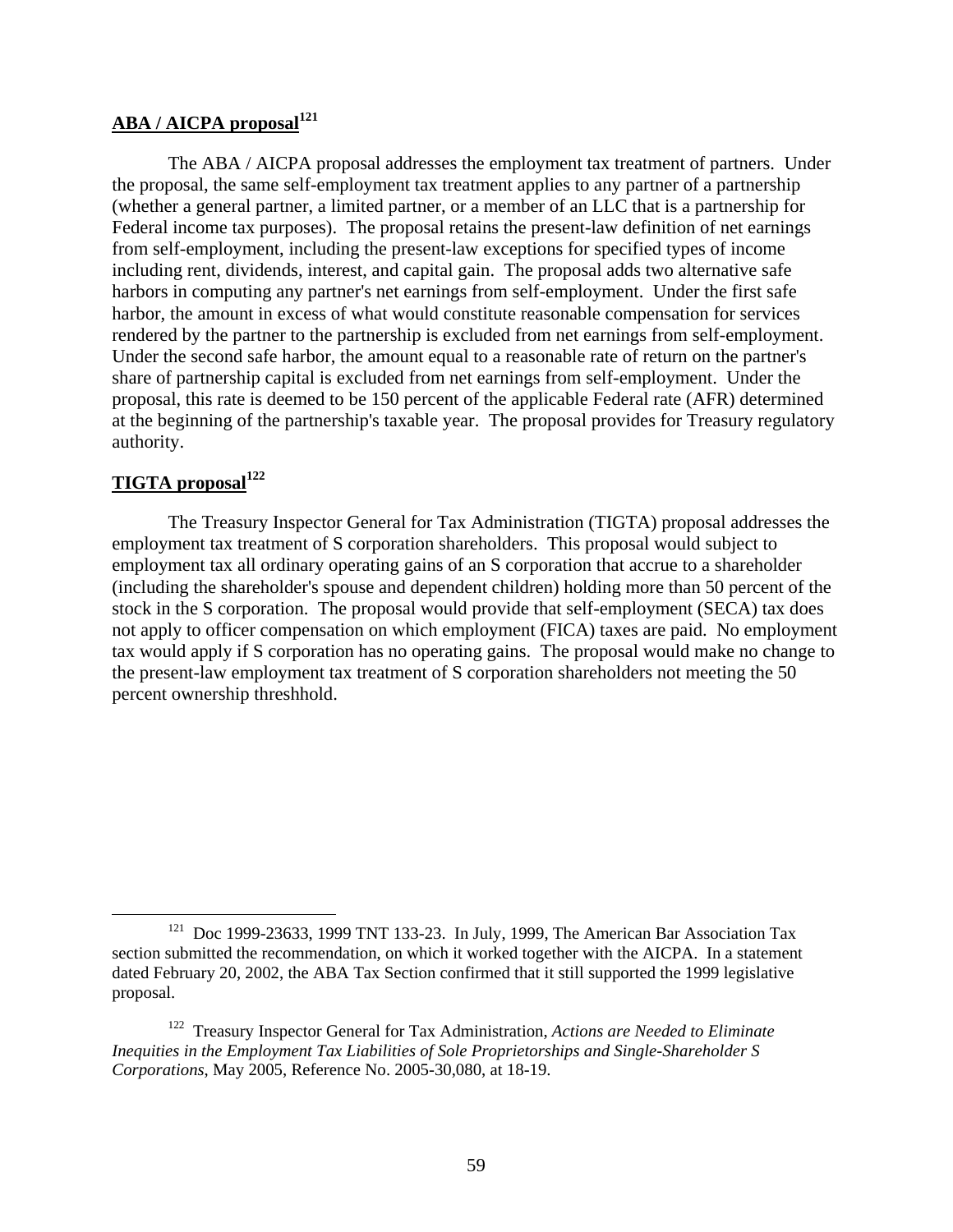### **C. Issues and Analysis**

#### Labor income and capital income under the payroll tax<sup>123</sup>

Historically, labor income of individuals has generally been taxed under the Federal income tax system at ordinary rates, while some forms of capital income<sup>124</sup> have generally been taxed at lower rates.<sup>125</sup> In addition, labor income generally is subject to employment tax (generally 2.9 percent for amounts over \$102,000, in 2008). In 2008, for individuals generally, the top rate of tax on capital gain is 15 percent, while the top rate on ordinary income is 35 percent. When the employment tax is added, the top rate on ordinary compensation income is 37.9 percent. This rate differential is thought to be a motivating factor in taxpayers' choice to structure income of a small business in the form of capital income rather than labor income. This behavior gives rise to discontinuity of payroll tax treatment of labor income as between owneremployees, on the one hand, and other workers and employees, on the other hand.

Separating labor income from capital income is the task of the payroll tax system. While a tax system for funding government-provided benefits that is independent of the character of the taxed amounts could be devised, the current Federal system is premised, at least conceptually, on

 $124$  In general, capital income taxed at lower rates has historically included capital gain. Qualifying dividend income of individuals has been taxed at the same maximum rate as capital gain since 2003. This treatment is scheduled to expire at the end of 2010, as are the current maximum rates for both ordinary income and capital gain. However, during the 1970's, income from services was taxed at a maximum rate of 50 percent while investment income, including dividends, but not including capital gain, was taxed at a higher maximum rate of 70 percent. As an exception to the generalization that capital gains have historically been taxed at a rate lower than labor income, for taxable years beginning in 1988, 1989, and 1990, the maximum tax rate of individuals on all income, ordinary as well as capital gain, was 28 percent.

<sup>&</sup>lt;sup>123</sup> The issue of separating labor income from capital income arises in many contexts under the income tax as well. For example, identifying labor income arose as an issue in connection with Congressional hearings on partnership carried interests in 2007. For background on the 2007 Senate Finance Committee hearings on this topic, see Joint Committee on Taxation, "*Present Law and Analysis Relating to Tax Treatment of Partnership Carried Interests"* (JCX-41-07), July 10, 2007, and *"Present Law and Analysis Relating to Selected International Tax Issues"* (JCX-85-07), September 24, 2007. For background on the 2007 House Ways and Means Committee hearings on this topic, see Joint Committee on Taxation, "*Present Law and Analysis Relating to Tax Treatment of Partnership Carried Interests and Related Issues, Part I"* (JCX-62-07), September 4, 2007, and "*Present Law and Analysis Relating to Tax Treatment of Partnership Carried Interests and Related Issues, Part II"* (JCX-63-07), September 4, 2007. These documents are available on the internet at www.jct.gov.

<sup>&</sup>lt;sup>125</sup> When labor income and capital income are taxed at the same rates, then issues of the character of income (i.e., whether capital or ordinary) are much less significant. Some distinctions between capital and ordinary income would remain, however, even if the tax rate differential were eliminated. Unlike ordinary income treatment, capital gain treatment entitles investors to tax-free return of basis to the extent of basis in the asset. Another difference between ordinary and capital gain treatment is that capital losses are subject to a limitation on deductibility against ordinary income. Issues of timing (i.e., when income is taxed) are not affected by setting capital and ordinary income rates at the same level.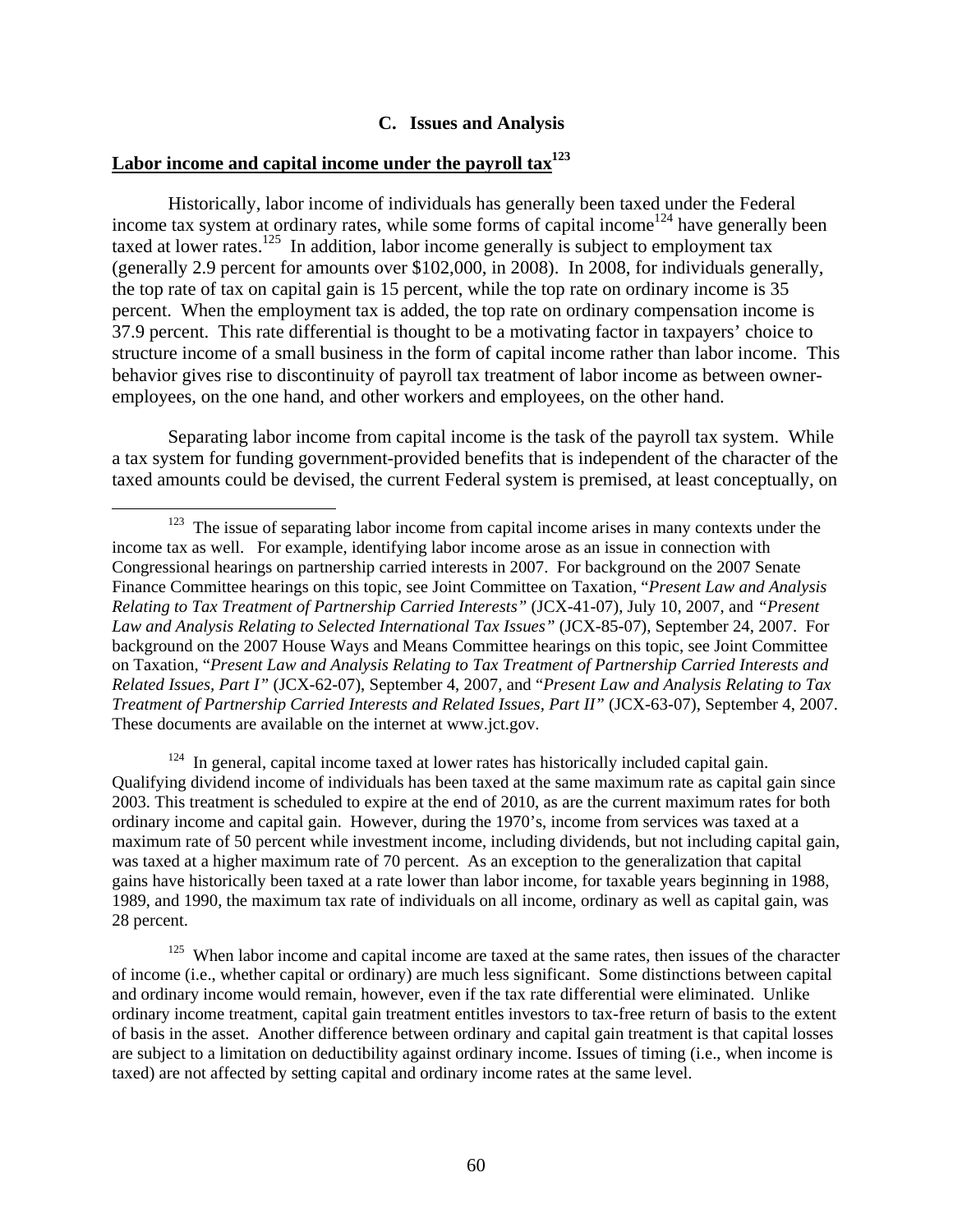identifying and taxing labor income. Unrelated changes in the tax law and in State laws have made the current payroll tax system somewhat less efficient at identifying labor income and ensuring that tax is collected, particularly in the context of small business in which the same individual is both a worker in the business and an owner of the business. Several options for modifying the payroll tax rules have been proposed, $126$  based on perceived flaws in the current rules. In analyzing these proposals, a variety of considerations arise.

The rate of tax under the employment and self-employment tax is 15.3 percent on amounts through \$102,000, whereas the rate is 2.9 percent for amounts over \$102,000.<sup>127</sup> Thus, the marginal rate of tax imposed on workers with earnings below the cap is substantially larger than the marginal employment tax rate of workers above the cap. This higher marginal tax rate is likely to cause a greater work disincentive for workers below the cap, though this should be ameliorated to some extent by the fact that such a worker may accrue additional Social Security benefits as a result of additional earnings. The taxpayer above the cap faces a lower marginal employment tax rate on additional earnings, but accrues no additional benefits as a result of additional earnings. Because of the progressive nature of the joint tax and benefit structure, a taxpayer with earnings below but near the cap faces a higher marginal employment tax rate even when the additional accrual of benefits is taken in to consideration.

The self-employment tax (and the earlier-instituted FICA tax) were originally designed both to measure Social Security benefit accruals by determining whether individuals earned income from working, and to collect revenues to fund such benefit accruals.<sup>128</sup> However, taxpayers' incentives have changed as the wage base and the resulting tax cost to individual taxpayers of accruing benefits has risen, and the value of Social Security benefits to high-income taxpayers has become relatively lower as a percentage of income. A portion of Social Security benefits became taxable to higher-income individuals in 1984.<sup>129</sup> The motivation of higherincome taxpayers to avoid the employment tax was further increased by the elimination of the

128 See Patricia E. Dilley, *Breaking the Glass Slipper - Reflections on the Self-Employment Tax, supra*, at notes 23-30.

<sup>129</sup> Social Security Amendments of 1983, Pub. L. No. 98-21, sec. 121(a) (1983). Both the FICA and the SECA tax bases have two components, OASDI and HI. Under the OASDI component, the rate of tax is 12.40 percent. Under the HI component, the rate is 2.90 percent. The amount subject to employment tax under the OASDI component is capped at \$102,000 of wages (under FICA) or selfemployment income (under SECA) (for 2008). However, the amount subject to the HI component is not capped.

 $126$  Proposed options are described in section V.B. of this document.

<sup>&</sup>lt;sup>127</sup> \$102,000 is the dollar cap on the amount subject to the OASDI component of both the employment and self-employment tax for 2008. The 2.9 percent rate applies to determine the HI component of the tax, which is not subject to the dollar cap. The rate applicable to amounts under the dollar cap is 15.3 percent, composed of the 2.9 percent rate on the HI component and the 12.4 percent rate on the OASDI component (including both the employer's and the employee's share, in the case of the FICA tax). These rules are described in more detail in section V.A. of this document.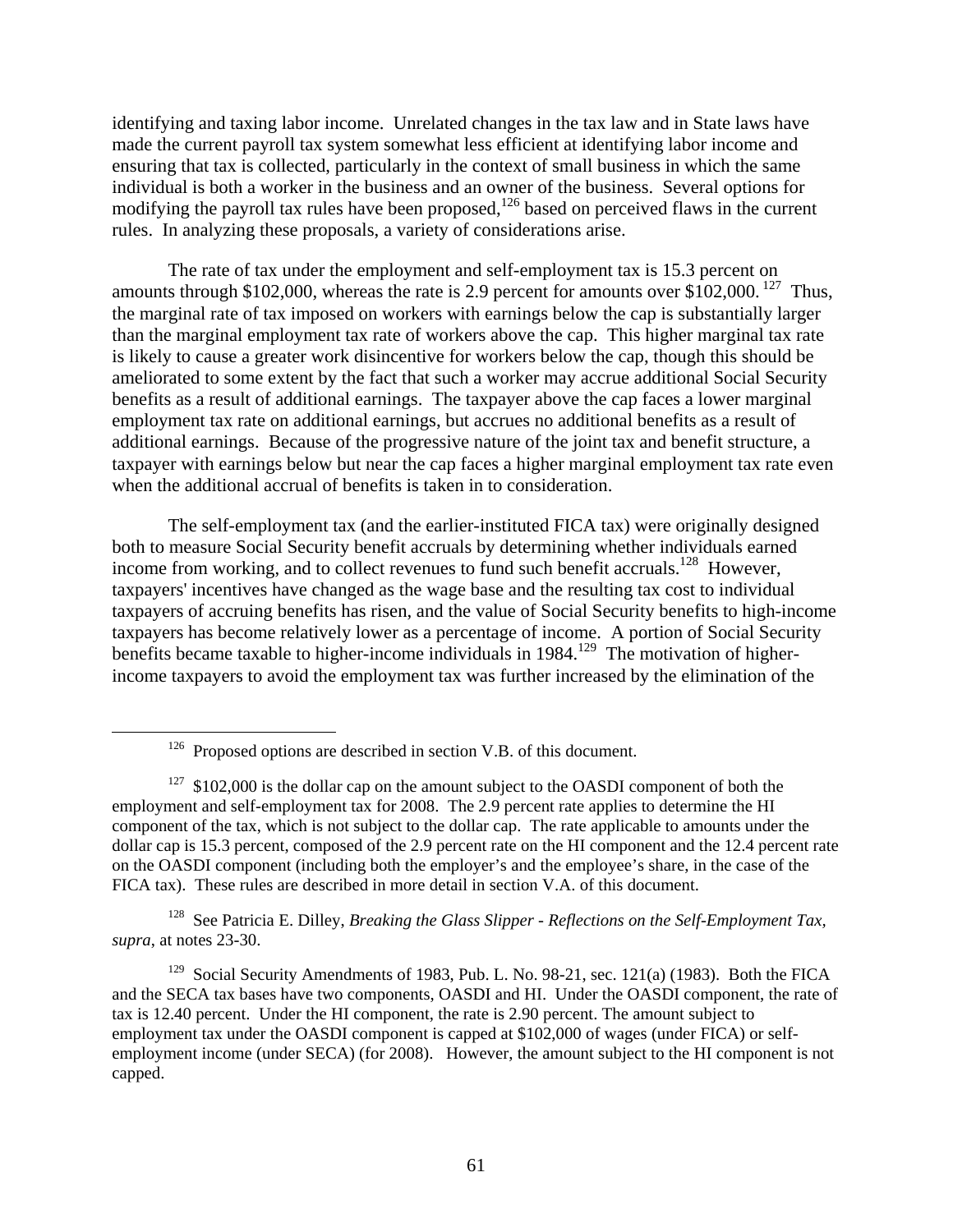cap on the HI component of the tax by the Revenue Reconciliation Act of 1993.<sup>130</sup> Benefits under the HI component that may be paid to the taxpayer in the future generally do not increase as the tax cost of the HI component to the taxpayer increases.

Rather than having an incentive to accrue benefits, many taxpayers now have the opposite incentive: to avoid or reduce the tax cost, which may exceed the value to them of the social insurance benefit. The tax rules are not currently designed to prevent avoidance, and indeed, may facilitate it because the rules apply unevenly depending on whether the taxpayer chooses to do business through an S corporation, partnership, sole proprietorship, or C corporation. Eliminating this unevenness, at least with respect to service businesses, not only increases the fairness of the tax as between similarly situated taxpayers, but also is consistent with a purpose to raise revenue from labor income among all workers comparably.

#### **Choice of entity and payroll tax**

There are significant differences in the employment tax treatment of individuals who are owners of interests in entities and who perform services in the entity's business. S corporation shareholder-employees are treated like other employees (i.e., subject to FICA), whereas a broader category of income of some partners (other than limited partners) is subject to selfemployment tax. The current rules create a bias toward the use of S corporations to minimize employment tax. Further, uncertainty in the self-employment tax treatment of LLC members under the rules for partners may motivate some taxpayers to exploit the uncertainty, choosing LLCs rather than general partnerships. These discontinuities cause taxpayers' choice-ofbusiness form decisions to be motivated by a desire to avoid or reduce employment tax, rather than by nontax considerations.

The IRS National Research Program (NRP) updated estimate of the gross tax gap for 2001 included an estimated \$39 billion of the tax gap attributable to self-employment tax and an estimated \$20 billion of the tax gap attributable to FICA and unemployment taxes.<sup>131</sup> A report of the Treasury Inspector General for Tax Administration (TIGTA) asserts that "billions of dollars in self-employment taxes are being avoided each year as sole proprietors increasingly choose to incorporate," particularly as S corporations.<sup>132</sup>

<sup>&</sup>lt;sup>130</sup> Because eligibility for hospital insurance under Medicare is based on an individual's quarters of coverage, not the amount of the individual's wages, paying HI tax on higher wages does not increase the individual's Medicare benefits.

<sup>131</sup> Internal Revenue Service and Department of the Treasury, *Reducing the Federal Tax Gap: A Report on Improving Voluntary Compliance,* Aug. 2, 2007, 2007 TNT 150-15, at Figure 3, "Gross Tax Gap by Type of Tax and IRS Operating Division."

<sup>132</sup> Treasury Inspector General for Tax Administration, *Actions Are Needed to Eliminate Inequities in the Employment Tax Liabilities of Sole Proprietorships and Single-Shareholder S Corporations*, May 2005, *supra*.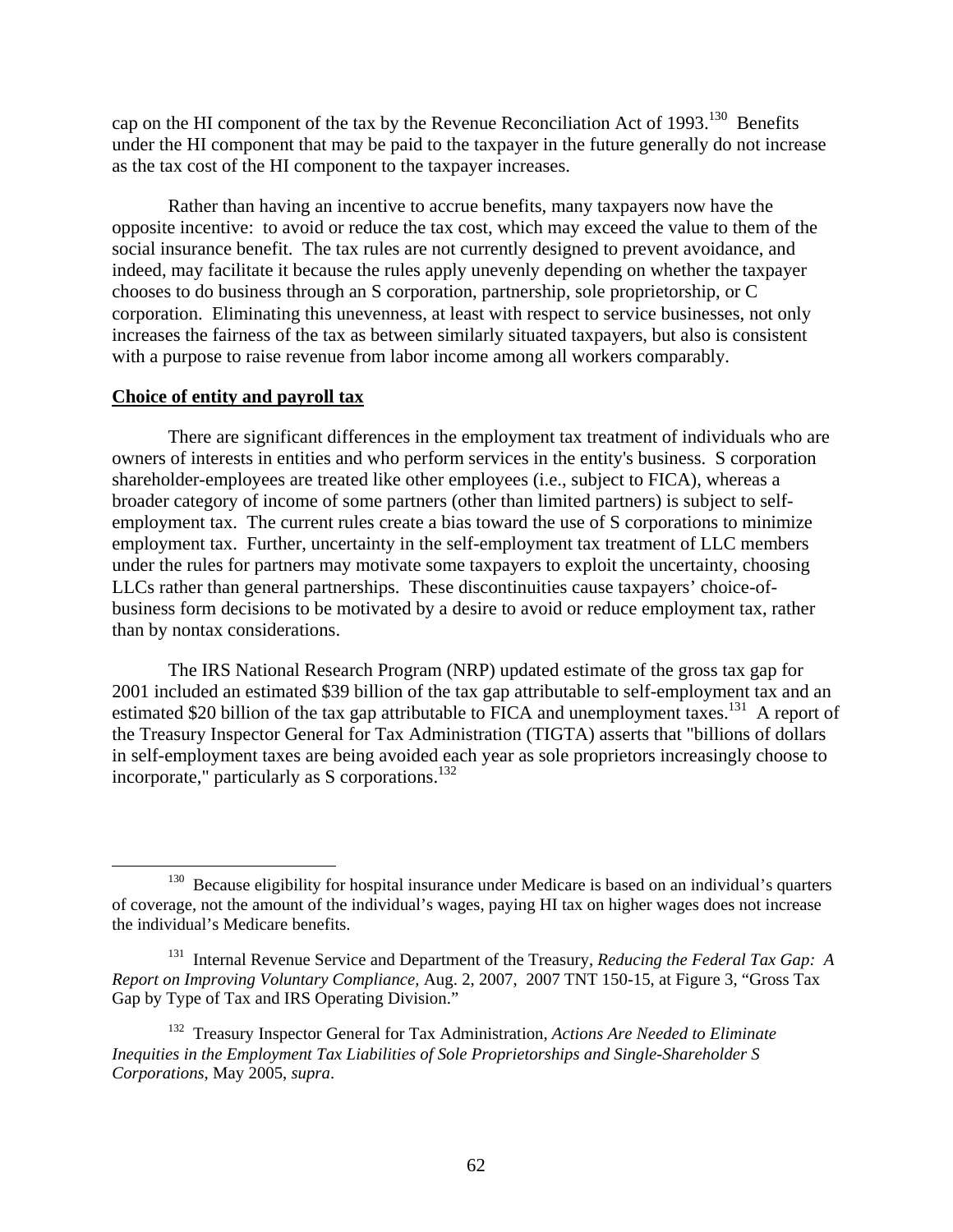#### **Payroll tax issues relating to partners**

# Source and nature of issues

The employment tax treatment of partners who are neither limited nor general partners is uncertain. In particular, owners of a limited liability company (LLC) may view themselves as comparable to limited partners, even though they are not limited partners under applicable State law. This uncertainty makes compliance with the law difficult for taxpayers and administration of the law difficult for the IRS. The uncertainty in treatment creates an opportunity for abuse by taxpayers willing to make the argument that they are not subject to any employment tax (FICA or self-employment), even though this argument may be viewed as contrary to the spirit and intent of the employment tax rules.

The current rule excluding limited partners' distributive share of partnership income from self-employment tax was enacted at a time when individuals' incentives were to seek eligibility for benefits, not to avoid the tax cost of eligibility for benefits.<sup>133</sup> At that time, 1977, many States' laws prohibited limited partners from participating in management of the partnership's business; thus, identifying limited partners as not subject to self-employment tax worked as a proxy for eliminating those partners who did not have significant labor income from the partnership. State laws providing for LLCs had not become prevalent at that time,<sup>134</sup> and the IRS had not yet ruled that it would treat LLCs as partnerships for Federal tax purposes.<sup>135</sup>

By 2008, however, every State provides for LLCs, which are generally treated as partnerships for Federal tax purposes. State LLC laws do not limit LLC members' provision of services to the LLC or participation in management of the LLC in the same way as did State laws

<sup>134</sup> Wyoming was the first State to provide for LLCs. Wyo. Stat., secs. 17-15-101 through 17-15-136 (1977).

<sup>&</sup>lt;sup>133</sup> Social Security Financing Amendments of 1977, H.R. Rep. 95-702, part I,  $95<sup>th</sup>$  Cong., 2d Sess. (1977), at 40-41, stating, "Under the bill the distributive share of the income or loss received by a limited partner from the trade or business of a limited partnership would be excluded from social security coverage. However, the exclusion from coverage would not extend to guaranteed payments . . . , such as salary and professional fees, received for services actually performed by the limited partner for the partnership. . . . In these situations the investor in the limited partnership performs no services for the partnership and the social security coverage which results is, in fact, based on income from an investment. This situation is of course inconsistent with the basic principle of the social security program that benefits are deigned to partially replace lost earnings from work." Note that the 1977 statutory change for limited partners provided that guaranteed payments for services are included in determining the partner's selfemployment tax. This legislative change appears to have superseded then-existing regulations (Treas. Reg. 1.1402(a)-1(b)) providing that limited partners' guaranteed payments for capital, as well as for services, were included in determining the partner's self-employment tax: further evidence of Congressional intent in 1977 to narrow eligibility for benefits.

 $135$  Rev. Rul. 88-76, 1988-1 C.B. 260 (Wyoming LLC ruling). More recently, the IRS has made clear that LLCs under all States' laws may be treated as partnerships for Federal tax purposes (provided applicable criteria are met).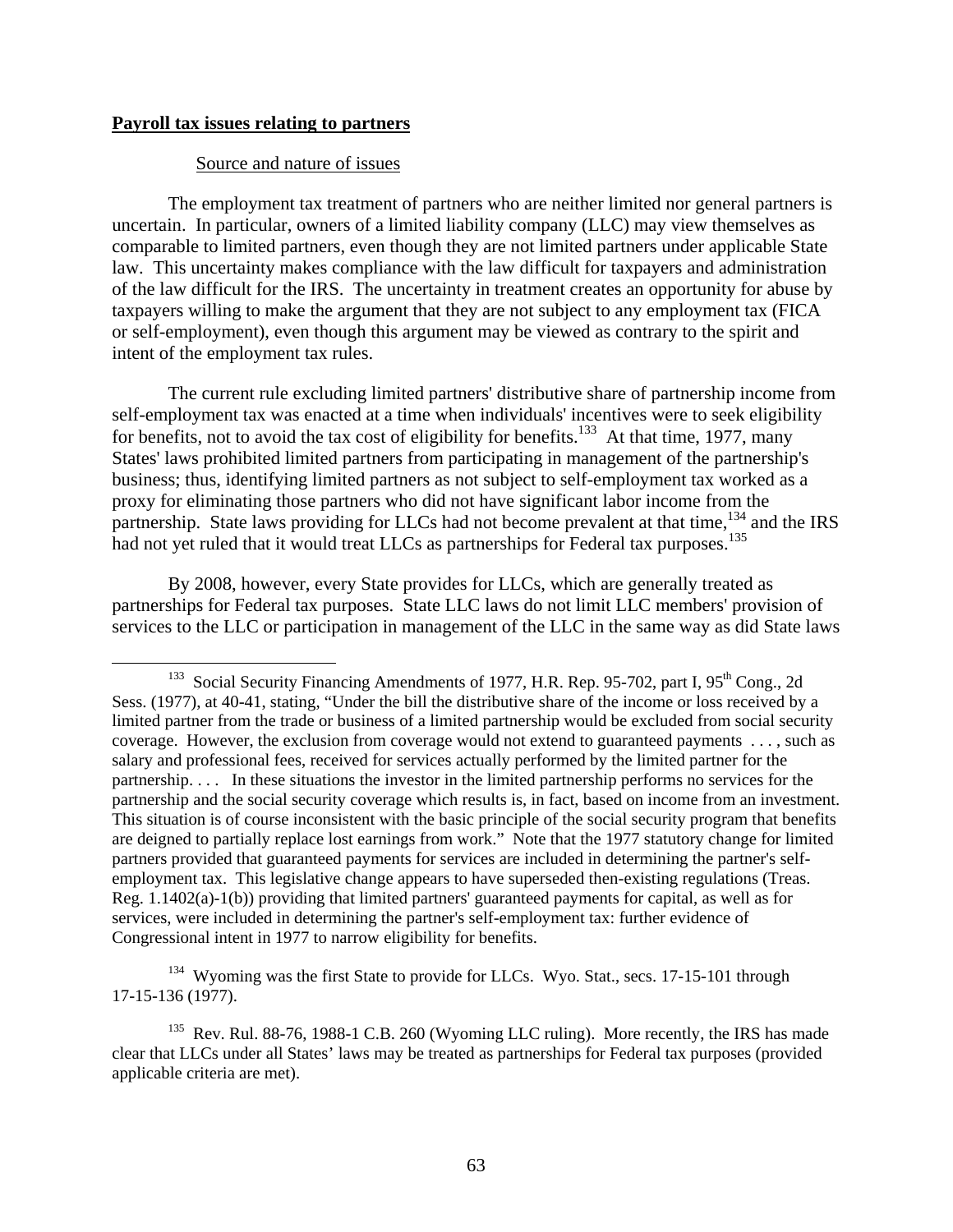governing limited partners, even though LLC members may have limited personal liability for debts and obligations of the LLC. Some State laws governing limited partnerships, meanwhile, have changed to permit limited partners to perform services for the partnership or to participate in management of the partnership's business, so limited partner status is no longer a workable proxy for determining that a partner does not have significant labor income from the partnership.136

The employment tax rules have not been updated to reflect the changed landscape and the reversal of taxpayer incentives.137 In fact, following the 1997 legislative moratorium on Treasury regulations relating to administration of the self-employment tax treatment of limited partners, no regulations on this point have been issued (even though the moratorium expired July 1, 1998).

Thus, the employment tax law in force today does not provide clear guidance to LLC owners. While some LLC owners may determine their self-employment tax liability by reliance on the proposed 1997 regulations as a guideline, those rules are not actually in effect. Other LLC owners may take the position that they owe little, if any self-employment tax, perhaps by analogy to the statutory language governing limited partners, or by structuring their business to interpose an S corporation, distributions from which they argue do not constitute labor income.138 Others may seek to restructure their compensation as rent or interest, applying the exclusions from self-employment under the statute.<sup>139</sup> In addition, it is possible that some

 $137$  See David C. Culpepper, Sanford Holo, Robert R. Keatinge, Thomas C. Lenz, Bahar A. Schippel, Richard A. Shapack, and Thomas E. Yearout, *Self-Employment Taxes and Passthrough Entities: Where Are We Now?*, Tax Notes, October 12, 2005, concluding, "The foregoing history, discussion, and analysis indicate that the existing regime for taxing a partner's allocable share of partnership income or loss for Self-Employment Tax purposes is inappropriate. Not only are the rules unclear and their application uncertain, but the apparent loss of legitimate tax revenue is disturbing, if not alarming."

138 See websites cited, *infra,* and see James B. Sowell, *Partners and the SECA Tax: LLC Members and Beyond*, 43 Tax Management Memorandum 347, August 26, 2002. Under a structure recommended by some advisors, an individual performing services forms an S corporation to hold an interest in an LLC; the S corporation employs the individual and "leases" the individual to the LLC, so that distributions from the S corporation as a distribution of corporate income arguably are not subject to employment or self-employment tax.

<sup>139</sup> Sowell, *supra*, describes a structure recommended by some advisors in which the serviceproviding and capital-intensive portions of a business are segregated in two separate entities. For example, doctors engaged in a radiology practice provide personal services through a medical partnership, and own the x-ray equipment through a separate S corporation, distributions from which are treated as not subject to self-employment tax because the doctors do not provide services relating to the management, maintenance, and operation of the x-ray equipment. Such an arrangement may involve disguising labor

 <sup>136</sup> See Joint Committee on Taxation, *Study of the Overall State of the Federal Tax System and Recommendations for Simplification*, JCS-3-01, April, 2001, at 277-287, recommending that references in the Internal Revenue Code to "general partners" and "limited partners" be modernized consistently with the purpose of the reference. Among these is the section  $1402(a)(13)$  reference to limited partners.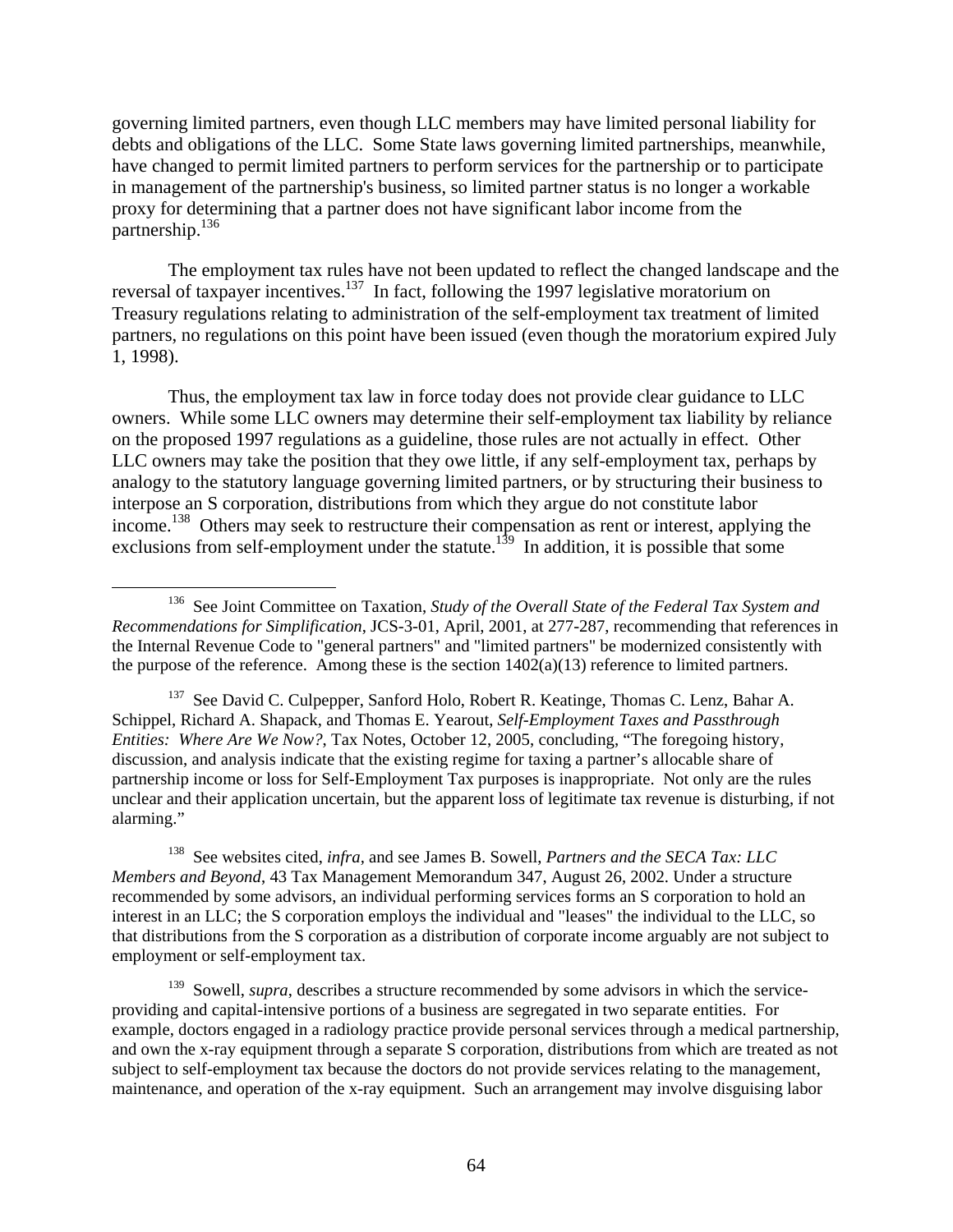limited partners are not subject to self-employment tax on partnership income that actually constitutes labor income to them, in real economic terms, even though it does not take the form of a guaranteed payment for services.<sup>140</sup>

# Comparison of proposals $^{141}$

 $\overline{a}$ 

The 2005, 2006, and ABA / AICPA proposals to revise the self-employment tax rules applicable to individuals who are treated as partners in partnerships for Federal tax purposes have sought to eliminate any distinction between general partners, limited partners, and partners in partnerships that are LLCs under applicable State law, thereby eliminating the outdated reference to limited partners. Each of these proposals has the effect of clarifying the selfemployment tax treatment of members of LLCs, providing that any member of an entity that is treated as a partnership for Federal tax purposes is subject to tax under the rules currently applicable to general partners. Similarly, the proposals tend to minimize the opportunity for individuals who are limited partners to avoid self-employment tax on labor income.

The proposals differ in their scope: the 2005 and 2006 proposals apply both to partners and to S corporation shareholders, whereas the ABA / AICPA proposal applies only to partners.<sup>142</sup> Arguably, the narrower ABA / AICPA proposal could be criticized as not fully addressing the problem of uneven, perhaps unfair, application of the employment and selfemployment tax rules to individuals who work in a business owned by an entity. None of the proposals applies to closely held C corporations, though one commentator argues that failure to do so does not fully address the problem of unequal employment tax treatment of individuals who work in a business they own through an entity.<sup>143</sup> On the other hand, it can be argued that even a narrow proposal that addresses only partners represents an improvement over the uncertainty and lack of guidance in present law for LLC members and limited partners who perform services.

income as capital income, or may represent a real economic division of capital income from labor income, though a fact-specific, taxpayer-by-taxpayer inquiry may be necessary to ascertain this. Other arrangements involving the characterization of labor income as rent or interest are described on the internet. For example, one website advocates, "In addition, the LLC owner can avoid the selfemployment tax if payments are made by the LLC to the owner as lease payments and loan repayments. The Internal Revenue Code imposes the self-employment tax on profits derived from ownership of the business, plus any guaranteed payments for salary. The owner will not be "in the business" of leasing real estate (or equipment, furniture, etc) or making loans. Thus, the tax will not apply to these receipts. (In addition, the Code also specifically exempts lease payments received from anyone except a real estate dealer)." http://www.toolkit.com/small\_business\_guide/sbg.aspx?nid=P12\_4876.

 $140$  Guaranteed payments for services are subject to self-employment tax in the hands of limited partners, under present-law section 1402(a)(13).

<sup>&</sup>lt;sup>141</sup> The proposals are described in section V.B. of this document.

 $142$  The TIGTA proposal applies only to S corporation shareholders.

<sup>143</sup> Richard Winchester, *Working for Free: It Ought to be Against the (Tax) Law*, *supra*, at 261.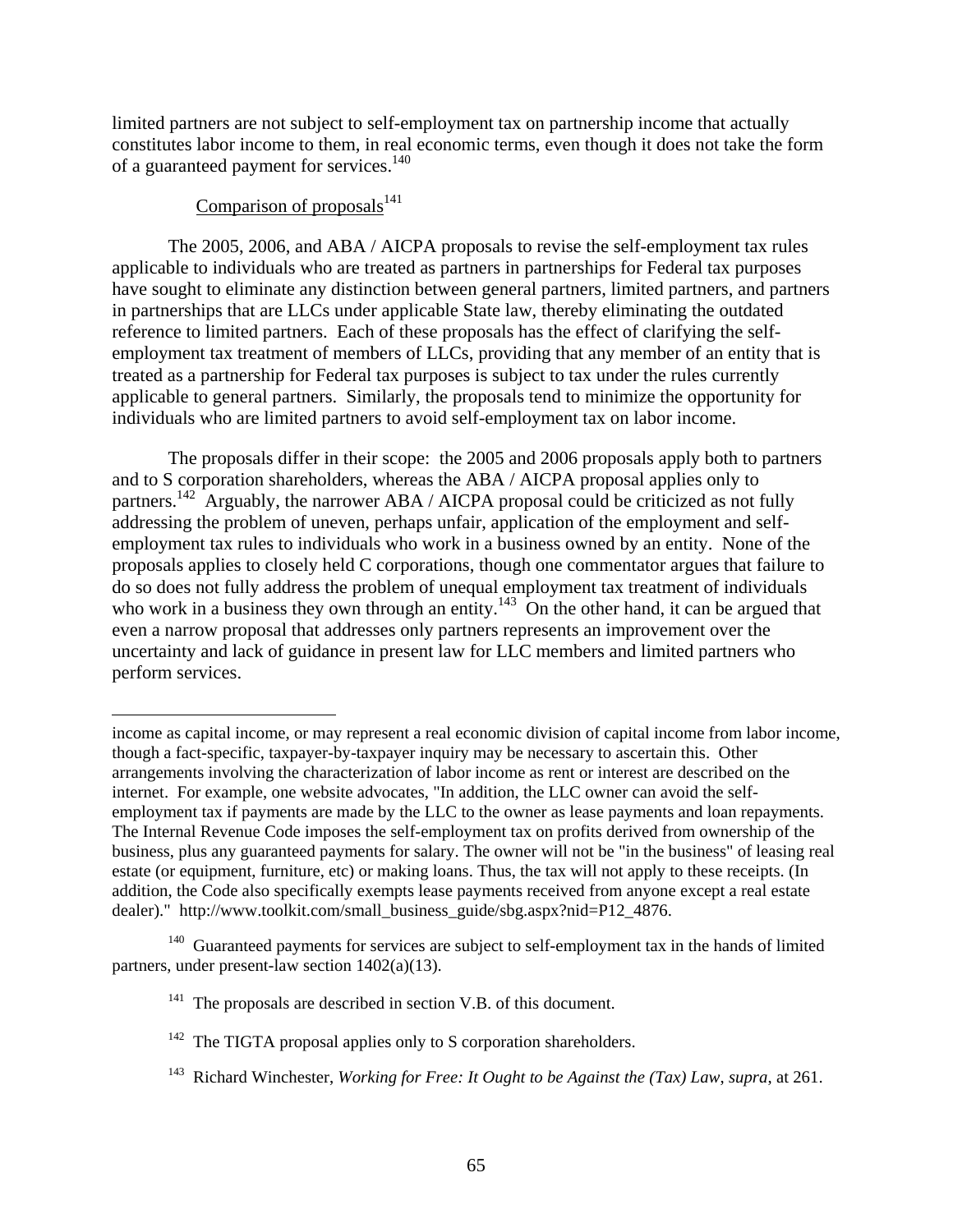The 2005 proposal provides that if any partner (or S corporation shareholder) who does not materially participate in the trade or business activity of the partnership, then only the partner's reasonable compensation from the partnership is treated as net earnings from selfemployment. Similarly, the ABA / AICPA proposal provides a safe harbor for amounts in excess of the partner's reasonable compensation. Thus, neither proposal abolishes the difficult-toadminister, case-by-case inquiry required under the present-law reasonable compensation standard. By contrast, the 2006 proposal, applicable solely to service businesses conducted through partnerships and S corporations, does not retain the reasonable compensation standard in that context (though outside the scope of the 2006 proposal, the standard remains applicable). The 2005 proposal arguably places the least reliance on the reasonable compensation standard of the three proposals, in that it applies only to partners (and S shareholders) who do not materially participate in the entity's business, whereas the ABA / AICPA proposal applies the standard in all cases, and the 2006 proposal retains outside the service business context. Arguably, then, the 2005 proposal is the most successful at reducing the reliance of the employment tax rules on the difficult-to-administer reasonable compensation standard.

The 2005 and 2006 proposals apply new rules in the case of service businesses, whereas the ABA / AICPA proposal does not include special rules for service businesses. The 2005 proposal provides that in the case of a service business, all of a partner's distributive share is subject to the self-employment tax unless the partner does not materially participate in the business (then, only his reasonable compensation for services is taxed). Arguably, elimination of exclusions for rent, dividends, interest and gains -- which are capital income, not labor income - is inconsistent with the fundamental concept that self-employment tax applies to labor income. Elimination of these exclusions from the self-employment tax base, even for service businesses, could be considered lacking in justification on theoretical grounds. While lacking theoretical consistency, one pragmatic justification may be to prevent abusive recharacterization of labor income as capital income such as rent or interest<sup>144</sup>; further, as most service businesses are not likely to have a high proportion of capital income, the rule would not have effect beyond abuse prevention in many service business situations.

The narrower 2006 proposal does not eliminate the exclusions for these types of capital income in the case of service businesses. In that regard, the 2006 proposal does not raise the issue of whether it would impose self-employment tax on amounts in the nature of capital income that are not subject to self-employment tax under present law. On the other hand, the 2006 proposal would not curtail attempts to characterize partners' labor income as rent or interest, types of capital income that are excluded from the self-employment tax base under the 2006 proposal (as under present law).

<sup>&</sup>lt;sup>144</sup> See Sowell, *supra*, describing recharacterizing labor income as rent or interest.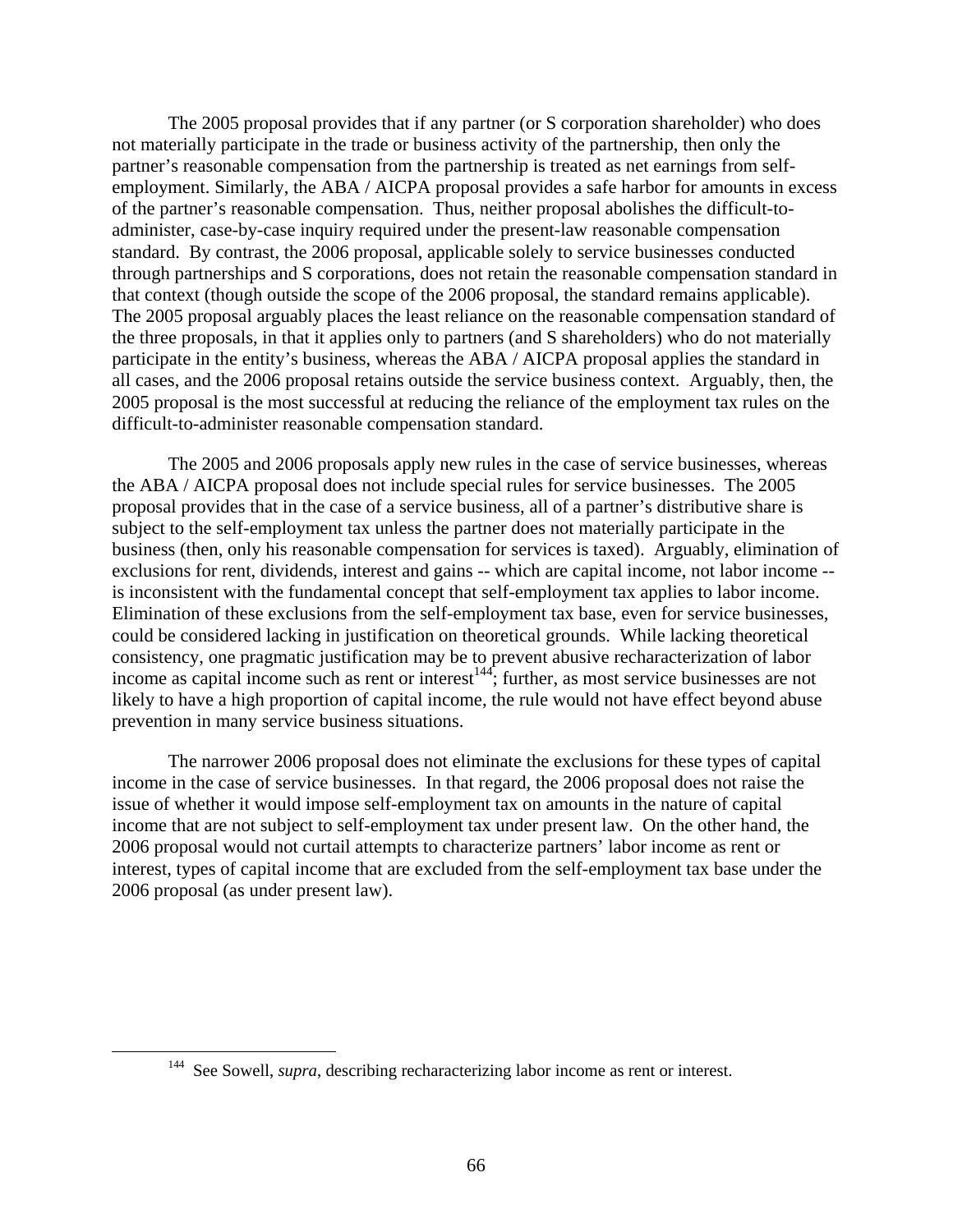The proposals differ in the determination of what elements or portion of the income of a partner is not considered to be labor income, or is, alternatively, explicitly considered to be capital income that is not subject to self-employment tax, an issue discussed below.<sup>145</sup>

# **Payroll tax issues relating to S corporation shareholders**

There has been very substantial growth in the number of S corporations in recent years,<sup>146</sup> which some attribute to the widespread use of S corporations to avoid self-employment tax. The 2005 TIGTA report stated that "the S corporation form of ownership has become a multibillion dollar employment tax shelter for single-owner businesses."<sup>147</sup>

Individuals who perform services in businesses that they own commonly choose the S corporation form to seek to reduce their FICA taxes. S corporation shareholders may pay themselves wages below the wage cap, while treating the rest of their compensation as a distribution by the S corporation in their capacity as shareholders. They may take the position that no part of the S corporation distribution to them as shareholders is subject to FICA tax.<sup>148</sup> Because the HI component of the tax has no wage cap, this S corporation approach may be viewed as a tax planning opportunity with respect to HI tax at high income levels as well as below the cap.

147 Treasury Inspector General for Tax Administration, *Actions are Needed to Eliminate Inequities in the Employment Tax Liabilities of Sole Proprietorships and Single-Shareholder S Corporations*, *supra*, at 2. The report discusses options for addressing the compliance problem, including an option to apply employment tax generally to the operating income of an S corporation in which any one individual (including his or her family members) owns more than 50 percent of the stock. *Id.* at 18- 19.

<sup>148</sup> Websites advocating this method of avoiding employment and self-employment tax for small business owners abound. For example, one website advises, "If structured and implemented properly, an S corporation could save you thousands of tax dollars per year. As an employee-shareholder of your S corporation, you pay yourself wages just like you would any other employee. But instead of taking profits out through payroll, you take cash distributions called 'nontaxable dividends'. . . . You're still paying taxes on the net income of your S corporation when you file your personal tax return, but the tax is federal tax and not the self-employment tax." Alex Goumakos, *How to Legally Save Thousands of Dollars a Year in Taxes by Incorporating,* http://www.powerhomebiz.com/vol81/taxincorporating.htm. Another website states, "Your business can reduce its self-employment tax obligation by creating an S-corporation. Scorporation profits are not subject to employment taxes. The owners wages, however, will be subject to employment taxes like any other employee. . . . Now you realize that you can maximize your tax savings by creating an S-corporation and paying yourself the smallest wage that qualifies as "reasonable." So what is reasonable? The IRS does not give specific figures. Also, there is very little case law to provide guidance by example." http://searchwarp.com/swa40075.htm.

 $145$  The issue of separating labor income from capital income of a partner by means of a specific carveout for an amount determined by applying a set rate to a defined capital base is discussed below.

 $146$  See the economic data section of this document, particularly Table 2, showing the growth in the total number of annual S corporation tax returns from 478,679 returns in 1978 to 3,684,086 returns in 2005.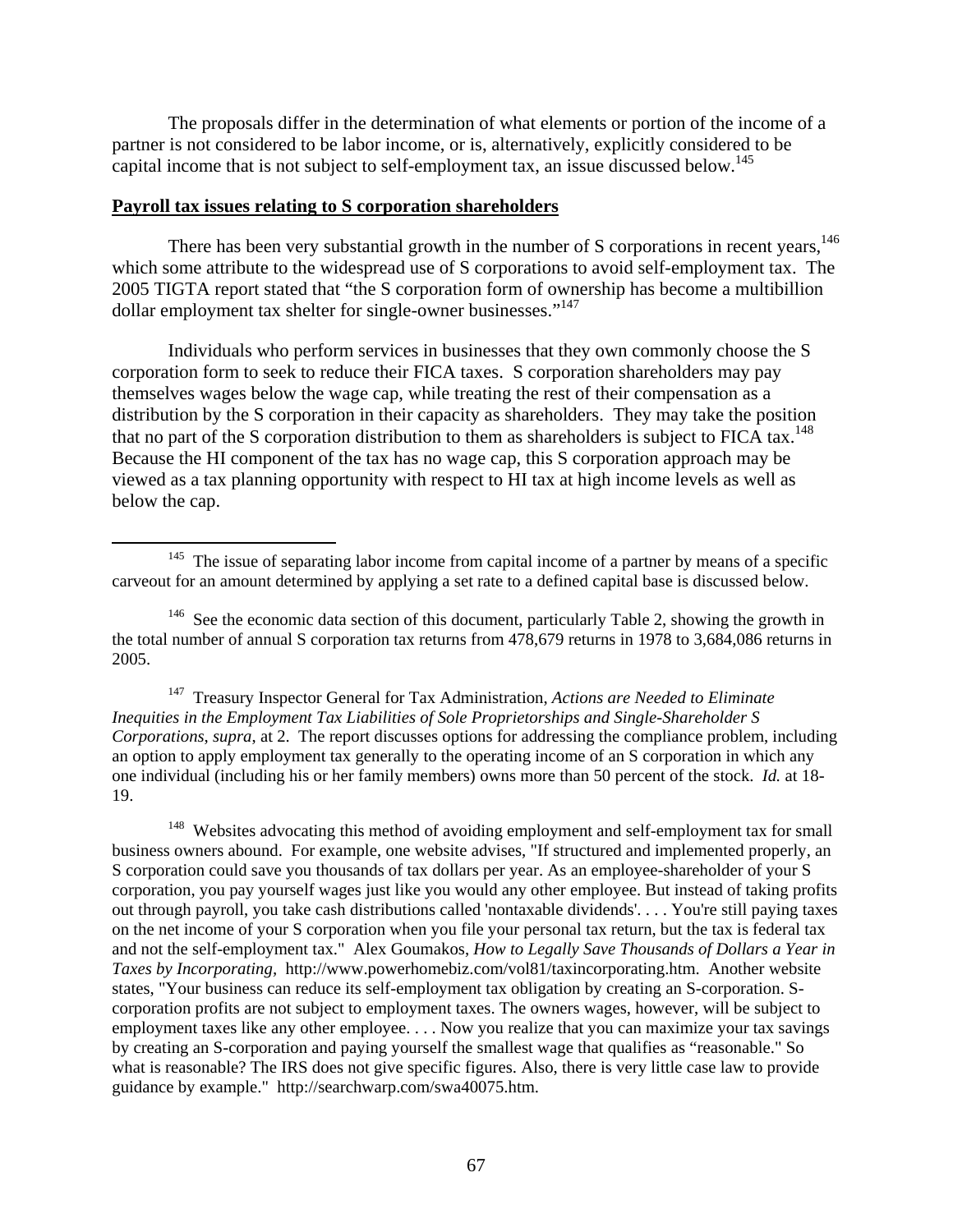The entire amount of an S corporation shareholder's reasonable compensation is subject to FICA tax in this situation, under present law. However, enforcement of the "reasonable compensation" standard by the government may be difficult because it involves factual determinations on a case-by-case basis, requiring taxpayer audits and potentially involving costly, resource-consuming litigation.

The 2005 and 2006 proposals aim to reduce the use of S corporations to avoid the employment tax by recharacterizing wages from service businesses as some other type of S corporation distribution. Under these proposals, an S corporation is treated as a partnership and its shareholders as general partners, for self-employment tax purposes (under the 2006 proposal, this applies only to S corporation service businesses). Either the 2005 or the 2006 proposal would achieve greater uniformity of employment tax treatment as between partnerships and S corporations than does present law, reducing tax-motivated choice-of-entity decisions and improving the neutrality of the tax law.

The narrower TIGTA proposal applies only to shareholders of S corporations who, directly or through relatives, have a 50 percent or greater interest in the S corporation. By contrast to the 2005 and 2006 proposals, the TIGTA proposal would be less effective in improving tax neutrality as between partnerships and S corporations, though it would serve to reduce the relative attractiveness of S corporations as employment tax planning vehicles.

By treating the S corporation shareholders similarly to partners of a partnership (taking into account the modifications made by the partnership portion of the proposals), the 2005 and 2006 proposals reduce the need to apply the cumbersome, difficult-to-administer "reasonable compensation" standard. Although the TIGTA proposal does not cover partners, it could be said that a proposal addressing only S corporation shareholders' attempts to avoid the reasonable compensation standard is likely to be more enforceable and efficient than continuing to apply the reasonable compensation standard to those shareholders.

The 2005 proposal has the effect of applying the self-employment tax collection system to S corporation shareholder-employees, rather than the withholding regime that applies to them (along with other employees) under the present-law FICA tax rules. There are both drawbacks and advantages to this approach. One drawback is that withholding may be a more effective and faster collection mechanism than self-assessment as under the self-employment rules. Another is that the income tax deduction for wages or compensation paid by an S corporation would have to be added back or disallowed for purposes of calculating self-employment tax of the S corporation shareholder.

Other disadvantages would arise from retaining the FICA withholding system from some compensation while imposing the self-effecting SECA rules on other compensation of the same individual. For example, preserving a withholding regime on S corporation shareholder wages, and imposing self-employment tax only on the portion of the shareholder's distributive share that exceeds previously taxed wages, would require a mechanism to prevent double-counting from one taxable year to the next, which could impose additional administrative and recordkeeping burdens on the S corporation. Imposing two separate employment tax regimes on S corporation compensation payments to one individual could be criticized as complex.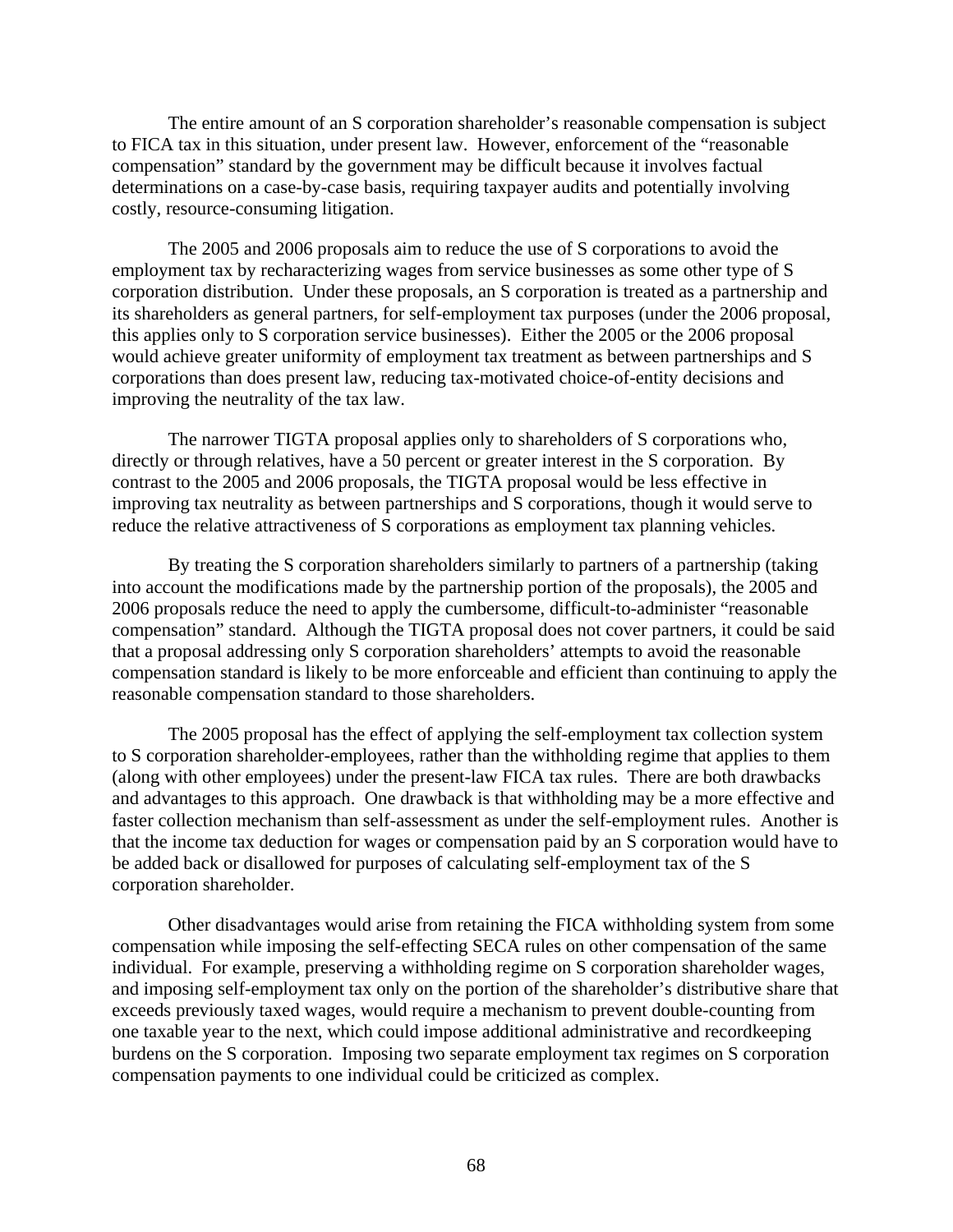# **Payroll tax issues relating to C corporation shareholders**

Employees of C corporations, like S corporation employees, are subject to FICA tax. C corporations, unlike S corporations, however, are tax-paying entities, not pass-throughs, for Federal income tax purposes, and distributions from corporate earnings and profits are subject to tax in the hands of shareholders. Because distributed income of a C corporation is subject to two levels of taxation, it may seem unlikely that tax savings could be achieved by recharacterizing labor income of C corporation shareholder-employees as a distribution of corporate earnings.<sup>149</sup>

Nevertheless, under present income and employment tax rules, the effective tax rate on distributed corporate earnings may in some circumstances be less than the effective tax rate on labor income that is subject to income and employment tax. For example, if the effective rate of tax on corporate income is low (because it has offsetting losses or has relatively low income taxed at the low end of the graduated rate scale), and if corporate distributions are qualified dividends eligible for the 15-percent tax rate, the total tax paid by the corporation and a shareholder-employee may be less than the total tax paid if the amount is paid as wages subject to both income and employment tax.<sup>150</sup> In this situation, the combined application of several unrelated tax rules create an incentive for individuals to recharacterize labor income as distributed corporate earnings. This tax incentive is particularly apparent in the case of a C corporation over which the shareholder-employee has effective control, including control over the ratio of wages paid to dividends paid.

It has been argued that any proposal to equalize employment tax treatment of individuals who work in a business that they own through an entity is incomplete without applying parallel rules to closely held C corporations. None of the proposals specifically address the employment tax treatment of closely held C corporation shareholder-employees.

# **Definition of service business for payroll tax purposes**

The 2005 and 2006 proposals are based on the conceptual premise that the base for the employment and self-employment tax should be labor income. Historically, the employment tax has applied to labor income, relating very roughly to the rules for accruing benefits under the Social Security system, which require the individual to perform quarters of labor. <sup>151</sup> The 2005

<sup>&</sup>lt;sup>149</sup> By contrast, undistributed corporate earnings may be taxed at a lower rate than amounts paid to shareholders, resulting in tax rules such as the accumulated earnings tax and the personal holding company tax that were designed to prevent individuals from maintaining C corporations as "incorporated pocketbooks."

<sup>150</sup> See Richard Winchester, *Working for Free: It Ought to be Against the (Tax) Law, supra*, 278: "Clearly any tax savings to be realized by substituting dividends for a bonus will be enjoyed primarily by high income individuals. As the charts and tables show, the most tax savings occur when the employeeshareholder is in the highest tax brackets and the corporation is in the two lowest tax brackets."

<sup>151</sup> *See* Patricia E. Dilley, *Breaking the Glass Slipper - Reflections on the Self-Employment Tax, supra*, at note 18. Benefit accruals have historically been tied to performance of labor (quarters of service), but the amount of FICA taxes collected does not necessarily relate to the individual's Social Security benefits.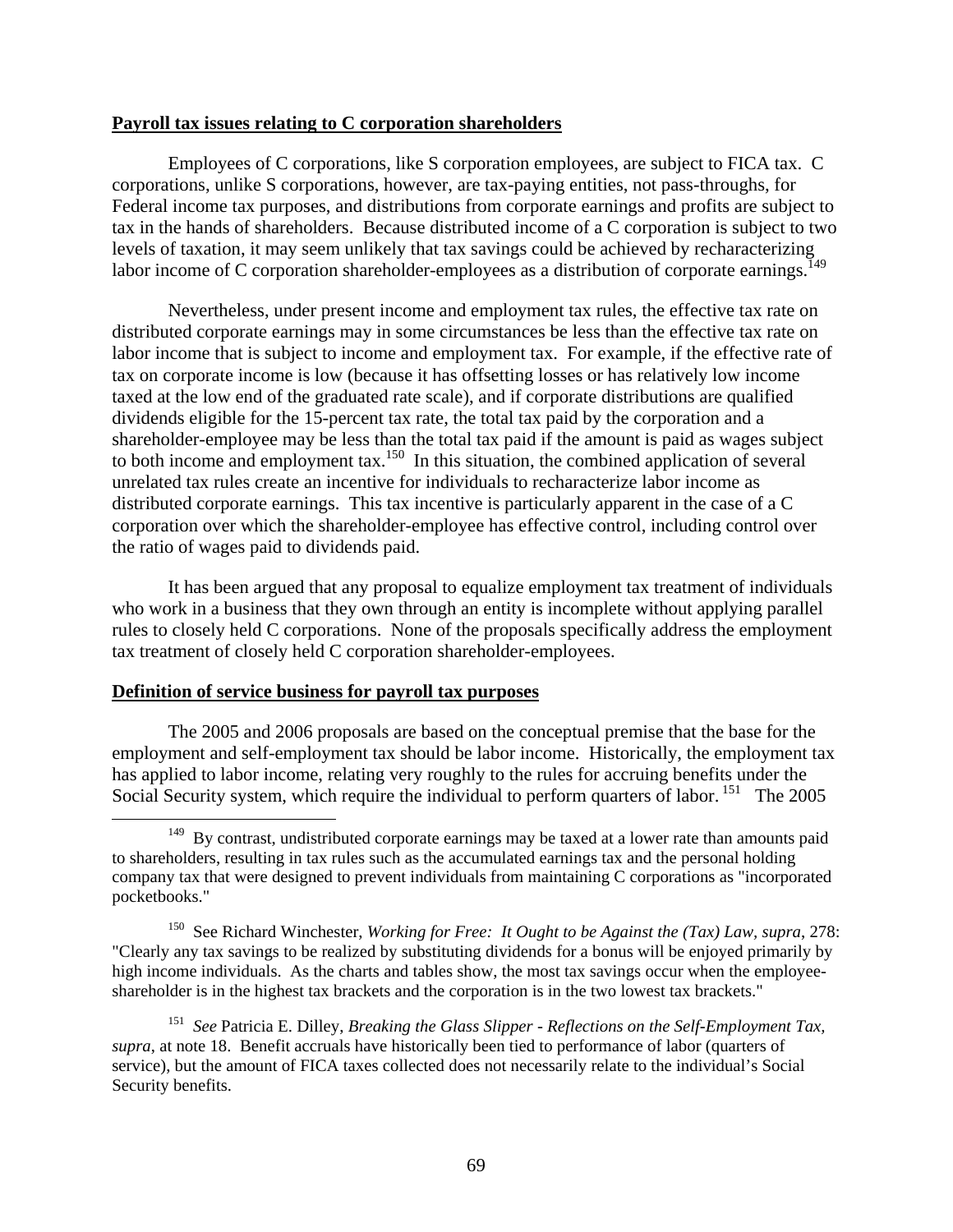proposal has a broad impact, capturing all income from service businesses, the same items as for present-law general partners in any other type of business in which the owner materially participates, and reasonable compensation of owners who do not materially participate. While the 2006 proposal applies the notion that labor income should be the tax base more uniformly than does present law, nevertheless, focussing on service businesses could be viewed as an incomplete capture of labor income earned through passthrough entities. Labor income is also earned by employee-owners of passthrough entities conducting capital-intensive businesses. Nevertheless, the 2006 proposal, though limited to service businesses, has the advantage that it is not very likely to affect non-labor income, and is at the same time likely to address some FICA or SECA tax avoidance opportunities in which taxpayers now may attempt to engage.

Limiting the proposal to service businesses provides several simplification benefits. Focussing on service businesses may eliminate any need for a bifurcated approach to income from labor and from capital. In the case of a service business, it is assumed that the income is generally from personal services. Previous proposals have suggested that the self-employment tax not apply to income from a business that is from capital rather than from labor. For example, one way to attempt to limit employment tax to labor income would be to provide a special rule to exclude from the employment tax base some measure of the return on capital, in the case in which a business pays a worker-owner a return that represents income both from his or her labor, and from his or her capital invested in the business.<sup>152</sup> This type of approach raises administrability concerns, as rates of return (including return on capital) can vary significantly among different types of businesses, at different times in the life of a business activity, and with different management of the business, among other factors.<sup>153</sup> By way of comparison, no such special rule is provided under present law for sole proprietors subject to the self-employment tax.

Another simplification benefit of limiting the proposal to service businesses is to eliminate the need for the present-law inquiry into whether the individual's compensation from the service business is reasonable, for employment tax purposes.<sup>154</sup> This inquiry is inherently

<sup>153</sup> Alternatively, this approach might specify a definition for a reasonable rate of return on capital. It could be based, for example, on a percentage or multiple of the applicable Federal rate, as defined under present law. While this approach may conceptually take account of a partner's return on capital, it may not represent the simplest and most direct approach, nor would it be accurate in most cases.

<sup>&</sup>lt;sup>152</sup> An AICPA proposal suggested this type of approach to modernize the self-employment tax reference to limited partners in section  $1402(a)(13)$ . See Letter of David A. Lifson, Chair, Tax Executive Committee of AICPA, to the Honorable William V. Roth, Chairman, Senate Committee on Finance, dated June 22, 2000, enclosing such a recommendation originally made by letter dated July 6, 1999. The AICPA proposal would provide that if the partner works less than a minimum number of hours in the partnership's business, none of his income would be treated as subject to the self-employment tax. This AICPA proposal would provide that a limited liability company owner's income would be treated as subject to the self-employment tax, except for a defined rate of return on his capital in the partnership.

<sup>&</sup>lt;sup>154</sup> Reasonable compensation has also been suggested as a standard for determining the net earnings from self-employment of all limited partners and LLC members, but the administrative concerns with the standard could make this approach less attractive than the more mechanical approach taken under the proposal.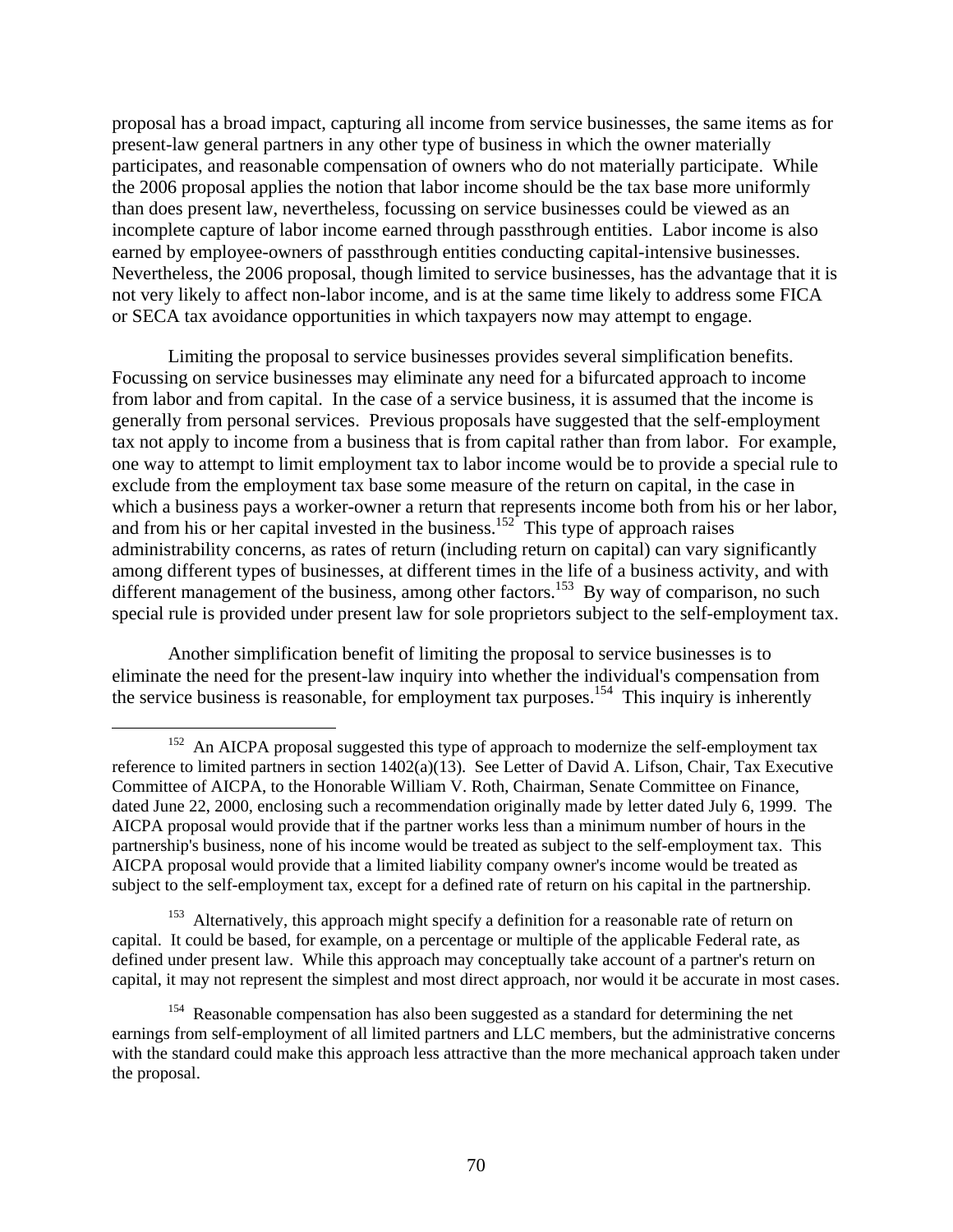factual and can cause uncertainty in some cases, encourage taxpayer noncompliance, and give rise to disputes and litigation. The question of whether an individual's compensation is reasonable is one that has been repeatedly addressed in case law. The addition of the independent investor test used in the Seventh Circuit and partially adopted in some other Circuits has changed the previously predictable analysis under the multi-factor test applied in many judicial decisions to determine reasonable compensation.

## **Structuring a carveout for capital income**

The ABA /AICPA proposal provides that the amount equal to a reasonable rate of return on a partner's share of partnership capital is not subject to self-employment tax. The deemed reasonable rate of return is 150 percent of the applicable Federal rate (AFR) at the beginning of the partnership's taxable year. The 2005 and 2006 proposals do not provide for an exclusion for a return on capital. The 2006 proposal, however, retains the present-law exclusions for amounts in the nature of capital income: rents, dividends, interest, and capital gains.

Because the ABA / AICPA proposal also retains these present-law exclusions in addition to the new safe harbor for returns on partnership capital, it could be argued that one or the other exclusion is redundant. Rents, dividends and interest are specific types of returns on partnership capital, so a further exclusion double-counts returns on partnership capital. Furthermore, the amount of the rents, dividends, interest and gains represents the real economic return on partnership capital, whereas the deemed rate of return does not take into account the partnership's real economic rate of return. On the other hand, these passive types of capital income may not include returns on the partnership's capital invested in its business that exceeds returns on labor; if the partnership has such returns, arguably the exclusion for returns on partnership capital is not redundant.

A further issue arising from a safe harbor for returns on partnership capital is how to determine partnership capital. The amount of cash contributions by partners may be straightforward, but in more complex fact situations involving contributions of appreciated or depreciated property, distributions of cash or property, debt capital, loans or guarantees between the partner and the partnership, and other similar situations, it could be complex to determine partnership capital for purposes of calculating a rate of return on capital. An argument could be made for selecting an existing system used for determining partnership capital, such as partner capital accounts, tax basis, or book basis. However, in each case, opportunities to manipulate, dispute, mismeasure, or reallocate capital among partners would add to the complexity and potential inaccuracy to which this aspect of the ABA / AICPA proposal gives rise.

The specific provision of a deemed rate of return on partnership capital in the ABA / AICPA proposal can be criticized as inaccurate and tending to give rise to factual disputes. A deemed rate of return does not likely reflect a real economic rate of return on capital in any particular business, creating the perception that it is both inaccurate and unfair. Such a perception could lead to increased challenges to the application of the rule, depending on how it is administered and what leeway for Treasury interpretation is provided. At its worst, arguably the rule could engender as many factual inquiries, audits, and opportunities for litigation as the "reasonable compensation" standard of present law, if exceptions are provided to the deemed rate of return.